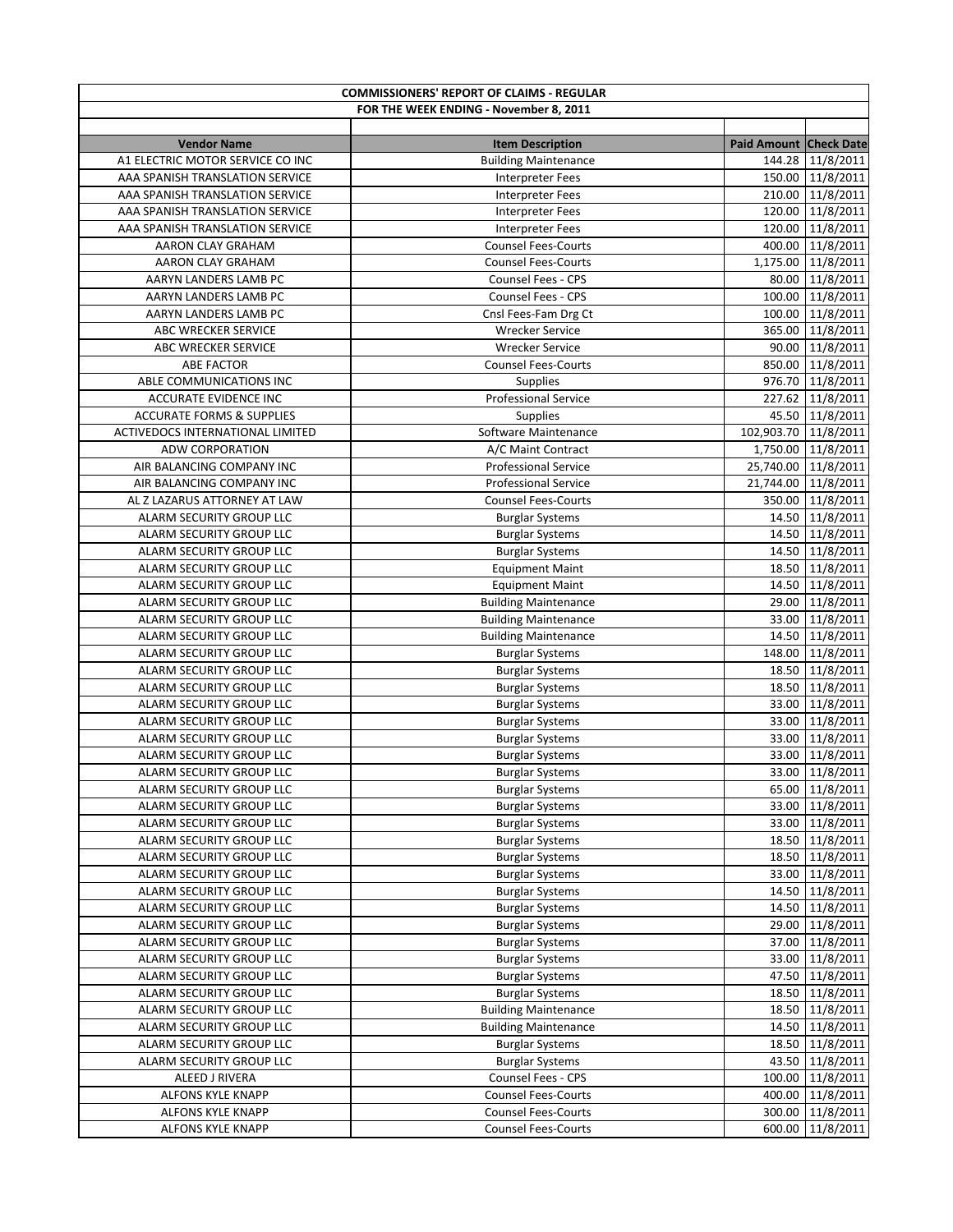| ALI OLIVER HASSIBI                 | <b>Counsel Fees-Courts</b>  |       | 875.00 11/8/2011    |
|------------------------------------|-----------------------------|-------|---------------------|
| ALI OLIVER HASSIBI                 | <b>Counsel Fees-Courts</b>  |       | 150.00 11/8/2011    |
| <b>ALICIA R JOHNSON</b>            | <b>Counsel Fees-Courts</b>  |       | 225.00 11/8/2011    |
| ALL CITIES SERVICE                 | Kitchen Maintenance         |       | 695.00 11/8/2011    |
| ALL CITIES SERVICE                 | Kitchen Maintenance         |       | 1,385.95 11/8/2011  |
| ALL CITIES SERVICE                 | Kitchen Maintenance         |       | 551.00 11/8/2011    |
| ALL CITIES SERVICE                 | <b>Building Maintenance</b> |       | 167.90 11/8/2011    |
| ALL CITIES SERVICE                 | <b>Building Maintenance</b> |       | 115.00 11/8/2011    |
| ALL POINTS PIONEER                 | <b>Moving Costs</b>         |       | 93,353.50 11/8/2011 |
| ALL STAR PROFESSIONAL TRAINING INC | Education                   |       | 60.00 11/8/2011     |
| ALL STAR XRAY INC                  | Lab Equip Mainten           |       | 315.50 11/8/2011    |
| ALLEN & WEAVER PC                  | Counsel Fees - CPS          |       | 100.00 11/8/2011    |
| <b>ALLIANCE FOR CHILDREN</b>       | Alliance for Child'n        |       | 9,756.22 11/8/2011  |
| <b>ALLIED COURT REPORTERS</b>      | <b>Professional Service</b> |       | 4,597.56 11/8/2011  |
| <b>ALLIED COURT REPORTERS</b>      | Reporter's Records          |       | 172.00 11/8/2011    |
| <b>AMBIT ENERGY LLC</b>            | <b>Utility Assistance</b>   |       | 427.06 11/8/2011    |
| AMERICAN HORTICULTURAL SOCIETY     | Dues                        |       | 35.00 11/8/2011     |
| AMERICAN MESSAGING SERVICES LLC    | Pager / Blackberry          |       | 25.50 11/8/2011     |
| AMERICAN MESSAGING SERVICES LLC    | Pager / Blackberry          |       | 49.43 11/8/2011     |
| AMERICAN MESSAGING SERVICES LLC    | Pager / Blackberry          |       | 2.50 11/8/2011      |
| AMERICAN MESSAGING SERVICES LLC    | Pager / Blackberry          |       | 169.95 11/8/2011    |
| AMERICAN MESSAGING SERVICES LLC    | Pager / Blackberry          |       | 387.40 11/8/2011    |
| AMERICAN MESSAGING SERVICES LLC    | Pager / Blackberry          |       | 88.00 11/8/2011     |
| AMERICAN MESSAGING SERVICES LLC    | Pager / Blackberry          |       | 5.00 11/8/2011      |
| AMERICAN MESSAGING SERVICES LLC    | Pager / Blackberry          |       | 2.50 11/8/2011      |
| AMERICAN MESSAGING SERVICES LLC    | Pager / Blackberry          |       | 5.00 11/8/2011      |
| AMERICAN MESSAGING SERVICES LLC    | Pager / Blackberry          |       | 170.90 11/8/2011    |
| AMERICAS SAP USERS' GROUP          | Dues                        |       | 1,500.00 11/8/2011  |
| Andrea L Stone                     | Education                   |       | 220.00 11/8/2011    |
| ANGELICA TAYLOR                    | Reporter's Records          |       | 164.00 11/8/2011    |
| <b>ANN LAWLER</b>                  | Counsel Fees-Juv            |       | 200.00 11/8/2011    |
| <b>ANTHONY DAVILLA</b>             | Relative Assistance         |       | 1,500.00 11/8/2011  |
| <b>ANTHONY GREEN</b>               | Counsel Fees - CPS          |       | 100.00 11/8/2011    |
| APAC TEXAS INC                     | Asphalt-Rock/Hot Mix        |       | 72,846.53 11/8/2011 |
| <b>APPLIED BIOSYSTEMS</b>          | Lab Equip Mainten           |       | 7,600.04 11/8/2011  |
| <b>APPRISS INC</b>                 | <b>Professional Service</b> |       | 83,130.00 11/8/2011 |
| ARAMARK UNIFORM SERVICES INC       | <b>Custodian Services</b>   |       | 7.50 11/8/2011      |
| ARAMARK UNIFORM SERVICES INC       | <b>Custodian Services</b>   |       | 23.75 11/8/2011     |
| ARAMARK UNIFORM SERVICES INC       | <b>Custodian Services</b>   |       | 157.65 11/8/2011    |
| ARAMARK UNIFORM SERVICES INC       | <b>Custodian Services</b>   |       | 83.25 11/8/2011     |
| ARAMARK UNIFORM SERVICES INC       | <b>Custodian Services</b>   |       | 32.00 11/8/2011     |
| ARAMARK UNIFORM SERVICES INC       | <b>Custodian Services</b>   |       | 21.00 11/8/2011     |
| ARAMARK UNIFORM SERVICES INC       | <b>Equipment Rentals</b>    |       | 615.20 11/8/2011    |
| ARAMARK UNIFORM SERVICES INC       | <b>Building Maintenance</b> |       | 45.50 11/8/2011     |
| ARAMARK UNIFORM SERVICES INC       | <b>Laundry Services</b>     |       | 8.25 11/8/2011      |
| ARC/ AUSTIN RIBBON & COMPUTER      | <b>Computer Supplies</b>    |       | 52.89 11/8/2011     |
| ARC/ AUSTIN RIBBON & COMPUTER      | <b>Computer Supplies</b>    |       | 266.54 11/8/2011    |
| ARC/ AUSTIN RIBBON & COMPUTER      | <b>Computer Maintenance</b> |       | 3,718.40 11/8/2011  |
| ARC/ AUSTIN RIBBON & COMPUTER      | Capital Outlay-Low V        |       | 4,660.48 11/8/2011  |
| ARC/ AUSTIN RIBBON & COMPUTER      | Non-Track Equipment         |       | 1,452.15 11/8/2011  |
| ARC/ AUSTIN RIBBON & COMPUTER      | Capital Outlay-Low V        |       | 822.20 11/8/2011    |
| ARC/ AUSTIN RIBBON & COMPUTER      | Non-Track Equipment         |       | 1,774.85 11/8/2011  |
| ARC/ AUSTIN RIBBON & COMPUTER      | <b>Computer Supplies</b>    |       | 264.19 11/8/2011    |
| ARC/ AUSTIN RIBBON & COMPUTER      | Non-Track Equipment         |       | 222.94 11/8/2011    |
| ARC/ AUSTIN RIBBON & COMPUTER      | <b>Computer Supplies</b>    |       | 432.58 11/8/2011    |
| ARC/ AUSTIN RIBBON & COMPUTER      | Capital Outlay-Compu        |       | 27,932.92 11/8/2011 |
| <b>ARLINGTON WATER UTILITIES</b>   | Water                       |       | 28.00 11/8/2011     |
| ARLINGTON WATER UTILITIES          | Water                       |       | 23.86 11/8/2011     |
| ARLINGTON WATER UTILITIES          | Water                       |       | 126.35 11/8/2011    |
| ARLINGTON WATER UTILITIES          | Water                       |       | 279.63 11/8/2011    |
| ARLINGTON WATER UTILITIES          | Water                       |       | 1,272.24 11/8/2011  |
| <b>ARLINGTON WATER UTILITIES</b>   | Water                       | 29.09 | 11/8/2011           |
|                                    |                             |       |                     |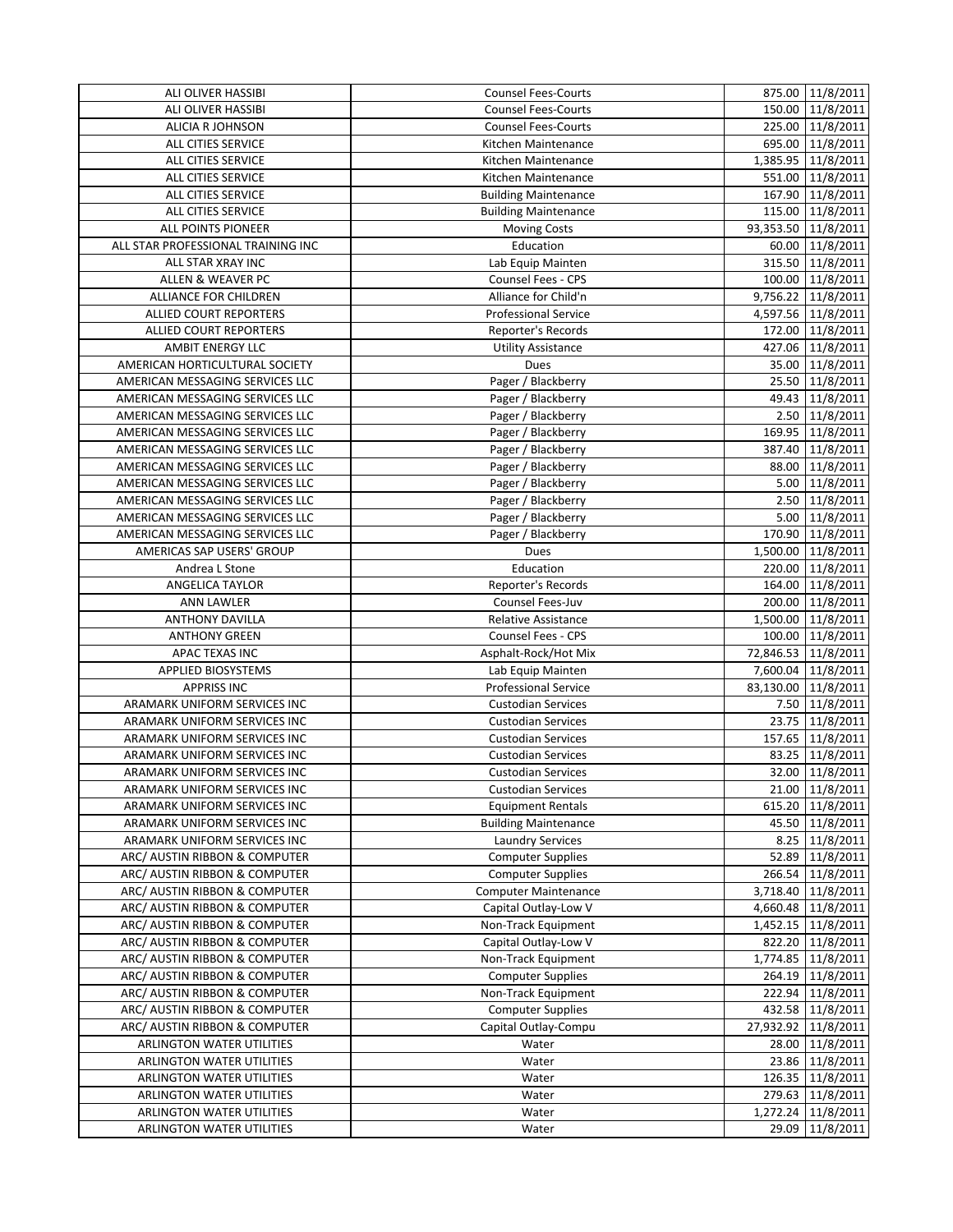| <b>ARLINGTON WATER UTILITIES</b>                     | Utility Assistance                                     | 83.03 11/8/2011     |
|------------------------------------------------------|--------------------------------------------------------|---------------------|
| <b>ASCENSION SERVICE</b>                             | <b>County Burials</b>                                  | 910.00 11/8/2011    |
| <b>ASHLEY NICKLAS</b>                                | <b>Restitution Payable</b>                             | 26.94 11/8/2011     |
| ASSOCIATED TIME INSTRUMENTS CO INC                   | <b>Equipment Maint</b>                                 | 59.00 11/8/2011     |
| AT&T                                                 | Telephone-Basic                                        | 173.01 11/8/2011    |
| <b>AT&amp;T MOBILITY</b>                             | <b>Wireless Data Access</b>                            | 34.25 11/8/2011     |
| <b>AT&amp;T MOBILITY</b>                             | <b>Wireless Data Access</b>                            | 393.70 11/8/2011    |
| <b>AT&amp;T MOBILITY</b>                             | <b>Wireless Data Access</b>                            | 2,765.66 11/8/2011  |
| <b>AT&amp;T MOBILITY</b>                             | <b>Wireless Data Access</b>                            | 265.93 11/8/2011    |
| AT&T MOBILITY                                        | <b>Wireless Data Access</b>                            | 265.93 11/8/2011    |
| <b>AT&amp;T MOBILITY</b>                             | <b>Wireless Data Access</b>                            | 266.93 11/8/2011    |
| <b>AT&amp;T MOBILITY</b>                             | <b>Wireless Data Access</b>                            | 190.15 11/8/2011    |
| <b>AT&amp;T MOBILITY</b>                             | <b>Wireless Data Access</b>                            | 191.15 11/8/2011    |
| <b>AT&amp;T MOBILITY</b>                             | <b>Wireless Data Access</b>                            | 228.34 11/8/2011    |
| <b>AT&amp;T MOBILITY</b>                             | <b>Wireless Data Access</b>                            | 342.91 11/8/2011    |
| <b>AT&amp;T MOBILITY</b>                             | <b>Wireless Data Access</b>                            | 227.94 11/8/2011    |
| <b>AT&amp;T MOBILITY</b>                             | <b>Wireless Data Access</b>                            | 158.76 11/8/2011    |
| <b>AT&amp;T MOBILITY</b>                             | Pager / Blackberry                                     | 29.60 11/8/2011     |
| <b>AT&amp;T MOBILITY</b>                             | Telephone - Mobile                                     | 36.25 11/8/2011     |
| <b>AT&amp;T MOBILITY</b>                             | Telephone - Mobile                                     | 84.71 11/8/2011     |
| <b>AT&amp;T MOBILITY</b>                             | Telephone - Mobile                                     | 82.50 11/8/2011     |
| ATC FREIGHTLINER GROUP                               | Parts and Supplies                                     | 125.58 11/8/2011    |
| <b>ATMOS ENERGY CORP</b>                             | Gas                                                    | 250.94 11/8/2011    |
| <b>ATMOS ENERGY CORP</b>                             | Gas                                                    | 1.45 11/8/2011      |
| <b>ATMOS ENERGY CORP</b>                             | Gas                                                    | 16.98 11/8/2011     |
| <b>ATMOS ENERGY CORP</b>                             | Gas                                                    | 1.67 11/8/2011      |
| <b>ATMOS ENERGY CORP</b>                             | Gas                                                    | 7.65 11/8/2011      |
| <b>ATMOS ENERGY CORP</b>                             | Gas                                                    | 49.20 11/8/2011     |
| <b>ATMOS ENERGY CORP</b>                             | Gas                                                    | 37.07 11/8/2011     |
|                                                      | Gas                                                    | 13.98 11/8/2011     |
| <b>ATMOS ENERGY CORP</b>                             |                                                        |                     |
| <b>ATMOS ENERGY CORP</b>                             | Gas                                                    | 751.32 11/8/2011    |
| <b>ATMOS ENERGY CORP</b>                             | Gas                                                    | 27.20 11/8/2011     |
| <b>ATMOS ENERGY CORP</b>                             | Gas                                                    | 53.66 11/8/2011     |
| <b>ATMOS ENERGY CORP</b><br><b>ATMOS ENERGY CORP</b> | <b>Utility Assistance</b><br><b>Utility Assistance</b> | 49.86 11/8/2011     |
|                                                      |                                                        | 31.40 11/8/2011     |
| <b>ATMOS ENERGY CORP</b>                             | Gas                                                    | 35.13 11/8/2011     |
| <b>ATMOS ENERGY CORP</b>                             | Gas                                                    | 79.19 11/8/2011     |
| <b>ATMOS ENERGY CORP</b>                             | Gas                                                    | 5,272.67 11/8/2011  |
| <b>ATMOS ENERGY CORP</b>                             | Gas                                                    | 8.34 11/8/2011      |
| <b>ATMOS ENERGY CORP</b>                             | <b>Utility Assistance</b>                              | 120.28 11/8/2011    |
| <b>ATMOS ENERGY CORP</b>                             | <b>Utility Assistance</b>                              | 8.19 11/8/2011      |
| <b>ATTICUS J GILL</b>                                | <b>Counsel Fees-Courts</b>                             | 1,650.00 11/8/2011  |
| <b>ATTICUS J GILL</b>                                | <b>Counsel Fees-Courts</b>                             | 475.00 11/8/2011    |
| <b>ATTICUS J GILL</b>                                | <b>Counsel Fees-Courts</b>                             | 120.00 11/8/2011    |
| AUDIMATION SERVICES INC                              | Software Maintenance                                   | 1,075.00 11/8/2011  |
| AUTO DAMAGE APPRAISERS OF TEXAS                      | <b>Professional Service</b>                            | 95.00 11/8/2011     |
| AUTOMATIC SPRINKLER OF TEXAS                         | <b>Building Maintenance</b>                            | 550.00 11/8/2011    |
| AUTOMATIC SPRINKLER OF TEXAS                         | <b>Building Maintenance</b>                            | 700.00 11/8/2011    |
| AUTOMATIC SPRINKLER OF TEXAS                         | <b>Building Maintenance</b>                            | 295.00 11/8/2011    |
| AUTOMATIC SPRINKLER OF TEXAS                         | <b>Building Maintenance</b>                            | 430.00 11/8/2011    |
| AUTOMATIC SPRINKLER OF TEXAS                         | <b>Building Maintenance</b>                            | 1,027.00 11/8/2011  |
| AUTOMATIC SPRINKLER OF TEXAS                         | <b>Building Maintenance</b>                            | 1,966.00 11/8/2011  |
| AUTOMATIC SPRINKLER OF TEXAS                         | <b>Building Maintenance</b>                            | 650.00 11/8/2011    |
| <b>BAILEY &amp; GALYEN</b>                           | <b>Counsel Fees-Courts</b>                             | 350.00 11/8/2011    |
| <b>BAILEY &amp; GALYEN</b>                           | <b>Counsel Fees-Courts</b>                             | 325.00 11/8/2011    |
| <b>BALANCE FORENSIC &amp; GENERAL</b>                | Psych Exam/Testimony                                   | 500.00 11/8/2011    |
| <b>BALANCE FORENSIC &amp; GENERAL</b>                | Psych Exam/Testimony                                   | 400.00 11/8/2011    |
| <b>BALL &amp; HASE PC</b>                            | Counsel Fees-Courts                                    | 2,075.00 11/8/2011  |
| <b>BANCSOURCE INC</b>                                | <b>Computer Maintenance</b>                            | 14,403.67 11/8/2011 |
| <b>BANE MACHINERY INC</b>                            | Parts and Supplies                                     | 2,584.79 11/8/2011  |
| <b>BANE MACHINERY INC</b>                            | Parts and Supplies                                     | 17.26 11/8/2011     |
| <b>BANE MACHINERY INC</b>                            | Parts and Supplies                                     | 4,437.78 11/8/2011  |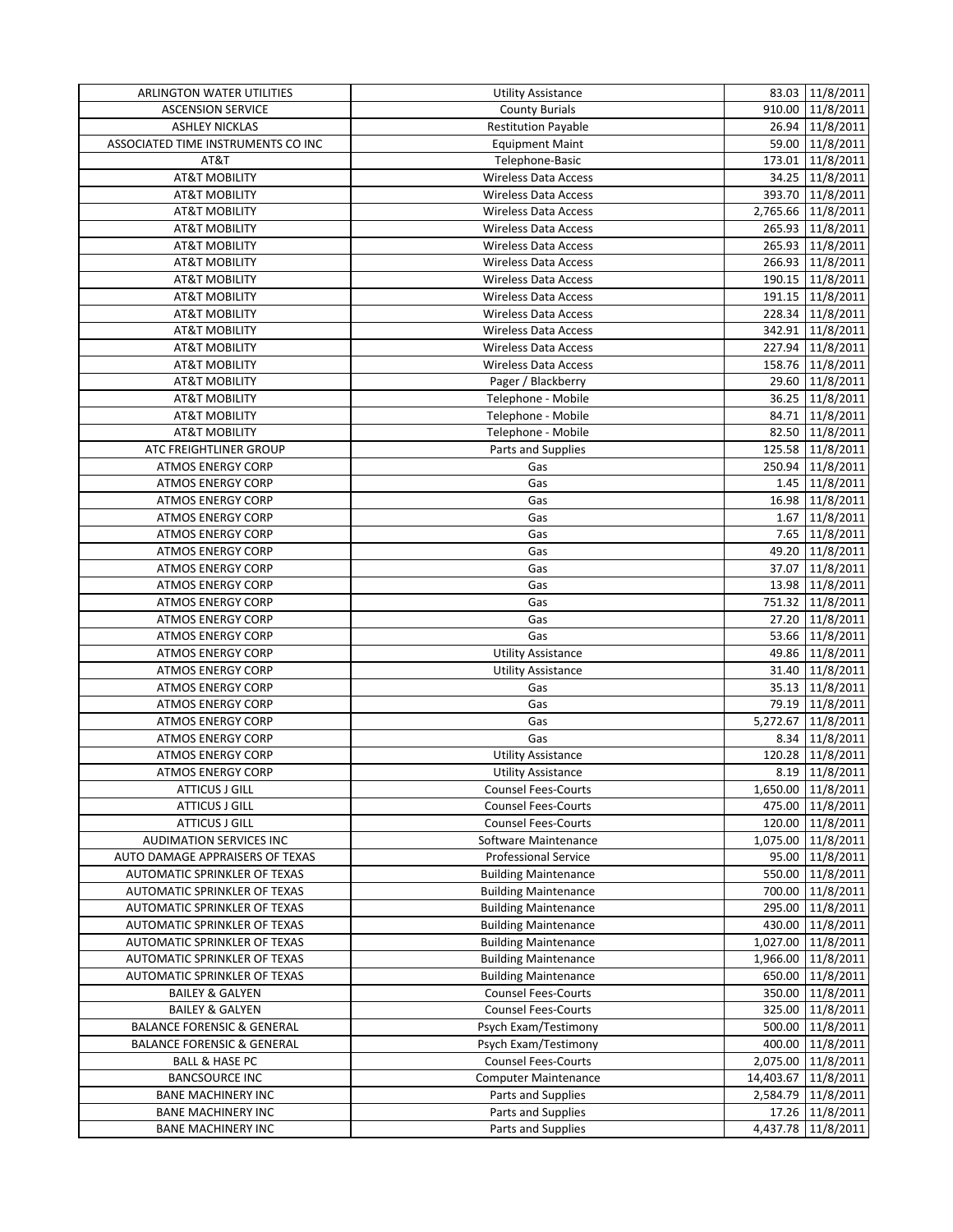| <b>BANK OF THE OZARKS</b>                | Trust - Constable 1         | 1,000.00 11/8/2011  |
|------------------------------------------|-----------------------------|---------------------|
| <b>BANKSTON FORD OF SOUTH FORT WORTH</b> | Parts and Supplies          | 81.50 11/8/2011     |
| <b>BARBARA JONES</b>                     | <b>Relative Assistance</b>  | 300.00 11/8/2011    |
| <b>BARBARA SPROAT</b>                    | <b>Rental Assistance</b>    | 1,050.00 11/8/2011  |
| <b>BARCO PRODUCTS COMPANY</b>            | <b>Building Maintenance</b> | 497.90 11/8/2011    |
| BARNES AND NOBLE BOOKSELLERS             | <b>Supplies</b>             | 10.36 11/8/2011     |
| BARNEY HOLLAND OIL COMPANY               | Fuel                        | 2,896.68 11/8/2011  |
| BARNEY HOLLAND OIL COMPANY               | Fuel                        | 10,469.52 11/8/2011 |
| BARNEY HOLLAND OIL COMPANY               | Fuel                        | 2,574.53 11/8/2011  |
| BARNEY HOLLAND OIL COMPANY               | Fuel                        | 2,201.57 11/8/2011  |
| BARNEY HOLLAND OIL COMPANY               | Fuel                        | 14.36 11/8/2011     |
| BARNEY HOLLAND OIL COMPANY               | Fuel                        | 1,778.74 11/8/2011  |
| BARNEY HOLLAND OIL COMPANY               | Fuel                        | 12,399.35 11/8/2011 |
| BARNEY HOLLAND OIL COMPANY               | Fuel                        | 1,131.81 11/8/2011  |
| <b>BARRY ALFORD</b>                      | Counsel Fees-Courts         | 425.00 11/8/2011    |
| <b>BARRY ALFORD</b>                      | <b>Counsel Fees-Courts</b>  | 1,625.00 11/8/2011  |
| <b>BARRY ALFORD</b>                      | <b>Counsel Fees-Courts</b>  | 1,475.00 11/8/2011  |
| <b>BARRY ALFORD</b>                      | <b>Counsel Fees-Courts</b>  | 300.00 11/8/2011    |
| <b>BARRY ALFORD</b>                      | <b>Counsel Fees-Courts</b>  | 1,375.00 11/8/2011  |
| <b>BARRY ALFORD</b>                      | <b>Counsel Fees-Courts</b>  | 350.00 11/8/2011    |
| <b>BARRY ALFORD</b>                      | <b>Counsel Fees-Courts</b>  | 236.50 11/8/2011    |
| <b>BARRY ALFORD</b>                      | <b>Counsel Fees-Courts</b>  | 400.00 11/8/2011    |
| <b>Barton D Miller</b>                   | Travel                      | 100.00 11/8/2011    |
| <b>BASECOM INC</b>                       | Echo Lake Park              | 789.66 11/8/2011    |
| <b>BASECOM INC</b>                       | <b>Building Maintenance</b> | 672.01 11/8/2011    |
| BEARDEN INVESTIGATIVE AGENCY             | Investigative               | 1,092.00 11/8/2011  |
| BEARDEN INVESTIGATIVE AGENCY             | Investigative               | 75.00 11/8/2011     |
| BELCHEFF & ASSOCIATES INC                | Professional Service        | 9,920.00 11/8/2011  |
| <b>BEN E KEITH COMPANY</b>               | Food                        | 1,062.68 11/8/2011  |
| <b>BEN LEONARD PLLC</b>                  | <b>Counsel Fees-Courts</b>  | 775.00 11/8/2011    |
| <b>BEN LEONARD PLLC</b>                  | <b>Counsel Fees-Courts</b>  | 650.00 11/8/2011    |
| <b>BEN LEONARD PLLC</b>                  | <b>Counsel Fees-Courts</b>  | 125.00 11/8/2011    |
| <b>BEN LEONARD PLLC</b>                  | <b>Counsel Fees-Courts</b>  | 175.00 11/8/2011    |
| <b>BEN LEONARD PLLC</b>                  | Counsel Fees-Courts         | 150.00 11/8/2011    |
| <b>BEST BUY GOV LLC</b>                  | <b>Computer Supplies</b>    | 2,236.43 11/8/2011  |
| <b>BETTY CABNESS</b>                     | Clothing                    | 152.48 11/8/2011    |
| <b>BIG COUNTRY SUPPLY</b>                | <b>Building Maintenance</b> | 145.35 11/8/2011    |
| <b>BIG COUNTRY SUPPLY</b>                | Central Garage Inv          | 198.02 11/8/2011    |
| <b>BIG COUNTRY SUPPLY</b>                | Central Garage Inv          | 172.66 11/8/2011    |
| <b>BIG COUNTRY SUPPLY</b>                | Non-Track Equipment         | 1,745.89 11/8/2011  |
| <b>BIO RAD LABORATORIES INC</b>          | Lab Supplies                | 9,966.88 11/8/2011  |
| <b>BLAGG TIRE AND SERVICE</b>            | Central Garage Inv          | 592.80 11/8/2011    |
| <b>BLAKE BURNS</b>                       | Counsel Fees-Juv            | 100.00 11/8/2011    |
| BLESSING FUNERAL HOME                    | <b>County Burials</b>       | 330.00 11/8/2011    |
| <b>BOB BARKER</b>                        | Sheriff Inventory           | 468.00 11/8/2011    |
| <b>BOB BARKER</b>                        | <b>Bedding and Clothing</b> | 3,200.00 11/8/2011  |
| <b>BOUNCE ENERGY</b>                     | <b>Utility Assistance</b>   | 490.00 11/8/2011    |
| <b>BRADFORD SHAW</b>                     | Counsel Fees-Juv            | 100.00 11/8/2011    |
| <b>BRADFORD SHAW</b>                     | Counsel Fees - CPS          | 475.00 11/8/2011    |
| <b>BRANDON LEE MCGEE</b>                 | <b>Counsel Fees-Courts</b>  | 600.00 11/8/2011    |
| <b>BRANDON LEE MCGEE</b>                 | Counsel Fees - CPS          | 2,015.00 11/8/2011  |
| <b>BRENDA HANSEN</b>                     | Counsel Fees-Juv            | 200.00 11/8/2011    |
| <b>BRENDA HANSEN</b>                     | <b>Counsel Fees-Courts</b>  | 475.00 11/8/2011    |
| <b>BRENDA HANSEN</b>                     | <b>Counsel Fees-Courts</b>  | 250.00 11/8/2011    |
| <b>BRENDA HANSEN</b>                     | <b>Counsel Fees-Courts</b>  | 575.00 11/8/2011    |
| <b>BRENDA HANSEN</b>                     | Counsel Fees-Juv            | 200.00 11/8/2011    |
| <b>BRETT BOONE</b>                       | <b>Counsel Fees-Courts</b>  | 740.00 11/8/2011    |
| <b>BRETT BOONE</b>                       | <b>Counsel Fees-Courts</b>  | 237.50 11/8/2011    |
| <b>BRIAN E POPE PHD</b>                  | Psych Exam/Testimony        | 1,250.00 11/8/2011  |
| <b>BRIAN J WILLETT</b>                   | <b>Counsel Fees-Courts</b>  | 525.00 11/8/2011    |
| <b>BRIAN J WILLETT</b>                   | <b>Counsel Fees-Courts</b>  | 1,575.00 11/8/2011  |
| <b>BRIAN J WILLETT</b>                   | <b>Counsel Fees-Courts</b>  | 100.00 11/8/2011    |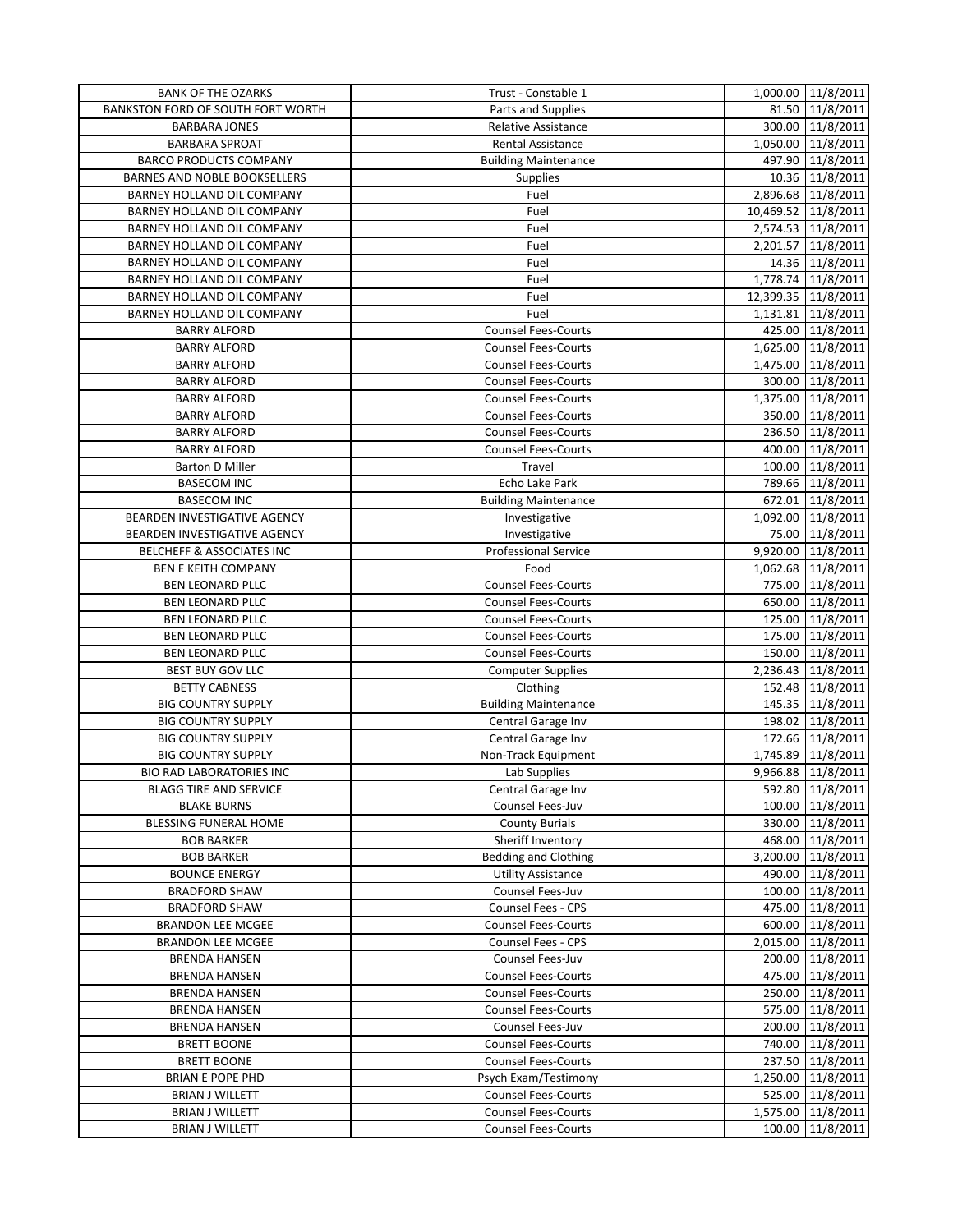| <b>BRIAN J WILLETT</b>              | Counsel Fees-Courts         | 200.00 11/8/2011    |
|-------------------------------------|-----------------------------|---------------------|
| <b>BRIAN J WILLETT</b>              | <b>Counsel Fees-Courts</b>  | 118.75 11/8/2011    |
| <b>BRIAN J WILLETT</b>              | Cnsl Fees-Juv Det&Tr        | 100.00 11/8/2011    |
| <b>BRIAN K WALKER</b>               | <b>Counsel Fees-Courts</b>  | 3,300.00 11/8/2011  |
| <b>BRIAN K WALKER</b>               | <b>Counsel Fees-Courts</b>  | 118.75 11/8/2011    |
| <b>BRIAN M BOUFFARD</b>             | <b>Counsel Fees-Courts</b>  | 1,150.00 11/8/2011  |
| <b>BRIAN SALVANT</b>                | <b>Counsel Fees-Courts</b>  | 600.00 11/8/2011    |
| <b>BRIAN SALVANT</b>                | <b>Counsel Fees-Courts</b>  | 500.00 11/8/2011    |
| <b>BROWNELLS INC</b>                | Range Supplies              | 348.12 11/8/2011    |
| <b>BRUCE ASHWORTH</b>               | <b>Counsel Fees-Courts</b>  | 600.00 11/8/2011    |
| <b>BRUCE ASHWORTH</b>               | <b>Counsel Fees-Courts</b>  | 600.00 11/8/2011    |
| <b>BRUCE ASHWORTH</b>               | <b>Counsel Fees-Courts</b>  | 200.00 11/8/2011    |
| <b>BUSINESS INTERIORS</b>           | Non-Track Equipment         | 1,189.94 11/8/2011  |
| <b>BVA SCIENTIFIC INC</b>           | Lab Supplies                | 321.69 11/8/2011    |
| C AND L NILES LP                    | Rental Assistance           | 2,280.00 11/8/2011  |
| C P CONTINENTAL LP                  | <b>Rental Assistance</b>    | 664.00 11/8/2011    |
| C.D. HARTNETT CO                    | Food                        | 379.40 11/8/2011    |
| C.D. HARTNETT CO                    | Food                        | 14,313.81 11/8/2011 |
| CA INC                              | Software Maintenance        | 90,087.36 11/8/2011 |
| CALEB I MOORE                       | Counsel Fees - CPS          | 200.00 11/8/2011    |
| CALEB I MOORE                       | Cnsl Fees-Fam Drg Ct        | 100.00 11/8/2011    |
| <b>CANAS &amp; FLORES</b>           | <b>Counsel Fees-Courts</b>  | 400.00 11/8/2011    |
| <b>CANAS &amp; FLORES</b>           | <b>Counsel Fees-Courts</b>  | 950.00 11/8/2011    |
| <b>CANAS &amp; FLORES</b>           | <b>Counsel Fees-Courts</b>  | 1,430.00 11/8/2011  |
| <b>CANAS &amp; FLORES</b>           | <b>Counsel Fees-Courts</b>  | 100.00 11/8/2011    |
| <b>CANAS &amp; FLORES</b>           | <b>Counsel Fees-Courts</b>  | 200.00 11/8/2011    |
| <b>CAPITOL SYSTEMS INC</b>          | <b>Professional Service</b> | 11,035.20 11/8/2011 |
| <b>CAROL A BIRDWELL</b>             | <b>Counsel Fees-Courts</b>  | 150.00 11/8/2011    |
| <b>CAROL A BIRDWELL</b>             | <b>Counsel Fees-Courts</b>  | 550.00 11/8/2011    |
| <b>CAROL A BIRDWELL</b>             | <b>Counsel Fees-Courts</b>  | 100.00 11/8/2011    |
| <b>CAROLE L ROGERS</b>              | Psych Exam/Testimony        | 2,000.00 11/8/2011  |
| CASSATA LEARNING CENTER             | <b>Professional Service</b> | 7,058.20 11/8/2011  |
| <b>CATHERINE COX</b>                | <b>Restitution Payable</b>  | 60.00 11/8/2011     |
| CATHERINE DUNNAVANT                 | <b>Counsel Fees-Courts</b>  | 200.00 11/8/2011    |
| <b>CATHI NEAL</b>                   | Clothing                    | 127.82 11/8/2011    |
| CATHOLIC CHARITIES DIOCESE OF FTW   | <b>Interpreter Fees</b>     | 140.00 11/8/2011    |
| <b>CDW GOVERNMENT INC</b>           | <b>Supplies</b>             | 18.37 11/8/2011     |
| CDW GOVERNMENT INC                  | Supplies                    | 774.80 11/8/2011    |
| <b>CDW GOVERNMENT INC</b>           | <b>Computer Supplies</b>    | 83.56 11/8/2011     |
| <b>CDW GOVERNMENT INC</b>           | <b>Computer Supplies</b>    | 348.20 11/8/2011    |
| <b>CDW GOVERNMENT INC</b>           | <b>Computer Supplies</b>    | 135.32 11/8/2011    |
| <b>CDW GOVERNMENT INC</b>           | <b>Computer Supplies</b>    | 75.34 11/8/2011     |
| <b>CDW GOVERNMENT INC</b>           | Capital Outlay-Low V        | 576.99 11/8/2011    |
| CECO INDUSTRIAL SALES CORP          | <b>Building Maintenance</b> | 176.85 11/8/2011    |
| CECO INDUSTRIAL SALES CORP          | <b>Building Maintenance</b> | 219.00 11/8/2011    |
| CEDAR HILL MEMORIAL PARK            | <b>County Burials</b>       | 1,750.00 11/8/2011  |
| CEN-TEX UNIFORM SALES INC           | Clothing                    | 109.82 11/8/2011    |
| CEN-TEX UNIFORM SALES INC           | Clothing                    | 1,166.75 11/8/2011  |
| CEN-TEX UNIFORM SALES INC           | Clothing                    | 3,125.70 11/8/2011  |
| CEN-TEX UNIFORM SALES INC           | Clothing                    | 1,992.28 11/8/2011  |
| <b>CENTRAL POLY CORP</b>            | <b>Medical Supplies</b>     | 104.16 11/8/2011    |
| <b>CENTRAL POLY CORP</b>            | <b>Medical Supplies</b>     | 104.16 11/8/2011    |
| <b>CERILLIANT CORPORATION</b>       | Lab Supplies                | 603.88 11/8/2011    |
| <b>CHAMPION ENERGY SERVICES LLC</b> | <b>Utility Assistance</b>   | 526.08 11/8/2011    |
| <b>CHARLES ROACH</b>                | <b>Counsel Fees-Courts</b>  | 300.00 11/8/2011    |
| <b>CHARLES ROACH</b>                | <b>Counsel Fees-Courts</b>  | 900.00 11/8/2011    |
| <b>CHARLES ROACH</b>                | <b>Counsel Fees-Courts</b>  | 1,100.00 11/8/2011  |
| <b>CHARLES ROACH</b>                | <b>Counsel Fees-Courts</b>  | 500.00 11/8/2011    |
| <b>CHARLIE JEAN BOWSER</b>          | <b>Rental Assistance</b>    | 550.00 11/8/2011    |
| <b>CHARTER COMMUNICATIONS</b>       | <b>Computer Supplies</b>    | 186.98 11/8/2011    |
| <b>CHARTER COMMUNICATIONS</b>       | Subscriptions               | 132.82 11/8/2011    |
| <b>CHARTER COMMUNICATIONS</b>       | Subscriptions               | 115.73 11/8/2011    |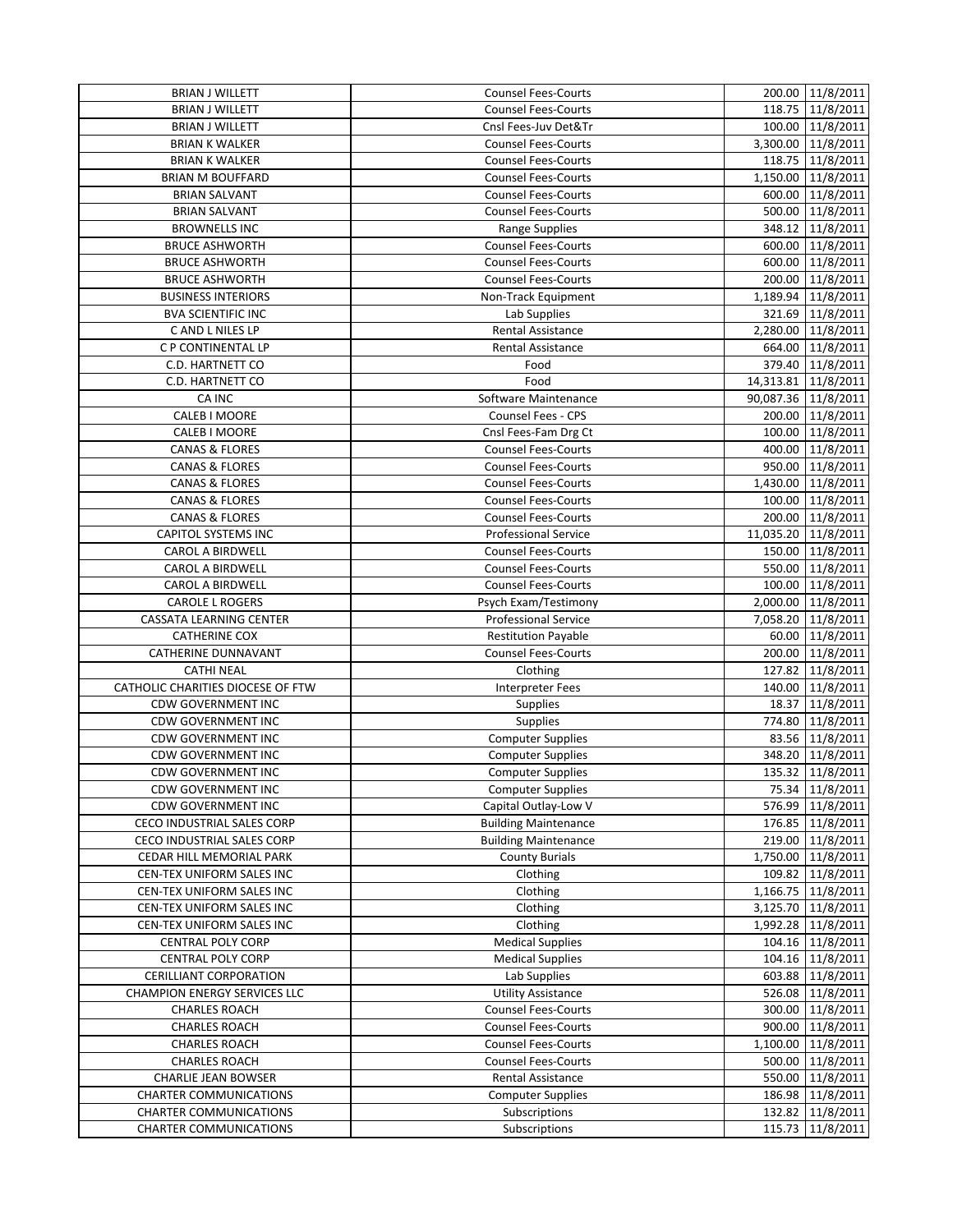| <b>CHARTER COMMUNICATIONS</b>       | Subscriptions               | 80.27 11/8/2011    |
|-------------------------------------|-----------------------------|--------------------|
| <b>CHARTER COMMUNICATIONS</b>       | Subscriptions               | 68.10 11/8/2011    |
| <b>CHARTER COMMUNICATIONS</b>       | Subscriptions               | 61.98 11/8/2011    |
| <b>CHARTER COMMUNICATIONS</b>       | Subscriptions               | 80.27 11/8/2011    |
| <b>CHECKPOINT SERVICES INC</b>      | <b>Computer Maintenance</b> | 636.90 11/8/2011   |
| <b>CHEMICAL LIME LTD</b>            | <b>Cement and Concrete</b>  | 2,562.54 11/8/2011 |
| CHRISTINA JOANNE WHIPPLE            | <b>Counsel Fees-Courts</b>  | 425.00 11/8/2011   |
| <b>CHRISTOFER R TRACY</b>           | <b>Counsel Fees-Courts</b>  | 275.00 11/8/2011   |
| CHRISTOPHER LEO CASTANON            | <b>Counsel Fees-Courts</b>  | 400.00 11/8/2011   |
| CHRISTOPHER LEO CASTANON            | <b>Counsel Fees-Courts</b>  | 500.00 11/8/2011   |
| <b>CHRISTOPHER LEO CASTANON</b>     | <b>Counsel Fees-Courts</b>  | 750.00 11/8/2011   |
| <b>CHRISTOPHER LEO CASTANON</b>     | <b>Counsel Fees-Courts</b>  | 200.00 11/8/2011   |
| <b>CIRRO ENERGY</b>                 | <b>Utility Assistance</b>   | 209.91 11/8/2011   |
| <b>CITY OF ARLINGTON</b>            | Fuel                        | 2,158.87 11/8/2011 |
| <b>CITY OF ARLINGTON</b>            | Fuel                        | 1,266.64 11/8/2011 |
| CITY OF AZLE UTILITY DEPT           | <b>Utility Assistance</b>   | 110.00 11/8/2011   |
| <b>CITY OF EULESS</b>               | Water                       | 15.62 11/8/2011    |
| <b>CITY OF EULESS</b>               | Water                       | 12.78 11/8/2011    |
| CITY OF HALTOM CITY                 | <b>Utility Assistance</b>   | 61.57 11/8/2011    |
| <b>CITY OF HURST</b>                | <b>Restitution Payable</b>  | 150.00 11/8/2011   |
| <b>CITY OF HURST</b>                | <b>Restitution Payable</b>  | 45.00 11/8/2011    |
| CITY OF HURST WATER DEPT            | Water                       | 233.16 11/8/2011   |
| CITY OF HURST WATER DEPT            | Water                       | 1,919.02 11/8/2011 |
| CITY OF HURST WATER DEPT            | Water                       | 478.03 11/8/2011   |
| <b>CITY OF LAKE WORTH</b>           | Water                       | 29.15 11/8/2011    |
| <b>CITY OF LAKE WORTH</b>           | Water                       | 819.35 11/8/2011   |
| <b>CITY OF LAKE WORTH</b>           |                             |                    |
|                                     | Water                       | 118.35 11/8/2011   |
| <b>CITY OF LAKE WORTH</b>           | Water                       | 851.20 11/8/2011   |
| <b>CITY OF LAKE WORTH</b>           | Water                       | 1,028.19 11/8/2011 |
| <b>CITY OF LAKE WORTH</b>           | Water                       | 29.15 11/8/2011    |
| <b>CITY OF LAKE WORTH</b>           | Water                       | 73.75 11/8/2011    |
| <b>CITY OF LAKE WORTH</b>           | Water                       | 969.50 11/8/2011   |
| CITY OF MANSFIELD WATER/SEWER       | Water                       | 227.83 11/8/2011   |
| CITY OF MANSFIELD WATER/SEWER       | Water                       | 193.84 11/8/2011   |
| CITY OF MANSFIELD WATER/SEWER       | Water                       | 230.92 11/8/2011   |
| CITY OF MANSFIELD WATER/SEWER       | Water                       | 1,571.71 11/8/2011 |
| CITY OF NORTH RICHLAND HILLS        | <b>Professional Service</b> | 3,422.68 11/8/2011 |
| CITY OF NORTH RICHLAND HILLS        | Water                       | 226.74 11/8/2011   |
| <b>CITY OF WICHITA FALLS</b>        | <b>Subrecipient Service</b> | 2,344.97 11/8/2011 |
| <b>CITY OF WICHITA FALLS</b>        | <b>Subrecipient Service</b> | 2,306.22 11/8/2011 |
| <b>CLIFF ELLIOTT</b>                | <b>Restitution Payable</b>  | 30.84 11/8/2011    |
| <b>CLIFFORD GINN</b>                | Investigative               | 219.60 11/8/2011   |
| <b>CLIFFORD GINN</b>                | Investigative               | 495.00 11/8/2011   |
| <b>COBURN CATERING SERVICE INC</b>  | <b>Meeting Expenses</b>     | 2,700.00 11/8/2011 |
| <b>CODE 3 INVESTIGATIONS</b>        | <b>Counsel Fees-Courts</b>  | 52.50 11/8/2011    |
| CODY L COFER                        | <b>Counsel Fees-Courts</b>  | 125.00 11/8/2011   |
| CODY L COFER                        | <b>Counsel Fees-Courts</b>  | 100.00 11/8/2011   |
| CODY L COFER                        | Counsel Fees-Juv            | 200.00 11/8/2011   |
| <b>COLE JENNINGS BRYAN</b>          | <b>Counsel Fees-Courts</b>  | 350.00 11/8/2011   |
| <b>COLE JENNINGS BRYAN</b>          | <b>Counsel Fees-Courts</b>  | 350.00 11/8/2011   |
| <b>COLE JENNINGS BRYAN</b>          | <b>Counsel Fees-Courts</b>  | 100.00 11/8/2011   |
| <b>COLE JENNINGS BRYAN</b>          | <b>Counsel Fees-Courts</b>  | 125.00 11/8/2011   |
| <b>COLE JENNINGS BRYAN</b>          | <b>Counsel Fees-Courts</b>  | 125.00 11/8/2011   |
| <b>COLE JENNINGS BRYAN</b>          | <b>Counsel Fees-Courts</b>  | 100.00 11/8/2011   |
| <b>COLLEGE OF AMER PATHOLOGISTS</b> | Lab Accreditation           | 2,074.00 11/8/2011 |
| COMER & ASSOCIATES PC               | <b>Counsel Fees-Courts</b>  | 668.00 11/8/2011   |
| <b>COMFORT INN TYSONS</b>           | Education                   | 610.35 11/8/2011   |
| <b>COMMERCE CLEARING HOUSE</b>      | Law Books                   | 7,116.00 11/8/2011 |
| <b>COMMERCIAL RECORDER</b>          | Advertis/Leg Notice         | 14.25 11/8/2011    |
| <b>COMMERCIAL RECORDER</b>          | Advertis/Leg Notice         | 69.00 11/8/2011    |
| <b>COMMERCIAL RECORDER</b>          | <b>Advertis/Leg Notice</b>  | 83.50 11/8/2011    |
| <b>COMMERCIAL RECORDER</b>          | Advertis/Leg Notice         | 97.90 11/8/2011    |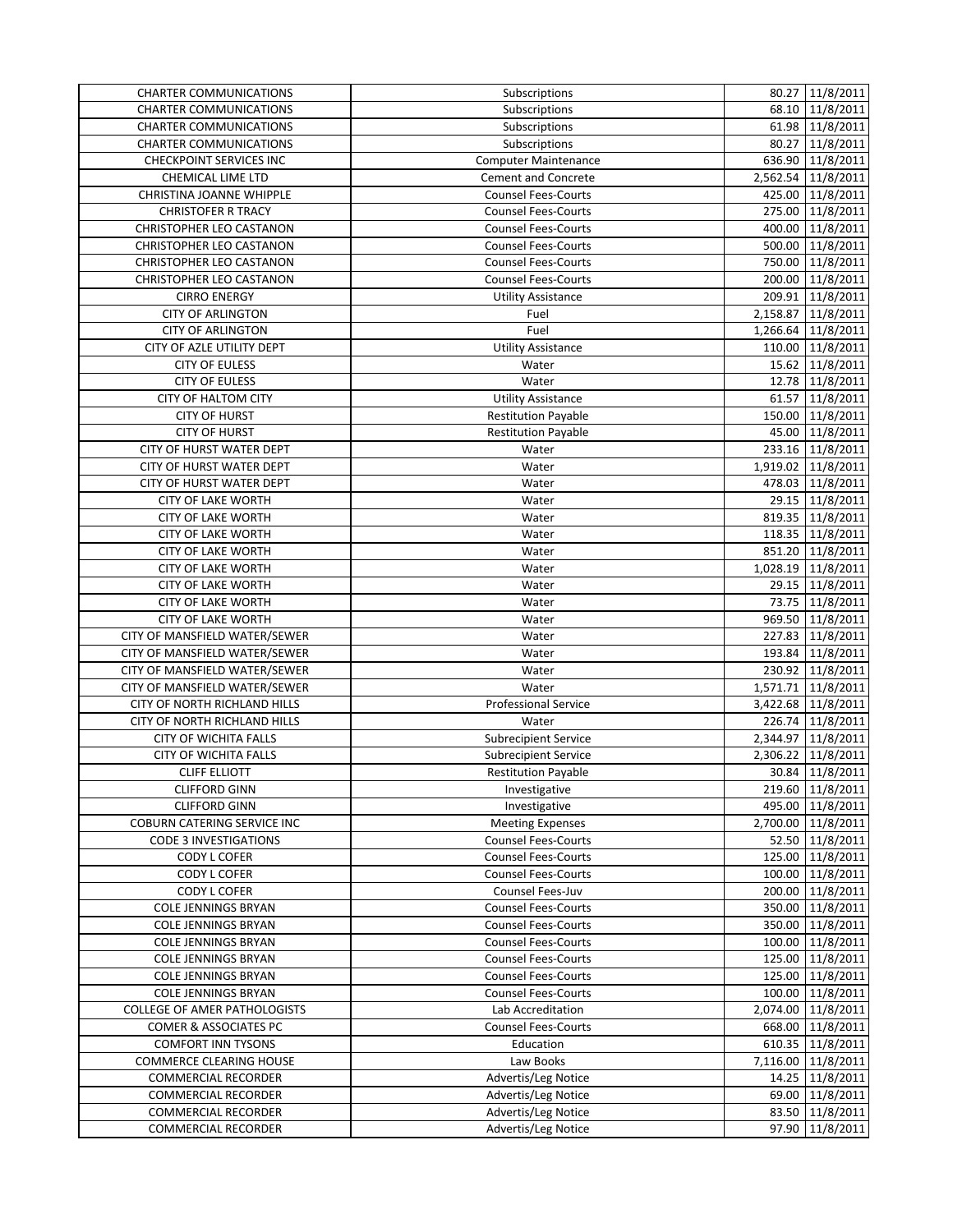| <b>COMMERCIAL RECORDER</b>          | Advertis/Leg Notice         | 13.50 11/8/2011     |
|-------------------------------------|-----------------------------|---------------------|
| <b>COMMERCIAL RECORDER</b>          | Advertis/Leg Notice         | 552.00 11/8/2011    |
| COMMUNITY MORTUARY SERVICES LLC     | <b>County Burials</b>       | 165.00 11/8/2011    |
| COMPREHENSIVE BREAST CARE CNTR OF T | <b>Professional Service</b> | 7,728.94 11/8/2011  |
| COMPREHENSIVE BREAST CARE CNTR OF T | <b>Professional Service</b> | 9,005.02 11/8/2011  |
| CONCHO SUPPLY INC                   | Central Garage Inv          | 1,465.52 11/8/2011  |
| CONLEY LOTT NICHOLS OF TEXAS INC    | Parts and Supplies          | 441.85 11/8/2011    |
| CONNIE BANISTER CHITWOOD            | <b>Professional Service</b> | 825.00 11/8/2011    |
| <b>CONNIE PYATT-DRYDEN</b>          | <b>Counsel Fees-Courts</b>  | 100.00 11/8/2011    |
| <b>CONNIE PYATT-DRYDEN</b>          | <b>Counsel Fees-Courts</b>  | 490.00 11/8/2011    |
| COOK CHILDRENS MEDICAL CENTER       | <b>Medical Exams</b>        | 1,666.67 11/8/2011  |
| COOK CHILDRENS MEDICAL CENTER       | <b>Medical Services</b>     | 1,407.75 11/8/2011  |
| <b>COREY MITCHELL PARK</b>          | <b>Restitution Payable</b>  | 396.62 11/8/2011    |
| COURT REPORTERS CLEARINGHOUSE       | Test/Civil Serv Exp         | 901.50 11/8/2011    |
| Courtney D Young                    | Travel                      | 146.56 11/8/2011    |
| <b>COURTNEY MILLER</b>              | <b>Counsel Fees-Courts</b>  | 1,150.00 11/8/2011  |
| COUSINS BARBEQUE CITYVIEW INC       | <b>Meeting Expenses</b>     | 94.90 11/8/2011     |
| <b>COWTOWN MATERIALS</b>            | <b>Building Maintenance</b> | 3,040.80 11/8/2011  |
| <b>CRAFCO TEXAS INC</b>             | Parts and Supplies          | 170.47 11/8/2011    |
| <b>CRASH DYNAMICS</b>               | <b>Expert Witness Serv</b>  | 1,692.50 11/8/2011  |
| CREEKWOOD WOODCREEK LP              | Rental Assistance           | 525.00 11/8/2011    |
| CREEKWOOD WOODCREEK LP              | <b>Utility Assistance</b>   | 25.23 11/8/2011     |
| <b>CREST OASIS LP</b>               | Rental Assistance           | 536.00 11/8/2011    |
|                                     |                             |                     |
| <b>CTJ MAINTENANCE INC</b>          | <b>Custodian Services</b>   | 413.00 11/8/2011    |
| CTJ MAINTENANCE INC                 | <b>Custodian Services</b>   | 11,520.49 11/8/2011 |
| <b>CUEVAS DISTRIBUTION INC</b>      | Lab Supplies                | 720.00 11/8/2011    |
| <b>CUEVAS DISTRIBUTION INC</b>      | Lab Supplies                | 746.50 11/8/2011    |
| <b>CUMBERLAND PRESBYTERIAN</b>      | Clothing                    | 603.45 11/8/2011    |
| <b>CURTIS FORTINBERRY</b>           | <b>Counsel Fees-Courts</b>  | 750.00 11/8/2011    |
| <b>CURTIS FORTINBERRY</b>           | <b>Counsel Fees-Courts</b>  | 125.00 11/8/2011    |
| <b>CURTIS FORTINBERRY</b>           | <b>Counsel Fees-Courts</b>  | 200.00 11/8/2011    |
| <b>CYNTHIA A FITCH</b>              | <b>Counsel Fees-Courts</b>  | 400.00 11/8/2011    |
| D ROBIN MCCARTY                     | <b>Counsel Fees-Courts</b>  | 150.00 11/8/2011    |
| DALE HEISCH                         | <b>Counsel Fees-Courts</b>  | 450.00 11/8/2011    |
| DALE HEISCH                         | <b>Counsel Fees-Courts</b>  | 100.00 11/8/2011    |
| DANA A DUFFEY                       | Counsel Fees - CPS          | 150.00 11/8/2011    |
| <b>DANA FRANK LARUE</b>             | Investigative               | 4,112.40 11/8/2011  |
| DANETTE DEE ALVARADO                | Counsel Fees-Juv            | 100.00 11/8/2011    |
| DANIEL HERNANDEZ                    | <b>Counsel Fees-Courts</b>  | 1,650.00 11/8/2011  |
| DANIEL HERNANDEZ                    | <b>Counsel Fees-Courts</b>  | 400.00 11/8/2011    |
| DANIEL HERNANDEZ                    | <b>Counsel Fees-Courts</b>  | 800.00 11/8/2011    |
| DANIEL HERNANDEZ                    | <b>Counsel Fees-Courts</b>  | 475.00 11/8/2011    |
| DANIEL HERNANDEZ                    | <b>Counsel Fees-Courts</b>  | 100.00 11/8/2011    |
| DANIEL HERNANDEZ                    | <b>Counsel Fees-Courts</b>  | 200.00 11/8/2011    |
| DANIEL YOUNG                        | <b>Counsel Fees-Courts</b>  | 118.75 11/8/2011    |
| DANIEL YOUNG                        | Cnsl Fees-Crim Appls        | 280.00 11/8/2011    |
| DANNY D PITZER                      | <b>Counsel Fees-Courts</b>  | 1,527.00 11/8/2011  |
| DANNY D PITZER                      | <b>Counsel Fees-Courts</b>  | 150.00 11/8/2011    |
| DANNY D PITZER                      | <b>Counsel Fees-Courts</b>  | 375.00 11/8/2011    |
| DARCY NILES DENO                    | Counsel Fees - CPS          | 250.00 11/8/2011    |
| DARCY NILES DENO                    | Cnsl Fees-Fam Drg Ct        | 100.00 11/8/2011    |
| DAVID BAYS                          | <b>Counsel Fees-Courts</b>  | 500.00 11/8/2011    |
| <b>DAVID BAYS</b>                   | <b>Counsel Fees-Courts</b>  | 1,420.00 11/8/2011  |
| DAVID CLEVELAND                     | Travel                      | 64.04 11/8/2011     |
| DAVID MARLOW                        | Investigative               | 656.25 11/8/2011    |
| DAVID PALMER                        | <b>Counsel Fees-Courts</b>  | 100.00 11/8/2011    |
| <b>DAVID PALMER</b>                 | <b>Counsel Fees-Courts</b>  | 250.00 11/8/2011    |
| DAVID PEARSON, IV                   | <b>Counsel Fees-Courts</b>  | 550.00 11/8/2011    |
| DAVID PEARSON, IV                   | <b>Counsel Fees-Courts</b>  | 775.00 11/8/2011    |
| DAVID PEARSON, IV                   |                             |                     |
|                                     | <b>Litigation Expense</b>   | 7.60 11/8/2011      |
| <b>DEAN SWANDA</b>                  | Cnsl Fees-Crim Appls        | 2,400.00 11/8/2011  |
| <b>DEAN SWANDA</b>                  | Crim Appeal-OthrCost        | 43.00 11/8/2011     |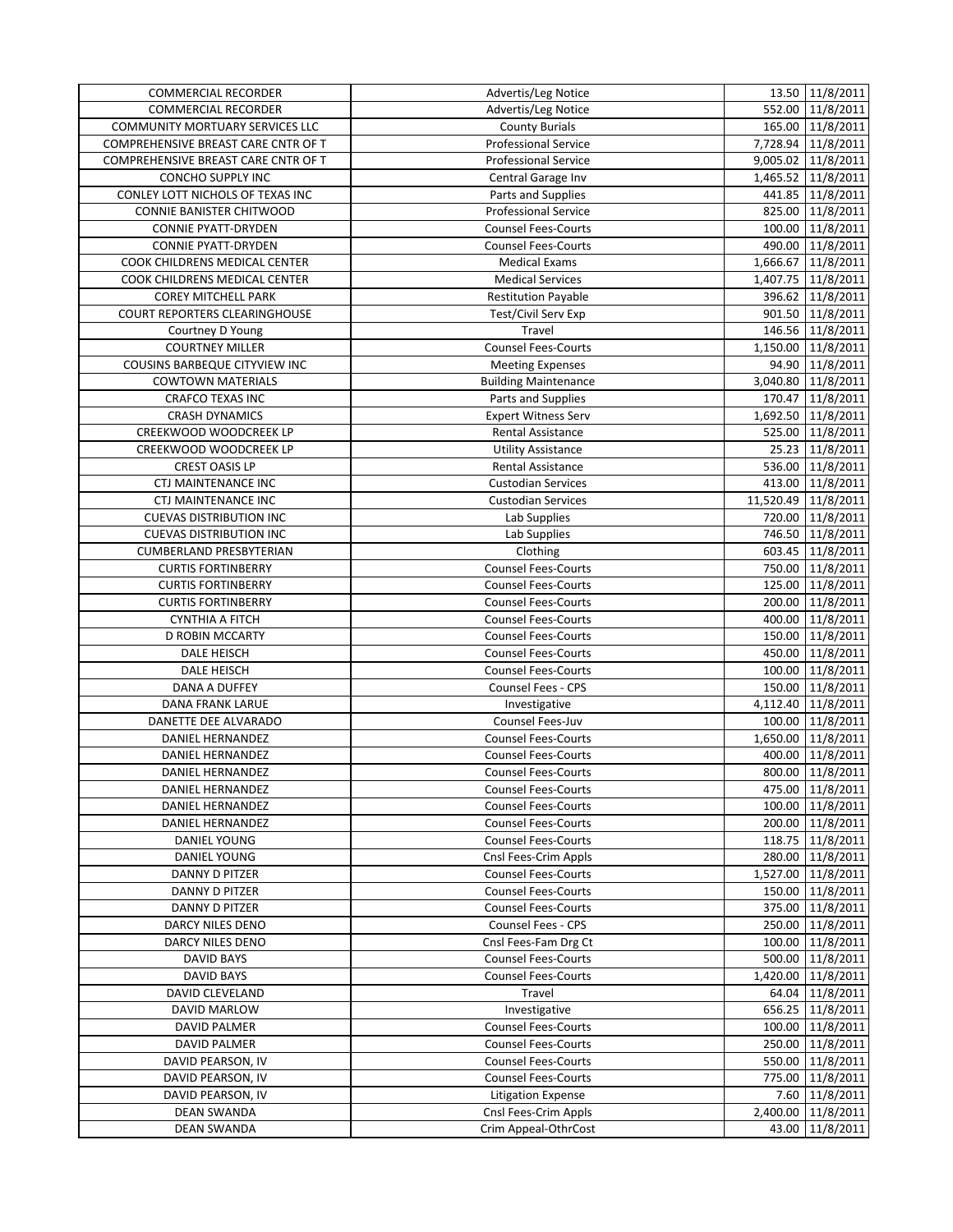| <b>DEBBIE BUCK</b>                 | Education                   | 300.00 11/8/2011     |
|------------------------------------|-----------------------------|----------------------|
| <b>DEBBIE EDWARDS</b>              | Reporter's Records          | 3,788.00 11/8/2011   |
| <b>DELL MARKETING</b>              | <b>Computer Maintenance</b> | 8,861.00 11/8/2011   |
| DEPT OF INFORMATION RESOURCES      | Telephone-Basic             | 308.60 11/8/2011     |
| DEPT OF INFORMATION RESOURCES      | Data Transmiss Line         | 171.28 11/8/2011     |
| DEPT OF INFORMATION RESOURCES      | Data Transmiss Line         | 392.96 11/8/2011     |
| DEPT OF INFORMATION RESOURCES      | Data Transmiss Line         | 4,759.67 11/8/2011   |
| DEPT OF INFORMATION RESOURCES      | Data Transmiss Line         | 1,830.58 11/8/2011   |
| DEPT OF INFORMATION RESOURCES      | Telephone-Texan             | 1,545.00 11/8/2011   |
| DEPT OF INFORMATION RESOURCES      | Data Transmiss Line         | 308.60 11/8/2011     |
| DEVELOPMENT CORPORATION OF TARRANT | <b>Professional Service</b> | 12,149.50 11/8/2011  |
| DIAGNOSTIC HYBRIDS, INC.           | Lab Supplies                | 208.13 11/8/2011     |
| <b>DIRECT ENERGY LP</b>            | <b>Utility Assistance</b>   | 1,221.64 11/8/2011   |
| <b>DIRECT ENERGY LP</b>            | <b>Utility Assistance</b>   | 1,327.68 11/8/2011   |
| <b>DIRECTV INC</b>                 | Data Transmiss Line         | 90.99 11/8/2011      |
| <b>DIRECTV INC</b>                 | Subscriptions               | 55.99 11/8/2011      |
| DIVERSIFIED OFFICE PRODUCTS INC    | <b>Equipment Maint</b>      | 55.00 11/8/2011      |
| DIVERSIFIED OFFICE PRODUCTS INC    | <b>Equipment Maint</b>      | 140.00 11/8/2011     |
| DIVERSIFIED OFFICE PRODUCTS INC    | <b>Equipment Maint</b>      | 70.00 11/8/2011      |
| DIVERSIFIED OFFICE PRODUCTS INC    | <b>Equipment Maint</b>      | 70.00 11/8/2011      |
| DIVERSIFIED OFFICE PRODUCTS INC    | <b>Equipment Maint</b>      | 70.00 11/8/2011      |
| DIVERSIFIED OFFICE PRODUCTS INC    | Office Equip Maint          | 70.00 11/8/2011      |
| DIVERSIFIED OFFICE PRODUCTS INC    | <b>Equipment Maint</b>      | 70.00 11/8/2011      |
| DOLORES STEWART & ASSOCIATES INC   | <b>Professional Service</b> | 170.28 11/8/2011     |
| DOLORES STEWART & ASSOCIATES INC   | <b>Professional Service</b> | 1,021.68 11/8/2011   |
| DOLORES STEWART & ASSOCIATES INC   | <b>Professional Service</b> | 2,554.20 11/8/2011   |
| DOLORES STEWART & ASSOCIATES INC   | <b>Professional Service</b> | 340.56 11/8/2011     |
| <b>DON GANDY</b>                   | <b>Counsel Fees-Courts</b>  | 350.00 11/8/2011     |
| <b>DON GANDY</b>                   | <b>Counsel Fees-Courts</b>  | 1,100.00 11/8/2011   |
| DON M DAWES                        | <b>Counsel Fees-Courts</b>  | 450.00 11/8/2011     |
| DON M DAWES                        | <b>Counsel Fees-Courts</b>  | 300.00 11/8/2011     |
| DON M DAWES                        | <b>Counsel Fees-Courts</b>  | 275.00 11/8/2011     |
| DON M DAWES                        | Counsel Fees - CPS          | 250.00 11/8/2011     |
| <b>DONALD N TURNER</b>             | Counsel Fees-Courts         | 400.00 11/8/2011     |
| <b>DONALD N TURNER</b>             | <b>Counsel Fees-Courts</b>  | 750.00 11/8/2011     |
| DOUBLE D CONTRACTING LLC           | Rehab/Preserve Act          | 20,260.00 11/8/2011  |
| DOUBLE EAGLE MECHANICAL SERVICE    | <b>Building Maintenance</b> | 2,000.00 11/8/2011   |
| DOUBLE EAGLE MECHANICAL SERVICE    | <b>Building Maintenance</b> | 90.60 11/8/2011      |
| DOUBLE EAGLE MECHANICAL SERVICE    | <b>Building Maintenance</b> | 126.00 11/8/2011     |
| DOUBLE EAGLE MECHANICAL SERVICE    | <b>Building Maintenance</b> | 1,565.04 11/8/2011   |
| DOUBLE EAGLE MECHANICAL SERVICE    | <b>Building Maintenance</b> | 508.50 11/8/2011     |
| DOUBLE EAGLE MECHANICAL SERVICE    | A/C Maint Contract          | 150.00 11/8/2011     |
| DOUBLE EAGLE MECHANICAL SERVICE    | A/C Maint Contract          | 250.00 11/8/2011     |
| DOUBLE EAGLE MECHANICAL SERVICE    | A/C Maint Contract          | 950.00 11/8/2011     |
| DOUBLE EAGLE MECHANICAL SERVICE    | A/C Maint Contract          | 510.00 11/8/2011     |
| DOWNTOWN FORT WORTH, INC.          | Subscriptions               | 65.00 11/8/2011      |
| DRAKE DUNNAVENT PC                 | <b>Counsel Fees-Courts</b>  | 200.00 11/8/2011     |
| DRAKE DUNNAVENT PC                 | <b>Counsel Fees-Courts</b>  | 100.00 11/8/2011     |
| DYNA TEN CORPORATION               | A/C Maint Contract          | 1,530.20 11/8/2011   |
| EAN HOLDINGS LLC                   | Travel                      | 83.62 11/8/2011      |
| EAN HOLDINGS LLC                   | Travel                      | 81.56 11/8/2011      |
| EDDA JEFFERSON - MCKINNEY          | Clothing                    | 211.36 11/8/2011     |
| <b>EDWARD G JONES</b>              | <b>Counsel Fees-Courts</b>  | 350.00 11/8/2011     |
| <b>EDWARD G JONES</b>              | <b>Counsel Fees-Courts</b>  | 137.50 11/8/2011     |
| <b>EDWARD G JONES</b>              | <b>Counsel Fees-Courts</b>  | 400.00 11/8/2011     |
| EDWIN YOUNGBLOOD                   | <b>Counsel Fees-Courts</b>  | 2,182.50 11/8/2011   |
| EDWIN YOUNGBLOOD                   | <b>Counsel Fees-Courts</b>  | 425.00 11/8/2011     |
| EDWIN YOUNGBLOOD                   | <b>Counsel Fees-Courts</b>  | 212.50 11/8/2011     |
| <b>EDWIN YOUNGBLOOD</b>            | <b>Counsel Fees-Courts</b>  | 280.00 11/8/2011     |
| EDWIN YOUNGBLOOD                   | <b>Counsel Fees-Courts</b>  | 813.75 11/8/2011     |
| EDWIN YOUNGBLOOD                   | <b>Counsel Fees-Courts</b>  | 1,545.00   11/8/2011 |
| EDWIN YOUNGBLOOD                   | <b>Counsel Fees-Courts</b>  | 340.00 11/8/2011     |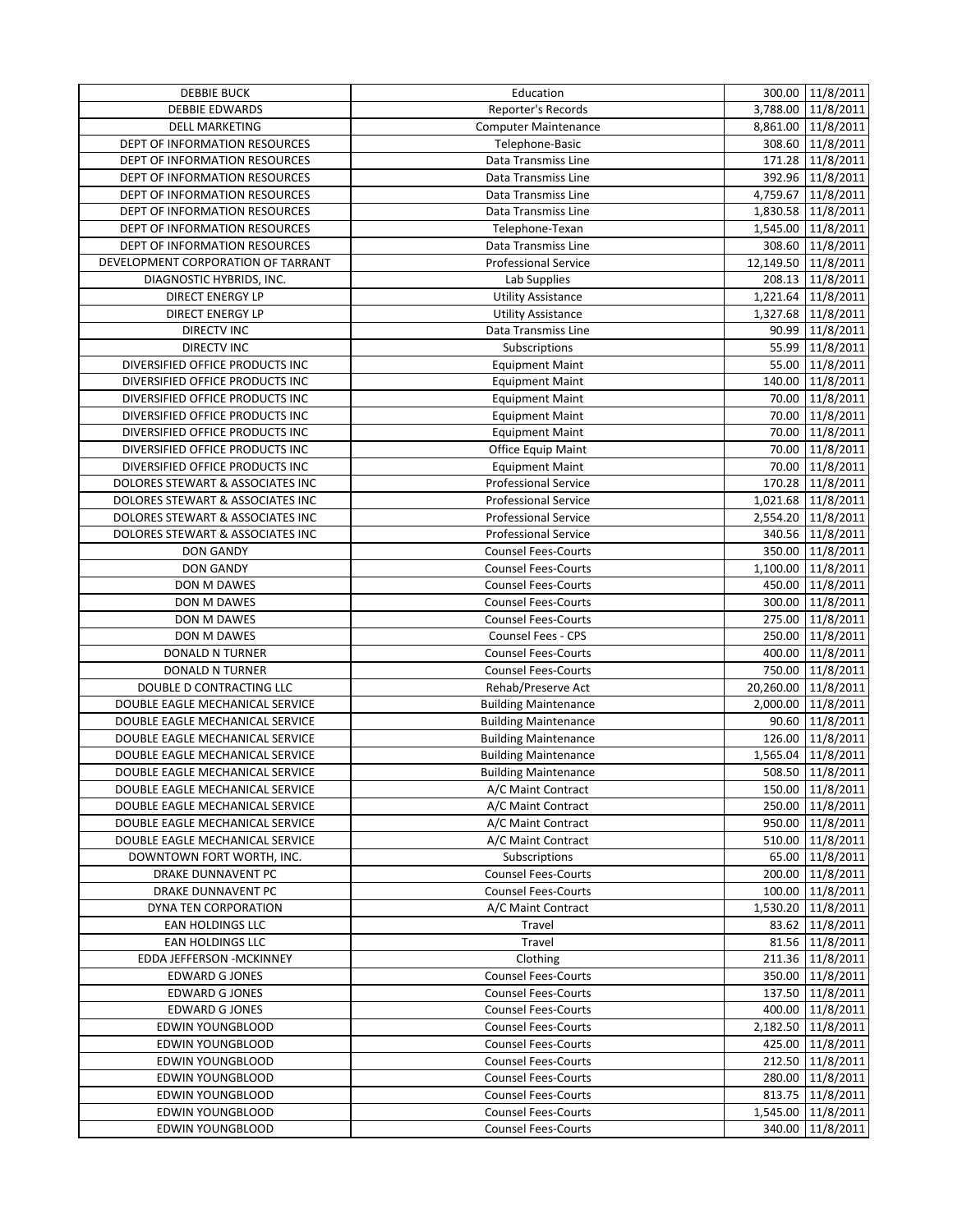| <b>EDWIN YOUNGBLOOD</b>               | Counsel Fees-Juv            | 225.00 11/8/2011     |
|---------------------------------------|-----------------------------|----------------------|
| <b>EDWIN YOUNGBLOOD</b>               | <b>Litigation Expense</b>   | 30.32 11/8/2011      |
| ELOY SEPULVEDA                        | <b>Counsel Fees-Courts</b>  | 300.00 11/8/2011     |
| ELOY SEPULVEDA                        | <b>Counsel Fees-Courts</b>  | 200.00 11/8/2011     |
| <b>ELVIS E MORRIS</b>                 | Rental Assistance           | 495.00 11/8/2011     |
| <b>EMPIRE PAPER</b>                   | Sheriff Inventory           | 61.92 11/8/2011      |
| ENVIRONMENTAL SYSTEMS RESEARCH        | Software Maintenance        | 36,845.00 11/8/2011  |
| ERGON ASPHALT & EMULSIONS INC         | <b>Base Stab Materials</b>  | 749.14 11/8/2011     |
| <b>ERIC CUMMINGS</b>                  | <b>Counsel Fees-Courts</b>  | 280.00 11/8/2011     |
| <b>ERIC CUMMINGS</b>                  | <b>Counsel Fees-Courts</b>  | 1,250.00 11/8/2011   |
| <b>ERIC CUMMINGS</b>                  | <b>Counsel Fees-Courts</b>  | 1,830.00 11/8/2011   |
| <b>ERIC CUMMINGS</b>                  | <b>Counsel Fees-Courts</b>  | 812.50 11/8/2011     |
| <b>ERIC D BEAL</b>                    | <b>Counsel Fees-Courts</b>  | 1,070.00 11/8/2011   |
| <b>EVCO PARTNERS LP</b>               | <b>Supplies</b>             | 6.71 11/8/2011       |
| <b>EVCO PARTNERS LP</b>               | <b>Supplies</b>             | 42.30 11/8/2011      |
| <b>EVCO PARTNERS LP</b>               | <b>Custodian Supplies</b>   | 361.80 11/8/2011     |
| <b>EVCO PARTNERS LP</b>               | <b>Building Maintenance</b> | 173.20 11/8/2011     |
| <b>EVCO PARTNERS LP</b>               | Parts and Supplies          | 55.44 11/8/2011      |
| <b>EVCO PARTNERS LP</b>               | <b>Small Tools</b>          | 3,228.81 11/8/2011   |
| <b>EXECUTIVE FORMS &amp; SUPPLIES</b> | Supplies                    | 4,780.00 11/8/2011   |
| <b>EXECUTIVE FORMS &amp; SUPPLIES</b> | Volunteer Program           | 1,215.38 11/8/2011   |
| FAMILY DOLLAR #1995                   | Other Payable               | 15.00 11/8/2011      |
| FAMILY DOLLAR #1995                   | Food/Hygiene Assist         | 38.88 11/8/2011      |
| FAMILY DOLLAR #5504                   | Other Payable               | 30.00 11/8/2011      |
| FAMILY DOLLAR #5504                   | Food/Hygiene Assist         | 15.00 11/8/2011      |
| FAMILY DOLLAR #7232                   | Food/Hygiene Assist         |                      |
|                                       |                             | 14.37 11/8/2011      |
| <b>FARMERS MARKET</b>                 | Food                        | 304.60 11/8/2011     |
| <b>FASTENAL</b>                       | <b>Building Maintenance</b> | 151.53 11/8/2011     |
| <b>FEDEX</b>                          | Postage                     | 87.82 11/8/2011      |
| <b>FEDEX</b>                          | Postage                     | 17.75 11/8/2011      |
| <b>FEDEX</b>                          | Postage                     | 162.17 11/8/2011     |
| FELIPE O CALZADA                      | Counsel Fees-Courts         | 275.00 11/8/2011     |
| FELIPE O CALZADA                      | <b>Counsel Fees-Courts</b>  | 82.00 11/8/2011      |
| FELIPE O CALZADA                      | <b>Counsel Fees-Courts</b>  | 475.00 11/8/2011     |
| FELIPE O CALZADA                      | Counsel Fees-Juv            | 200.00 11/8/2011     |
| FELIPE O CALZADA                      | Counsel Fees - CPS          | 100.00 11/8/2011     |
| FIESTA MART #69                       | Food/Hygiene Assist         | 15.00 11/8/2011      |
| FIESTA MART INC                       | Food/Hygiene Assist         | 16.66 11/8/2011      |
| <b>FIRST CHOICE POWER</b>             | <b>Utility Assistance</b>   | 2,012.06 11/8/2011   |
| <b>FISHER SCIENTIFIC</b>              | LV Furn&Off Eq(Mod)         | 205.15 11/8/2011     |
| <b>FISHER SCIENTIFIC</b>              | Lab Supplies                | 250.37 11/8/2011     |
| <b>FISHER SCIENTIFIC</b>              | Lab Supplies                | 816.78 11/8/2011     |
| <b>FISHER SCIENTIFIC</b>              | Lab Supplies                | 707.47 11/8/2011     |
| <b>FISHER SCIENTIFIC</b>              | Lab Supplies                | 23.88 11/8/2011      |
| <b>FISHER SCIENTIFIC</b>              | Lab Supplies                | 820.36 11/8/2011     |
| FIVE STAR CORRECTIONAL SERVICES INC   | Food Contr/Prisoners        | 81,570.22 11/8/2011  |
| FIVE STAR CORRECTIONAL SERVICES INC   | Food Contr/Employees        | 2,592.45   11/8/2011 |
| <b>FLEETSCREEN LTD</b>                | <b>Supplies</b>             | 141.10 11/8/2011     |
| FLOWER MOUND WATER BLAST INC          | <b>Erosion Control</b>      | 355.25 11/8/2011     |
| FLYNN, FRANCIS & CLARK LLP            | <b>Counsel Fees-Courts</b>  | 175.00 11/8/2011     |
| FLYNN, FRANCIS & CLARK LLP            | Counsel Fees-Juv            | 255.00 11/8/2011     |
| FLYNN, FRANCIS & CLARK LLP            | Counsel Fees - CPS          | 985.00 11/8/2011     |
| FORT DEARBORN LIFE INSURANCE CO       | <b>Optional Term</b>        | 55,231.99 11/8/2011  |
| FORT DEARBORN LIFE INSURANCE CO       | Dependent Group Life        | 3,301.20 11/8/2011   |
| FORT DEARBORN LIFE INSURANCE CO       | <b>Basic Life</b>           | 31,144.75 11/8/2011  |
| FORT WORTH STAR TELEGRAM              | Subscriptions               | 227.40 11/8/2011     |
| FORT WORTH WATER DEPARTMENT           | Water                       | 28.40 11/8/2011      |
| FORT WORTH WATER DEPARTMENT           | Water                       | 94.67 11/8/2011      |
| FORT WORTH WATER DEPARTMENT           | Water                       | 5,746.21 11/8/2011   |
| FORT WORTH WATER DEPARTMENT           | Water                       | 22,960.73 11/8/2011  |
| FORT WORTH WATER DEPARTMENT           | Water                       | 9,125.54 11/8/2011   |
| FORT WORTH WATER DEPARTMENT           | Water                       | 800.53 11/8/2011     |
|                                       |                             |                      |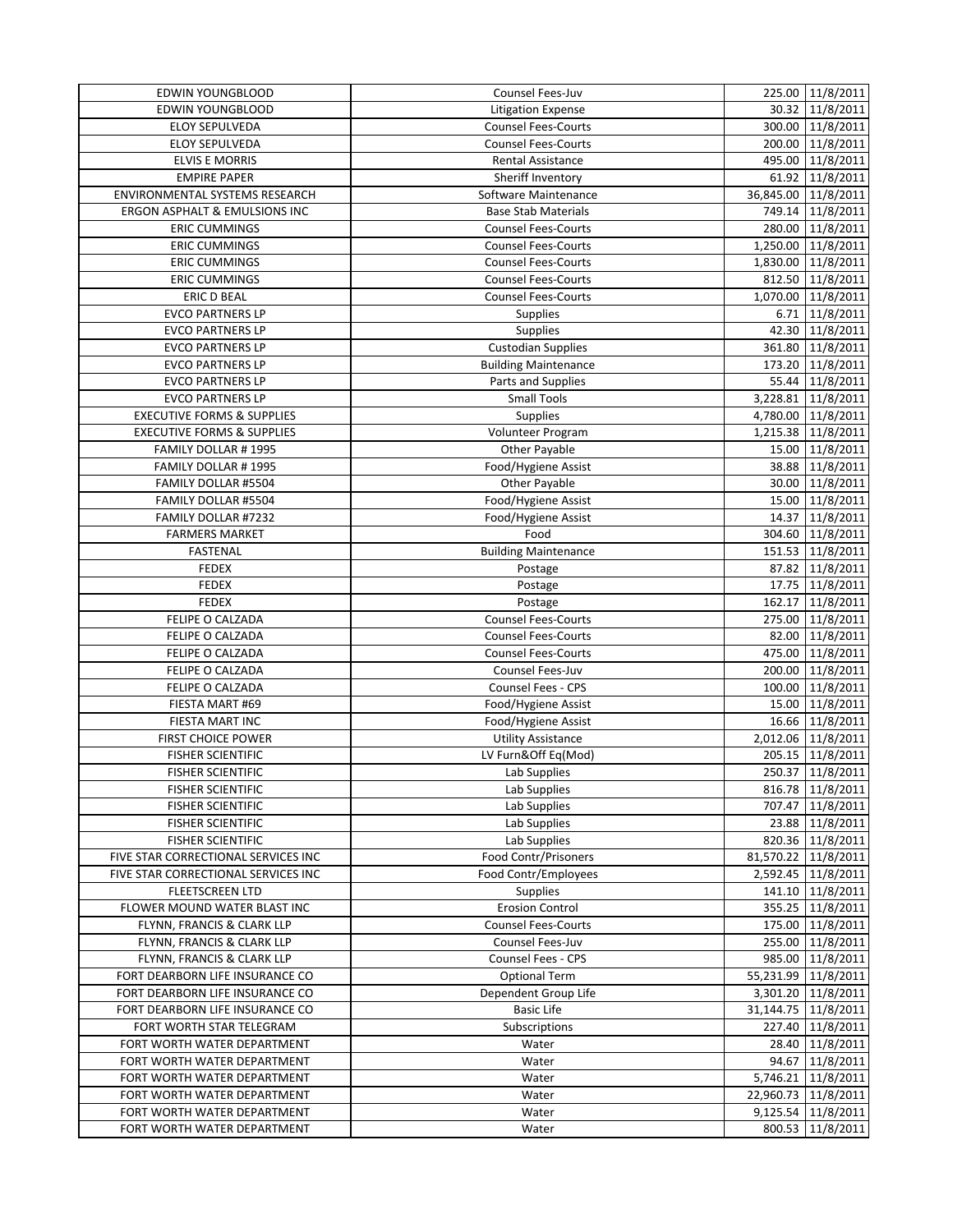| FORT WORTH WATER DEPARTMENT                                | Water                                              | 157.33 11/8/2011   |
|------------------------------------------------------------|----------------------------------------------------|--------------------|
| FORT WORTH WATER DEPARTMENT                                | Water                                              | 109.09 11/8/2011   |
| FORT WORTH WATER DEPARTMENT                                | Water                                              | 28.95 11/8/2011    |
| FORT WORTH WATER DEPARTMENT                                | Water                                              | 167.58 11/8/2011   |
| FORT WORTH WATER DEPARTMENT                                | Water                                              | 2,419.41 11/8/2011 |
| FORT WORTH WATER DEPARTMENT                                | Water                                              | 142.48 11/8/2011   |
| FORT WORTH WATER DEPARTMENT                                | Water                                              | 883.91 11/8/2011   |
| FORT WORTH WATER DEPARTMENT                                | Water                                              | 58.28 11/8/2011    |
| FORT WORTH WATER DEPARTMENT                                | Water                                              | 1,359.69 11/8/2011 |
| FORT WORTH WATER DEPARTMENT                                | Water                                              | 220.65 11/8/2011   |
| FORT WORTH WATER DEPARTMENT                                | Water                                              | 224.76 11/8/2011   |
| FORT WORTH WATER DEPARTMENT                                | Water                                              | 193.67 11/8/2011   |
| FORT WORTH WATER DEPARTMENT                                | Water                                              | 26.25 11/8/2011    |
| FORT WORTH WATER DEPARTMENT                                | Water                                              | 155.85 11/8/2011   |
| FORT WORTH WATER DEPARTMENT                                | Water                                              | 61.08 11/8/2011    |
| FORT WORTH WATER DEPARTMENT                                | Water                                              | 46.20 11/8/2011    |
| FORT WORTH WATER DEPARTMENT                                | Water                                              | 479.17 11/8/2011   |
| FORT WORTH WATER DEPARTMENT                                | <b>Utility Assistance</b>                          | 466.93 11/8/2011   |
| FORT WORTH WATER DEPARTMENT                                | Water                                              | 47.50 11/8/2011    |
| FORT WORTH WATER DEPARTMENT                                | Water                                              | 321.72 11/8/2011   |
| FORT WORTH WATER DEPARTMENT                                | Water                                              | 191.35 11/8/2011   |
| <b>FRANCES B JANEZIC</b>                                   | <b>Professional Service</b>                        | 340.56 11/8/2011   |
| FRANCISCO HERNANDEZ JR                                     | <b>Counsel Fees-Courts</b>                         | 300.00 11/8/2011   |
| FRANCISCO HERNANDEZ JR                                     | <b>Counsel Fees-Courts</b>                         | 800.00 11/8/2011   |
| FRANCISCO HERNANDEZ JR                                     | <b>Counsel Fees-Courts</b>                         | 300.00 11/8/2011   |
| FRANCISCO HERNANDEZ JR                                     | <b>Counsel Fees-Courts</b>                         | 1,100.00 11/8/2011 |
| FRANCISCO HERNANDEZ JR                                     | <b>Counsel Fees-Courts</b>                         | 100.00 11/8/2011   |
| FRANCISCO HERNANDEZ JR                                     | <b>Professional Service</b>                        | 130.00 11/8/2011   |
| <b>FRANK ADLER</b>                                         | Counsel Fees-Juv                                   | 600.00 11/8/2011   |
| <b>FRANK ADLER</b>                                         | <b>Counsel Fees - CPS</b>                          | 100.00 11/8/2011   |
| FRANK W NEAL & ASSOC INC                                   | <b>Building Maintenance</b>                        | 400.00 11/8/2011   |
| FULGHAM LAW FIRM PC                                        | <b>Counsel Fees-Courts</b>                         | 600.00 11/8/2011   |
| FULGHAM LAW FIRM PC                                        | <b>Counsel Fees-Courts</b>                         | 1,000.00 11/8/2011 |
| FULGHAM LAW FIRM PC                                        | <b>Counsel Fees-Courts</b>                         | 125.00 11/8/2011   |
| FW STAR TELEGRAM SUBSCRIPTIONS                             | Subscriptions                                      | 718.20 11/8/2011   |
| <b>G ALAN STEELE</b>                                       | <b>Counsel Fees-Courts</b>                         | 375.00 11/8/2011   |
| <b>G ALAN STEELE</b>                                       | <b>Counsel Fees-Courts</b>                         | 300.00 11/8/2011   |
| <b>G ANDREW PLATT</b>                                      | <b>Counsel Fees-Courts</b>                         | 850.00 11/8/2011   |
| <b>G ANDREW PLATT</b>                                      | <b>Counsel Fees-Courts</b>                         | 250.00 11/8/2011   |
| <b>GLSEAMAN &amp; COMPANY</b>                              | <b>Building Maintenance</b>                        | 102.00 11/8/2011   |
| GASB                                                       | Subscriptions                                      | 109.00 11/8/2011   |
| <b>GEORGE MACKEY</b>                                       | Counsel Fees-Courts                                | 5,400.00 11/8/2011 |
| <b>GEORGE MACKEY</b>                                       | <b>Counsel Fees-Courts</b>                         | 880.00 11/8/2011   |
| <b>GEORGE MACKEY</b>                                       | <b>Counsel Fees-Courts</b>                         | 3,700.00 11/8/2011 |
| <b>GEORGE R TRIMBER LAW OFFICE</b>                         | <b>Counsel Fees-Courts</b>                         | 2,075.00 11/8/2011 |
| <b>GEORGE R TRIMBER LAW OFFICE</b>                         | <b>Counsel Fees-Courts</b>                         | 950.00 11/8/2011   |
| <b>GEORGE W SEPULVEDA</b>                                  | <b>Interpreter Fees</b>                            | 300.00 11/8/2011   |
| <b>GERARD KARDONSKY</b>                                    | <b>Counsel Fees-Courts</b>                         | 300.00 11/8/2011   |
| GES                                                        | A/C Maint Contract                                 | 740.80 11/8/2011   |
| GES                                                        | <b>Building Maintenance</b>                        | 410.21 11/8/2011   |
| GES                                                        | <b>Building Maintenance</b>                        | 1,128.01 11/8/2011 |
| GES                                                        | A/C Maint Contract                                 | 1,581.00 11/8/2011 |
| GES                                                        | A/C Maint Contract                                 | 5,020.00 11/8/2011 |
| GES                                                        | A/C Maint Contract                                 | 7,320.00 11/8/2011 |
| GES                                                        | A/C Maint Contract                                 | 642.98 11/8/2011   |
| GES                                                        | A/C Maint Contract                                 | 413.84 11/8/2011   |
| GES<br>GES                                                 | Kitchen Maintenance                                | 3,980.46 11/8/2011 |
|                                                            | <b>Building Maintenance</b><br>Counsel Fees-Courts | 248.00 11/8/2011   |
| <b>GILBERT RUSSELL ROWE</b><br><b>GILBERT RUSSELL ROWE</b> | <b>Counsel Fees-Courts</b>                         | 450.00 11/8/2011   |
| <b>GLAXO SMITH KLINE (GSK)</b>                             | <b>Medical Supplies</b>                            | 200.00 11/8/2011   |
| <b>GLYNIS MCGINTY</b>                                      | <b>Counsel Fees-Courts</b>                         | 1,020.86 11/8/2011 |
|                                                            |                                                    | 825.00 11/8/2011   |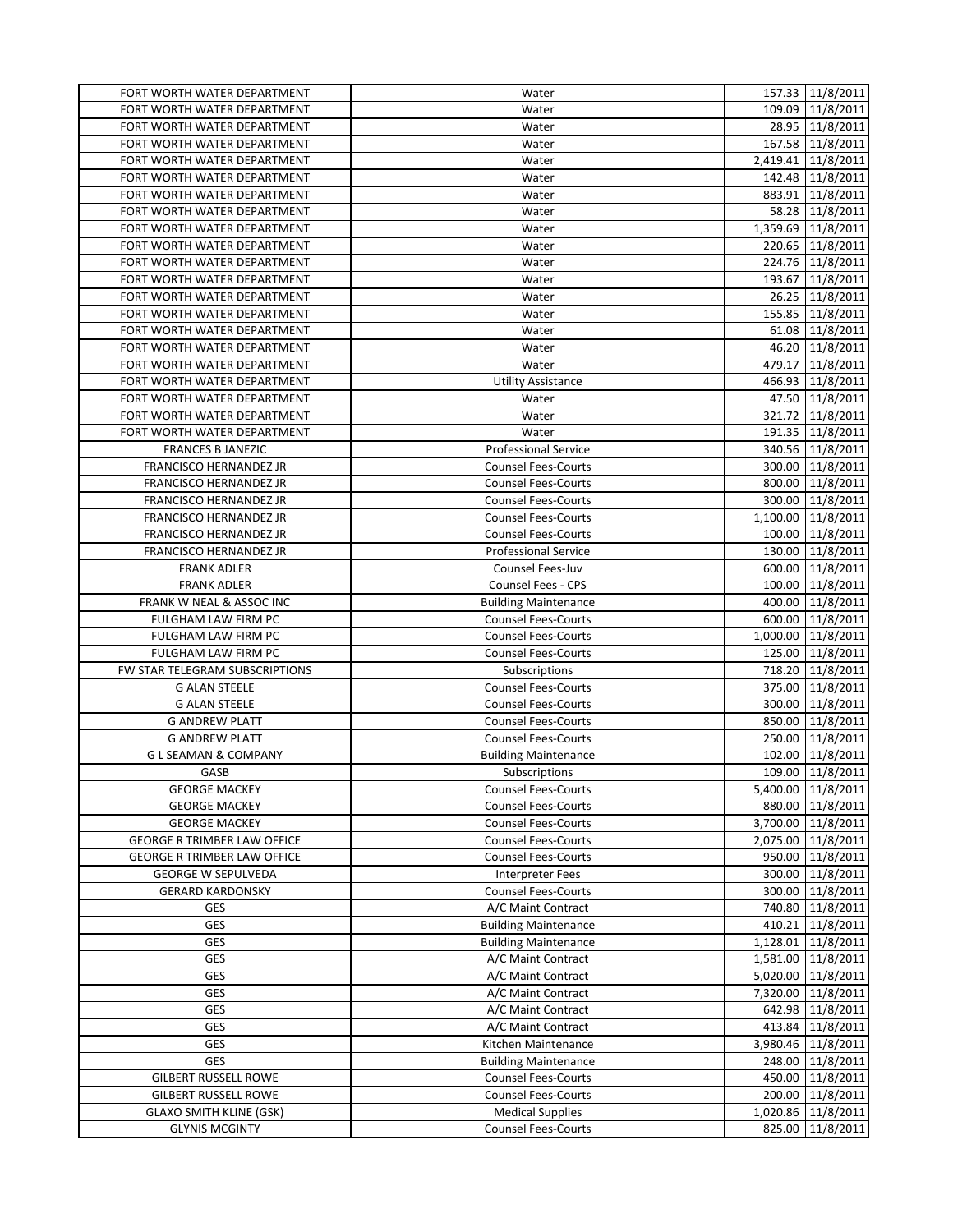| <b>GOLDSTONE HOTELS LLC</b>          | Travel                      | 84.75 11/8/2011     |
|--------------------------------------|-----------------------------|---------------------|
| <b>GOMEZ FLOOR COVERING INC</b>      | <b>Supplies</b>             | 486.65 11/8/2011    |
| GOVERNMENT TECHNOLOGY SOLUTIONS INC  | Software Maintenance        | 23,625.00 11/8/2011 |
| <b>GRANICUS INC</b>                  | Software Maintenance        | 52.00 11/8/2011     |
| <b>GREEN MOUNTAIN ENERGY COMPANY</b> | <b>Utility Assistance</b>   | 336.57 11/8/2011    |
| GREEN MOUNTAIN ENERGY COMPANY        | <b>Utility Assistance</b>   | 69.05 11/8/2011     |
| <b>GREEN MOUNTAIN ENERGY COMPANY</b> | <b>Utility Assistance</b>   | 63.58 11/8/2011     |
| <b>GREEN MOUNTAIN ENERGY COMPANY</b> | <b>Utility Assistance</b>   | 342.40 11/8/2011    |
| <b>GREEN MOUNTAIN ENERGY COMPANY</b> | <b>Utility Assistance</b>   | 327.90 11/8/2011    |
| <b>GREG GRAY</b>                     | <b>Counsel Fees-Courts</b>  | 1,950.00 11/8/2011  |
| <b>GREG GRAY</b>                     | <b>Counsel Fees-Courts</b>  | 2,600.00 11/8/2011  |
| <b>GST PUBLIC SAFETY SUPPLY</b>      | Clothing                    | 577.80 11/8/2011    |
| <b>GW OUTFITTERS LP</b>              | Sheriff Inventory           | 396.00 11/8/2011    |
| <b>GW OUTFITTERS LP</b>              | Supplies                    | 990.00 11/8/2011    |
| H D SMITH WHOLESALE CO               | <b>Medical Supplies</b>     | 3,511.91 11/8/2011  |
| H D SMITH WHOLESALE CO               | <b>Medical Supplies</b>     | 969.44 11/8/2011    |
| H I ONE AUSTIN LTD                   | Travel                      | 103.55 11/8/2011    |
| H I ONE AUSTIN LTD                   | Travel                      | 168.95 11/8/2011    |
| H I ONE AUSTIN LTD                   | Travel                      | 103.55 11/8/2011    |
| HALO BRANDED SOLUTIONS INC           | Clothing                    | 2,503.55 11/8/2011  |
| HAMIDA A ABDAL-KHALLAQ INC           | <b>Counsel Fees-Courts</b>  | 575.00 11/8/2011    |
|                                      | <b>Counsel Fees-Courts</b>  | 800.00 11/8/2011    |
| HAMIDA A ABDAL-KHALLAQ INC           |                             |                     |
| HAMIDA A ABDAL-KHALLAQ INC           | Counsel Fees-Juv            | 100.00 11/8/2011    |
| HAMIDA A ABDAL-KHALLAQ INC           | Counsel Fees - CPS          | 2,425.00 11/8/2011  |
| <b>HAMILTON COMPANY</b>              | Lab Supplies                | 227.01 11/8/2011    |
| <b>HAMILTON COMPANY</b>              | Lab Supplies                | 1,400.00 11/8/2011  |
| HANES COMPANIES INC                  | <b>Bedding and Clothing</b> | 695.00 11/8/2011    |
| HANSON AGGREGATES CENTRAL INC        | <b>Rock and Gravel</b>      | 602.62 11/8/2011    |
| HANSON PIPE & PRECAST INC            | Culverts                    | 1,704.60 11/8/2011  |
| HAROLD V JOHNSON                     | <b>Counsel Fees-Courts</b>  | 850.00 11/8/2011    |
| <b>HAROLD V JOHNSON</b>              | <b>Counsel Fees-Courts</b>  | 675.00 11/8/2011    |
| <b>HARRY HARRIS, III</b>             | <b>Counsel Fees-Courts</b>  | 250.00 11/8/2011    |
| <b>HARRY HARRIS, III</b>             | <b>Counsel Fees-Courts</b>  | 1,050.00 11/8/2011  |
| HART INTERCIVIC INC                  | <b>Voting Supplies</b>      | 47,044.60 11/8/2011 |
| <b>HAWK ELECTRONICS</b>              | Telephone - Mobile          | 215.95 11/8/2011    |
| HEALTHSMART BENEFIT SOLUTIONS INC    | <b>Medical Admn Fees</b>    | 40.00 11/8/2011     |
| HEALTHSMART BENEFIT SOLUTIONS INC    | <b>Medical Admn Fees</b>    | 20.00 11/8/2011     |
| HEATHER YVONNE OGIER                 | Counsel Fees - CPS          | 100.00 11/8/2011    |
| HEATHER YVONNE OGIER                 | Cnsl Fees-Fam Drg Ct        | 150.00 11/8/2011    |
| <b>HELBING'S MOBIL SERVICE</b>       | Vehicle Maintenance         | 39.75 11/8/2011     |
| <b>HELBING'S MOBIL SERVICE</b>       | Central Garage Inv          | 119.25 11/8/2011    |
| <b>HENRY SCHEIN</b>                  | Lab Supplies                | 117.90 11/8/2011    |
| <b>HENRY SCHEIN</b>                  | <b>Medical Supplies</b>     | $(25.84)$ 11/8/2011 |
| <b>HENRY SCHEIN</b>                  | <b>Medical Supplies</b>     | 281.47 11/8/2011    |
| HILLSIDE VIP LP                      | Rental Assistance           | 450.00 11/8/2011    |
| HILTON COLLEGE STATION               | Education                   | 264.50 11/8/2011    |
| HILTON COLLEGE STATION               | Education                   | 264.50 11/8/2011    |
| HILTON COLLEGE STATION               | Education                   | 264.50 11/8/2011    |
| HILTON COLLEGE STATION               | Education                   | 264.50 11/8/2011    |
| HILTON COLLEGE STATION               | Education                   | 264.50 11/8/2011    |
| HILTON COLLEGE STATION               | Education                   | 264.50 11/8/2011    |
| HOLIDAY INN AUSTIN TOWN LAKE         | Travel                      | 239.20 11/8/2011    |
| HOLIDAY INN AUSTIN TOWN LAKE         | Travel                      | 239.20 11/8/2011    |
| HOLIDAY INN AUSTIN TOWN LAKE         | Travel                      | 239.20 11/8/2011    |
| HOLIDAY INN AUSTIN TOWN LAKE         | Travel                      | 239.20 11/8/2011    |
| <b>Holly B Bishop</b>                | Education                   | 160.00 11/8/2011    |
| HOLT COMPANY OF TEXAS                | Parts and Supplies          | 1,393.17 11/8/2011  |
| HOLT COMPANY OF TEXAS                | Parts and Supplies          | 466.07 11/8/2011    |
| HOLT COMPANY OF TEXAS                | Parts and Supplies          | 171.66 11/8/2011    |
| HOLT COMPANY OF TEXAS                | Parts and Supplies          | 65.23 11/8/2011     |
| HOLT COMPANY OF TEXAS                | Parts and Supplies          |                     |
|                                      |                             | 181.64 11/8/2011    |
| HOODENPYLE, PETTER & BARRIER PC      | Counsel Fees - CPS          | 100.00 11/8/2011    |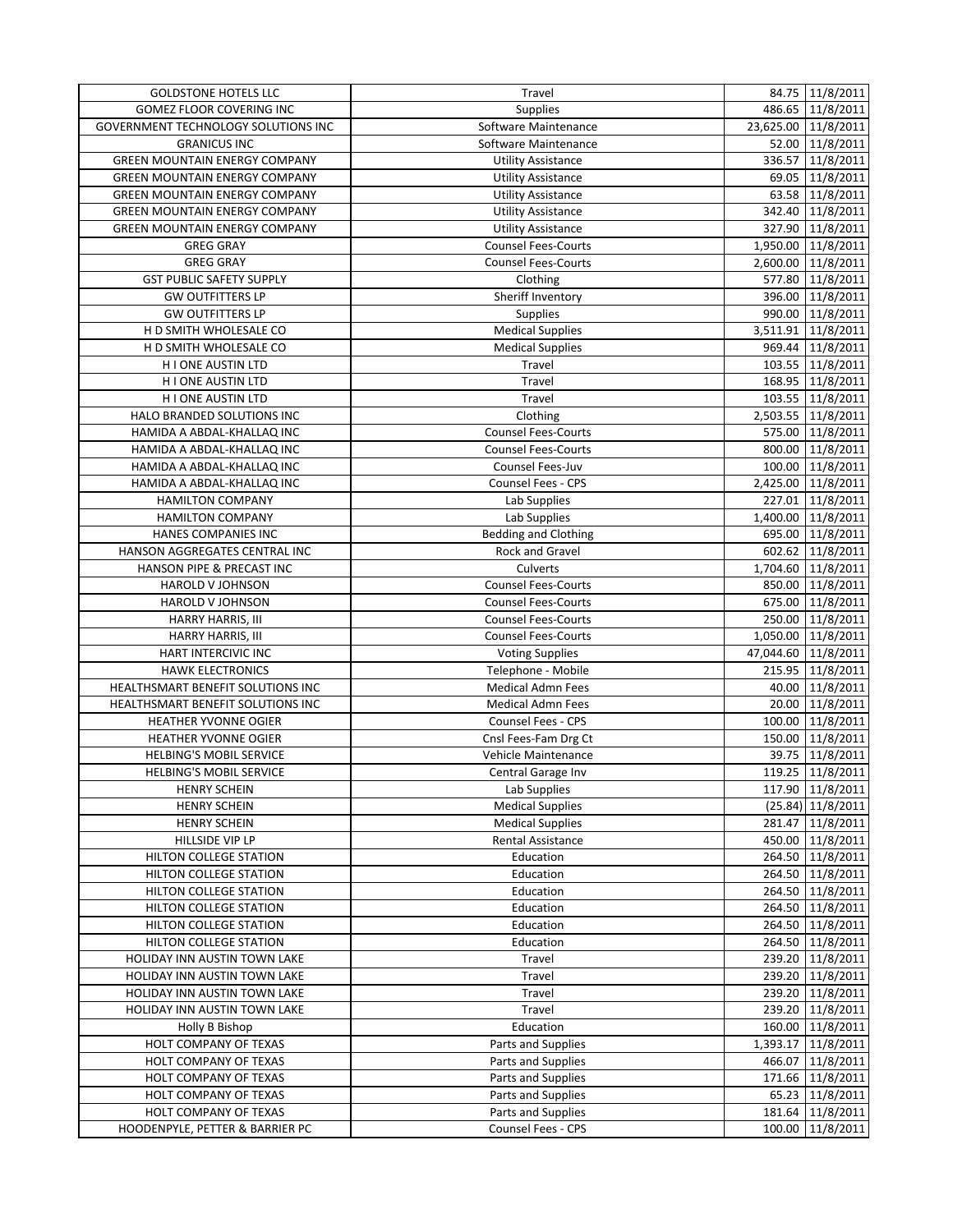| <b>HOSE TECH</b>                    | Parts and Supplies          | 79.51 11/8/2011     |
|-------------------------------------|-----------------------------|---------------------|
| HOSHIZAKI SOUTH CENTRAL DC          | Capital Outlay Low V        | 2,925.00 11/8/2011  |
| HOSHIZAKI SOUTH CENTRAL DC          | Health Promo Pgrm           | 350.00 11/8/2011    |
| <b>HRM USA</b>                      | Health Promo Pgrm           | 2,035.00 11/8/2011  |
| HYDRADYNE HYDRAULICS                | Parts and Supplies          | 38.55 11/8/2011     |
| <b>IMMUNALYSIS CORPORATION</b>      | Lab Supplies                | 2,428.04 11/8/2011  |
| <b>IMMUNALYSIS CORPORATION</b>      | Lab Supplies                | 462.32 11/8/2011    |
| <b>IMMUNALYSIS CORPORATION</b>      | Capital Outlay-Furni        | 63,500.00 11/8/2011 |
| INDEPENDENT ENVIRONMENTAL SERV      | <b>Disposal Service</b>     | 1,266.90 11/8/2011  |
| INDEPENDENT ENVIRONMENTAL SERV      | <b>Disposal Service</b>     | 506.76 11/8/2011    |
| INDEPENDENT ENVIRONMENTAL SERV      | <b>Disposal Service</b>     | 237.00 11/8/2011    |
| INDEPENDENT ENVIRONMENTAL SERV      | Disposal Service            | 525.00 11/8/2011    |
| INDEPENDENT ENVIRONMENTAL SERV      | <b>Disposal Service</b>     | 50.00 11/8/2011     |
| INDEPENDENT ENVIRONMENTAL SERV      | <b>Disposal Service</b>     | 1,520.28 11/8/2011  |
| INDEPENDENT ENVIRONMENTAL SERV      | <b>Disposal Service</b>     | 264.00 11/8/2011    |
| INDEPENDENT ENVIRONMENTAL SERV      | <b>Disposal Service</b>     | 508.00 11/8/2011    |
| INDEPENDENT ENVIRONMENTAL SERV      | <b>Disposal Service</b>     | 135.00 11/8/2011    |
| INDEPENDENT ENVIRONMENTAL SERV      | <b>Disposal Service</b>     | 30.00 11/8/2011     |
| INDEPENDENT ENVIRONMENTAL SERV      | <b>Disposal Service</b>     | 50.00 11/8/2011     |
| INDEPENDENT ENVIRONMENTAL SERV      | <b>Disposal Service</b>     | 3,025.05 11/8/2011  |
| <b>INDUSTRIAL POWER ISUZU TRUCK</b> | Central Garage Inv          | 1,605.51 11/8/2011  |
| INDUSTRIAL POWER ISUZU TRUCK        | <b>Equipment Maint</b>      | 982.88 11/8/2011    |
| <b>INLAND TRUCK PARTS CO</b>        | Parts and Supplies          | 86.85 11/8/2011     |
| <b>INNER CITY BUILDERS INC</b>      | Rehab/Preserve Act          | 1,885.00 11/8/2011  |
| <b>INNER CITY BUILDERS INC</b>      | Rehab/Preserve Act          | 25,435.00 11/8/2011 |
| <b>INSTALLER SALES AND SERVICE</b>  | Parts and Supplies          | 635.70 11/8/2011    |
| INTERNATIONAL ASSOCIATION OF CLERKS | Dues                        | 140.00 11/8/2011    |
| INTERNATIONAL ASSOCIATION OF CLERKS | Dues                        | 140.00 11/8/2011    |
| INTERNATIONAL ASSOCIATION OF CLERKS | Dues                        | 190.00 11/8/2011    |
| INTERNATIONAL RIGHT OF WAY ASN      | Dues                        | 220.00 11/8/2011    |
| INTERSTATE BATTERY OF FT WORTH      | Central Garage Inv          | 1,058.45 11/8/2011  |
| <b>INX INC</b>                      | LV Furn&Off Eq(Mod)         | 1,110.00 11/8/2011  |
| <b>INX INC</b>                      | <b>Computer Supplies</b>    | 97.70 11/8/2011     |
| <b>INX INC</b>                      | Non-Track Equipment         | 4,609.32 11/8/2011  |
| <b>INX INC</b>                      | Telephone - Mobile          | 4,668.50 11/8/2011  |
| <b>INX INC</b>                      | <b>Computer Supplies</b>    | 444.00 11/8/2011    |
| <b>INX INC</b>                      | Non-Track Equipment         | 4,758.69 11/8/2011  |
| <b>IPSWITCH INC</b>                 | Software Maintenance        | 12,000.00 11/8/2011 |
| J A SEXAUER                         | <b>Building Maintenance</b> | 82.74 11/8/2011     |
| J A SEXAUER                         | <b>Building Maintenance</b> | 2,945.52 11/8/2011  |
| J A SEXAUER                         | <b>Building Maintenance</b> | 2,701.86 11/8/2011  |
| J E FUNERAL HOMES OF TEXAS INC      | <b>County Burials</b>       | 495.00 11/8/2011    |
| <b>J STEVEN BUSH</b>                | <b>Counsel Fees-Courts</b>  | 5,200.00 11/8/2011  |
| J STEVEN BUSH                       | <b>Counsel Fees-Courts</b>  | 5,295.00 11/8/2011  |
| <b>J STEVEN BUSH</b>                | <b>Counsel Fees-Courts</b>  | 380.00 11/8/2011    |
| <b>J STEVEN BUSH</b>                | <b>Counsel Fees-Courts</b>  | 100.00 11/8/2011    |
| <b>J STEVEN BUSH</b>                | <b>Counsel Fees-Courts</b>  | 125.00 11/8/2011    |
| <b>J STEVEN BUSH</b>                | <b>Counsel Fees-Courts</b>  | 100.00 11/8/2011    |
| JACK G DUFFY, JR.                   | <b>Counsel Fees-Courts</b>  | 1,150.00 11/8/2011  |
| JACK L HINES JR                     | <b>Building Maintenance</b> | 471.00 11/8/2011    |
| <b>JACKPOT SANITATION SERVICES</b>  | <b>Disposal Service</b>     | 260.24 11/8/2011    |
| JACKSON-HIRSCH INC                  | <b>Supplies</b>             | 116.28 11/8/2011    |
| JACOBS ENGINEERING GROUP INC        | <b>Professional Service</b> | 52,203.14 11/8/2011 |
| <b>JAMES D RENFORTH II</b>          | <b>Counsel Fees-Courts</b>  | 3,380.00 11/8/2011  |
| <b>JAMES D RENFORTH II</b>          | <b>Counsel Fees-Courts</b>  | 100.00 11/8/2011    |
| JAMES D RENFORTH II                 | <b>Counsel Fees-Courts</b>  | 250.00 11/8/2011    |
| <b>JAMES MASEK</b>                  | <b>Counsel Fees-Courts</b>  | 300.00 11/8/2011    |
| <b>JAMES MASEK</b>                  | Counsel Fees - CPS          | 100.00 11/8/2011    |
| JAMES PUBLISHING CO                 | Law Books                   | 77.94 11/8/2011     |
| <b>JAMES R WILSON</b>               | <b>Counsel Fees-Courts</b>  | 240.00 11/8/2011    |
| <b>JAMIE L TAYLOR</b>               | <b>Counsel Fees-Courts</b>  | 250.00 11/8/2011    |
| <b>JANA CARVER</b>                  | <b>Restitution Payable</b>  | 50.00 11/8/2011     |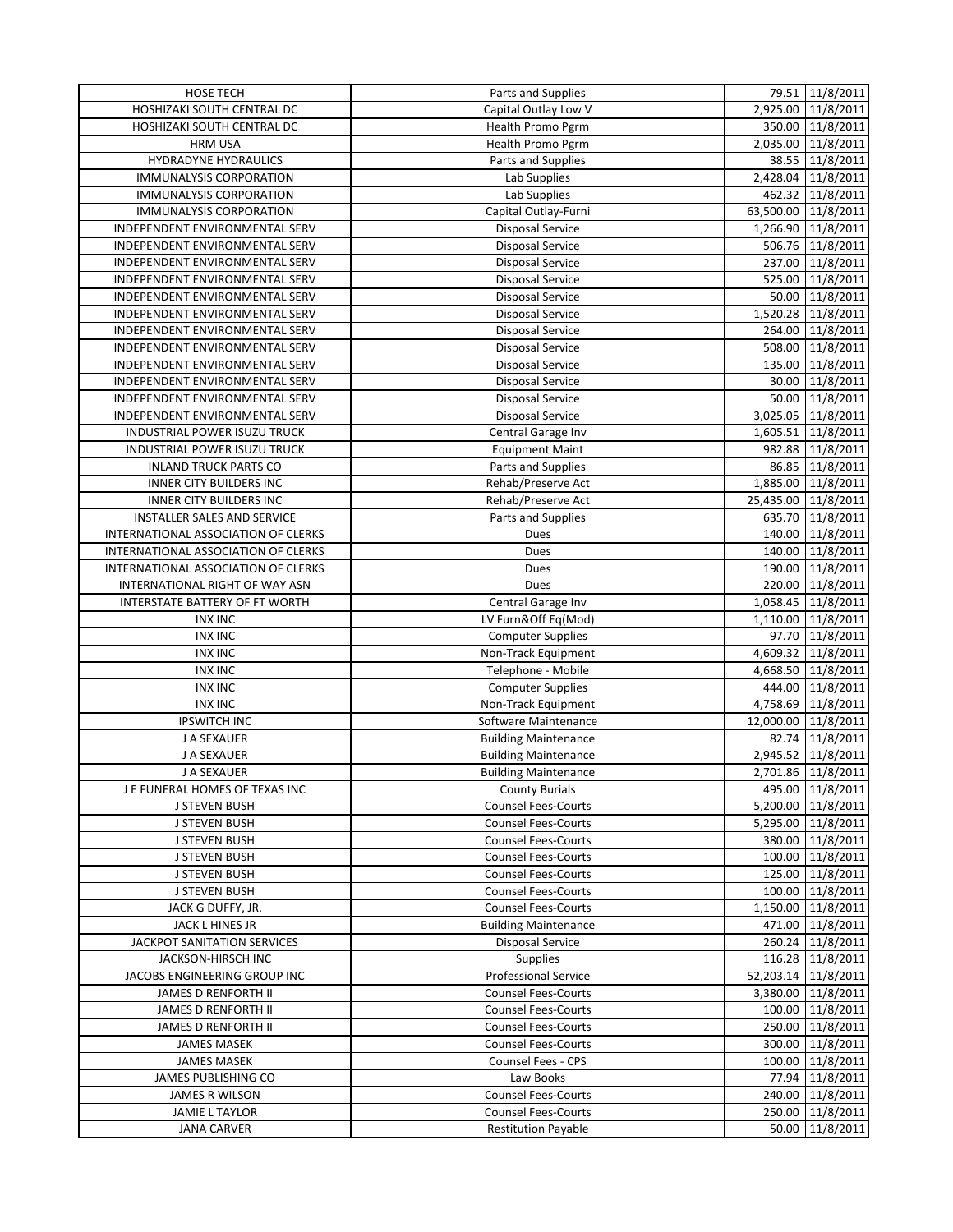| <b>JANA KAY BRAVO</b>           | <b>Professional Service</b>                              | 340.56 11/8/2011   |
|---------------------------------|----------------------------------------------------------|--------------------|
| <b>JANA KAY BRAVO</b>           | <b>Professional Service</b>                              | 170.28 11/8/2011   |
| <b>JANA KAY BRAVO</b>           | <b>Professional Service</b>                              | 340.56 11/8/2011   |
| <b>JANA KAY BRAVO</b>           | Reporter's Records                                       | 60.00 11/8/2011    |
| <b>JANA KAY BRAVO</b>           | Reporter's Records                                       | 856.00 11/8/2011   |
| <b>JANPAK</b>                   | Sheriff Inventory                                        | 671.51 11/8/2011   |
| <b>JANPAK</b>                   | Kitchen Supplies                                         | 108.00 11/8/2011   |
| <b>JANPAK</b>                   | Kitchen Supplies                                         | 230.44 11/8/2011   |
| <b>JANPAK</b>                   | <b>Custodian Supplies</b>                                | 155.25 11/8/2011   |
| <b>JANPAK</b>                   | <b>Custodian Supplies</b>                                | 431.25 11/8/2011   |
| <b>JANPAK</b>                   | <b>Custodian Supplies</b>                                | 398.40 11/8/2011   |
| <b>JANPAK</b>                   | <b>Custodian Supplies</b>                                | 9,960.00 11/8/2011 |
| <b>JANPAK</b>                   | <b>Custodian Supplies</b>                                | 1,500.50 11/8/2011 |
| <b>JANPAK</b>                   | <b>Custodian Supplies</b>                                | 123.36 11/8/2011   |
| <b>JANPAK</b>                   | <b>Custodian Supplies</b>                                | 786.40 11/8/2011   |
| JAY GILBERT CABALLERO           | <b>Counsel Fees-Courts</b>                               | 800.00 11/8/2011   |
| JAY GILBERT CABALLERO           | <b>Counsel Fees-Courts</b>                               | 425.00 11/8/2011   |
| JAY GILBERT CABALLERO           | Counsel Fees-Courts                                      | 4,775.00 11/8/2011 |
| JAY GILBERT CABALLERO           | <b>Counsel Fees-Courts</b>                               | 450.00 11/8/2011   |
| <b>JEANIE MORRIS</b>            | Professional Service                                     | 1,702.80 11/8/2011 |
| <b>JEANNE ROSE</b>              | Education                                                | 225.00 11/8/2011   |
| JEFF EUBANK ROOFING CO INC      | <b>Building Maintenance</b>                              | 1,750.00 11/8/2011 |
| JEFF S HOOVER                   | <b>Counsel Fees-Courts</b>                               | 400.00 11/8/2011   |
| JEFF S HOOVER                   | <b>Counsel Fees-Courts</b>                               | 837.50 11/8/2011   |
| JEFFERY DAVID BONCEK            | <b>Counsel Fees-Courts</b>                               | 9,600.00 11/8/2011 |
| JEFFERY DAVID BONCEK            | <b>Counsel Fees-Courts</b>                               | 200.00 11/8/2011   |
| JEFFERY DAVID BONCEK            | <b>Counsel Fees-Courts</b>                               | 250.00 11/8/2011   |
| JEFFREY S STEWART PC            | <b>Counsel Fees-Courts</b>                               | 2,900.00 11/8/2011 |
| JEFFREY S STEWART PC            | <b>Counsel Fees-Courts</b>                               | 300.00 11/8/2011   |
| JEFFREY S STEWART PC            |                                                          | 300.00 11/8/2011   |
| JEFFREY S STEWART PC            | <b>Counsel Fees-Courts</b><br><b>Counsel Fees-Courts</b> | 200.00 11/8/2011   |
| JEFFREY S STEWART PC            | <b>Counsel Fees-Courts</b>                               | 100.00 11/8/2011   |
|                                 | <b>Counsel Fees-Courts</b>                               |                    |
| JENNIE R DUKE                   | Court Visitor                                            | 300.00 11/8/2011   |
| <b>JEROME POTTER</b>            | Education                                                | 128.21 11/8/2011   |
| Jerry D Deweese                 |                                                          | 81.09 11/8/2011    |
| <b>JERRY WALKER</b>             | <b>Counsel Fees-Courts</b>                               | 100.00 11/8/2011   |
| <b>JERRY WALKER</b>             | <b>Counsel Fees-Courts</b>                               | 600.00 11/8/2011   |
| <b>JESUS NEVAREZ</b>            | Counsel Fees-Juv                                         | 100.00 11/8/2011   |
| <b>JESUS NEVAREZ</b>            | Counsel Fees - CPS                                       | 200.00 11/8/2011   |
| JIM BEARDEN AND ASSOCIATES PLLC | Cnsl Fees-Fam Drg Ct                                     | 100.00 11/8/2011   |
| <b>JIM LANE</b>                 | <b>Counsel Fees-Courts</b>                               | 400.00 11/8/2011   |
| <b>JIM LANE</b>                 | <b>Counsel Fees-Courts</b>                               | 275.00 11/8/2011   |
| <b>JIM'S FUNERAL HOME</b>       | Other Payable                                            | 495.00 11/8/2011   |
| <b>JMP INTEREST LTD</b>         | Law Books                                                | 650.00 11/8/2011   |
| <b>JOE K MATTHEWS</b>           | <b>Bonds</b>                                             | 71.00 11/8/2011    |
| <b>JOETTA KEENE</b>             | <b>Counsel Fees-Courts</b>                               | 4,425.00 11/8/2011 |
| <b>JOETTA KEENE</b>             | <b>Counsel Fees-Courts</b>                               | 250.00 11/8/2011   |
| <b>JOHN AVERY</b>               | <b>Counsel Fees-Courts</b>                               | 350.00 11/8/2011   |
| JOHN CARL BEATTY                | <b>Counsel Fees-Courts</b>                               | 800.00 11/8/2011   |
| JOHN CARL BEATTY                | <b>Counsel Fees-Courts</b>                               | 400.00 11/8/2011   |
| JOHN CARL BEATTY                | <b>Counsel Fees-Courts</b>                               | 175.00 11/8/2011   |
| JOHN CARL BEATTY                | <b>Counsel Fees-Courts</b>                               | 375.00 11/8/2011   |
| JOHN CARL BEATTY                | <b>Counsel Fees-Courts</b>                               | 180.00 11/8/2011   |
| JOHN CARL BEATTY                | Counsel Fees-Juv                                         | 200.00 11/8/2011   |
| <b>JOHN ECK</b>                 | Counsel Fees - CPS                                       | 100.00 11/8/2011   |
| <b>JOHN HARDING</b>             | <b>Counsel Fees-Courts</b>                               | 100.00 11/8/2011   |
| JOHN LINEBARGER                 | <b>Counsel Fees-Courts</b>                               | 700.00 11/8/2011   |
| JOHN LINEBARGER                 | <b>Counsel Fees-Courts</b>                               | 425.00 11/8/2011   |
| JOHN R MARA LAW BOOKS           | Law Books                                                | 62.65 11/8/2011    |
| JOHN R MARA LAW BOOKS           | Law Books                                                | 16.25 11/8/2011    |
| JOHN W STICKELS                 | <b>Counsel Fees-Courts</b>                               | 475.00 11/8/2011   |
| <b>JOHN W STICKELS</b>          | <b>Counsel Fees-Courts</b>                               | 1,400.00 11/8/2011 |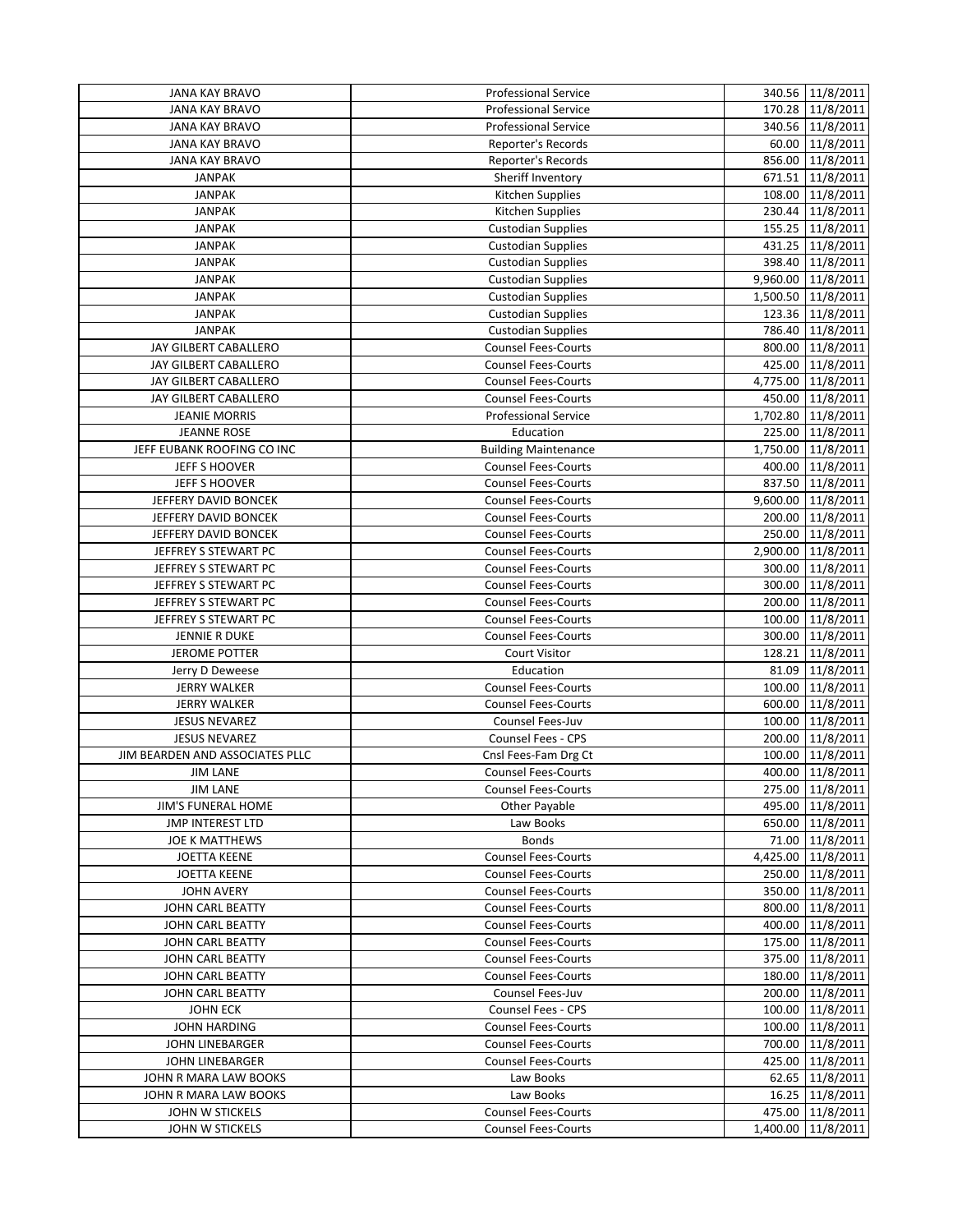| JOHN WARDLAW                      | <b>Equipment Maint</b>      | 620.00 11/8/2011   |
|-----------------------------------|-----------------------------|--------------------|
| <b>JOHN WARDLAW</b>               | <b>Equipment Maint</b>      | 50.00 11/8/2011    |
| <b>JOHNSON &amp; JOHNSON</b>      | <b>Counsel Fees-Courts</b>  | 600.00 11/8/2011   |
| <b>JONATHAN SIMPSON</b>           | <b>Counsel Fees-Courts</b>  | 450.00 11/8/2011   |
| <b>JOSE GUERRA</b>                | Hith Dept Immu Fees         | 25.00 11/8/2011    |
| <b>JOSE LOUIS TOMLIN</b>          | Miscellaneous               | 375.00 11/8/2011   |
| <b>JOSEPH HARRIS</b>              | <b>Restitution Payable</b>  | 11.67 11/8/2011    |
| JOYCE E STEVENS P.C.              | <b>Counsel Fees-Courts</b>  | 500.00 11/8/2011   |
| JOYCE E STEVENS P.C.              | <b>Counsel Fees-Courts</b>  | 250.00 11/8/2011   |
| JP-FT WORTH APARTMENTS            | Rental Assistance           | 2,175.00 11/8/2011 |
| <b>JUDGE PHILLIP VICK</b>         | Travel                      | 474.52 11/8/2011   |
| JUDITH VAN HOOF                   | Counsel Fees - CPS          | 100.00 11/8/2011   |
| <b>JUDY MCBRIDE</b>               | Clothing                    | 396.06 11/8/2011   |
| JUST ENERGY TEXAS I CORP          | <b>Utility Assistance</b>   | 383.54 11/8/2011   |
| <b>KAI TEXAS</b>                  | <b>Building Maintenance</b> | 712.50 11/8/2011   |
| <b>KARA CARRERAS</b>              | <b>Counsel Fees-Courts</b>  | 100.00 11/8/2011   |
| <b>KARA CARRERAS</b>              | <b>Counsel Fees-Courts</b>  | 125.00 11/8/2011   |
| <b>KAREN WILLIAMS</b>             | <b>Relative Assistance</b>  | 300.00 11/8/2011   |
| <b>KARMEN JOHNSON</b>             | Counsel Fees - CPS          | 150.00 11/8/2011   |
| <b>KARMEN JOHNSON</b>             | Cnsl Fees-Fam Drg Ct        | 100.00 11/8/2011   |
| KATHERYN HAYWOOD                  | <b>Counsel Fees-Courts</b>  | 250.00 11/8/2011   |
| KATHERYN HAYWOOD                  | <b>Counsel Fees-Courts</b>  | 100.00 11/8/2011   |
| KATHLEEN JEANNE MEGONIGAL         | Counsel Fees-Juv            | 300.00 11/8/2011   |
| KATHLEEN JEANNE MEGONIGAL         | <b>Counsel Fees - CPS</b>   | 100.00 11/8/2011   |
|                                   |                             | 2,200.00 11/8/2011 |
| <b>KATHRYN CRAVEN</b>             | <b>Counsel Fees-Probate</b> |                    |
| <b>KATHRYN CRAVEN</b>             | Cnsl Fees-Fam Drg Ct        | 150.00 11/8/2011   |
| <b>KATHY BRADFORD</b>             | Clothing                    | 400.00 11/8/2011   |
| KEARNEY/WYNN ATTORNEYS AT LAW     | <b>Counsel Fees-Courts</b>  | 900.00 11/8/2011   |
| KEARNEY/WYNN ATTORNEYS AT LAW     | <b>Counsel Fees-Courts</b>  | 300.00 11/8/2011   |
| <b>KEITH MCKAY</b>                | <b>Counsel Fees-Courts</b>  | 700.00 11/8/2011   |
| <b>KEITH MCKAY</b>                | <b>Counsel Fees-Courts</b>  | 5,700.00 11/8/2011 |
| <b>KELLYE SWANDA</b>              | <b>Counsel Fees - CPS</b>   | 100.00 11/8/2011   |
| <b>KENNETH CUTRER</b>             | <b>Counsel Fees-Courts</b>  | 100.00 11/8/2011   |
| <b>KENNETH R GORDON PC</b>        | Counsel Fees-Courts         | 450.00 11/8/2011   |
| <b>KENNETH R GORDON PC</b>        | Counsel Fees-Courts         | 250.00 11/8/2011   |
| KENNETH R GORDON PC               | <b>Counsel Fees-Courts</b>  | 100.00 11/8/2011   |
| <b>KENNETH W MULLEN</b>           | <b>Counsel Fees-Courts</b>  | 650.00 11/8/2011   |
| KENNETH W MULLEN                  | <b>Counsel Fees-Courts</b>  | 350.00 11/8/2011   |
| KENNETH W MULLEN                  | <b>Counsel Fees-Courts</b>  | 250.00 11/8/2011   |
| <b>KERRY OWENS</b>                | <b>Counsel Fees-Courts</b>  | 100.00 11/8/2011   |
| <b>KERRY OWENS</b>                | <b>Counsel Fees - CPS</b>   | 100.00 11/8/2011   |
| <b>KERRY OWENS</b>                | Counsel Fees - CPS          | 100.00 11/8/2011   |
| <b>KERRY OWENS</b>                | Counsel Fees - CPS          | 100.00 11/8/2011   |
| <b>KERRY YANEZ</b>                | <b>Counsel Fees-Courts</b>  | 300.00 11/8/2011   |
| <b>KERRY YANEZ</b>                | <b>Counsel Fees-Courts</b>  | 200.00 11/8/2011   |
| <b>KERRY YANEZ</b>                | <b>Counsel Fees-Courts</b>  | 125.00 11/8/2011   |
| <b>KERRY YANEZ</b>                | Counsel Fees-Juv            | 350.00 11/8/2011   |
| <b>KEVIN J SCHMID</b>             | <b>Counsel Fees-Courts</b>  | 350.00 11/8/2011   |
| KILPATRICK INSURANCE AGNCY        | <b>Bonds</b>                | 71.00 11/8/2011    |
| KIMBERLEY CAMPBELL                | <b>Counsel Fees-Courts</b>  | 2,275.00 11/8/2011 |
| KIMBERLY A CHERRY                 | Reporter's Records          | 1,638.00 11/8/2011 |
| KIMLEY-HORN AND ASSOCIATES, INC   | <b>Professional Service</b> | 2,234.46 11/8/2011 |
| <b>KOBBY T WARREN</b>             | <b>Counsel Fees-Courts</b>  | 400.00 11/8/2011   |
| <b>KOBBY T WARREN</b>             | <b>Counsel Fees-Courts</b>  | 450.00 11/8/2011   |
| <b>KOBBY T WARREN</b>             | <b>Counsel Fees-Courts</b>  | 550.00 11/8/2011   |
| KONICA MINOLTA BUSINESS SOLUTIONS | Furn&Office Eq (Mod)        | 6,924.00 11/8/2011 |
| KONICA MINOLTA BUSINESS SOLUTIONS | Non-Track Equipment         | 6,185.00 11/8/2011 |
| KONICA MINOLTA BUSINESS SOLUTIONS | <b>Equipment Maint</b>      | 79.33 11/8/2011    |
| KONICA MINOLTA BUSINESS SOLUTIONS | <b>Equipment Maint</b>      | 79.34 11/8/2011    |
| KONICA MINOLTA BUSINESS SOLUTIONS | <b>Equipment Maint</b>      | 1,215.00 11/8/2011 |
| KONICA MINOLTA BUSINESS SOLUTIONS | <b>Equipment Maint</b>      | 570.39 11/8/2011   |
| KONICA MINOLTA BUSINESS SOLUTIONS |                             |                    |
|                                   | <b>Equipment Maint</b>      | 366.73 11/8/2011   |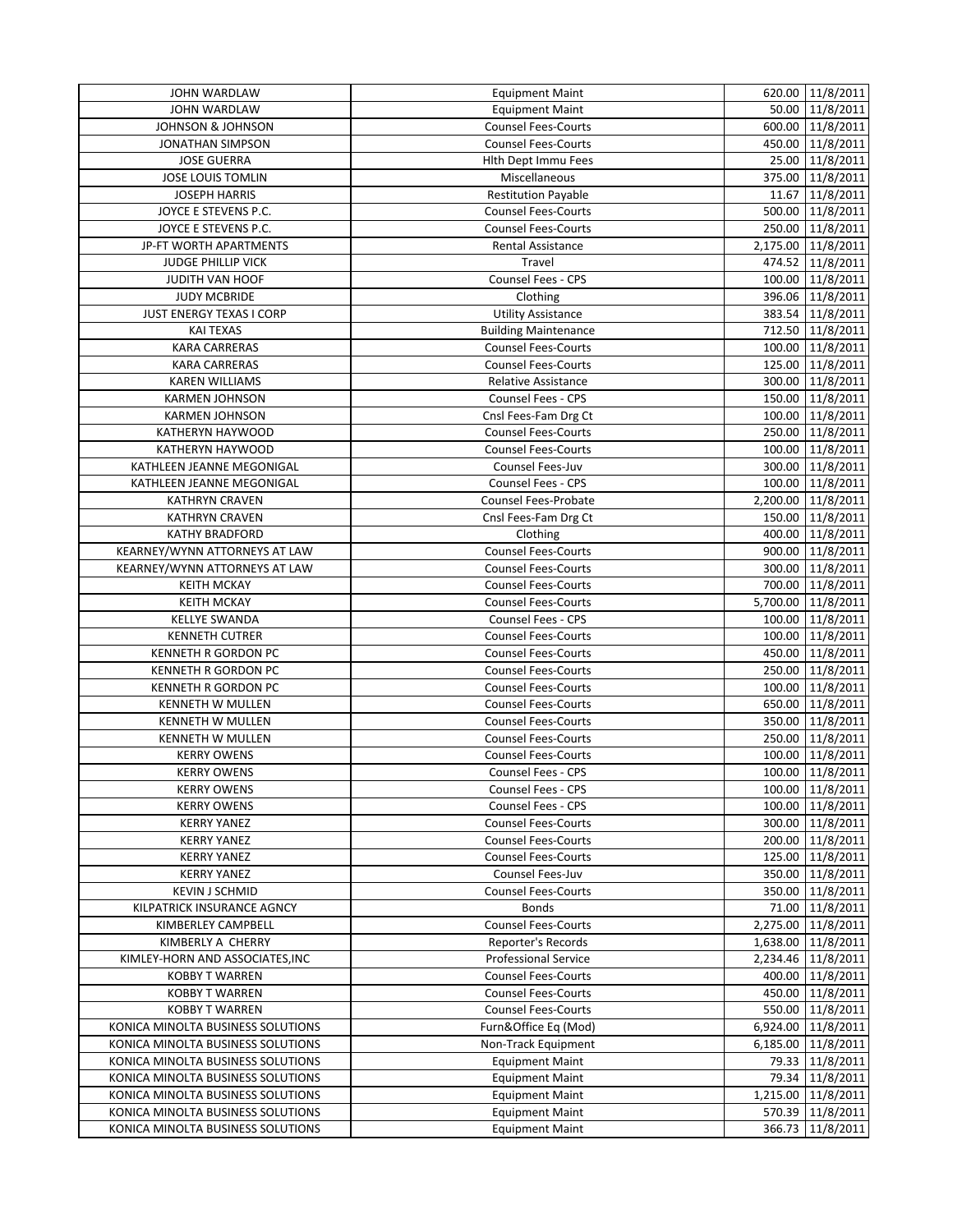| KONICA MINOLTA BUSINESS SOLUTIONS   | <b>Equipment Maint</b>      | 455.66 11/8/2011    |
|-------------------------------------|-----------------------------|---------------------|
| KONICA MINOLTA BUSINESS SOLUTIONS   | <b>Equipment Maint</b>      | 148.50 11/8/2011    |
| KONICA MINOLTA BUSINESS SOLUTIONS   | <b>Equipment Maint</b>      | 360.00 11/8/2011    |
| KONICA MINOLTA BUSINESS SOLUTIONS   | <b>Equipment Maint</b>      | 190.00 11/8/2011    |
| KONICA MINOLTA BUSINESS SOLUTIONS   | <b>Equipment Maint</b>      | 180.00 11/8/2011    |
| KONICA MINOLTA BUSINESS SOLUTIONS   | <b>Equipment Maint</b>      | 293.00 11/8/2011    |
| KONICA MINOLTA BUSINESS SOLUTIONS   | <b>Equipment Maint</b>      | 11/8/2011<br>148.75 |
| KONICA MINOLTA BUSINESS SOLUTIONS   | <b>Equipment Maint</b>      | 302.00 11/8/2011    |
| KONICA MINOLTA BUSINESS SOLUTIONS   | <b>Equipment Maint</b>      | 582.00 11/8/2011    |
| KONICA MINOLTA BUSINESS SOLUTIONS   | <b>Equipment Maint</b>      | 588.00 11/8/2011    |
| KONICA MINOLTA BUSINESS SOLUTIONS   | <b>Equipment Maint</b>      | 261.00 11/8/2011    |
| KONICA MINOLTA BUSINESS SOLUTIONS   | <b>Equipment Maint</b>      | 298.00 11/8/2011    |
| KONICA MINOLTA BUSINESS SOLUTIONS   | <b>Equipment Maint</b>      | 179.00 11/8/2011    |
| KONICA MINOLTA BUSINESS SOLUTIONS   | <b>Equipment Maint</b>      | 348.00 11/8/2011    |
| KONICA MINOLTA BUSINESS SOLUTIONS   | <b>Equipment Maint</b>      | 549.00 11/8/2011    |
| KONICA MINOLTA BUSINESS SOLUTIONS   | <b>Equipment Maint</b>      | 178.50 11/8/2011    |
| KONICA MINOLTA BUSINESS SOLUTIONS   | <b>Equipment Maint</b>      | 1,428.00 11/8/2011  |
| KONICA MINOLTA BUSINESS SOLUTIONS   | <b>Equipment Maint</b>      | 813.40 11/8/2011    |
| KONICA MINOLTA BUSINESS SOLUTIONS   | <b>Equipment Maint</b>      | 2,112.30 11/8/2011  |
| KONICA MINOLTA BUSINESS SOLUTIONS   | <b>Equipment Rentals</b>    | 39.60 11/8/2011     |
| KONICA MINOLTA BUSINESS SOLUTIONS   | <b>Equipment Maint</b>      | 11.90 11/8/2011     |
| KONICA MINOLTA BUSINESS SOLUTIONS   | <b>Equipment Maint</b>      | 59.50 11/8/2011     |
| KONICA MINOLTA BUSINESS SOLUTIONS   | <b>Equipment Maint</b>      | 202.50 11/8/2011    |
| <b>KROGER COMPANY</b>               | Other Payable               | 111.26 11/8/2011    |
| <b>KROGER COMPANY</b>               | Food/Hygiene Assist         | 47.00 11/8/2011     |
| <b>KSM EXCHANGE LLC</b>             | Parts and Supplies          | 940.10 11/8/2011    |
| <b>KSM EXCHANGE LLC</b>             | Parts and Supplies          | (375.00) 11/8/2011  |
| <b>KSM EXCHANGE LLC</b>             | Parts and Supplies          | 53.52 11/8/2011     |
| <b>KSM EXCHANGE LLC</b>             | Parts and Supplies          | 278.16 11/8/2011    |
| <b>KSM EXCHANGE LLC</b>             | Parts and Supplies          | 148.79 11/8/2011    |
| <b>KSM EXCHANGE LLC</b>             | Parts and Supplies          | 438.22 11/8/2011    |
| <b>KSM EXCHANGE LLC</b>             | Parts and Supplies          | 188.82 11/8/2011    |
| L G CORNISH JR                      | <b>Bail Bond Surety Fee</b> | 27.00 11/8/2011     |
| L G CORNISH JR                      | Bail Bond Surety Fee        | 3.00 11/8/2011      |
| L-3 COMMUNICATIONS SECURITY &       | Capital Outlay-Furni        | 1,760.00 11/8/2011  |
| LA PRIMAVERA ASSOCIATES LP          | Rental Assistance           | 565.00 11/8/2011    |
| <b>LAB SAFETY SUPPLY</b>            | Lab Equip Mainten           | 11/8/2011<br>274.55 |
| LABARBARA REED                      | Clothing                    | 100.00 11/8/2011    |
| <b>LACY BRITTEN</b>                 | Counsel Fees-Juv            | 11/8/2011<br>200.00 |
| <b>LACY BRITTEN</b>                 | <b>Counsel Fees - CPS</b>   | 200.00<br>11/8/2011 |
| <b>LARRY E REED</b>                 | <b>Counsel Fees-Courts</b>  | 11/8/2011<br>200.00 |
| <b>LARRY E REED</b>                 | <b>Counsel Fees-Courts</b>  | 137.50 11/8/2011    |
| <b>LARRY E REED</b>                 | <b>Counsel Fees-Courts</b>  | 925.00 11/8/2011    |
| LASERLINK INTERNATIONAL INC         | <b>Supplies</b>             | 110.00 11/8/2011    |
| LAST GROUP ENTERPRISES INC          | Sheriff Inventory           | 1,302.00 11/8/2011  |
| LATEPH ADENIJI                      | <b>Counsel Fees-Courts</b>  | 400.00 11/8/2011    |
| LATEPH ADENIJI                      | <b>Counsel Fees-Courts</b>  | 137.50 11/8/2011    |
| LAURIE PURDY REPORTING SERVICE INC  | <b>Professional Service</b> | 170.28 11/8/2011    |
| LAW OFFICE EDWARD E CASTILLO PLLC   | <b>Counsel Fees-Courts</b>  | 650.00 11/8/2011    |
| LAW OFFICE EDWARD E CASTILLO PLLC   | <b>Counsel Fees-Courts</b>  | 425.00 11/8/2011    |
| LAW OFFICE OF ALEXANDER KIM         | <b>Counsel Fees-Courts</b>  | 600.00 11/8/2011    |
| LAW OFFICE OF ALEXANDER KIM         | <b>Counsel Fees-Courts</b>  | 450.00 11/8/2011    |
| LAW OFFICE OF ALICE RODRIGUEZ       | Counsel Fees - CPS          | 100.00 11/8/2011    |
| LAW OFFICE OF BRADLEY L CLARK PC    | <b>Counsel Fees-Courts</b>  | 275.00 11/8/2011    |
| LAW OFFICE OF BRADLEY L CLARK PC    | Counsel Fees - CPS          | 100.00 11/8/2011    |
| LAW OFFICE OF GANOZA & RODRIGUEZ    | Counsel Fees - CPS          | 100.00 11/8/2011    |
| LAW OFFICE OF GARY L NICKELSON      | <b>Counsel Fees-Courts</b>  | 500.00 11/8/2011    |
| LAW OFFICE OF HARMONY M SCHUERMAN P | <b>Counsel Fees-Courts</b>  | 100.00 11/8/2011    |
| LAW OFFICE OF HARMONY M SCHUERMAN P | Counsel Fees-Juv            | 100.00 11/8/2011    |
| LAW OFFICE OF KEE A ABLES PC        | Counsel Fees - CPS          | 100.00 11/8/2011    |
| LAW OFFICE OF KEE A ABLES PC        | Cnsl Fees-Fam Drg Ct        | 100.00 11/8/2011    |
| LAW OFFICE OF LISA HAINES           | <b>Counsel Fees-Courts</b>  | 515.00 11/8/2011    |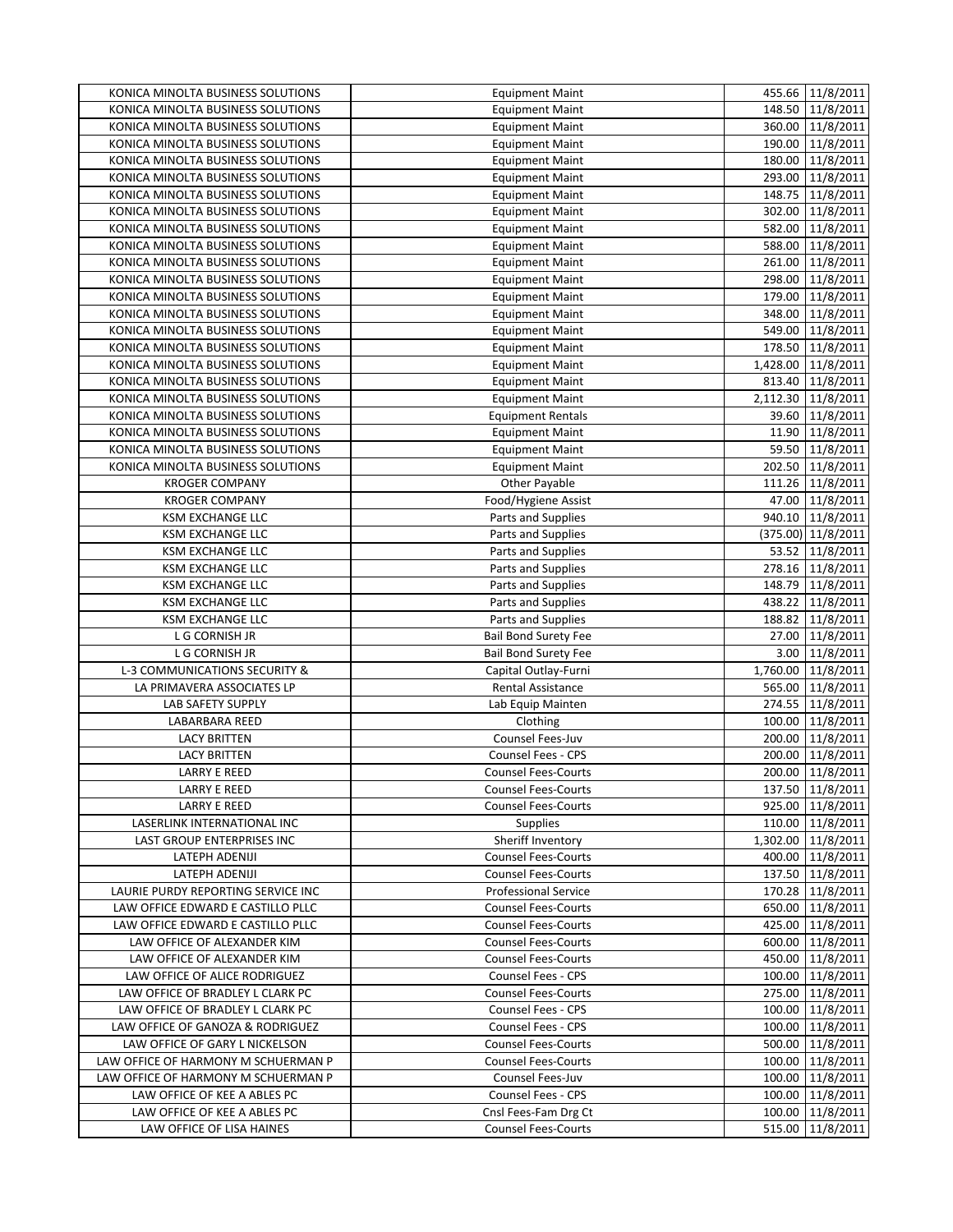| LAW OFFICE OF LISA HAINES           | <b>Counsel Fees-Courts</b>  | 383.33 11/8/2011                     |
|-------------------------------------|-----------------------------|--------------------------------------|
| LAW OFFICE OF LISA HAINES           | <b>Counsel Fees-Courts</b>  | 118.75 11/8/2011                     |
| LAW OFFICE OF LISA HAINES           | <b>Counsel Fees-Courts</b>  | 1,100.00 11/8/2011                   |
| LAW OFFICE OF LISA HAINES           | <b>Counsel Fees-Courts</b>  | 525.00 11/8/2011                     |
| LAW OFFICE OF LISA HAINES           | <b>Counsel Fees-Courts</b>  | 300.00 11/8/2011                     |
| LAW OFFICE OF LORI A SPEARMAN PC    | <b>Counsel Fees-Courts</b>  | 750.00 11/8/2011                     |
| LAW OFFICE OF LORI A SPEARMAN PC    | Counsel Fees - CPS          | 600.00 11/8/2011                     |
| LAW OFFICE OF LORI A SPEARMAN PC    | Counsel Fees - CPS          | 800.00 11/8/2011                     |
| LAW OFFICES OF WILLIAM T FITZGERALD | Counsel Fees-Probate        | 1,000.00 11/8/2011                   |
| LB-RPR REO HOLDING LLC              | <b>Utility Assistance</b>   | 29.69 11/8/2011                      |
| <b>LEIGH DAVIS</b>                  | <b>Counsel Fees-Courts</b>  | 250.00 11/8/2011                     |
| <b>LEIGH DAVIS</b>                  | <b>Counsel Fees-Courts</b>  | 680.00 11/8/2011                     |
| <b>LEON REED JR</b>                 | <b>Counsel Fees-Courts</b>  | 1,300.00 11/8/2011                   |
| LEON REED JR                        | <b>Counsel Fees-Courts</b>  | 350.00 11/8/2011                     |
| LEON REED JR                        | <b>Counsel Fees-Courts</b>  | 200.00 11/8/2011                     |
| LEON REED JR                        | <b>Counsel Fees-Courts</b>  | 200.00 11/8/2011                     |
| LEONARDS FARM AND RANCH             | Parts and Supplies          | 299.70 11/8/2011                     |
| LEONARDS FARM AND RANCH             | Field Equip&Supplies        | 40.53 11/8/2011                      |
| <b>LESA PAMPLIN</b>                 | <b>Counsel Fees-Courts</b>  | 350.00 11/8/2011                     |
| <b>LESA PAMPLIN</b>                 | <b>Counsel Fees-Courts</b>  | 500.00 11/8/2011                     |
| LESLIE J BURGOYNE                   | Counsel Fees - CPS          | 100.00 11/8/2011                     |
| <b>LESLIE JOHNS</b>                 | <b>Counsel Fees-Courts</b>  | 200.00 11/8/2011                     |
| <b>LESTER K REED</b>                | Counsel Fees - CPS          | 100.00 11/8/2011                     |
| LIPPINCOTT WILLIAMS & WILKINS       | Subscriptions               | 348.00 11/8/2011                     |
| <b>LISA MULLEN</b>                  | <b>Counsel Fees-Courts</b>  | 425.00 11/8/2011                     |
| LISA MULLEN                         | <b>Counsel Fees-Courts</b>  | 255.75 11/8/2011                     |
| LISA MULLEN                         | Counsel Fees-Courts         | 175.00 11/8/2011                     |
| LISA MULLEN                         | Cnsl Fees-Crim Appls        | 778.00 11/8/2011                     |
| LISA V JACKSON                      | <b>Professional Service</b> | 170.28 11/8/2011                     |
| LOCK TIGHT SECURITY INC             | <b>Building Maintenance</b> | 56.00 11/8/2011                      |
| LOI & ASSOCIATES PLLC               | <b>Counsel Fees-Courts</b>  | 250.00 11/8/2011                     |
| LOREN C GREEN PC                    | <b>Counsel Fees-Courts</b>  | 3,200.00 11/8/2011                   |
| <b>LOREN C GREEN PC</b>             | <b>Counsel Fees-Courts</b>  |                                      |
| LOREN C GREEN PC                    | <b>Counsel Fees-Courts</b>  | 475.00 11/8/2011<br>375.00 11/8/2011 |
| <b>LRP PUBLICATIONS</b>             | Law Books                   |                                      |
|                                     |                             | 53.00 11/8/2011                      |
| M & S TECHNOLOGIES INC              | Software Maintenance        | 57,850.00 11/8/2011                  |
| M TRENT LOFTIN                      | <b>Counsel Fees-Courts</b>  | 400.00 11/8/2011                     |
| M TRENT LOFTIN                      | <b>Counsel Fees-Courts</b>  | 100.00 11/8/2011                     |
| M TRENT LOFTIN                      | <b>Counsel Fees-Courts</b>  | 200.00 11/8/2011                     |
| M TRENT LOFTIN                      | Counsel Fees-Juv            | 300.00 11/8/2011                     |
| <b>MADUFORO &amp; OSIMIRI PLLC</b>  | <b>Counsel Fees-Courts</b>  | 600.00 11/8/2011                     |
| MAIN STREET INSTALLERS LLC          | Non-Track Equipment         | 281.61 11/8/2011                     |
| MAMIE BUSH JOHNSON                  | <b>Counsel Fees-Courts</b>  | 300.00 11/8/2011                     |
| MAMIE BUSH JOHNSON                  | <b>Counsel Fees-Courts</b>  | 900.00 11/8/2011                     |
| MAMIE BUSH JOHNSON                  | <b>Counsel Fees-Courts</b>  | 600.00 11/8/2011                     |
| MANAGED HEALTH NETWORK INC          | <b>Employee Group Ins</b>   | 915.98 11/8/2011                     |
| MANER FIRE EQUIPMENT, INC           | <b>Building Maintenance</b> | 26.65 11/8/2011                      |
| MANER FIRE EQUIPMENT, INC           | <b>Building Maintenance</b> | 95.70 11/8/2011                      |
| MANER FIRE EQUIPMENT, INC           | <b>Building Maintenance</b> | 18.45 11/8/2011                      |
| MANTEK                              | Grease and Oil              | 3,818.70 11/8/2011                   |
| MARK D SCOTT & ASSOCIATES PLLC      | <b>Counsel Fees-Courts</b>  | 1,450.00 11/8/2011                   |
| MARK D SCOTT & ASSOCIATES PLLC      | <b>Counsel Fees-Courts</b>  | 200.00 11/8/2011                     |
| <b>MARK ROSTEET</b>                 | <b>Counsel Fees-Courts</b>  | 400.00 11/8/2011                     |
| <b>MARK'S PLUMBING PARTS</b>        | <b>Building Maintenance</b> | 91.40 11/8/2011                      |
| MARTIN EAGLE OIL COMPANY INC        | Gasoline Inventory          | 28,625.27 11/8/2011                  |
| MARTIN EAGLE OIL COMPANY INC        | Gasoline Inventory          | 34,936.64 11/8/2011                  |
| MARVENA GOSS                        | Clothing                    | 92.54 11/8/2011                      |
| MARVENA GOSS                        | <b>Relative Assistance</b>  | 300.00 11/8/2011                     |
| <b>MARY ANN CLIFTON</b>             | Reporter's Records          | 344.00 11/8/2011                     |
| MARY J YOUNG                        | <b>Counsel Fees-Courts</b>  | 950.00 11/8/2011                     |
| <b>MARY R THOMSEN</b>               | Counsel Fees-Juv            | 200.00 11/8/2011                     |
| MASSIE'S LOCKSMITH                  | <b>Building Maintenance</b> | 443.00 11/8/2011                     |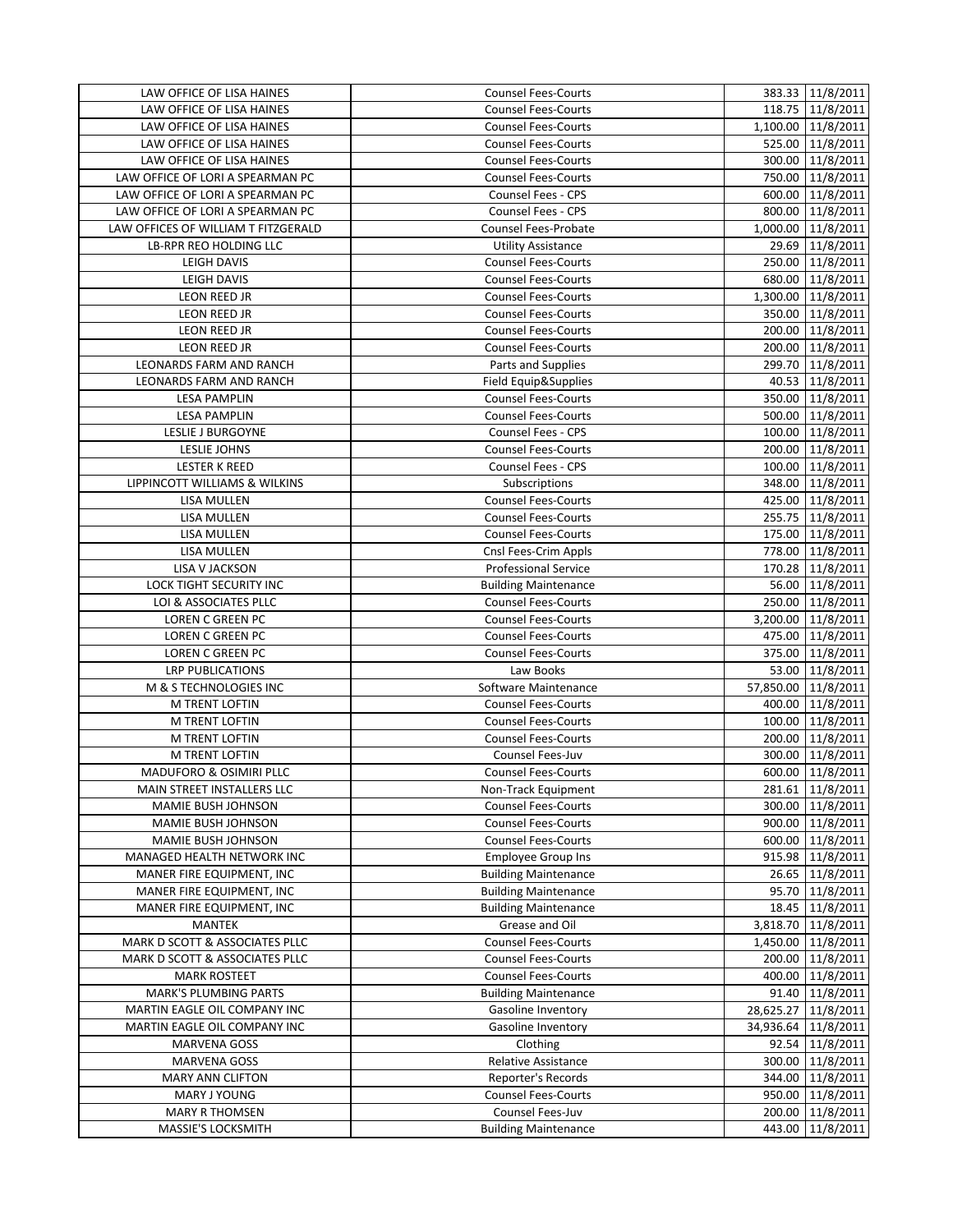| <b>MATTHEW BENDER &amp; COMPANY INC</b>                                | Law Books                                                  | 2,568.68 11/8/2011                     |
|------------------------------------------------------------------------|------------------------------------------------------------|----------------------------------------|
| <b>MATTHEW BENDER &amp; COMPANY INC</b>                                | Law Books                                                  | 6,702.00 11/8/2011                     |
| MATTHEW BENDER & COMPANY INC                                           | Law Books                                                  | 212.32 11/8/2011                       |
| MATTHEW BENDER & COMPANY INC                                           | Law Books                                                  | 99.86 11/8/2011                        |
| MATTHEW BENDER & COMPANY INC                                           | Law Books                                                  | 305.94 11/8/2011                       |
| MATTHEW BENDER & COMPANY INC                                           | Law Books                                                  | 117.86 11/8/2011                       |
| MATTHEW BENDER & COMPANY INC                                           | Law Books                                                  | 536.19 11/8/2011                       |
| MATTHEW BENDER & COMPANY INC                                           | Law Books                                                  | 40.87 11/8/2011                        |
| MATTHEW BENDER & COMPANY INC                                           | Law Books                                                  | 196.12 11/8/2011                       |
| MATTHEW BENDER & COMPANY INC                                           | Law Books                                                  | 15.22 11/8/2011                        |
| <b>MATTHEW RODRIGUEZ</b>                                               | <b>Restitution Payable</b>                                 | 216.34 11/8/2011                       |
| MAXIM HEALTHCARE SERVICES INC                                          | <b>Professional Service</b>                                | 5,592.00 11/8/2011                     |
| MAXUM HEALTH SERVICES CORP                                             | <b>Professional Service</b>                                | 132.50 11/8/2011                       |
| MAXUM HEALTH SERVICES CORP                                             | <b>Professional Service</b>                                | 132.50 11/8/2011                       |
| MAXUM HEALTH SERVICES CORP                                             | <b>Professional Service</b>                                | 132.50 11/8/2011                       |
| MAXUM HEALTH SERVICES CORP                                             | <b>Professional Service</b>                                | 132.50 11/8/2011                       |
| MAXUM HEALTH SERVICES CORP                                             | <b>Professional Service</b>                                | 132.50 11/8/2011                       |
| MAXUM HEALTH SERVICES CORP                                             | <b>Professional Service</b>                                | 132.50 11/8/2011                       |
| MAXUM HEALTH SERVICES CORP                                             | <b>Professional Service</b>                                | 132.50 11/8/2011                       |
| MAXUM HEALTH SERVICES CORP                                             | <b>Professional Service</b>                                | 132.50 11/8/2011                       |
| MAXUM HEALTH SERVICES CORP                                             | <b>Professional Service</b>                                | 186.01 11/8/2011                       |
| MAXUM HEALTH SERVICES CORP                                             | <b>Professional Service</b>                                | 533.47 11/8/2011                       |
| MAXUM HEALTH SERVICES CORP                                             | <b>Professional Service</b>                                | 132.50   11/8/2011                     |
| MAXUM HEALTH SERVICES CORP                                             | <b>Professional Service</b>                                | 157.69 11/8/2011                       |
| MAXUM HEALTH SERVICES CORP                                             | <b>Professional Service</b>                                | 91.86 11/8/2011                        |
| MAXUM HEALTH SERVICES CORP                                             | <b>Professional Service</b>                                | 91.86 11/8/2011                        |
| MAXUM HEALTH SERVICES CORP                                             | <b>Professional Service</b>                                | 124.75 11/8/2011                       |
| MAXUM HEALTH SERVICES CORP                                             | <b>Professional Service</b>                                | 91.86 11/8/2011                        |
| MAXUM HEALTH SERVICES CORP                                             | <b>Professional Service</b>                                | 157.69 11/8/2011                       |
| MAXUM HEALTH SERVICES CORP                                             | <b>Professional Service</b>                                | 91.86 11/8/2011                        |
| MAXUM HEALTH SERVICES CORP                                             | <b>Professional Service</b>                                | 157.69 11/8/2011                       |
| MAXUM HEALTH SERVICES CORP                                             | <b>Professional Service</b>                                | 91.86 11/8/2011                        |
| MAXUM HEALTH SERVICES CORP                                             | <b>Professional Service</b>                                | 157.69 11/8/2011                       |
| MAXUM HEALTH SERVICES CORP                                             | <b>Professional Service</b>                                | 91.86 11/8/2011                        |
| MAXUM HEALTH SERVICES CORP                                             | <b>Professional Service</b>                                | 132.50 11/8/2011                       |
| MAXUM HEALTH SERVICES CORP                                             | <b>Professional Service</b>                                | 157.69 11/8/2011                       |
| MAXUM HEALTH SERVICES CORP                                             | <b>Professional Service</b>                                | 91.86 11/8/2011                        |
| MAXUM HEALTH SERVICES CORP                                             | <b>Professional Service</b>                                | 157.69 11/8/2011                       |
| MAXUM HEALTH SERVICES CORP                                             | <b>Professional Service</b>                                | 91.86 11/8/2011                        |
| MAXUM HEALTH SERVICES CORP                                             | <b>Professional Service</b>                                | 157.69 11/8/2011                       |
| <b>MEDINA &amp; MEDINA INC</b>                                         | Central Garage Inv                                         | 96.00 11/8/2011                        |
| MEDLAN FUNERAL SERVICES INC                                            | Other Payable<br>Psych Exam/Testimony                      | 700.00 11/8/2011                       |
| <b>MELANIE F WEBB</b>                                                  |                                                            | 750.00 11/8/2011                       |
| MEMBER'S BUILDING MAINTENANCE LTD<br>MEMBER'S BUILDING MAINTENANCE LTD | <b>Building Maintenance</b><br><b>Building Maintenance</b> | 111.60 11/8/2011                       |
| MEMBER'S BUILDING MAINTENANCE LTD                                      | <b>Building Maintenance</b>                                | 651.00 11/8/2011<br>1,000.00 11/8/2011 |
| MEMBER'S BUILDING MAINTENANCE LTD                                      | <b>Building Maintenance</b>                                | 631.05 11/8/2011                       |
| MERCEDES MEDICAL INC                                                   | <b>Medical Supplies</b>                                    | 395.28 11/8/2011                       |
| <b>METRO JOINT VENTURE</b>                                             | Rental Assistance                                          | 614.00 11/8/2011                       |
| MHMR OF TARRANT COUNTY                                                 | O/P Group Counseling                                       | 8,845.13 11/8/2011                     |
| MHMR OF TARRANT COUNTY                                                 | <b>Professional Service</b>                                | 2,166.66 11/8/2011                     |
| MICHAEL BERGER                                                         | Counsel Fees - CPS                                         | 100.00 11/8/2011                       |
| MICHAEL BERGER                                                         | Cnsl Fees-Crim Appls                                       | 2,710.00 11/8/2011                     |
| MICHAEL BERGER                                                         | Crim Appeal-OthrCost                                       | 76.50 11/8/2011                        |
| MICHAEL LOGAN WARE                                                     | <b>Counsel Fees-Courts</b>                                 | 400.00 11/8/2011                       |
| MICHAEL SHAWN MATLOCK                                                  | <b>Counsel Fees-Courts</b>                                 | 400.00 11/8/2011                       |
| MICHAEL SHAWN MATLOCK                                                  | <b>Counsel Fees-Courts</b>                                 | 900.00 11/8/2011                       |
| MICHAEL SHAWN MATLOCK                                                  | <b>Counsel Fees-Courts</b>                                 | 350.00 11/8/2011                       |
| MICHAEL SHAWN MATLOCK                                                  | Counsel Fees-Juv                                           | 300.00 11/8/2011                       |
| MICHELLE DILL                                                          | Clothing                                                   | 100.00 11/8/2011                       |
| MICHELLE SHELL                                                         | Clothing                                                   | 99.53 11/8/2011                        |
| Micky M Moerbe                                                         | Travel                                                     | 63.37 11/8/2011                        |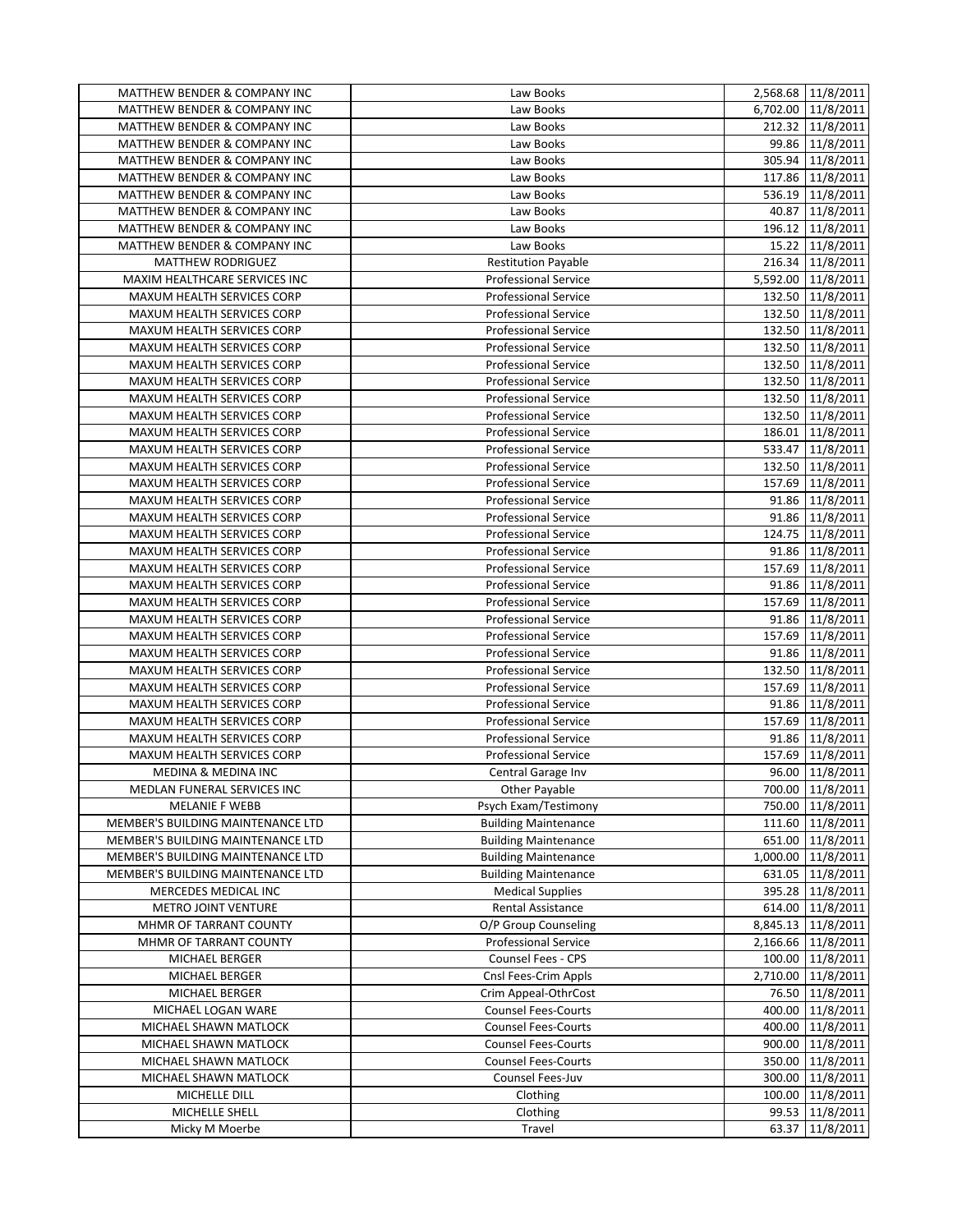| MICROLITER ANALYTICAL SUPPLIES INC | Lab Supplies                | 790.00 11/8/2011    |
|------------------------------------|-----------------------------|---------------------|
| MIDWEST MEDICAL SUPPLY CO, LLC     | <b>Medical Supplies</b>     | 78.80 11/8/2011     |
| MIDWEST MEDICAL SUPPLY CO, LLC     | <b>Building Maintenance</b> | 32.95 11/8/2011     |
| MIDWEST MEDICAL SUPPLY CO, LLC     | <b>Medical Supplies</b>     | 78.80 11/8/2011     |
| <b>MIKE CHAPA</b>                  | <b>Witness Travel</b>       | 144.75 11/8/2011    |
| MINICK LAW PC                      | <b>Counsel Fees-Courts</b>  | 800.00 11/8/2011    |
| MINICK LAW PC                      | <b>Counsel Fees-Courts</b>  | 775.00 11/8/2011    |
| MINICK LAW PC                      | <b>Counsel Fees-Courts</b>  | 100.00 11/8/2011    |
| <b>MINICK LAW PC</b>               | <b>Counsel Fees-Courts</b>  | 100.00 11/8/2011    |
| <b>MOORE FUNERAL HOMES</b>         | <b>County Burials</b>       | 990.00 11/8/2011    |
| MOORE MEDICAL LLC                  | <b>Medical Supplies</b>     | 24.75 11/8/2011     |
| MOORE MEDICAL LLC                  | <b>Medical Supplies</b>     | $(36.64)$ 11/8/2011 |
| <b>MOORE MEDICAL LLC</b>           | Sheriff Inventory           | 330.00 11/8/2011    |
| MOORE MEDICAL LLC                  | Personal Hygiene            | 200.20 11/8/2011    |
| MORITZ CHEVROLET CHRYSLER          | Central Garage Inv          | 443.58 11/8/2011    |
| <b>MOTION INDUSTRIES INC</b>       | Parts and Supplies          | 139.59 11/8/2011    |
| <b>MOTION INDUSTRIES INC</b>       | Parts and Supplies          | 180.36 11/8/2011    |
| Mr Carnelius L Carey               | Transportation              | 27.92 11/8/2011     |
| Mr Daniel S Estrada Jr             | Travel                      | 8.00 11/8/2011      |
| Mr David E Crowdus                 | Travel                      | 30.00 11/8/2011     |
| Mr Gerald F Murray                 | Travel                      | 60.00 11/8/2011     |
| Mr James A Sinclair                | Travel                      | 10.00 11/8/2011     |
| Mr Michael L Rehfeld               | Education                   | 57.00 11/8/2011     |
| Mr Mike J Kellerman                | Travel                      | 142.48 11/8/2011    |
| Mr Randall C Renois                | Education                   | 58.13 11/8/2011     |
| Mr Riley N Shaw                    | Travel                      | 243.52 11/8/2011    |
| Mr Robert A Berndt                 |                             | 210.00 11/8/2011    |
|                                    | Education                   |                     |
| Mr Robert K Gill                   | Education                   | 642.21 11/8/2011    |
| Mr Robert T Powell                 | Education                   | 99.90 11/8/2011     |
| Mr W S Wray                        | Travel                      | 100.00 11/8/2011    |
| MRS BAIRD'S BAKERIES INC           | Food                        | 265.54 11/8/2011    |
| Ms Betty J Davis                   | Travel                      | 60.00 11/8/2011     |
| Ms Marquetta E Westmoreland        | Travel                      | 90.00 11/8/2011     |
| Ms Melissa Wade                    | Education                   | 24.90 11/8/2011     |
| Ms Nancy Turnage                   | Education                   | 71.97 11/8/2011     |
| Ms Rachel A Calderon               | Travel                      | 100.00 11/8/2011    |
| Ms Susan K Black                   | Education                   | 57.50 11/8/2011     |
| N TX SALES & DISTRIBUTION LLC      | Parts and Supplies          | 100.86 11/8/2011    |
| N TX SALES & DISTRIBUTION LLC      | Parts and Supplies          | 60.95 11/8/2011     |
| <b>NANCY GORDON</b>                | <b>Counsel Fees-Courts</b>  | 640.00 11/8/2011    |
| <b>NANCY GORDON</b>                | Counsel Fees - CPS          | 200.00 11/8/2011    |
| <b>NATALIE CARROCK</b>             | <b>Restitution Payable</b>  | 272.79 11/8/2011    |
| NATHERRAL J WASHINGTON             | <b>Counsel Fees-Courts</b>  | 375.00 11/8/2011    |
| NATHERRAL J WASHINGTON             | <b>Counsel Fees-Courts</b>  | 2,500.00 11/8/2011  |
| NATIONAL COLLEGE OF PROBATE JUDGES | Dues                        | 150.00 11/8/2011    |
| NATIONAL COUNCIL OF JUVENILE AND   | Dues                        | 195.00 11/8/2011    |
| NAVID ALBAND                       | <b>Counsel Fees-Courts</b>  | 175.00 11/8/2011    |
| NAVID ALBAND                       | <b>Counsel Fees-Courts</b>  | 137.50 11/8/2011    |
| NELON LAW GROUP PLLC               | <b>Counsel Fees-Courts</b>  | 150.00 11/8/2011    |
| NELON LAW GROUP PLLC               | <b>Counsel Fees-Courts</b>  | 1,550.00 11/8/2011  |
| NELON LAW GROUP PLLC               | <b>Counsel Fees-Courts</b>  | 600.00 11/8/2011    |
| NELSON-JAMESON INC                 | Lab Supplies                | 534.46 11/8/2011    |
| NEVILL BUSINESS MACHINES INC       | <b>Equipment Maint</b>      | 1,757.00 11/8/2011  |
| NEVILL BUSINESS MACHINES INC       | <b>Equipment Maint</b>      | 448.00 11/8/2011    |
| NEVILL BUSINESS MACHINES INC       | <b>Equipment Maint</b>      | 140.00 11/8/2011    |
| NEVILL BUSINESS MACHINES INC       | <b>Equipment Maint</b>      | 627.00 11/8/2011    |
| NEVILL BUSINESS MACHINES INC       | <b>Equipment Maint</b>      | 1,680.00 11/8/2011  |
| <b>NEW HORIZONS RANCH</b>          | Clothing                    | 115.26 11/8/2011    |
| NEWBORN & CHILDRENS MED SRVC       | <b>Medical Services</b>     | 2,640.00 11/8/2011  |
| NICHOLAS GREGORY DAVIS             | <b>Counsel Fees-Courts</b>  | 100.00 11/8/2011    |
| NIZAM PEERWANI, M.D., P.A.         | Due to Med Examiner         | 50,835.00 11/8/2011 |
| NOTARY ASSOCIATION OF TEXAS INC    | <b>Bonds</b>                | 72.95 11/8/2011     |
|                                    |                             |                     |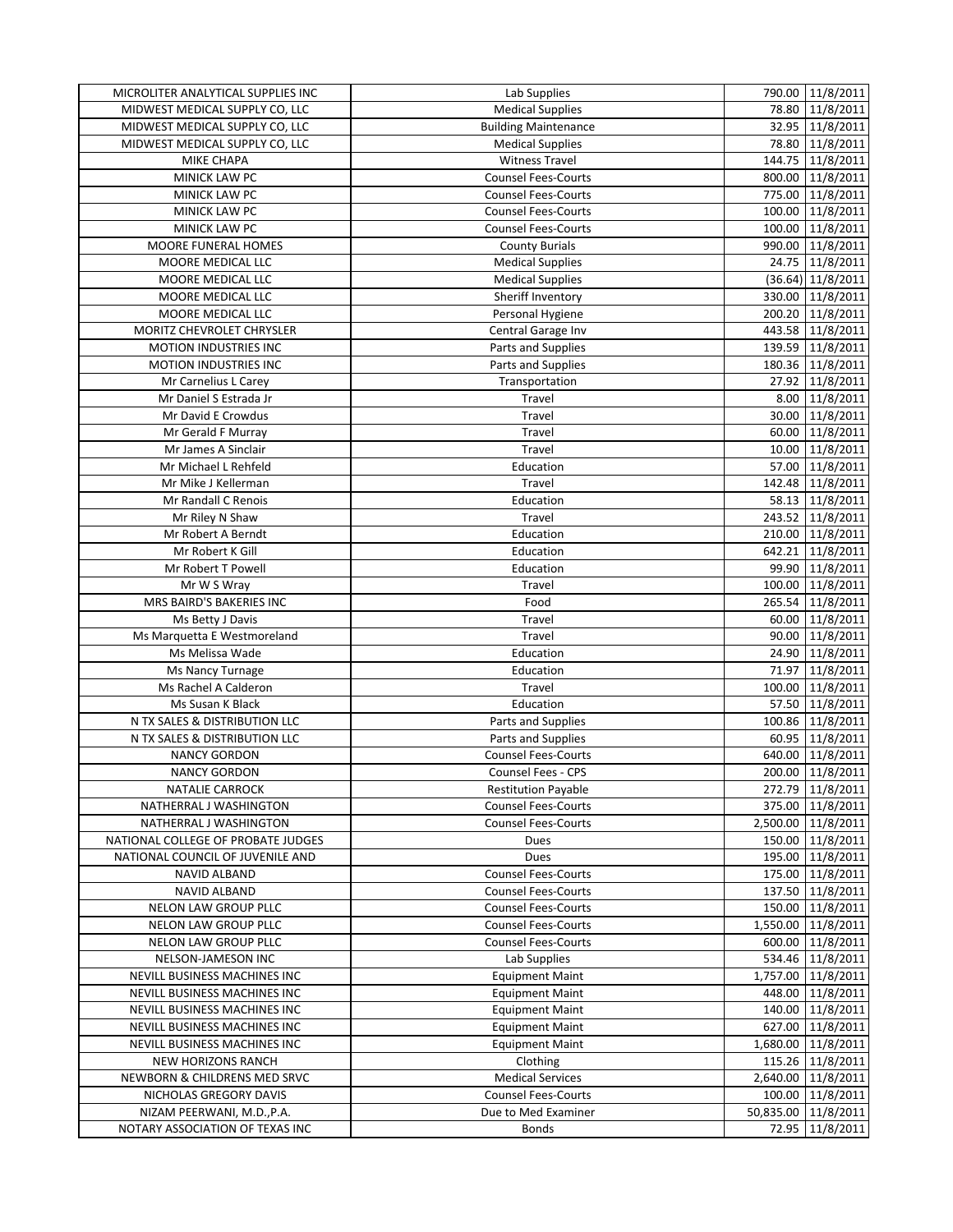| NOVACOPY INC                        | <b>Equipment Maint</b>      | $(44.00)$ 11/8/2011 |
|-------------------------------------|-----------------------------|---------------------|
| <b>NOVACOPY INC</b>                 | <b>Equipment Maint</b>      | 480.00 11/8/2011    |
| NOVARTIS VACCINES & DIAGNASTICS INC | <b>Medical Supplies</b>     | 216.30 11/8/2011    |
| <b>OAK FARMS DAIRY</b>              | Food                        | 530.23 11/8/2011    |
| <b>OCCUPATIONAL &amp; TRAVEL</b>    | <b>Supplies</b>             | 79.95 11/8/2011     |
| OCE FINANCIAL SERVICES INC (OFSI)   | <b>Equipment Rentals</b>    | 6,248.00 11/8/2011  |
| <b>OCE-USA INC</b>                  | <b>Equipment Maint</b>      | 10,497.12 11/8/2011 |
| <b>OKEY AKPOM</b>                   | <b>Counsel Fees-Courts</b>  | 500.00 11/8/2011    |
| <b>OKEY AKPOM</b>                   | <b>Counsel Fees-Courts</b>  | 1,200.00 11/8/2011  |
| <b>OPEX CORPORATION</b>             | <b>Computer Maintenance</b> | 25,965.00 11/8/2011 |
| ORCHID CELLMARK                     | Investigative               | 1,095.00 11/8/2011  |
| ORCHID CELLMARK                     | Investigative               | 12,565.00 11/8/2011 |
| O'REILLY AUTO PARTS                 | Central Garage Inv          | 582.86 11/8/2011    |
| ORIX VQ ASSET MANAGER LP            | Rental Assistance           | 3,158.00 11/8/2011  |
| ORIX VQ ASSET MANAGER LP            | <b>Utility Assistance</b>   | 99.58 11/8/2011     |
| <b>OWENS &amp; OWENS</b>            | Counsel Fees - CPS          | 100.00 11/8/2011    |
| OXFORD UNIVERSITY PRESS INC         | Education                   | 347.75 11/8/2011    |
| OZARKA DRINKING WATER               | Graphics Inventory          | 13.41 11/8/2011     |
| OZARKA DRINKING WATER               | Supplies                    | 9.02 11/8/2011      |
| P MICHAEL SCHNEIDER LAW FIRM PC     | Counsel Fees-Courts         | 100.00 11/8/2011    |
| PAMELA S FERNANDEZ                  | <b>Counsel Fees-Courts</b>  | 600.00 11/8/2011    |
| PAMELA S FERNANDEZ                  | <b>Counsel Fees-Courts</b>  | 137.50 11/8/2011    |
| PAMELA S FERNANDEZ                  | <b>Counsel Fees-Courts</b>  | 125.00 11/8/2011    |
| PATRICIA L SUMMERS                  | Counsel Fees - CPS          | 4,052.50 11/8/2011  |
| PATRICIA WADE                       | <b>Relative Assistance</b>  | 300.00 11/8/2011    |
| <b>PATRICK CURRAN</b>               | <b>Counsel Fees-Courts</b>  | 800.00 11/8/2011    |
| PATRICK CURRAN                      | <b>Counsel Fees-Courts</b>  | 260.00 11/8/2011    |
| <b>PATRICK CURRAN</b>               | <b>Counsel Fees-Courts</b>  | 260.00 11/8/2011    |
| PATRICK S DOHONEY & ASSOCIATES PLLC | <b>Counsel Fees-Courts</b>  | 400.00 11/8/2011    |
| PATRICK S DOHONEY & ASSOCIATES PLLC | <b>Counsel Fees-Courts</b>  | 175.00 11/8/2011    |
| PATTI RICHARDS                      | Reporter's Records          | 59.80 11/8/2011     |
| PATTY TILLMAN                       | <b>Counsel Fees-Courts</b>  | 250.00 11/8/2011    |
| PATTY TILLMAN                       | Counsel Fees - CPS          | 150.00 11/8/2011    |
| PAUL B ROTHBAND JR                  | Counsel Fees-Courts         | 550.00 11/8/2011    |
| PAUL CONNER                         | <b>Counsel Fees-Courts</b>  | 220.00 11/8/2011    |
| PAUL CONNER                         | <b>Counsel Fees-Courts</b>  | 610.00 11/8/2011    |
| PAUL CONNER                         | <b>Counsel Fees-Courts</b>  | 375.00 11/8/2011    |
| PAUL LEWALLEN                       | <b>Counsel Fees-Courts</b>  | 850.00 11/8/2011    |
| PAUL LEWALLEN                       | <b>Counsel Fees-Courts</b>  | 700.00 11/8/2011    |
| PAUL LEWALLEN                       | <b>Counsel Fees-Courts</b>  | 175.00 11/8/2011    |
| PAUL LEWALLEN                       | <b>Counsel Fees-Courts</b>  | 525.00 11/8/2011    |
| PAUL V PREVITE                      | <b>Counsel Fees-Courts</b>  | 800.00 11/8/2011    |
| PAULA GREEN                         | Investigative               | 667.80 11/8/2011    |
| PEDRO CISNEROS                      | Counsel Fees-Juv            | 300.00 11/8/2011    |
| PEGGY KEZAR                         | Clothing                    | 60.12 11/8/2011     |
| PENGAD INC                          | Supplies                    | 83.00 11/8/2011     |
| PERKIN-ELMER HEALTH SCIENCES        | Lab Supplies                | 1,525.00 11/8/2011  |
| PERKIN-ELMER HEALTH SCIENCES        | Lab Equip Mainten           | 4,284.00 11/8/2011  |
| PETER A VAN DALEN                   | Pest Control Service        | 50.00 11/8/2011     |
| PETER A VAN DALEN                   | <b>Building Maintenance</b> | 135.00 11/8/2011    |
| PETER A VAN DALEN                   | <b>Building Maintenance</b> | 10.00 11/8/2011     |
| PETER A VAN DALEN                   | <b>Building Maintenance</b> | 10.00 11/8/2011     |
| PETER A VAN DALEN                   | <b>Building Maintenance</b> | 90.00 11/8/2011     |
| PETER A VAN DALEN                   | <b>Building Maintenance</b> | 12.00 11/8/2011     |
| PETER A VAN DALEN                   | <b>Building Maintenance</b> | 20.00 11/8/2011     |
| PETER A VAN DALEN                   | <b>Building Maintenance</b> | 10.00 11/8/2011     |
| PETER A VAN DALEN                   | <b>Building Maintenance</b> | 10.00 11/8/2011     |
| PETER A VAN DALEN                   | <b>Building Maintenance</b> | 18.00 11/8/2011     |
| PETER A VAN DALEN                   | <b>Building Maintenance</b> | 12.00 11/8/2011     |
| PETER A VAN DALEN                   | <b>Building Maintenance</b> | 20.00 11/8/2011     |
| PETER A VAN DALEN                   | <b>Building Maintenance</b> | 20.00 11/8/2011     |
| PETER A VAN DALEN                   | <b>Building Maintenance</b> | 11/8/2011<br>20.00  |
|                                     |                             |                     |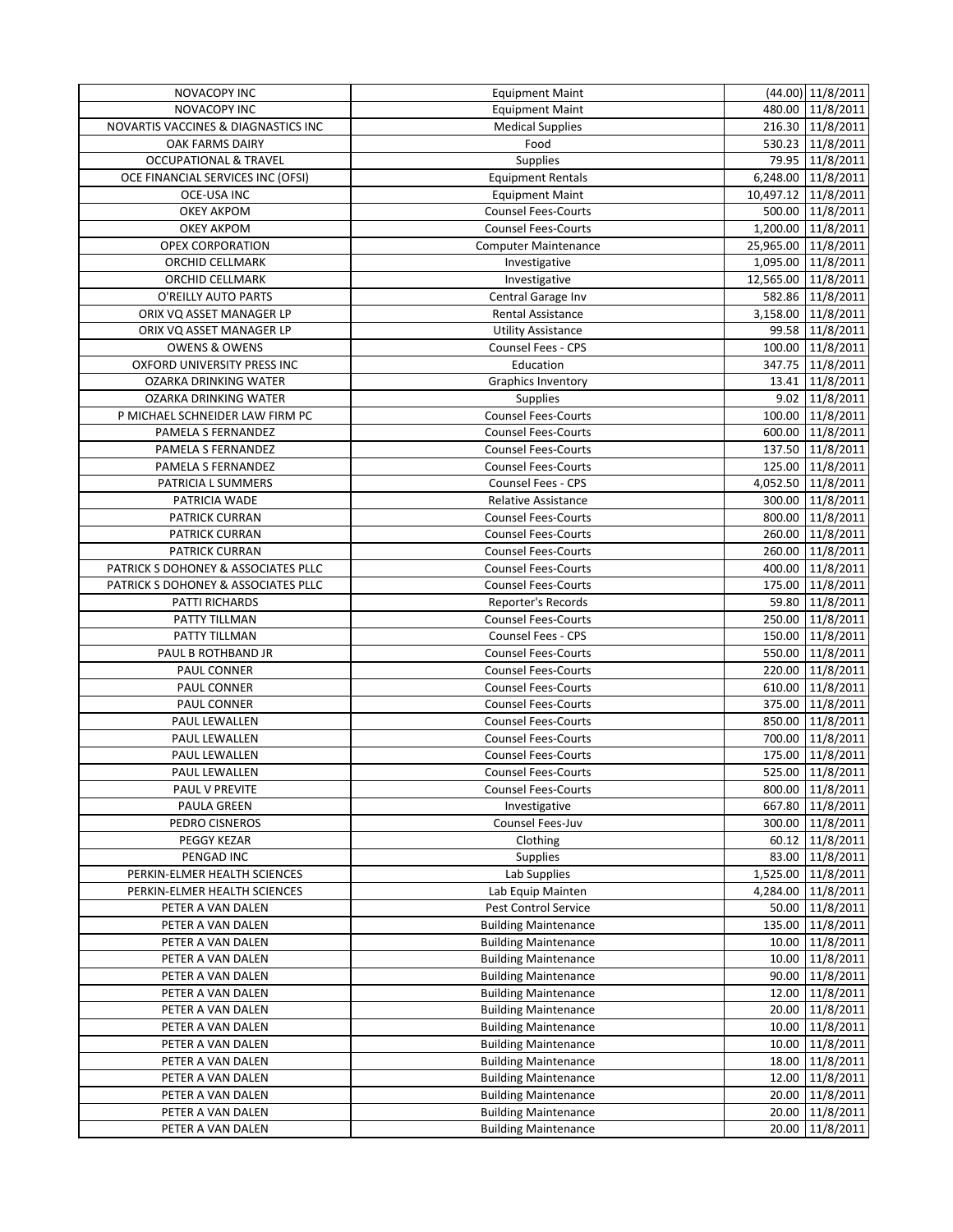| PETER A VAN DALEN                | <b>Building Maintenance</b> |                      | 10.00 11/8/2011     |
|----------------------------------|-----------------------------|----------------------|---------------------|
| PETER A VAN DALEN                | <b>Building Maintenance</b> |                      | 40.00 11/8/2011     |
| PETER A VAN DALEN                | <b>Building Maintenance</b> |                      | 100.00 11/8/2011    |
| PETER A VAN DALEN                | <b>Building Maintenance</b> |                      | 40.00 11/8/2011     |
| PETER A VAN DALEN                | <b>Building Maintenance</b> |                      | 8.00 11/8/2011      |
| PETER A VAN DALEN                | <b>Building Maintenance</b> |                      | 8.00 11/8/2011      |
| PETER A VAN DALEN                | <b>Building Maintenance</b> |                      | 5.00 11/8/2011      |
| PETER A VAN DALEN                | <b>Building Maintenance</b> |                      | 350.00 11/8/2011    |
| PETER A VAN DALEN                | <b>Building Maintenance</b> |                      | 75.00 11/8/2011     |
| PETER A VAN DALEN                | <b>Building Maintenance</b> |                      | 18.00 11/8/2011     |
| PETER A VAN DALEN                | <b>Building Maintenance</b> |                      | 100.00 11/8/2011    |
| PETER A VAN DALEN                | <b>Building Maintenance</b> |                      | 60.00 11/8/2011     |
| PETER A VAN DALEN                | <b>Building Maintenance</b> |                      | 40.00 11/8/2011     |
| PETER A VAN DALEN                | <b>Building Maintenance</b> |                      | 20.00 11/8/2011     |
| PETER A VAN DALEN                | <b>Building Maintenance</b> |                      | 20.00 11/8/2011     |
| PETER A VAN DALEN                | <b>Building Maintenance</b> |                      | 35.00 11/8/2011     |
| PETER A VAN DALEN                | <b>Pest Control Service</b> |                      | 40.00 11/8/2011     |
| PETER A VAN DALEN                | <b>Building Maintenance</b> |                      | 9.00 11/8/2011      |
| PETER A VAN DALEN                | <b>Building Maintenance</b> |                      | 20.00 11/8/2011     |
| PETER A VAN DALEN                | <b>Pest Control Service</b> |                      | 20.00 11/8/2011     |
| PETER A VAN DALEN                | Pest Control Service        |                      | 12.00 11/8/2011     |
| PETER A VAN DALEN                | <b>Building Maintenance</b> |                      | 193.00 11/8/2011    |
| PETIT SERVICES                   | <b>Equipment Maint</b>      |                      | 579.00 11/8/2011    |
| PETIT SERVICES                   | <b>Equipment Maint</b>      |                      | 1,695.00 11/8/2011  |
| PHILIP J MITCHELL                | Counsel Fees-Probate        |                      | 500.00 11/8/2011    |
| PHILLIP S BARKER                 | Travel                      |                      | 221.60 11/8/2011    |
| PHILLIPS LAWN SPRINKLER CO       | Landscaping Expense         |                      | 889.05 11/8/2011    |
| PHILPOTT FORD                    | Vehicles (Mod)              | 106,629.25 11/8/2011 |                     |
| PHILPOTT FORD                    | Capital Outlay - Veh        |                      | 21,737.00 11/8/2011 |
| PIA R. RODRIGUEZ                 | <b>Counsel Fees-Courts</b>  |                      | 1,800.00 11/8/2011  |
| PIA R. RODRIGUEZ                 | <b>Counsel Fees-Courts</b>  |                      | 400.00 11/8/2011    |
| PIA R. RODRIGUEZ                 | <b>Counsel Fees-Courts</b>  |                      | 375.00 11/8/2011    |
| PITNEY BOWES GLOBAL FINANCIAL    | <b>Equipment Rentals</b>    |                      | 46.00 11/8/2011     |
| PITNEY BOWES INC                 | <b>Equipment Maint</b>      |                      | 796.00 11/8/2011    |
| PITNEY BOWES INC                 | <b>Equipment Maint</b>      |                      | 3,077.36 11/8/2011  |
| PLASTOCON                        | Sheriff Inventory           |                      | 502.08 11/8/2011    |
| PPANCT - PUBLIC PURCHASING ASSOC | Dues                        |                      | 50.00 11/8/2011     |
| PPANCT - PUBLIC PURCHASING ASSOC | Dues                        |                      | 50.00 11/8/2011     |
| PPANCT - PUBLIC PURCHASING ASSOC | Dues                        |                      | 50.00 11/8/2011     |
| PPANCT - PUBLIC PURCHASING ASSOC | Dues                        |                      | 50.00 11/8/2011     |
| PPANCT - PUBLIC PURCHASING ASSOC | Dues                        |                      | 50.00 11/8/2011     |
| PPANCT - PUBLIC PURCHASING ASSOC | Dues                        |                      | 50.00 11/8/2011     |
| PPANCT - PUBLIC PURCHASING ASSOC | Dues                        |                      | 50.00 11/8/2011     |
| PPANCT - PUBLIC PURCHASING ASSOC | Dues                        |                      | 50.00 11/8/2011     |
| PRAETORIAN OPERATING INC         | <b>Custodian Supplies</b>   |                      | 616.80 11/8/2011    |
| PRODUCTS UNLIMITED INC           | <b>Medical Supplies</b>     |                      | 317.19 11/8/2011    |
| PRODUCTS UNLIMITED INC           | Lab Supplies                |                      | 150.00 11/8/2011    |
| PROFESSIONAL EDUCATION SYS INST  | Travel                      |                      | 199.00 11/8/2011    |
| PROPATH SERVICES LLP             | <b>Professional Service</b> |                      | 312.06 11/8/2011    |
| PROTECTIVE LIFE INSURANCE        | Rental Assistance           |                      | 590.00 11/8/2011    |
| PTS OF AMERICA LLC               | <b>Professional Service</b> |                      | 4,547.50 11/8/2011  |
| <b>QUEST DIAGNOSTICS INC</b>     | <b>Professional Service</b> |                      | 3,956.12 11/8/2011  |
| <b>QUEST DIAGNOSTICS INC</b>     | <b>Professional Service</b> |                      | 2,448.10 11/8/2011  |
| <b>QUEST DIAGNOSTICS INC</b>     | <b>Professional Service</b> |                      | 5,764.57 11/8/2011  |
| <b>QUEST DIAGNOSTICS INC</b>     | <b>Professional Service</b> |                      | 1,212.77 11/8/2011  |
| <b>QUEST DIAGNOSTICS INC</b>     | <b>Laboratory Costs</b>     |                      | 41.25 11/8/2011     |
| <b>QUEST DIAGNOSTICS INC</b>     | <b>Professional Service</b> |                      | 1,451.71 11/8/2011  |
| R B EVERETT AND COMPANY          | Parts and Supplies          |                      | 134.79 11/8/2011    |
| R B EVERETT AND COMPANY          | Parts and Supplies          |                      | 27,826.53 11/8/2011 |
| R MAUREEN TOLBERT                | <b>Counsel Fees-Courts</b>  |                      | 575.00 11/8/2011    |
| RANDY W BOWERS                   | <b>Counsel Fees-Courts</b>  |                      | 325.00 11/8/2011    |
| <b>RANDY W BOWERS</b>            | <b>Counsel Fees-Courts</b>  |                      | 218.25 11/8/2011    |
|                                  |                             |                      |                     |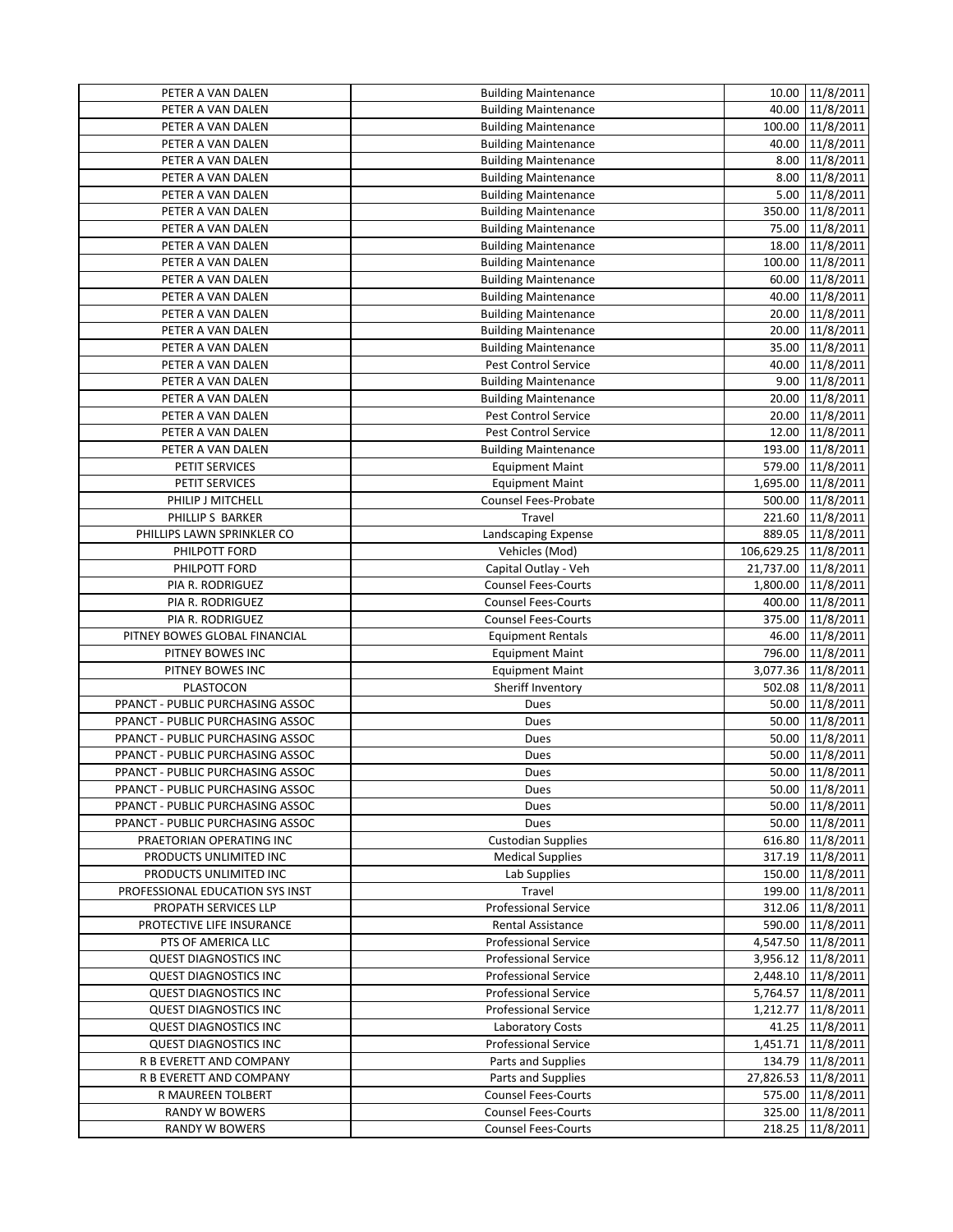| RAUL NEVAREZ                        | <b>Counsel Fees-Courts</b> | 100.00 11/8/2011        |
|-------------------------------------|----------------------------|-------------------------|
| RAUL NEVAREZ                        | <b>Counsel Fees-Courts</b> | 250.00 11/8/2011        |
| RAUL NEVAREZ                        | Counsel Fees-Juv           | 500.00 11/8/2011        |
| RAY HALL JR                         | <b>Counsel Fees-Courts</b> | 350.00 11/8/2011        |
| RAY HALL JR                         | <b>Counsel Fees-Courts</b> | 1,030.00 11/8/2011      |
| RAY HALL JR                         | <b>Counsel Fees-Courts</b> | 150.00 11/8/2011        |
| RAY HALL JR                         | Counsel Fees - CPS         | 100.00 11/8/2011        |
| RAY HALL JR                         | Cnsl Fees-Fam Drg Ct       | 150.00 11/8/2011        |
| RAYMOND DANIEL PC                   | Counsel Fees-Juv           | 200.00 11/8/2011        |
| RAYMOND DANIEL PC                   | Counsel Fees - CPS         | 100.00 11/8/2011        |
| <b>RAYMOND E WILLIBY</b>            | <b>Rental Assistance</b>   | 536.00 11/8/2011        |
| RAYMOND F FINN PHD                  | Psych Exam/Testimony       | 4,250.00 11/8/2011      |
| RD CORNELL LLC                      | Parts and Supplies         | 62.00 11/8/2011         |
| <b>RDO EQUIPMENT CO</b>             | Parts and Supplies         | 16.53 11/8/2011         |
| REAL HOPE PROPERTIES LLC            | Rental Assistance          | 536.00 11/8/2011        |
| <b>RECEPT PHARMACY LP</b>           | <b>Medical Supplies</b>    | 2,980.00 11/8/2011      |
| RECEPT PHARMACY LP                  | <b>Medical Supplies</b>    | 125.00 11/8/2011        |
| RECEPT PHARMACY LP                  | <b>Medical Supplies</b>    | 1,645.00 11/8/2011      |
| REEDER DISTRIBUTORS INC             | Grease and Oil             | 1,661.70 11/8/2011      |
| <b>RELIANT ENERGY SERVICES</b>      | <b>Utility Assistance</b>  | 1,156.13 11/8/2011      |
| <b>RELIANT ENERGY SERVICES</b>      | <b>Utility Assistance</b>  | 1,369.60 11/8/2011      |
| RELIANT ENERGY SOLUTIONS LLC        | Electricity                | 6,492.39 11/8/2011      |
| RELIANT ENERGY SOLUTIONS LLC        | Electricity                | 64.56 11/8/2011         |
| RELIANT ENERGY SOLUTIONS LLC        | Electricity                | 3,403.82 11/8/2011      |
| RELIANT ENERGY SOLUTIONS LLC        | Electricity                | 74.24 11/8/2011         |
| RELIANT ENERGY SOLUTIONS LLC        | Electricity                | 2,222.17 11/8/2011      |
| RELIANT ENERGY SOLUTIONS LLC        | Electricity                | 19.36 11/8/2011         |
| RELIANT ENERGY SOLUTIONS LLC        | Electricity                | 802.47 11/8/2011        |
| RELIANT ENERGY SOLUTIONS LLC        | Electricity                | 15,283.40 11/8/2011     |
| RELIANT ENERGY SOLUTIONS LLC        | Electricity                | 62,917.42 11/8/2011     |
| RELIANT ENERGY SOLUTIONS LLC        | Electricity                | 1,836.96 11/8/2011      |
| RELIANT ENERGY SOLUTIONS LLC        | Electricity                | 5,401.86 11/8/2011      |
| RELIANT ENERGY SOLUTIONS LLC        | Electricity                | 6,344.41 11/8/2011      |
| RELIANT ENERGY SOLUTIONS LLC        | Electricity                | 1,053.81 11/8/2011      |
| RELIANT ENERGY SOLUTIONS LLC        | Electricity                | 5,103.94 11/8/2011      |
| RELIANT ENERGY SOLUTIONS LLC        | Electricity                | 7,414.41 11/8/2011      |
| RELIANT ENERGY SOLUTIONS LLC        | Electricity                | 2,858.51 11/8/2011      |
| RELIANT ENERGY SOLUTIONS LLC        | Electricity                | 2,334.24 11/8/2011      |
| RELIANT ENERGY SOLUTIONS LLC        | Electricity                | 587.91 11/8/2011        |
| RELIANT ENERGY SOLUTIONS LLC        | Electricity                | 4,762.61 11/8/2011      |
| <b>RELIANT ENERGY SOLUTIONS LLC</b> | Electricity                | 5,983.38 11/8/2011      |
| RELIANT ENERGY SOLUTIONS LLC        | Electricity                | 7,077.14 11/8/2011      |
| RELIANT ENERGY SOLUTIONS LLC        | Electricity                | 31,541.97 11/8/2011     |
| RELIANT ENERGY SOLUTIONS LLC        | Electricity                | 10,296.29 11/8/2011     |
| RELIANT ENERGY SOLUTIONS LLC        | Electricity                | 543.05 11/8/2011        |
| RELIANT ENERGY SOLUTIONS LLC        | Electricity                | 530.04 11/8/2011        |
| RELIANT ENERGY SOLUTIONS LLC        | Electricity                | 88,405.95 11/8/2011     |
| RELIANT ENERGY SOLUTIONS LLC        | Electricity                | 17,336.04 11/8/2011     |
| RELIANT ENERGY SOLUTIONS LLC        | Electricity                | 2,037.82 11/8/2011      |
| RELIANT ENERGY SOLUTIONS LLC        | Electricity                | 1,695.90 11/8/2011      |
| RELIANT ENERGY SOLUTIONS LLC        | Electricity                | 13,034.62   11/8/2011   |
| RELIANT ENERGY SOLUTIONS LLC        | Electricity                | 3,401.25 11/8/2011      |
| RELIANT ENERGY SOLUTIONS LLC        | Electricity                | 13,604.99 11/8/2011     |
| RELIANT ENERGY SOLUTIONS LLC        | Electricity                | 49,565.17 11/8/2011     |
| RELIANT ENERGY SOLUTIONS LLC        | Electricity                | 8,310.66 11/8/2011      |
| RELIANT ENERGY SOLUTIONS LLC        | Electricity                | 24, 267. 32   11/8/2011 |
| RELIANT ENERGY SOLUTIONS LLC        | Electricity                | 56.23 11/8/2011         |
| RELIANT ENERGY SOLUTIONS LLC        | Electricity                | 4,951.38 11/8/2011      |
| RELIANT ENERGY SOLUTIONS LLC        | Electricity                | 2,202.46 11/8/2011      |
| RELIANT ENERGY SOLUTIONS LLC        | Electricity                | 1,824.63 11/8/2011      |
|                                     |                            |                         |
| RELIANT ENERGY SOLUTIONS LLC        | Electricity                | 3,886.93 11/8/2011      |
| RELIANT ENERGY SOLUTIONS LLC        | Electricity                | 3,879.30   11/8/2011    |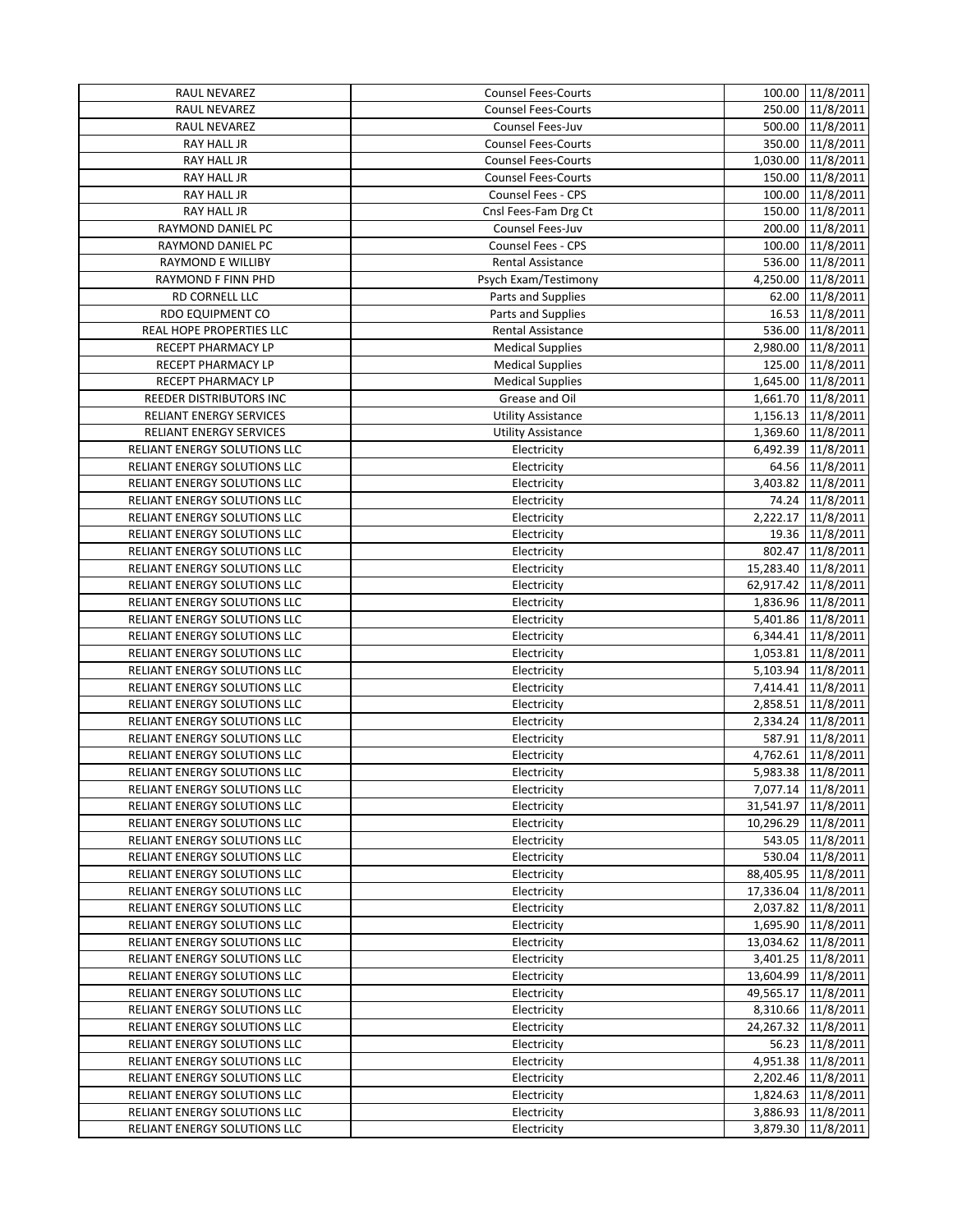| RELIANT ENERGY SOLUTIONS LLC   | Electricity                 | 4,448.96 11/8/2011  |
|--------------------------------|-----------------------------|---------------------|
| RELIANT ENERGY SOLUTIONS LLC   | Electricity                 | 3,238.17 11/8/2011  |
| RELIANT ENERGY SOLUTIONS LLC   | Electricity                 | 307.32 11/8/2011    |
| RELIANT ENERGY SOLUTIONS LLC   | Electricity                 | 4,091.13 11/8/2011  |
| RELIANT ENERGY SOLUTIONS LLC   | Electricity                 | 2,180.37 11/8/2011  |
| RELIANT ENERGY SOLUTIONS LLC   | Electricity                 | 1,635.99 11/8/2011  |
| RELIANT ENERGY SOLUTIONS LLC   | Electricity                 | 1,729.64 11/8/2011  |
| RELIANT ENERGY SOLUTIONS LLC   | Electricity                 | 169.60 11/8/2011    |
| RELIANT ENERGY SOLUTIONS LLC   | Electricity                 | 1,871.42 11/8/2011  |
| RELIANT ENERGY SOLUTIONS LLC   | Electricity                 | 5,454.44 11/8/2011  |
| RELIANT ENERGY SOLUTIONS LLC   | <b>Professional Service</b> | 729.85 11/8/2011    |
| RELIANT ENERGY SOLUTIONS LLC   | <b>Professional Service</b> | 359.94 11/8/2011    |
| RELIANT ENERGY SOLUTIONS LLC   | Electricity                 | 41,246.16 11/8/2011 |
| RELIANT ENERGY SOLUTIONS LLC   | Electricity                 | 11,282.49 11/8/2011 |
| RELIANT ENERGY SOLUTIONS LLC   | Electricity                 | 371.21 11/8/2011    |
| RELIANT ENERGY SOLUTIONS LLC   | Electricity                 | 915.98 11/8/2011    |
| RELIANT ENERGY SOLUTIONS LLC   | <b>Utility Assistance</b>   | 537.40 11/8/2011    |
| <b>RENE FLORES</b>             | Investigative               | 500.00 11/8/2011    |
| RENEE A SANCHEZ                | <b>Counsel Fees - CPS</b>   | 100.00 11/8/2011    |
| REPUBLIC SERVICES OF TEXAS LTD | <b>Disposal Service</b>     | 100.28 11/8/2011    |
| REPUBLIC SERVICES OF TEXAS LTD | <b>Disposal Service</b>     | 170.58 11/8/2011    |
| REYNOLDS ASPHALT               | Asphalt-Rock/Hot Mix        | 43,776.23 11/8/2011 |
| REYNOLDS ASPHALT               | Asphalt-Rock/Hot Mix        | 162.97 11/8/2011    |
| RIBBONS EXPRESS INC            | <b>Supplies</b>             | 140.60 11/8/2011    |
| RICHARD A HENDERSON PC         | Counsel Fees-Courts         | 590.00 11/8/2011    |
| RICHARD A HENDERSON PC         | <b>Counsel Fees-Courts</b>  | 1,650.00 11/8/2011  |
| RICHARD A HENDERSON PC         | <b>Counsel Fees-Courts</b>  | 3,120.00 11/8/2011  |
|                                | <b>Counsel Fees-Courts</b>  | 200.00 11/8/2011    |
| RICHARD A HENDERSON PC         | Counsel Fees-Courts         |                     |
| RICHARD A HENDERSON PC         | <b>Counsel Fees-Courts</b>  | 137.50 11/8/2011    |
| RICHARD A HENDERSON PC         |                             | 450.00 11/8/2011    |
| RICHARD A HENDERSON PC         | <b>Counsel Fees-Courts</b>  | 1,000.00 11/8/2011  |
| RICHARD ALLEY                  | <b>Counsel Fees-Courts</b>  | 1,360.00 11/8/2011  |
| RICHARD ALLEY                  | <b>Counsel Fees-Courts</b>  | 250.00 11/8/2011    |
| RICHARD SCOTT WALKER           | <b>Counsel Fees-Courts</b>  | 21,700.00 11/8/2011 |
| RICHARD SCOTT WALKER           | Counsel Fees-Courts         | 650.00 11/8/2011    |
| RICHARD SCOTT WALKER           | Cnsl Fees-Crim Appls        | 1,935.00 11/8/2011  |
| RICHARD SCOTT WALKER           | Cnsl Fees-Crim Appls        | 900.00 11/8/2011    |
| RICHARD SCOTT WALKER           | <b>Litigation Expense</b>   | 1,429.90 11/8/2011  |
| <b>Rilla R Masters</b>         | Travel                      | 60.00 11/8/2011     |
| Robb Catalano                  | Dues                        | 40.00 11/8/2011     |
| <b>ROBERT C RIDDELL</b>        | <b>Counsel Fees-Courts</b>  | 400.00 11/8/2011    |
| ROBERT FORD                    | <b>Counsel Fees-Courts</b>  | 300.00 11/8/2011    |
| <b>ROBERT FORD</b>             | <b>Counsel Fees-Courts</b>  | 900.00 11/8/2011    |
| <b>ROBERT FORD</b>             | <b>Counsel Fees-Courts</b>  | 515.00 11/8/2011    |
| <b>ROBERT FORD</b>             | Cnsl Fees-Crim Appls        | 900.00 11/8/2011    |
| <b>ROBERT FORD</b>             | Crim Appeal-OthrCost        | 19.69 11/8/2011     |
| <b>ROBIN V GROUNDS</b>         | <b>Counsel Fees-Courts</b>  | 215.00 11/8/2011    |
| <b>ROBIN V GROUNDS</b>         | <b>Counsel Fees - CPS</b>   | 100.00 11/8/2011    |
| <b>ROBINSON &amp; SMART PC</b> | <b>Counsel Fees-Courts</b>  | 8,837.50 11/8/2011  |
| <b>ROBINSON &amp; SMART PC</b> | <b>Counsel Fees-Courts</b>  | 2,585.00 11/8/2011  |
| <b>ROBINSON &amp; SMART PC</b> | <b>Counsel Fees-Courts</b>  | 850.00 11/8/2011    |
| <b>ROBINSON &amp; SMART PC</b> | <b>Counsel Fees-Courts</b>  | 150.00 11/8/2011    |
| RODNEY M PATTERSON             | Counsel Fees-Juv            | 200.00 11/8/2011    |
| ROMCO INC                      | Parts and Supplies          | 623.51 11/8/2011    |
| RONALD COUCH                   | <b>Counsel Fees-Courts</b>  | 500.00 11/8/2011    |
| RONALD COUCH                   | <b>Counsel Fees-Courts</b>  | 400.00 11/8/2011    |
| RONALD COUCH                   | <b>Counsel Fees-Courts</b>  | 100.00 11/8/2011    |
| RONALD COUCH                   | <b>Counsel Fees-Courts</b>  | 100.00 11/8/2011    |
| RONALD J KOVACH PC             | Counsel Fees - CPS          | 100.00 11/8/2011    |
| ROSALBA PENA                   | Clothing                    | 194.35 11/8/2011    |
| Rosalyn D Davis                | Transportation              | 10.99 11/8/2011     |
| ROSE ANNA SALINAS              | <b>Counsel Fees-Courts</b>  | 300.00 11/8/2011    |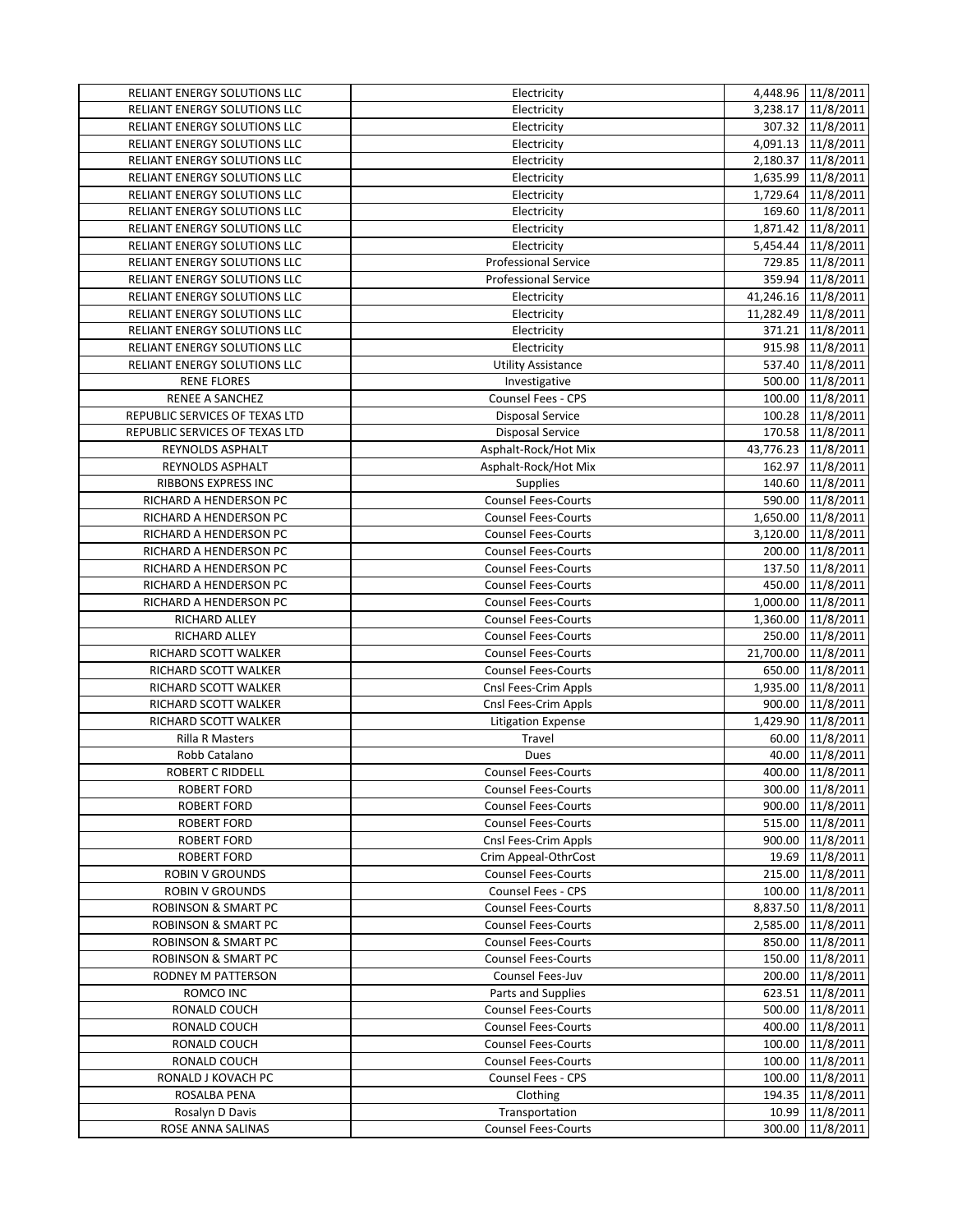| <b>Counsel Fees-Courts</b><br>250.00 11/8/2011<br>ROSE ANNA SALINAS<br>200.00 11/8/2011<br>ROSE ANNA SALINAS<br><b>Counsel Fees-Courts</b><br>200.00 11/8/2011<br>ROSE ANNA SALINAS<br>Counsel Fees-Juv<br>125.00 11/8/2011<br><b>Counsel Fees-Courts</b><br>ROXANNE ROBINSON<br>225.00 11/8/2011<br>ROXANNE ROBINSON<br><b>Counsel Fees-Courts</b><br>11,333.00 11/8/2011<br>RT LAWRENCE CORPORATION<br>Software Maintenance<br>92.43 11/8/2011<br>SAF-T-GLOVE INC<br>Parts and Supplies<br>100.00 11/8/2011<br>SAINT LEGAL PLLC<br>Counsel Fees-Juv<br>SAINT LEGAL PLLC<br>Counsel Fees - CPS<br>100.00 11/8/2011<br>550.00 11/8/2011<br><b>Counsel Fees-Courts</b><br><b>SAM BONIFIELD</b><br>450.00 11/8/2011<br><b>Counsel Fees-Courts</b><br>SAMANTHA K HILL<br>350.00 11/8/2011<br><b>Counsel Fees-Courts</b><br>SAMANTHA K HILL<br>500.00 11/8/2011<br>SAMANTHA K HILL<br><b>Counsel Fees-Courts</b><br>150.00 11/8/2011<br><b>Counsel Fees-Courts</b><br>SAMANTHA K HILL<br>1,000.00 11/8/2011<br>SAMANTHA K HILL<br><b>Counsel Fees-Courts</b><br>100.00 11/8/2011<br>Counsel Fees-Courts<br>SAMANTHA K HILL<br>225.00 11/8/2011<br>SAMANTHA K HILL<br><b>Interpreter Fees</b><br>1,165.90 11/8/2011<br>SANOFI PASTEUR INC<br><b>Medical Supplies</b><br>580.00 11/8/2011<br>SANTIAGO SALINAS<br><b>Counsel Fees-Courts</b><br>Counsel Fees-Courts<br>200.00 11/8/2011<br>SANTIAGO SALINAS<br>490.00 11/8/2011<br><b>Counsel Fees-Courts</b><br>SANTIAGO SALINAS<br>Tuition C/room Train<br>1,950.00 11/8/2011<br>SAP AMERICA INC<br>184.02 11/8/2011<br>SCHOOL HEALTH CORPORATION<br><b>Building Maintenance</b><br>33,100.00 11/8/2011<br>SCOTIA CONSULTING INC<br>Software Maintenance<br>60.00 11/8/2011<br>Scott M McDonald<br>Travel<br>115.00 11/8/2011<br>SHAWN PASCHALL<br><b>Counsel Fees-Courts</b><br>190.00 11/8/2011<br><b>Counsel Fees-Courts</b><br>SHAWN PASCHALL<br>325.00 11/8/2011<br>SHEILA RANDOLPH<br><b>Counsel Fees-Courts</b><br>100.00 11/8/2011<br>SHEILA STEWART<br><b>Counsel Fees - CPS</b><br>292.78 11/8/2011<br>SHERWIN WILLIAMS PAINT<br><b>Building Maintenance</b><br>125.45 11/8/2011<br>SHERWIN WILLIAMS PAINT<br>Parts and Supplies<br>68.40 11/8/2011<br><b>Building Maintenance</b><br>SHERWIN WILLIAMS PAINT<br>834.00 11/8/2011<br>Lab Equip Mainten<br>SHERWOOD/DALLAS CO<br>480.00 11/8/2011<br>SHI GOVERNMENT SOLUTIONS<br>Non-Track Equipment<br>28,000.00 11/8/2011<br>SHI GOVERNMENT SOLUTIONS<br>Software Maintenance<br>27,421.00 11/8/2011<br>SHI GOVERNMENT SOLUTIONS<br>Software Maintenance<br>SHI GOVERNMENT SOLUTIONS<br>219.00 11/8/2011<br><b>Computer Supplies</b><br>800.00 11/8/2011<br>SHIPMAN COMPANIES LP<br><b>Rental Assistance</b><br>742.56 11/8/2011<br>SIEMENS INDUSTRY INC<br><b>Building Maintenance</b><br>1,025.00 11/8/2011<br>SIERRA STRIPES OF TEXAS<br>Central Garage Inv<br>8,699.80 11/8/2011<br>SIRE TECHNOLOGIES<br>Software Maintenance<br>SKYVUE MEMORIAL GARDENS<br>3,425.00 11/8/2011<br><b>County Burials</b><br>500.54 11/8/2011<br>SMITH TEMPORARIES INC<br>Contract Labor<br>Contract Labor<br>565.44 11/8/2011<br>SMITH TEMPORARIES INC<br>SMITH TEMPORARIES INC<br>55.00 11/8/2011<br><b>Professional Service</b><br>SMITH TEMPORARIES INC<br>9,752.58 11/8/2011<br>Contract Labor<br>565.44 11/8/2011<br>SMITH TEMPORARIES INC<br>Contract Labor<br>SMITH TEMPORARIES INC<br><b>Contract Labor</b><br>26,366.78 11/8/2011<br>SOE SOFTWARE CORPORATION<br>24,297.00 11/8/2011<br>Software Maintenance<br>SORENSON FORENSICS LLC<br>1,000.00 11/8/2011<br>Investigative<br>SOUTHERN COMPUTER WAREHOUSE<br>57.45 11/8/2011<br><b>Computer Maintenance</b><br>187.44 11/8/2011<br>SOUTHERN COMPUTER WAREHOUSE<br><b>Supplies</b><br>SOUTHERN COMPUTER WAREHOUSE<br>194.28 11/8/2011<br><b>Computer Maintenance</b><br>SOUTHERN TIRE MART LLC<br><b>Tires and Tubes</b><br>3,113.88 11/8/2011<br><b>Tires and Tubes</b><br>2,843.74 11/8/2011<br>SOUTHERN TIRE MART LLC<br>SOUTHERN TIRE MART LLC<br>4,120.60 11/8/2011<br>Central Garage Inv<br>SOUTHERN TIRE MART LLC<br>399.50 11/8/2011<br>Parts and Supplies<br>SOUTHERN TIRE MART LLC<br><b>Tires and Tubes</b><br>66.50 11/8/2011<br>SOUTHERN TIRE MART LLC<br><b>Tires and Tubes</b><br>4,349.90 11/8/2011<br>SOUTHERN TIRE MART LLC<br><b>Tires and Tubes</b><br>79.40 11/8/2011<br>SOUTHWASTE DISPOSAL LLC<br>Parts and Supplies<br>420.00 11/8/2011 | ROSE ANNA SALINAS | <b>Counsel Fees-Courts</b> | 100.00 11/8/2011 |
|--------------------------------------------------------------------------------------------------------------------------------------------------------------------------------------------------------------------------------------------------------------------------------------------------------------------------------------------------------------------------------------------------------------------------------------------------------------------------------------------------------------------------------------------------------------------------------------------------------------------------------------------------------------------------------------------------------------------------------------------------------------------------------------------------------------------------------------------------------------------------------------------------------------------------------------------------------------------------------------------------------------------------------------------------------------------------------------------------------------------------------------------------------------------------------------------------------------------------------------------------------------------------------------------------------------------------------------------------------------------------------------------------------------------------------------------------------------------------------------------------------------------------------------------------------------------------------------------------------------------------------------------------------------------------------------------------------------------------------------------------------------------------------------------------------------------------------------------------------------------------------------------------------------------------------------------------------------------------------------------------------------------------------------------------------------------------------------------------------------------------------------------------------------------------------------------------------------------------------------------------------------------------------------------------------------------------------------------------------------------------------------------------------------------------------------------------------------------------------------------------------------------------------------------------------------------------------------------------------------------------------------------------------------------------------------------------------------------------------------------------------------------------------------------------------------------------------------------------------------------------------------------------------------------------------------------------------------------------------------------------------------------------------------------------------------------------------------------------------------------------------------------------------------------------------------------------------------------------------------------------------------------------------------------------------------------------------------------------------------------------------------------------------------------------------------------------------------------------------------------------------------------------------------------------------------------------------------------------------------------------------------------------------------------------------------------------------------------------------------------------------------------------------------------------------------------------------------------------------------------------------------------------------------------------------------------------------------------------------------------------------------------------------------------------------------------------------------------------------------------------------------------------------------------------------------------------------------------------------------------------------------------------------------------------------------------------------------------------------------------------------------------------------------------|-------------------|----------------------------|------------------|
|                                                                                                                                                                                                                                                                                                                                                                                                                                                                                                                                                                                                                                                                                                                                                                                                                                                                                                                                                                                                                                                                                                                                                                                                                                                                                                                                                                                                                                                                                                                                                                                                                                                                                                                                                                                                                                                                                                                                                                                                                                                                                                                                                                                                                                                                                                                                                                                                                                                                                                                                                                                                                                                                                                                                                                                                                                                                                                                                                                                                                                                                                                                                                                                                                                                                                                                                                                                                                                                                                                                                                                                                                                                                                                                                                                                                                                                                                                                                                                                                                                                                                                                                                                                                                                                                                                                                                                                                                    |                   |                            |                  |
|                                                                                                                                                                                                                                                                                                                                                                                                                                                                                                                                                                                                                                                                                                                                                                                                                                                                                                                                                                                                                                                                                                                                                                                                                                                                                                                                                                                                                                                                                                                                                                                                                                                                                                                                                                                                                                                                                                                                                                                                                                                                                                                                                                                                                                                                                                                                                                                                                                                                                                                                                                                                                                                                                                                                                                                                                                                                                                                                                                                                                                                                                                                                                                                                                                                                                                                                                                                                                                                                                                                                                                                                                                                                                                                                                                                                                                                                                                                                                                                                                                                                                                                                                                                                                                                                                                                                                                                                                    |                   |                            |                  |
|                                                                                                                                                                                                                                                                                                                                                                                                                                                                                                                                                                                                                                                                                                                                                                                                                                                                                                                                                                                                                                                                                                                                                                                                                                                                                                                                                                                                                                                                                                                                                                                                                                                                                                                                                                                                                                                                                                                                                                                                                                                                                                                                                                                                                                                                                                                                                                                                                                                                                                                                                                                                                                                                                                                                                                                                                                                                                                                                                                                                                                                                                                                                                                                                                                                                                                                                                                                                                                                                                                                                                                                                                                                                                                                                                                                                                                                                                                                                                                                                                                                                                                                                                                                                                                                                                                                                                                                                                    |                   |                            |                  |
|                                                                                                                                                                                                                                                                                                                                                                                                                                                                                                                                                                                                                                                                                                                                                                                                                                                                                                                                                                                                                                                                                                                                                                                                                                                                                                                                                                                                                                                                                                                                                                                                                                                                                                                                                                                                                                                                                                                                                                                                                                                                                                                                                                                                                                                                                                                                                                                                                                                                                                                                                                                                                                                                                                                                                                                                                                                                                                                                                                                                                                                                                                                                                                                                                                                                                                                                                                                                                                                                                                                                                                                                                                                                                                                                                                                                                                                                                                                                                                                                                                                                                                                                                                                                                                                                                                                                                                                                                    |                   |                            |                  |
|                                                                                                                                                                                                                                                                                                                                                                                                                                                                                                                                                                                                                                                                                                                                                                                                                                                                                                                                                                                                                                                                                                                                                                                                                                                                                                                                                                                                                                                                                                                                                                                                                                                                                                                                                                                                                                                                                                                                                                                                                                                                                                                                                                                                                                                                                                                                                                                                                                                                                                                                                                                                                                                                                                                                                                                                                                                                                                                                                                                                                                                                                                                                                                                                                                                                                                                                                                                                                                                                                                                                                                                                                                                                                                                                                                                                                                                                                                                                                                                                                                                                                                                                                                                                                                                                                                                                                                                                                    |                   |                            |                  |
|                                                                                                                                                                                                                                                                                                                                                                                                                                                                                                                                                                                                                                                                                                                                                                                                                                                                                                                                                                                                                                                                                                                                                                                                                                                                                                                                                                                                                                                                                                                                                                                                                                                                                                                                                                                                                                                                                                                                                                                                                                                                                                                                                                                                                                                                                                                                                                                                                                                                                                                                                                                                                                                                                                                                                                                                                                                                                                                                                                                                                                                                                                                                                                                                                                                                                                                                                                                                                                                                                                                                                                                                                                                                                                                                                                                                                                                                                                                                                                                                                                                                                                                                                                                                                                                                                                                                                                                                                    |                   |                            |                  |
|                                                                                                                                                                                                                                                                                                                                                                                                                                                                                                                                                                                                                                                                                                                                                                                                                                                                                                                                                                                                                                                                                                                                                                                                                                                                                                                                                                                                                                                                                                                                                                                                                                                                                                                                                                                                                                                                                                                                                                                                                                                                                                                                                                                                                                                                                                                                                                                                                                                                                                                                                                                                                                                                                                                                                                                                                                                                                                                                                                                                                                                                                                                                                                                                                                                                                                                                                                                                                                                                                                                                                                                                                                                                                                                                                                                                                                                                                                                                                                                                                                                                                                                                                                                                                                                                                                                                                                                                                    |                   |                            |                  |
|                                                                                                                                                                                                                                                                                                                                                                                                                                                                                                                                                                                                                                                                                                                                                                                                                                                                                                                                                                                                                                                                                                                                                                                                                                                                                                                                                                                                                                                                                                                                                                                                                                                                                                                                                                                                                                                                                                                                                                                                                                                                                                                                                                                                                                                                                                                                                                                                                                                                                                                                                                                                                                                                                                                                                                                                                                                                                                                                                                                                                                                                                                                                                                                                                                                                                                                                                                                                                                                                                                                                                                                                                                                                                                                                                                                                                                                                                                                                                                                                                                                                                                                                                                                                                                                                                                                                                                                                                    |                   |                            |                  |
|                                                                                                                                                                                                                                                                                                                                                                                                                                                                                                                                                                                                                                                                                                                                                                                                                                                                                                                                                                                                                                                                                                                                                                                                                                                                                                                                                                                                                                                                                                                                                                                                                                                                                                                                                                                                                                                                                                                                                                                                                                                                                                                                                                                                                                                                                                                                                                                                                                                                                                                                                                                                                                                                                                                                                                                                                                                                                                                                                                                                                                                                                                                                                                                                                                                                                                                                                                                                                                                                                                                                                                                                                                                                                                                                                                                                                                                                                                                                                                                                                                                                                                                                                                                                                                                                                                                                                                                                                    |                   |                            |                  |
|                                                                                                                                                                                                                                                                                                                                                                                                                                                                                                                                                                                                                                                                                                                                                                                                                                                                                                                                                                                                                                                                                                                                                                                                                                                                                                                                                                                                                                                                                                                                                                                                                                                                                                                                                                                                                                                                                                                                                                                                                                                                                                                                                                                                                                                                                                                                                                                                                                                                                                                                                                                                                                                                                                                                                                                                                                                                                                                                                                                                                                                                                                                                                                                                                                                                                                                                                                                                                                                                                                                                                                                                                                                                                                                                                                                                                                                                                                                                                                                                                                                                                                                                                                                                                                                                                                                                                                                                                    |                   |                            |                  |
|                                                                                                                                                                                                                                                                                                                                                                                                                                                                                                                                                                                                                                                                                                                                                                                                                                                                                                                                                                                                                                                                                                                                                                                                                                                                                                                                                                                                                                                                                                                                                                                                                                                                                                                                                                                                                                                                                                                                                                                                                                                                                                                                                                                                                                                                                                                                                                                                                                                                                                                                                                                                                                                                                                                                                                                                                                                                                                                                                                                                                                                                                                                                                                                                                                                                                                                                                                                                                                                                                                                                                                                                                                                                                                                                                                                                                                                                                                                                                                                                                                                                                                                                                                                                                                                                                                                                                                                                                    |                   |                            |                  |
|                                                                                                                                                                                                                                                                                                                                                                                                                                                                                                                                                                                                                                                                                                                                                                                                                                                                                                                                                                                                                                                                                                                                                                                                                                                                                                                                                                                                                                                                                                                                                                                                                                                                                                                                                                                                                                                                                                                                                                                                                                                                                                                                                                                                                                                                                                                                                                                                                                                                                                                                                                                                                                                                                                                                                                                                                                                                                                                                                                                                                                                                                                                                                                                                                                                                                                                                                                                                                                                                                                                                                                                                                                                                                                                                                                                                                                                                                                                                                                                                                                                                                                                                                                                                                                                                                                                                                                                                                    |                   |                            |                  |
|                                                                                                                                                                                                                                                                                                                                                                                                                                                                                                                                                                                                                                                                                                                                                                                                                                                                                                                                                                                                                                                                                                                                                                                                                                                                                                                                                                                                                                                                                                                                                                                                                                                                                                                                                                                                                                                                                                                                                                                                                                                                                                                                                                                                                                                                                                                                                                                                                                                                                                                                                                                                                                                                                                                                                                                                                                                                                                                                                                                                                                                                                                                                                                                                                                                                                                                                                                                                                                                                                                                                                                                                                                                                                                                                                                                                                                                                                                                                                                                                                                                                                                                                                                                                                                                                                                                                                                                                                    |                   |                            |                  |
|                                                                                                                                                                                                                                                                                                                                                                                                                                                                                                                                                                                                                                                                                                                                                                                                                                                                                                                                                                                                                                                                                                                                                                                                                                                                                                                                                                                                                                                                                                                                                                                                                                                                                                                                                                                                                                                                                                                                                                                                                                                                                                                                                                                                                                                                                                                                                                                                                                                                                                                                                                                                                                                                                                                                                                                                                                                                                                                                                                                                                                                                                                                                                                                                                                                                                                                                                                                                                                                                                                                                                                                                                                                                                                                                                                                                                                                                                                                                                                                                                                                                                                                                                                                                                                                                                                                                                                                                                    |                   |                            |                  |
|                                                                                                                                                                                                                                                                                                                                                                                                                                                                                                                                                                                                                                                                                                                                                                                                                                                                                                                                                                                                                                                                                                                                                                                                                                                                                                                                                                                                                                                                                                                                                                                                                                                                                                                                                                                                                                                                                                                                                                                                                                                                                                                                                                                                                                                                                                                                                                                                                                                                                                                                                                                                                                                                                                                                                                                                                                                                                                                                                                                                                                                                                                                                                                                                                                                                                                                                                                                                                                                                                                                                                                                                                                                                                                                                                                                                                                                                                                                                                                                                                                                                                                                                                                                                                                                                                                                                                                                                                    |                   |                            |                  |
|                                                                                                                                                                                                                                                                                                                                                                                                                                                                                                                                                                                                                                                                                                                                                                                                                                                                                                                                                                                                                                                                                                                                                                                                                                                                                                                                                                                                                                                                                                                                                                                                                                                                                                                                                                                                                                                                                                                                                                                                                                                                                                                                                                                                                                                                                                                                                                                                                                                                                                                                                                                                                                                                                                                                                                                                                                                                                                                                                                                                                                                                                                                                                                                                                                                                                                                                                                                                                                                                                                                                                                                                                                                                                                                                                                                                                                                                                                                                                                                                                                                                                                                                                                                                                                                                                                                                                                                                                    |                   |                            |                  |
|                                                                                                                                                                                                                                                                                                                                                                                                                                                                                                                                                                                                                                                                                                                                                                                                                                                                                                                                                                                                                                                                                                                                                                                                                                                                                                                                                                                                                                                                                                                                                                                                                                                                                                                                                                                                                                                                                                                                                                                                                                                                                                                                                                                                                                                                                                                                                                                                                                                                                                                                                                                                                                                                                                                                                                                                                                                                                                                                                                                                                                                                                                                                                                                                                                                                                                                                                                                                                                                                                                                                                                                                                                                                                                                                                                                                                                                                                                                                                                                                                                                                                                                                                                                                                                                                                                                                                                                                                    |                   |                            |                  |
|                                                                                                                                                                                                                                                                                                                                                                                                                                                                                                                                                                                                                                                                                                                                                                                                                                                                                                                                                                                                                                                                                                                                                                                                                                                                                                                                                                                                                                                                                                                                                                                                                                                                                                                                                                                                                                                                                                                                                                                                                                                                                                                                                                                                                                                                                                                                                                                                                                                                                                                                                                                                                                                                                                                                                                                                                                                                                                                                                                                                                                                                                                                                                                                                                                                                                                                                                                                                                                                                                                                                                                                                                                                                                                                                                                                                                                                                                                                                                                                                                                                                                                                                                                                                                                                                                                                                                                                                                    |                   |                            |                  |
|                                                                                                                                                                                                                                                                                                                                                                                                                                                                                                                                                                                                                                                                                                                                                                                                                                                                                                                                                                                                                                                                                                                                                                                                                                                                                                                                                                                                                                                                                                                                                                                                                                                                                                                                                                                                                                                                                                                                                                                                                                                                                                                                                                                                                                                                                                                                                                                                                                                                                                                                                                                                                                                                                                                                                                                                                                                                                                                                                                                                                                                                                                                                                                                                                                                                                                                                                                                                                                                                                                                                                                                                                                                                                                                                                                                                                                                                                                                                                                                                                                                                                                                                                                                                                                                                                                                                                                                                                    |                   |                            |                  |
|                                                                                                                                                                                                                                                                                                                                                                                                                                                                                                                                                                                                                                                                                                                                                                                                                                                                                                                                                                                                                                                                                                                                                                                                                                                                                                                                                                                                                                                                                                                                                                                                                                                                                                                                                                                                                                                                                                                                                                                                                                                                                                                                                                                                                                                                                                                                                                                                                                                                                                                                                                                                                                                                                                                                                                                                                                                                                                                                                                                                                                                                                                                                                                                                                                                                                                                                                                                                                                                                                                                                                                                                                                                                                                                                                                                                                                                                                                                                                                                                                                                                                                                                                                                                                                                                                                                                                                                                                    |                   |                            |                  |
|                                                                                                                                                                                                                                                                                                                                                                                                                                                                                                                                                                                                                                                                                                                                                                                                                                                                                                                                                                                                                                                                                                                                                                                                                                                                                                                                                                                                                                                                                                                                                                                                                                                                                                                                                                                                                                                                                                                                                                                                                                                                                                                                                                                                                                                                                                                                                                                                                                                                                                                                                                                                                                                                                                                                                                                                                                                                                                                                                                                                                                                                                                                                                                                                                                                                                                                                                                                                                                                                                                                                                                                                                                                                                                                                                                                                                                                                                                                                                                                                                                                                                                                                                                                                                                                                                                                                                                                                                    |                   |                            |                  |
|                                                                                                                                                                                                                                                                                                                                                                                                                                                                                                                                                                                                                                                                                                                                                                                                                                                                                                                                                                                                                                                                                                                                                                                                                                                                                                                                                                                                                                                                                                                                                                                                                                                                                                                                                                                                                                                                                                                                                                                                                                                                                                                                                                                                                                                                                                                                                                                                                                                                                                                                                                                                                                                                                                                                                                                                                                                                                                                                                                                                                                                                                                                                                                                                                                                                                                                                                                                                                                                                                                                                                                                                                                                                                                                                                                                                                                                                                                                                                                                                                                                                                                                                                                                                                                                                                                                                                                                                                    |                   |                            |                  |
|                                                                                                                                                                                                                                                                                                                                                                                                                                                                                                                                                                                                                                                                                                                                                                                                                                                                                                                                                                                                                                                                                                                                                                                                                                                                                                                                                                                                                                                                                                                                                                                                                                                                                                                                                                                                                                                                                                                                                                                                                                                                                                                                                                                                                                                                                                                                                                                                                                                                                                                                                                                                                                                                                                                                                                                                                                                                                                                                                                                                                                                                                                                                                                                                                                                                                                                                                                                                                                                                                                                                                                                                                                                                                                                                                                                                                                                                                                                                                                                                                                                                                                                                                                                                                                                                                                                                                                                                                    |                   |                            |                  |
|                                                                                                                                                                                                                                                                                                                                                                                                                                                                                                                                                                                                                                                                                                                                                                                                                                                                                                                                                                                                                                                                                                                                                                                                                                                                                                                                                                                                                                                                                                                                                                                                                                                                                                                                                                                                                                                                                                                                                                                                                                                                                                                                                                                                                                                                                                                                                                                                                                                                                                                                                                                                                                                                                                                                                                                                                                                                                                                                                                                                                                                                                                                                                                                                                                                                                                                                                                                                                                                                                                                                                                                                                                                                                                                                                                                                                                                                                                                                                                                                                                                                                                                                                                                                                                                                                                                                                                                                                    |                   |                            |                  |
|                                                                                                                                                                                                                                                                                                                                                                                                                                                                                                                                                                                                                                                                                                                                                                                                                                                                                                                                                                                                                                                                                                                                                                                                                                                                                                                                                                                                                                                                                                                                                                                                                                                                                                                                                                                                                                                                                                                                                                                                                                                                                                                                                                                                                                                                                                                                                                                                                                                                                                                                                                                                                                                                                                                                                                                                                                                                                                                                                                                                                                                                                                                                                                                                                                                                                                                                                                                                                                                                                                                                                                                                                                                                                                                                                                                                                                                                                                                                                                                                                                                                                                                                                                                                                                                                                                                                                                                                                    |                   |                            |                  |
|                                                                                                                                                                                                                                                                                                                                                                                                                                                                                                                                                                                                                                                                                                                                                                                                                                                                                                                                                                                                                                                                                                                                                                                                                                                                                                                                                                                                                                                                                                                                                                                                                                                                                                                                                                                                                                                                                                                                                                                                                                                                                                                                                                                                                                                                                                                                                                                                                                                                                                                                                                                                                                                                                                                                                                                                                                                                                                                                                                                                                                                                                                                                                                                                                                                                                                                                                                                                                                                                                                                                                                                                                                                                                                                                                                                                                                                                                                                                                                                                                                                                                                                                                                                                                                                                                                                                                                                                                    |                   |                            |                  |
|                                                                                                                                                                                                                                                                                                                                                                                                                                                                                                                                                                                                                                                                                                                                                                                                                                                                                                                                                                                                                                                                                                                                                                                                                                                                                                                                                                                                                                                                                                                                                                                                                                                                                                                                                                                                                                                                                                                                                                                                                                                                                                                                                                                                                                                                                                                                                                                                                                                                                                                                                                                                                                                                                                                                                                                                                                                                                                                                                                                                                                                                                                                                                                                                                                                                                                                                                                                                                                                                                                                                                                                                                                                                                                                                                                                                                                                                                                                                                                                                                                                                                                                                                                                                                                                                                                                                                                                                                    |                   |                            |                  |
|                                                                                                                                                                                                                                                                                                                                                                                                                                                                                                                                                                                                                                                                                                                                                                                                                                                                                                                                                                                                                                                                                                                                                                                                                                                                                                                                                                                                                                                                                                                                                                                                                                                                                                                                                                                                                                                                                                                                                                                                                                                                                                                                                                                                                                                                                                                                                                                                                                                                                                                                                                                                                                                                                                                                                                                                                                                                                                                                                                                                                                                                                                                                                                                                                                                                                                                                                                                                                                                                                                                                                                                                                                                                                                                                                                                                                                                                                                                                                                                                                                                                                                                                                                                                                                                                                                                                                                                                                    |                   |                            |                  |
|                                                                                                                                                                                                                                                                                                                                                                                                                                                                                                                                                                                                                                                                                                                                                                                                                                                                                                                                                                                                                                                                                                                                                                                                                                                                                                                                                                                                                                                                                                                                                                                                                                                                                                                                                                                                                                                                                                                                                                                                                                                                                                                                                                                                                                                                                                                                                                                                                                                                                                                                                                                                                                                                                                                                                                                                                                                                                                                                                                                                                                                                                                                                                                                                                                                                                                                                                                                                                                                                                                                                                                                                                                                                                                                                                                                                                                                                                                                                                                                                                                                                                                                                                                                                                                                                                                                                                                                                                    |                   |                            |                  |
|                                                                                                                                                                                                                                                                                                                                                                                                                                                                                                                                                                                                                                                                                                                                                                                                                                                                                                                                                                                                                                                                                                                                                                                                                                                                                                                                                                                                                                                                                                                                                                                                                                                                                                                                                                                                                                                                                                                                                                                                                                                                                                                                                                                                                                                                                                                                                                                                                                                                                                                                                                                                                                                                                                                                                                                                                                                                                                                                                                                                                                                                                                                                                                                                                                                                                                                                                                                                                                                                                                                                                                                                                                                                                                                                                                                                                                                                                                                                                                                                                                                                                                                                                                                                                                                                                                                                                                                                                    |                   |                            |                  |
|                                                                                                                                                                                                                                                                                                                                                                                                                                                                                                                                                                                                                                                                                                                                                                                                                                                                                                                                                                                                                                                                                                                                                                                                                                                                                                                                                                                                                                                                                                                                                                                                                                                                                                                                                                                                                                                                                                                                                                                                                                                                                                                                                                                                                                                                                                                                                                                                                                                                                                                                                                                                                                                                                                                                                                                                                                                                                                                                                                                                                                                                                                                                                                                                                                                                                                                                                                                                                                                                                                                                                                                                                                                                                                                                                                                                                                                                                                                                                                                                                                                                                                                                                                                                                                                                                                                                                                                                                    |                   |                            |                  |
|                                                                                                                                                                                                                                                                                                                                                                                                                                                                                                                                                                                                                                                                                                                                                                                                                                                                                                                                                                                                                                                                                                                                                                                                                                                                                                                                                                                                                                                                                                                                                                                                                                                                                                                                                                                                                                                                                                                                                                                                                                                                                                                                                                                                                                                                                                                                                                                                                                                                                                                                                                                                                                                                                                                                                                                                                                                                                                                                                                                                                                                                                                                                                                                                                                                                                                                                                                                                                                                                                                                                                                                                                                                                                                                                                                                                                                                                                                                                                                                                                                                                                                                                                                                                                                                                                                                                                                                                                    |                   |                            |                  |
|                                                                                                                                                                                                                                                                                                                                                                                                                                                                                                                                                                                                                                                                                                                                                                                                                                                                                                                                                                                                                                                                                                                                                                                                                                                                                                                                                                                                                                                                                                                                                                                                                                                                                                                                                                                                                                                                                                                                                                                                                                                                                                                                                                                                                                                                                                                                                                                                                                                                                                                                                                                                                                                                                                                                                                                                                                                                                                                                                                                                                                                                                                                                                                                                                                                                                                                                                                                                                                                                                                                                                                                                                                                                                                                                                                                                                                                                                                                                                                                                                                                                                                                                                                                                                                                                                                                                                                                                                    |                   |                            |                  |
|                                                                                                                                                                                                                                                                                                                                                                                                                                                                                                                                                                                                                                                                                                                                                                                                                                                                                                                                                                                                                                                                                                                                                                                                                                                                                                                                                                                                                                                                                                                                                                                                                                                                                                                                                                                                                                                                                                                                                                                                                                                                                                                                                                                                                                                                                                                                                                                                                                                                                                                                                                                                                                                                                                                                                                                                                                                                                                                                                                                                                                                                                                                                                                                                                                                                                                                                                                                                                                                                                                                                                                                                                                                                                                                                                                                                                                                                                                                                                                                                                                                                                                                                                                                                                                                                                                                                                                                                                    |                   |                            |                  |
|                                                                                                                                                                                                                                                                                                                                                                                                                                                                                                                                                                                                                                                                                                                                                                                                                                                                                                                                                                                                                                                                                                                                                                                                                                                                                                                                                                                                                                                                                                                                                                                                                                                                                                                                                                                                                                                                                                                                                                                                                                                                                                                                                                                                                                                                                                                                                                                                                                                                                                                                                                                                                                                                                                                                                                                                                                                                                                                                                                                                                                                                                                                                                                                                                                                                                                                                                                                                                                                                                                                                                                                                                                                                                                                                                                                                                                                                                                                                                                                                                                                                                                                                                                                                                                                                                                                                                                                                                    |                   |                            |                  |
|                                                                                                                                                                                                                                                                                                                                                                                                                                                                                                                                                                                                                                                                                                                                                                                                                                                                                                                                                                                                                                                                                                                                                                                                                                                                                                                                                                                                                                                                                                                                                                                                                                                                                                                                                                                                                                                                                                                                                                                                                                                                                                                                                                                                                                                                                                                                                                                                                                                                                                                                                                                                                                                                                                                                                                                                                                                                                                                                                                                                                                                                                                                                                                                                                                                                                                                                                                                                                                                                                                                                                                                                                                                                                                                                                                                                                                                                                                                                                                                                                                                                                                                                                                                                                                                                                                                                                                                                                    |                   |                            |                  |
|                                                                                                                                                                                                                                                                                                                                                                                                                                                                                                                                                                                                                                                                                                                                                                                                                                                                                                                                                                                                                                                                                                                                                                                                                                                                                                                                                                                                                                                                                                                                                                                                                                                                                                                                                                                                                                                                                                                                                                                                                                                                                                                                                                                                                                                                                                                                                                                                                                                                                                                                                                                                                                                                                                                                                                                                                                                                                                                                                                                                                                                                                                                                                                                                                                                                                                                                                                                                                                                                                                                                                                                                                                                                                                                                                                                                                                                                                                                                                                                                                                                                                                                                                                                                                                                                                                                                                                                                                    |                   |                            |                  |
|                                                                                                                                                                                                                                                                                                                                                                                                                                                                                                                                                                                                                                                                                                                                                                                                                                                                                                                                                                                                                                                                                                                                                                                                                                                                                                                                                                                                                                                                                                                                                                                                                                                                                                                                                                                                                                                                                                                                                                                                                                                                                                                                                                                                                                                                                                                                                                                                                                                                                                                                                                                                                                                                                                                                                                                                                                                                                                                                                                                                                                                                                                                                                                                                                                                                                                                                                                                                                                                                                                                                                                                                                                                                                                                                                                                                                                                                                                                                                                                                                                                                                                                                                                                                                                                                                                                                                                                                                    |                   |                            |                  |
|                                                                                                                                                                                                                                                                                                                                                                                                                                                                                                                                                                                                                                                                                                                                                                                                                                                                                                                                                                                                                                                                                                                                                                                                                                                                                                                                                                                                                                                                                                                                                                                                                                                                                                                                                                                                                                                                                                                                                                                                                                                                                                                                                                                                                                                                                                                                                                                                                                                                                                                                                                                                                                                                                                                                                                                                                                                                                                                                                                                                                                                                                                                                                                                                                                                                                                                                                                                                                                                                                                                                                                                                                                                                                                                                                                                                                                                                                                                                                                                                                                                                                                                                                                                                                                                                                                                                                                                                                    |                   |                            |                  |
|                                                                                                                                                                                                                                                                                                                                                                                                                                                                                                                                                                                                                                                                                                                                                                                                                                                                                                                                                                                                                                                                                                                                                                                                                                                                                                                                                                                                                                                                                                                                                                                                                                                                                                                                                                                                                                                                                                                                                                                                                                                                                                                                                                                                                                                                                                                                                                                                                                                                                                                                                                                                                                                                                                                                                                                                                                                                                                                                                                                                                                                                                                                                                                                                                                                                                                                                                                                                                                                                                                                                                                                                                                                                                                                                                                                                                                                                                                                                                                                                                                                                                                                                                                                                                                                                                                                                                                                                                    |                   |                            |                  |
|                                                                                                                                                                                                                                                                                                                                                                                                                                                                                                                                                                                                                                                                                                                                                                                                                                                                                                                                                                                                                                                                                                                                                                                                                                                                                                                                                                                                                                                                                                                                                                                                                                                                                                                                                                                                                                                                                                                                                                                                                                                                                                                                                                                                                                                                                                                                                                                                                                                                                                                                                                                                                                                                                                                                                                                                                                                                                                                                                                                                                                                                                                                                                                                                                                                                                                                                                                                                                                                                                                                                                                                                                                                                                                                                                                                                                                                                                                                                                                                                                                                                                                                                                                                                                                                                                                                                                                                                                    |                   |                            |                  |
|                                                                                                                                                                                                                                                                                                                                                                                                                                                                                                                                                                                                                                                                                                                                                                                                                                                                                                                                                                                                                                                                                                                                                                                                                                                                                                                                                                                                                                                                                                                                                                                                                                                                                                                                                                                                                                                                                                                                                                                                                                                                                                                                                                                                                                                                                                                                                                                                                                                                                                                                                                                                                                                                                                                                                                                                                                                                                                                                                                                                                                                                                                                                                                                                                                                                                                                                                                                                                                                                                                                                                                                                                                                                                                                                                                                                                                                                                                                                                                                                                                                                                                                                                                                                                                                                                                                                                                                                                    |                   |                            |                  |
|                                                                                                                                                                                                                                                                                                                                                                                                                                                                                                                                                                                                                                                                                                                                                                                                                                                                                                                                                                                                                                                                                                                                                                                                                                                                                                                                                                                                                                                                                                                                                                                                                                                                                                                                                                                                                                                                                                                                                                                                                                                                                                                                                                                                                                                                                                                                                                                                                                                                                                                                                                                                                                                                                                                                                                                                                                                                                                                                                                                                                                                                                                                                                                                                                                                                                                                                                                                                                                                                                                                                                                                                                                                                                                                                                                                                                                                                                                                                                                                                                                                                                                                                                                                                                                                                                                                                                                                                                    |                   |                            |                  |
|                                                                                                                                                                                                                                                                                                                                                                                                                                                                                                                                                                                                                                                                                                                                                                                                                                                                                                                                                                                                                                                                                                                                                                                                                                                                                                                                                                                                                                                                                                                                                                                                                                                                                                                                                                                                                                                                                                                                                                                                                                                                                                                                                                                                                                                                                                                                                                                                                                                                                                                                                                                                                                                                                                                                                                                                                                                                                                                                                                                                                                                                                                                                                                                                                                                                                                                                                                                                                                                                                                                                                                                                                                                                                                                                                                                                                                                                                                                                                                                                                                                                                                                                                                                                                                                                                                                                                                                                                    |                   |                            |                  |
|                                                                                                                                                                                                                                                                                                                                                                                                                                                                                                                                                                                                                                                                                                                                                                                                                                                                                                                                                                                                                                                                                                                                                                                                                                                                                                                                                                                                                                                                                                                                                                                                                                                                                                                                                                                                                                                                                                                                                                                                                                                                                                                                                                                                                                                                                                                                                                                                                                                                                                                                                                                                                                                                                                                                                                                                                                                                                                                                                                                                                                                                                                                                                                                                                                                                                                                                                                                                                                                                                                                                                                                                                                                                                                                                                                                                                                                                                                                                                                                                                                                                                                                                                                                                                                                                                                                                                                                                                    |                   |                            |                  |
|                                                                                                                                                                                                                                                                                                                                                                                                                                                                                                                                                                                                                                                                                                                                                                                                                                                                                                                                                                                                                                                                                                                                                                                                                                                                                                                                                                                                                                                                                                                                                                                                                                                                                                                                                                                                                                                                                                                                                                                                                                                                                                                                                                                                                                                                                                                                                                                                                                                                                                                                                                                                                                                                                                                                                                                                                                                                                                                                                                                                                                                                                                                                                                                                                                                                                                                                                                                                                                                                                                                                                                                                                                                                                                                                                                                                                                                                                                                                                                                                                                                                                                                                                                                                                                                                                                                                                                                                                    |                   |                            |                  |
|                                                                                                                                                                                                                                                                                                                                                                                                                                                                                                                                                                                                                                                                                                                                                                                                                                                                                                                                                                                                                                                                                                                                                                                                                                                                                                                                                                                                                                                                                                                                                                                                                                                                                                                                                                                                                                                                                                                                                                                                                                                                                                                                                                                                                                                                                                                                                                                                                                                                                                                                                                                                                                                                                                                                                                                                                                                                                                                                                                                                                                                                                                                                                                                                                                                                                                                                                                                                                                                                                                                                                                                                                                                                                                                                                                                                                                                                                                                                                                                                                                                                                                                                                                                                                                                                                                                                                                                                                    |                   |                            |                  |
|                                                                                                                                                                                                                                                                                                                                                                                                                                                                                                                                                                                                                                                                                                                                                                                                                                                                                                                                                                                                                                                                                                                                                                                                                                                                                                                                                                                                                                                                                                                                                                                                                                                                                                                                                                                                                                                                                                                                                                                                                                                                                                                                                                                                                                                                                                                                                                                                                                                                                                                                                                                                                                                                                                                                                                                                                                                                                                                                                                                                                                                                                                                                                                                                                                                                                                                                                                                                                                                                                                                                                                                                                                                                                                                                                                                                                                                                                                                                                                                                                                                                                                                                                                                                                                                                                                                                                                                                                    |                   |                            |                  |
|                                                                                                                                                                                                                                                                                                                                                                                                                                                                                                                                                                                                                                                                                                                                                                                                                                                                                                                                                                                                                                                                                                                                                                                                                                                                                                                                                                                                                                                                                                                                                                                                                                                                                                                                                                                                                                                                                                                                                                                                                                                                                                                                                                                                                                                                                                                                                                                                                                                                                                                                                                                                                                                                                                                                                                                                                                                                                                                                                                                                                                                                                                                                                                                                                                                                                                                                                                                                                                                                                                                                                                                                                                                                                                                                                                                                                                                                                                                                                                                                                                                                                                                                                                                                                                                                                                                                                                                                                    |                   |                            |                  |
|                                                                                                                                                                                                                                                                                                                                                                                                                                                                                                                                                                                                                                                                                                                                                                                                                                                                                                                                                                                                                                                                                                                                                                                                                                                                                                                                                                                                                                                                                                                                                                                                                                                                                                                                                                                                                                                                                                                                                                                                                                                                                                                                                                                                                                                                                                                                                                                                                                                                                                                                                                                                                                                                                                                                                                                                                                                                                                                                                                                                                                                                                                                                                                                                                                                                                                                                                                                                                                                                                                                                                                                                                                                                                                                                                                                                                                                                                                                                                                                                                                                                                                                                                                                                                                                                                                                                                                                                                    |                   |                            |                  |
|                                                                                                                                                                                                                                                                                                                                                                                                                                                                                                                                                                                                                                                                                                                                                                                                                                                                                                                                                                                                                                                                                                                                                                                                                                                                                                                                                                                                                                                                                                                                                                                                                                                                                                                                                                                                                                                                                                                                                                                                                                                                                                                                                                                                                                                                                                                                                                                                                                                                                                                                                                                                                                                                                                                                                                                                                                                                                                                                                                                                                                                                                                                                                                                                                                                                                                                                                                                                                                                                                                                                                                                                                                                                                                                                                                                                                                                                                                                                                                                                                                                                                                                                                                                                                                                                                                                                                                                                                    |                   |                            |                  |
|                                                                                                                                                                                                                                                                                                                                                                                                                                                                                                                                                                                                                                                                                                                                                                                                                                                                                                                                                                                                                                                                                                                                                                                                                                                                                                                                                                                                                                                                                                                                                                                                                                                                                                                                                                                                                                                                                                                                                                                                                                                                                                                                                                                                                                                                                                                                                                                                                                                                                                                                                                                                                                                                                                                                                                                                                                                                                                                                                                                                                                                                                                                                                                                                                                                                                                                                                                                                                                                                                                                                                                                                                                                                                                                                                                                                                                                                                                                                                                                                                                                                                                                                                                                                                                                                                                                                                                                                                    |                   |                            |                  |
|                                                                                                                                                                                                                                                                                                                                                                                                                                                                                                                                                                                                                                                                                                                                                                                                                                                                                                                                                                                                                                                                                                                                                                                                                                                                                                                                                                                                                                                                                                                                                                                                                                                                                                                                                                                                                                                                                                                                                                                                                                                                                                                                                                                                                                                                                                                                                                                                                                                                                                                                                                                                                                                                                                                                                                                                                                                                                                                                                                                                                                                                                                                                                                                                                                                                                                                                                                                                                                                                                                                                                                                                                                                                                                                                                                                                                                                                                                                                                                                                                                                                                                                                                                                                                                                                                                                                                                                                                    |                   |                            |                  |
|                                                                                                                                                                                                                                                                                                                                                                                                                                                                                                                                                                                                                                                                                                                                                                                                                                                                                                                                                                                                                                                                                                                                                                                                                                                                                                                                                                                                                                                                                                                                                                                                                                                                                                                                                                                                                                                                                                                                                                                                                                                                                                                                                                                                                                                                                                                                                                                                                                                                                                                                                                                                                                                                                                                                                                                                                                                                                                                                                                                                                                                                                                                                                                                                                                                                                                                                                                                                                                                                                                                                                                                                                                                                                                                                                                                                                                                                                                                                                                                                                                                                                                                                                                                                                                                                                                                                                                                                                    |                   |                            |                  |
|                                                                                                                                                                                                                                                                                                                                                                                                                                                                                                                                                                                                                                                                                                                                                                                                                                                                                                                                                                                                                                                                                                                                                                                                                                                                                                                                                                                                                                                                                                                                                                                                                                                                                                                                                                                                                                                                                                                                                                                                                                                                                                                                                                                                                                                                                                                                                                                                                                                                                                                                                                                                                                                                                                                                                                                                                                                                                                                                                                                                                                                                                                                                                                                                                                                                                                                                                                                                                                                                                                                                                                                                                                                                                                                                                                                                                                                                                                                                                                                                                                                                                                                                                                                                                                                                                                                                                                                                                    |                   |                            |                  |
|                                                                                                                                                                                                                                                                                                                                                                                                                                                                                                                                                                                                                                                                                                                                                                                                                                                                                                                                                                                                                                                                                                                                                                                                                                                                                                                                                                                                                                                                                                                                                                                                                                                                                                                                                                                                                                                                                                                                                                                                                                                                                                                                                                                                                                                                                                                                                                                                                                                                                                                                                                                                                                                                                                                                                                                                                                                                                                                                                                                                                                                                                                                                                                                                                                                                                                                                                                                                                                                                                                                                                                                                                                                                                                                                                                                                                                                                                                                                                                                                                                                                                                                                                                                                                                                                                                                                                                                                                    |                   |                            |                  |
|                                                                                                                                                                                                                                                                                                                                                                                                                                                                                                                                                                                                                                                                                                                                                                                                                                                                                                                                                                                                                                                                                                                                                                                                                                                                                                                                                                                                                                                                                                                                                                                                                                                                                                                                                                                                                                                                                                                                                                                                                                                                                                                                                                                                                                                                                                                                                                                                                                                                                                                                                                                                                                                                                                                                                                                                                                                                                                                                                                                                                                                                                                                                                                                                                                                                                                                                                                                                                                                                                                                                                                                                                                                                                                                                                                                                                                                                                                                                                                                                                                                                                                                                                                                                                                                                                                                                                                                                                    |                   |                            |                  |
|                                                                                                                                                                                                                                                                                                                                                                                                                                                                                                                                                                                                                                                                                                                                                                                                                                                                                                                                                                                                                                                                                                                                                                                                                                                                                                                                                                                                                                                                                                                                                                                                                                                                                                                                                                                                                                                                                                                                                                                                                                                                                                                                                                                                                                                                                                                                                                                                                                                                                                                                                                                                                                                                                                                                                                                                                                                                                                                                                                                                                                                                                                                                                                                                                                                                                                                                                                                                                                                                                                                                                                                                                                                                                                                                                                                                                                                                                                                                                                                                                                                                                                                                                                                                                                                                                                                                                                                                                    |                   |                            |                  |
|                                                                                                                                                                                                                                                                                                                                                                                                                                                                                                                                                                                                                                                                                                                                                                                                                                                                                                                                                                                                                                                                                                                                                                                                                                                                                                                                                                                                                                                                                                                                                                                                                                                                                                                                                                                                                                                                                                                                                                                                                                                                                                                                                                                                                                                                                                                                                                                                                                                                                                                                                                                                                                                                                                                                                                                                                                                                                                                                                                                                                                                                                                                                                                                                                                                                                                                                                                                                                                                                                                                                                                                                                                                                                                                                                                                                                                                                                                                                                                                                                                                                                                                                                                                                                                                                                                                                                                                                                    |                   |                            |                  |
|                                                                                                                                                                                                                                                                                                                                                                                                                                                                                                                                                                                                                                                                                                                                                                                                                                                                                                                                                                                                                                                                                                                                                                                                                                                                                                                                                                                                                                                                                                                                                                                                                                                                                                                                                                                                                                                                                                                                                                                                                                                                                                                                                                                                                                                                                                                                                                                                                                                                                                                                                                                                                                                                                                                                                                                                                                                                                                                                                                                                                                                                                                                                                                                                                                                                                                                                                                                                                                                                                                                                                                                                                                                                                                                                                                                                                                                                                                                                                                                                                                                                                                                                                                                                                                                                                                                                                                                                                    |                   |                            |                  |
|                                                                                                                                                                                                                                                                                                                                                                                                                                                                                                                                                                                                                                                                                                                                                                                                                                                                                                                                                                                                                                                                                                                                                                                                                                                                                                                                                                                                                                                                                                                                                                                                                                                                                                                                                                                                                                                                                                                                                                                                                                                                                                                                                                                                                                                                                                                                                                                                                                                                                                                                                                                                                                                                                                                                                                                                                                                                                                                                                                                                                                                                                                                                                                                                                                                                                                                                                                                                                                                                                                                                                                                                                                                                                                                                                                                                                                                                                                                                                                                                                                                                                                                                                                                                                                                                                                                                                                                                                    |                   |                            |                  |
|                                                                                                                                                                                                                                                                                                                                                                                                                                                                                                                                                                                                                                                                                                                                                                                                                                                                                                                                                                                                                                                                                                                                                                                                                                                                                                                                                                                                                                                                                                                                                                                                                                                                                                                                                                                                                                                                                                                                                                                                                                                                                                                                                                                                                                                                                                                                                                                                                                                                                                                                                                                                                                                                                                                                                                                                                                                                                                                                                                                                                                                                                                                                                                                                                                                                                                                                                                                                                                                                                                                                                                                                                                                                                                                                                                                                                                                                                                                                                                                                                                                                                                                                                                                                                                                                                                                                                                                                                    |                   |                            |                  |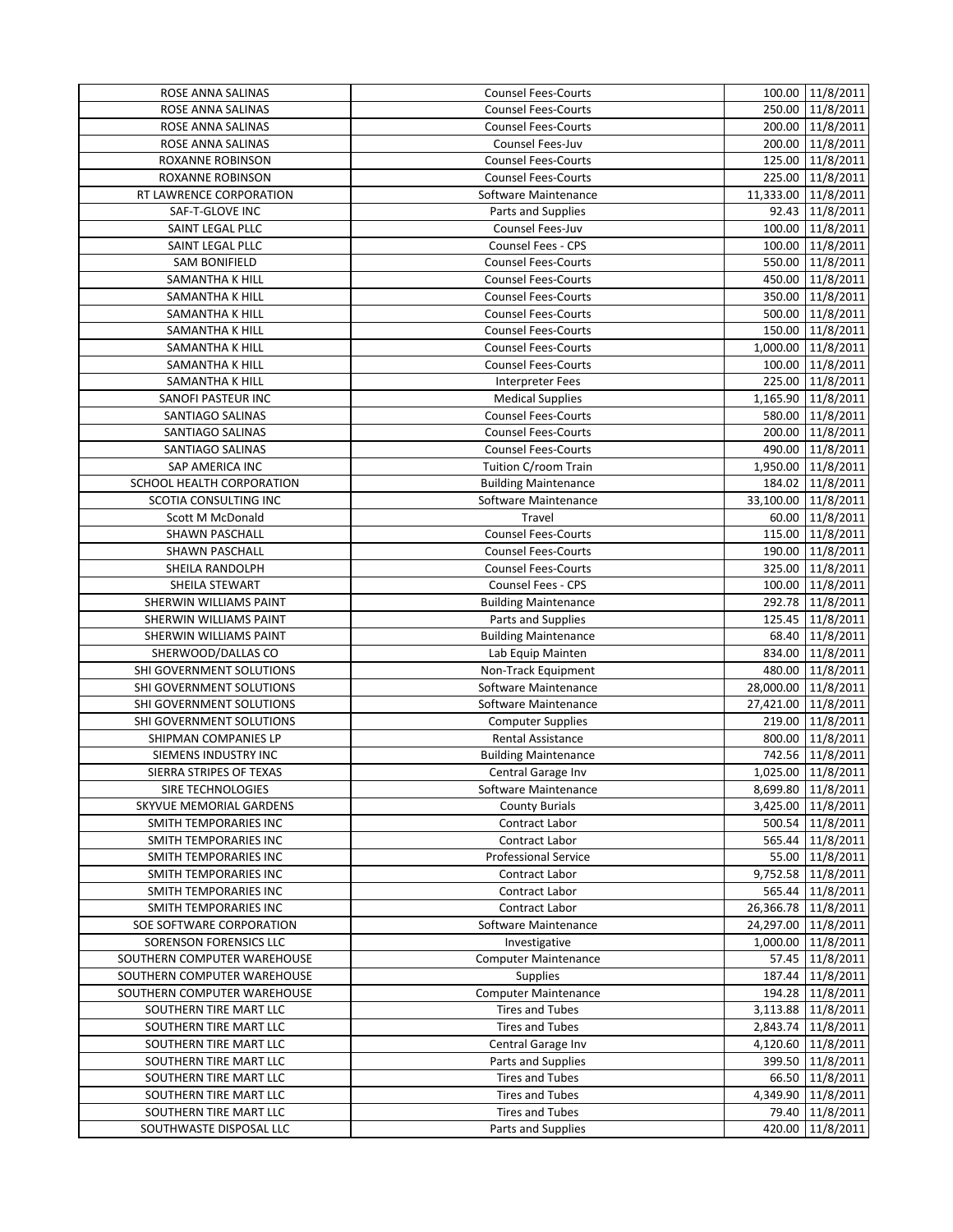| 64.84 11/8/2011<br>SOUTHWEST ICE CREAM SPEC<br>Food<br>861.54 11/8/2011<br>SOUTHWEST SOLUTIONS GROUP INC<br><b>Equipment Maint</b><br>SOUTHWEST SOLUTIONS GROUP INC<br>900.00 11/8/2011<br><b>Equipment Maint</b><br>3,080.00 11/8/2011<br>SOUTHWEST SOLUTIONS GROUP INC<br><b>Building Maintenance</b><br><b>Travel</b><br>398.00 11/8/2011<br>SPECIALIZED TRAINING SERVICES INC<br>Travel<br>11/8/2011<br>SPECIALIZED TRAINING SERVICES INC<br>398.00<br>16.48 11/8/2011<br>SPRINT<br>Telephone - Mobile<br>SPRINT NEXTEL<br>11/8/2011<br>Telephone - Mobile<br>49.99<br>SPRINT NEXTEL<br>Data Transmiss Line<br>38.50 11/8/2011<br>38.50 11/8/2011<br>SPRINT NEXTEL<br>Data Transmiss Line<br>41,369.49<br>11/8/2011<br>STANDARD INSURANCE COMPANY<br>Long Term Disability<br>234.92 11/8/2011<br>STAPLES ADVANTAGE<br>Supplies<br>119.95 11/8/2011<br>STAPLES ADVANTAGE<br>Supplies<br>89.92 11/8/2011<br>STAPLES ADVANTAGE<br>Supplies<br>66.58 11/8/2011<br><b>Supplies</b><br>STAPLES ADVANTAGE<br>Supplies<br>74.00 11/8/2011<br>STAPLES ADVANTAGE<br>Lab Supplies<br>58.56 11/8/2011<br>STAPLES ADVANTAGE<br>288.12 11/8/2011<br><b>STAPLES ADVANTAGE</b><br>Supplies<br>138.36 11/8/2011<br>STAPLES ADVANTAGE<br><b>Supplies</b><br>Supplies<br>191.41 11/8/2011<br>STAPLES ADVANTAGE<br><b>Supplies</b><br>120.71 11/8/2011<br>STAPLES ADVANTAGE<br>409.36 11/8/2011<br>Supplies<br>STAPLES ADVANTAGE<br>239.68 11/8/2011<br>STAPLES ADVANTAGE<br>Supplies<br>44.78 11/8/2011<br>STAPLES ADVANTAGE<br>Supplies<br>24.31 11/8/2011<br>STAPLES ADVANTAGE<br>Supplies<br>Supplies<br>17.59 11/8/2011<br>STAPLES ADVANTAGE<br>Sheriff Inventory<br>55.68 11/8/2011<br>STAPLES ADVANTAGE<br>111.18 11/8/2011<br>STAPLES ADVANTAGE<br>Supplies<br>33.75 11/8/2011<br>STAPLES ADVANTAGE<br>Supplies<br>198.00 11/8/2011<br>STAPLES ADVANTAGE<br><b>Supplies</b><br>Supplies<br>569.10 11/8/2011<br>STAPLES ADVANTAGE<br>50.53 11/8/2011<br>STAPLES ADVANTAGE<br>Supplies<br>58.63 11/8/2011<br>Supplies<br>STAPLES ADVANTAGE<br>76.66 11/8/2011<br>STAPLES ADVANTAGE<br>Supplies<br>147.51 11/8/2011<br>STAPLES ADVANTAGE<br>Supplies<br>11/8/2011<br>STAPLES ADVANTAGE<br>Supplies<br>189.61<br><b>Supplies</b><br>86.02 11/8/2011<br>STAPLES ADVANTAGE<br>Supplies<br>45.36 11/8/2011<br>STAPLES ADVANTAGE<br>93.98 11/8/2011<br>STAPLES ADVANTAGE<br>Supplies<br>86.59 11/8/2011<br>STAPLES ADVANTAGE<br>Supplies<br>102.09 11/8/2011<br>STAPLES ADVANTAGE<br>Supplies<br>338.46<br>11/8/2011<br>STAPLES ADVANTAGE<br><b>Supplies</b><br>29.25 11/8/2011<br>STAPLES ADVANTAGE<br><b>Supplies</b><br>Supplies<br>36.54 11/8/2011<br>STAPLES ADVANTAGE<br>11.90 11/8/2011<br>STAPLES ADVANTAGE<br><b>Supplies</b><br>STAPLES ADVANTAGE<br>254.67 11/8/2011<br><b>Supplies</b><br>78.86 11/8/2011<br>STAPLES ADVANTAGE<br><b>Supplies</b><br>Supplies<br>73.24 11/8/2011<br><b>STAPLES ADVANTAGE</b><br>Supplies<br>43.49 11/8/2011<br>STAPLES ADVANTAGE<br>38.76 11/8/2011<br>STAPLES ADVANTAGE<br><b>Supplies</b><br>Supplies<br>34.71 11/8/2011<br>STAPLES ADVANTAGE<br>STAPLES ADVANTAGE<br>Supplies<br>83.16 11/8/2011<br>243.13 11/8/2011<br>STAPLES ADVANTAGE<br><b>Supplies</b><br>189.00 11/8/2011<br>STAPLES ADVANTAGE<br><b>Supplies</b><br>Supplies<br>44.61 11/8/2011<br>STAPLES ADVANTAGE<br>4.80 11/8/2011<br>STAPLES ADVANTAGE<br><b>Supplies</b><br>STAPLES ADVANTAGE<br>150.74<br>11/8/2011<br><b>Supplies</b><br>STAPLES ADVANTAGE<br>140.59<br>11/8/2011<br><b>Supplies</b><br>Supplies<br>STAPLES ADVANTAGE<br>40.18 11/8/2011<br>99.18 11/8/2011<br>STAPLES ADVANTAGE<br><b>Supplies</b><br>STAPLES ADVANTAGE<br>Supplies<br>11/8/2011<br>25.67 | SOUTHWASTE DISPOSAL LLC | <b>Building Maintenance</b> | 460.00 11/8/2011 |
|---------------------------------------------------------------------------------------------------------------------------------------------------------------------------------------------------------------------------------------------------------------------------------------------------------------------------------------------------------------------------------------------------------------------------------------------------------------------------------------------------------------------------------------------------------------------------------------------------------------------------------------------------------------------------------------------------------------------------------------------------------------------------------------------------------------------------------------------------------------------------------------------------------------------------------------------------------------------------------------------------------------------------------------------------------------------------------------------------------------------------------------------------------------------------------------------------------------------------------------------------------------------------------------------------------------------------------------------------------------------------------------------------------------------------------------------------------------------------------------------------------------------------------------------------------------------------------------------------------------------------------------------------------------------------------------------------------------------------------------------------------------------------------------------------------------------------------------------------------------------------------------------------------------------------------------------------------------------------------------------------------------------------------------------------------------------------------------------------------------------------------------------------------------------------------------------------------------------------------------------------------------------------------------------------------------------------------------------------------------------------------------------------------------------------------------------------------------------------------------------------------------------------------------------------------------------------------------------------------------------------------------------------------------------------------------------------------------------------------------------------------------------------------------------------------------------------------------------------------------------------------------------------------------------------------------------------------------------------------------------------------------------------------------------------------------------------------------------------------------------------------------------------------------------------------------------------------------------------------------------------------------------------------------------------------------------------------------------------------------------------------------------------------------------------------------------------------------------------------------------------------------------------------------------------------------------------------------------------------------------------------------------------------------------------|-------------------------|-----------------------------|------------------|
|                                                                                                                                                                                                                                                                                                                                                                                                                                                                                                                                                                                                                                                                                                                                                                                                                                                                                                                                                                                                                                                                                                                                                                                                                                                                                                                                                                                                                                                                                                                                                                                                                                                                                                                                                                                                                                                                                                                                                                                                                                                                                                                                                                                                                                                                                                                                                                                                                                                                                                                                                                                                                                                                                                                                                                                                                                                                                                                                                                                                                                                                                                                                                                                                                                                                                                                                                                                                                                                                                                                                                                                                                                                                           |                         |                             |                  |
|                                                                                                                                                                                                                                                                                                                                                                                                                                                                                                                                                                                                                                                                                                                                                                                                                                                                                                                                                                                                                                                                                                                                                                                                                                                                                                                                                                                                                                                                                                                                                                                                                                                                                                                                                                                                                                                                                                                                                                                                                                                                                                                                                                                                                                                                                                                                                                                                                                                                                                                                                                                                                                                                                                                                                                                                                                                                                                                                                                                                                                                                                                                                                                                                                                                                                                                                                                                                                                                                                                                                                                                                                                                                           |                         |                             |                  |
|                                                                                                                                                                                                                                                                                                                                                                                                                                                                                                                                                                                                                                                                                                                                                                                                                                                                                                                                                                                                                                                                                                                                                                                                                                                                                                                                                                                                                                                                                                                                                                                                                                                                                                                                                                                                                                                                                                                                                                                                                                                                                                                                                                                                                                                                                                                                                                                                                                                                                                                                                                                                                                                                                                                                                                                                                                                                                                                                                                                                                                                                                                                                                                                                                                                                                                                                                                                                                                                                                                                                                                                                                                                                           |                         |                             |                  |
|                                                                                                                                                                                                                                                                                                                                                                                                                                                                                                                                                                                                                                                                                                                                                                                                                                                                                                                                                                                                                                                                                                                                                                                                                                                                                                                                                                                                                                                                                                                                                                                                                                                                                                                                                                                                                                                                                                                                                                                                                                                                                                                                                                                                                                                                                                                                                                                                                                                                                                                                                                                                                                                                                                                                                                                                                                                                                                                                                                                                                                                                                                                                                                                                                                                                                                                                                                                                                                                                                                                                                                                                                                                                           |                         |                             |                  |
|                                                                                                                                                                                                                                                                                                                                                                                                                                                                                                                                                                                                                                                                                                                                                                                                                                                                                                                                                                                                                                                                                                                                                                                                                                                                                                                                                                                                                                                                                                                                                                                                                                                                                                                                                                                                                                                                                                                                                                                                                                                                                                                                                                                                                                                                                                                                                                                                                                                                                                                                                                                                                                                                                                                                                                                                                                                                                                                                                                                                                                                                                                                                                                                                                                                                                                                                                                                                                                                                                                                                                                                                                                                                           |                         |                             |                  |
|                                                                                                                                                                                                                                                                                                                                                                                                                                                                                                                                                                                                                                                                                                                                                                                                                                                                                                                                                                                                                                                                                                                                                                                                                                                                                                                                                                                                                                                                                                                                                                                                                                                                                                                                                                                                                                                                                                                                                                                                                                                                                                                                                                                                                                                                                                                                                                                                                                                                                                                                                                                                                                                                                                                                                                                                                                                                                                                                                                                                                                                                                                                                                                                                                                                                                                                                                                                                                                                                                                                                                                                                                                                                           |                         |                             |                  |
|                                                                                                                                                                                                                                                                                                                                                                                                                                                                                                                                                                                                                                                                                                                                                                                                                                                                                                                                                                                                                                                                                                                                                                                                                                                                                                                                                                                                                                                                                                                                                                                                                                                                                                                                                                                                                                                                                                                                                                                                                                                                                                                                                                                                                                                                                                                                                                                                                                                                                                                                                                                                                                                                                                                                                                                                                                                                                                                                                                                                                                                                                                                                                                                                                                                                                                                                                                                                                                                                                                                                                                                                                                                                           |                         |                             |                  |
|                                                                                                                                                                                                                                                                                                                                                                                                                                                                                                                                                                                                                                                                                                                                                                                                                                                                                                                                                                                                                                                                                                                                                                                                                                                                                                                                                                                                                                                                                                                                                                                                                                                                                                                                                                                                                                                                                                                                                                                                                                                                                                                                                                                                                                                                                                                                                                                                                                                                                                                                                                                                                                                                                                                                                                                                                                                                                                                                                                                                                                                                                                                                                                                                                                                                                                                                                                                                                                                                                                                                                                                                                                                                           |                         |                             |                  |
|                                                                                                                                                                                                                                                                                                                                                                                                                                                                                                                                                                                                                                                                                                                                                                                                                                                                                                                                                                                                                                                                                                                                                                                                                                                                                                                                                                                                                                                                                                                                                                                                                                                                                                                                                                                                                                                                                                                                                                                                                                                                                                                                                                                                                                                                                                                                                                                                                                                                                                                                                                                                                                                                                                                                                                                                                                                                                                                                                                                                                                                                                                                                                                                                                                                                                                                                                                                                                                                                                                                                                                                                                                                                           |                         |                             |                  |
|                                                                                                                                                                                                                                                                                                                                                                                                                                                                                                                                                                                                                                                                                                                                                                                                                                                                                                                                                                                                                                                                                                                                                                                                                                                                                                                                                                                                                                                                                                                                                                                                                                                                                                                                                                                                                                                                                                                                                                                                                                                                                                                                                                                                                                                                                                                                                                                                                                                                                                                                                                                                                                                                                                                                                                                                                                                                                                                                                                                                                                                                                                                                                                                                                                                                                                                                                                                                                                                                                                                                                                                                                                                                           |                         |                             |                  |
|                                                                                                                                                                                                                                                                                                                                                                                                                                                                                                                                                                                                                                                                                                                                                                                                                                                                                                                                                                                                                                                                                                                                                                                                                                                                                                                                                                                                                                                                                                                                                                                                                                                                                                                                                                                                                                                                                                                                                                                                                                                                                                                                                                                                                                                                                                                                                                                                                                                                                                                                                                                                                                                                                                                                                                                                                                                                                                                                                                                                                                                                                                                                                                                                                                                                                                                                                                                                                                                                                                                                                                                                                                                                           |                         |                             |                  |
|                                                                                                                                                                                                                                                                                                                                                                                                                                                                                                                                                                                                                                                                                                                                                                                                                                                                                                                                                                                                                                                                                                                                                                                                                                                                                                                                                                                                                                                                                                                                                                                                                                                                                                                                                                                                                                                                                                                                                                                                                                                                                                                                                                                                                                                                                                                                                                                                                                                                                                                                                                                                                                                                                                                                                                                                                                                                                                                                                                                                                                                                                                                                                                                                                                                                                                                                                                                                                                                                                                                                                                                                                                                                           |                         |                             |                  |
|                                                                                                                                                                                                                                                                                                                                                                                                                                                                                                                                                                                                                                                                                                                                                                                                                                                                                                                                                                                                                                                                                                                                                                                                                                                                                                                                                                                                                                                                                                                                                                                                                                                                                                                                                                                                                                                                                                                                                                                                                                                                                                                                                                                                                                                                                                                                                                                                                                                                                                                                                                                                                                                                                                                                                                                                                                                                                                                                                                                                                                                                                                                                                                                                                                                                                                                                                                                                                                                                                                                                                                                                                                                                           |                         |                             |                  |
|                                                                                                                                                                                                                                                                                                                                                                                                                                                                                                                                                                                                                                                                                                                                                                                                                                                                                                                                                                                                                                                                                                                                                                                                                                                                                                                                                                                                                                                                                                                                                                                                                                                                                                                                                                                                                                                                                                                                                                                                                                                                                                                                                                                                                                                                                                                                                                                                                                                                                                                                                                                                                                                                                                                                                                                                                                                                                                                                                                                                                                                                                                                                                                                                                                                                                                                                                                                                                                                                                                                                                                                                                                                                           |                         |                             |                  |
|                                                                                                                                                                                                                                                                                                                                                                                                                                                                                                                                                                                                                                                                                                                                                                                                                                                                                                                                                                                                                                                                                                                                                                                                                                                                                                                                                                                                                                                                                                                                                                                                                                                                                                                                                                                                                                                                                                                                                                                                                                                                                                                                                                                                                                                                                                                                                                                                                                                                                                                                                                                                                                                                                                                                                                                                                                                                                                                                                                                                                                                                                                                                                                                                                                                                                                                                                                                                                                                                                                                                                                                                                                                                           |                         |                             |                  |
|                                                                                                                                                                                                                                                                                                                                                                                                                                                                                                                                                                                                                                                                                                                                                                                                                                                                                                                                                                                                                                                                                                                                                                                                                                                                                                                                                                                                                                                                                                                                                                                                                                                                                                                                                                                                                                                                                                                                                                                                                                                                                                                                                                                                                                                                                                                                                                                                                                                                                                                                                                                                                                                                                                                                                                                                                                                                                                                                                                                                                                                                                                                                                                                                                                                                                                                                                                                                                                                                                                                                                                                                                                                                           |                         |                             |                  |
|                                                                                                                                                                                                                                                                                                                                                                                                                                                                                                                                                                                                                                                                                                                                                                                                                                                                                                                                                                                                                                                                                                                                                                                                                                                                                                                                                                                                                                                                                                                                                                                                                                                                                                                                                                                                                                                                                                                                                                                                                                                                                                                                                                                                                                                                                                                                                                                                                                                                                                                                                                                                                                                                                                                                                                                                                                                                                                                                                                                                                                                                                                                                                                                                                                                                                                                                                                                                                                                                                                                                                                                                                                                                           |                         |                             |                  |
|                                                                                                                                                                                                                                                                                                                                                                                                                                                                                                                                                                                                                                                                                                                                                                                                                                                                                                                                                                                                                                                                                                                                                                                                                                                                                                                                                                                                                                                                                                                                                                                                                                                                                                                                                                                                                                                                                                                                                                                                                                                                                                                                                                                                                                                                                                                                                                                                                                                                                                                                                                                                                                                                                                                                                                                                                                                                                                                                                                                                                                                                                                                                                                                                                                                                                                                                                                                                                                                                                                                                                                                                                                                                           |                         |                             |                  |
|                                                                                                                                                                                                                                                                                                                                                                                                                                                                                                                                                                                                                                                                                                                                                                                                                                                                                                                                                                                                                                                                                                                                                                                                                                                                                                                                                                                                                                                                                                                                                                                                                                                                                                                                                                                                                                                                                                                                                                                                                                                                                                                                                                                                                                                                                                                                                                                                                                                                                                                                                                                                                                                                                                                                                                                                                                                                                                                                                                                                                                                                                                                                                                                                                                                                                                                                                                                                                                                                                                                                                                                                                                                                           |                         |                             |                  |
|                                                                                                                                                                                                                                                                                                                                                                                                                                                                                                                                                                                                                                                                                                                                                                                                                                                                                                                                                                                                                                                                                                                                                                                                                                                                                                                                                                                                                                                                                                                                                                                                                                                                                                                                                                                                                                                                                                                                                                                                                                                                                                                                                                                                                                                                                                                                                                                                                                                                                                                                                                                                                                                                                                                                                                                                                                                                                                                                                                                                                                                                                                                                                                                                                                                                                                                                                                                                                                                                                                                                                                                                                                                                           |                         |                             |                  |
|                                                                                                                                                                                                                                                                                                                                                                                                                                                                                                                                                                                                                                                                                                                                                                                                                                                                                                                                                                                                                                                                                                                                                                                                                                                                                                                                                                                                                                                                                                                                                                                                                                                                                                                                                                                                                                                                                                                                                                                                                                                                                                                                                                                                                                                                                                                                                                                                                                                                                                                                                                                                                                                                                                                                                                                                                                                                                                                                                                                                                                                                                                                                                                                                                                                                                                                                                                                                                                                                                                                                                                                                                                                                           |                         |                             |                  |
|                                                                                                                                                                                                                                                                                                                                                                                                                                                                                                                                                                                                                                                                                                                                                                                                                                                                                                                                                                                                                                                                                                                                                                                                                                                                                                                                                                                                                                                                                                                                                                                                                                                                                                                                                                                                                                                                                                                                                                                                                                                                                                                                                                                                                                                                                                                                                                                                                                                                                                                                                                                                                                                                                                                                                                                                                                                                                                                                                                                                                                                                                                                                                                                                                                                                                                                                                                                                                                                                                                                                                                                                                                                                           |                         |                             |                  |
|                                                                                                                                                                                                                                                                                                                                                                                                                                                                                                                                                                                                                                                                                                                                                                                                                                                                                                                                                                                                                                                                                                                                                                                                                                                                                                                                                                                                                                                                                                                                                                                                                                                                                                                                                                                                                                                                                                                                                                                                                                                                                                                                                                                                                                                                                                                                                                                                                                                                                                                                                                                                                                                                                                                                                                                                                                                                                                                                                                                                                                                                                                                                                                                                                                                                                                                                                                                                                                                                                                                                                                                                                                                                           |                         |                             |                  |
|                                                                                                                                                                                                                                                                                                                                                                                                                                                                                                                                                                                                                                                                                                                                                                                                                                                                                                                                                                                                                                                                                                                                                                                                                                                                                                                                                                                                                                                                                                                                                                                                                                                                                                                                                                                                                                                                                                                                                                                                                                                                                                                                                                                                                                                                                                                                                                                                                                                                                                                                                                                                                                                                                                                                                                                                                                                                                                                                                                                                                                                                                                                                                                                                                                                                                                                                                                                                                                                                                                                                                                                                                                                                           |                         |                             |                  |
|                                                                                                                                                                                                                                                                                                                                                                                                                                                                                                                                                                                                                                                                                                                                                                                                                                                                                                                                                                                                                                                                                                                                                                                                                                                                                                                                                                                                                                                                                                                                                                                                                                                                                                                                                                                                                                                                                                                                                                                                                                                                                                                                                                                                                                                                                                                                                                                                                                                                                                                                                                                                                                                                                                                                                                                                                                                                                                                                                                                                                                                                                                                                                                                                                                                                                                                                                                                                                                                                                                                                                                                                                                                                           |                         |                             |                  |
|                                                                                                                                                                                                                                                                                                                                                                                                                                                                                                                                                                                                                                                                                                                                                                                                                                                                                                                                                                                                                                                                                                                                                                                                                                                                                                                                                                                                                                                                                                                                                                                                                                                                                                                                                                                                                                                                                                                                                                                                                                                                                                                                                                                                                                                                                                                                                                                                                                                                                                                                                                                                                                                                                                                                                                                                                                                                                                                                                                                                                                                                                                                                                                                                                                                                                                                                                                                                                                                                                                                                                                                                                                                                           |                         |                             |                  |
|                                                                                                                                                                                                                                                                                                                                                                                                                                                                                                                                                                                                                                                                                                                                                                                                                                                                                                                                                                                                                                                                                                                                                                                                                                                                                                                                                                                                                                                                                                                                                                                                                                                                                                                                                                                                                                                                                                                                                                                                                                                                                                                                                                                                                                                                                                                                                                                                                                                                                                                                                                                                                                                                                                                                                                                                                                                                                                                                                                                                                                                                                                                                                                                                                                                                                                                                                                                                                                                                                                                                                                                                                                                                           |                         |                             |                  |
|                                                                                                                                                                                                                                                                                                                                                                                                                                                                                                                                                                                                                                                                                                                                                                                                                                                                                                                                                                                                                                                                                                                                                                                                                                                                                                                                                                                                                                                                                                                                                                                                                                                                                                                                                                                                                                                                                                                                                                                                                                                                                                                                                                                                                                                                                                                                                                                                                                                                                                                                                                                                                                                                                                                                                                                                                                                                                                                                                                                                                                                                                                                                                                                                                                                                                                                                                                                                                                                                                                                                                                                                                                                                           |                         |                             |                  |
|                                                                                                                                                                                                                                                                                                                                                                                                                                                                                                                                                                                                                                                                                                                                                                                                                                                                                                                                                                                                                                                                                                                                                                                                                                                                                                                                                                                                                                                                                                                                                                                                                                                                                                                                                                                                                                                                                                                                                                                                                                                                                                                                                                                                                                                                                                                                                                                                                                                                                                                                                                                                                                                                                                                                                                                                                                                                                                                                                                                                                                                                                                                                                                                                                                                                                                                                                                                                                                                                                                                                                                                                                                                                           |                         |                             |                  |
|                                                                                                                                                                                                                                                                                                                                                                                                                                                                                                                                                                                                                                                                                                                                                                                                                                                                                                                                                                                                                                                                                                                                                                                                                                                                                                                                                                                                                                                                                                                                                                                                                                                                                                                                                                                                                                                                                                                                                                                                                                                                                                                                                                                                                                                                                                                                                                                                                                                                                                                                                                                                                                                                                                                                                                                                                                                                                                                                                                                                                                                                                                                                                                                                                                                                                                                                                                                                                                                                                                                                                                                                                                                                           |                         |                             |                  |
|                                                                                                                                                                                                                                                                                                                                                                                                                                                                                                                                                                                                                                                                                                                                                                                                                                                                                                                                                                                                                                                                                                                                                                                                                                                                                                                                                                                                                                                                                                                                                                                                                                                                                                                                                                                                                                                                                                                                                                                                                                                                                                                                                                                                                                                                                                                                                                                                                                                                                                                                                                                                                                                                                                                                                                                                                                                                                                                                                                                                                                                                                                                                                                                                                                                                                                                                                                                                                                                                                                                                                                                                                                                                           |                         |                             |                  |
|                                                                                                                                                                                                                                                                                                                                                                                                                                                                                                                                                                                                                                                                                                                                                                                                                                                                                                                                                                                                                                                                                                                                                                                                                                                                                                                                                                                                                                                                                                                                                                                                                                                                                                                                                                                                                                                                                                                                                                                                                                                                                                                                                                                                                                                                                                                                                                                                                                                                                                                                                                                                                                                                                                                                                                                                                                                                                                                                                                                                                                                                                                                                                                                                                                                                                                                                                                                                                                                                                                                                                                                                                                                                           |                         |                             |                  |
|                                                                                                                                                                                                                                                                                                                                                                                                                                                                                                                                                                                                                                                                                                                                                                                                                                                                                                                                                                                                                                                                                                                                                                                                                                                                                                                                                                                                                                                                                                                                                                                                                                                                                                                                                                                                                                                                                                                                                                                                                                                                                                                                                                                                                                                                                                                                                                                                                                                                                                                                                                                                                                                                                                                                                                                                                                                                                                                                                                                                                                                                                                                                                                                                                                                                                                                                                                                                                                                                                                                                                                                                                                                                           |                         |                             |                  |
|                                                                                                                                                                                                                                                                                                                                                                                                                                                                                                                                                                                                                                                                                                                                                                                                                                                                                                                                                                                                                                                                                                                                                                                                                                                                                                                                                                                                                                                                                                                                                                                                                                                                                                                                                                                                                                                                                                                                                                                                                                                                                                                                                                                                                                                                                                                                                                                                                                                                                                                                                                                                                                                                                                                                                                                                                                                                                                                                                                                                                                                                                                                                                                                                                                                                                                                                                                                                                                                                                                                                                                                                                                                                           |                         |                             |                  |
|                                                                                                                                                                                                                                                                                                                                                                                                                                                                                                                                                                                                                                                                                                                                                                                                                                                                                                                                                                                                                                                                                                                                                                                                                                                                                                                                                                                                                                                                                                                                                                                                                                                                                                                                                                                                                                                                                                                                                                                                                                                                                                                                                                                                                                                                                                                                                                                                                                                                                                                                                                                                                                                                                                                                                                                                                                                                                                                                                                                                                                                                                                                                                                                                                                                                                                                                                                                                                                                                                                                                                                                                                                                                           |                         |                             |                  |
|                                                                                                                                                                                                                                                                                                                                                                                                                                                                                                                                                                                                                                                                                                                                                                                                                                                                                                                                                                                                                                                                                                                                                                                                                                                                                                                                                                                                                                                                                                                                                                                                                                                                                                                                                                                                                                                                                                                                                                                                                                                                                                                                                                                                                                                                                                                                                                                                                                                                                                                                                                                                                                                                                                                                                                                                                                                                                                                                                                                                                                                                                                                                                                                                                                                                                                                                                                                                                                                                                                                                                                                                                                                                           |                         |                             |                  |
|                                                                                                                                                                                                                                                                                                                                                                                                                                                                                                                                                                                                                                                                                                                                                                                                                                                                                                                                                                                                                                                                                                                                                                                                                                                                                                                                                                                                                                                                                                                                                                                                                                                                                                                                                                                                                                                                                                                                                                                                                                                                                                                                                                                                                                                                                                                                                                                                                                                                                                                                                                                                                                                                                                                                                                                                                                                                                                                                                                                                                                                                                                                                                                                                                                                                                                                                                                                                                                                                                                                                                                                                                                                                           |                         |                             |                  |
|                                                                                                                                                                                                                                                                                                                                                                                                                                                                                                                                                                                                                                                                                                                                                                                                                                                                                                                                                                                                                                                                                                                                                                                                                                                                                                                                                                                                                                                                                                                                                                                                                                                                                                                                                                                                                                                                                                                                                                                                                                                                                                                                                                                                                                                                                                                                                                                                                                                                                                                                                                                                                                                                                                                                                                                                                                                                                                                                                                                                                                                                                                                                                                                                                                                                                                                                                                                                                                                                                                                                                                                                                                                                           |                         |                             |                  |
|                                                                                                                                                                                                                                                                                                                                                                                                                                                                                                                                                                                                                                                                                                                                                                                                                                                                                                                                                                                                                                                                                                                                                                                                                                                                                                                                                                                                                                                                                                                                                                                                                                                                                                                                                                                                                                                                                                                                                                                                                                                                                                                                                                                                                                                                                                                                                                                                                                                                                                                                                                                                                                                                                                                                                                                                                                                                                                                                                                                                                                                                                                                                                                                                                                                                                                                                                                                                                                                                                                                                                                                                                                                                           |                         |                             |                  |
|                                                                                                                                                                                                                                                                                                                                                                                                                                                                                                                                                                                                                                                                                                                                                                                                                                                                                                                                                                                                                                                                                                                                                                                                                                                                                                                                                                                                                                                                                                                                                                                                                                                                                                                                                                                                                                                                                                                                                                                                                                                                                                                                                                                                                                                                                                                                                                                                                                                                                                                                                                                                                                                                                                                                                                                                                                                                                                                                                                                                                                                                                                                                                                                                                                                                                                                                                                                                                                                                                                                                                                                                                                                                           |                         |                             |                  |
|                                                                                                                                                                                                                                                                                                                                                                                                                                                                                                                                                                                                                                                                                                                                                                                                                                                                                                                                                                                                                                                                                                                                                                                                                                                                                                                                                                                                                                                                                                                                                                                                                                                                                                                                                                                                                                                                                                                                                                                                                                                                                                                                                                                                                                                                                                                                                                                                                                                                                                                                                                                                                                                                                                                                                                                                                                                                                                                                                                                                                                                                                                                                                                                                                                                                                                                                                                                                                                                                                                                                                                                                                                                                           |                         |                             |                  |
|                                                                                                                                                                                                                                                                                                                                                                                                                                                                                                                                                                                                                                                                                                                                                                                                                                                                                                                                                                                                                                                                                                                                                                                                                                                                                                                                                                                                                                                                                                                                                                                                                                                                                                                                                                                                                                                                                                                                                                                                                                                                                                                                                                                                                                                                                                                                                                                                                                                                                                                                                                                                                                                                                                                                                                                                                                                                                                                                                                                                                                                                                                                                                                                                                                                                                                                                                                                                                                                                                                                                                                                                                                                                           |                         |                             |                  |
|                                                                                                                                                                                                                                                                                                                                                                                                                                                                                                                                                                                                                                                                                                                                                                                                                                                                                                                                                                                                                                                                                                                                                                                                                                                                                                                                                                                                                                                                                                                                                                                                                                                                                                                                                                                                                                                                                                                                                                                                                                                                                                                                                                                                                                                                                                                                                                                                                                                                                                                                                                                                                                                                                                                                                                                                                                                                                                                                                                                                                                                                                                                                                                                                                                                                                                                                                                                                                                                                                                                                                                                                                                                                           |                         |                             |                  |
|                                                                                                                                                                                                                                                                                                                                                                                                                                                                                                                                                                                                                                                                                                                                                                                                                                                                                                                                                                                                                                                                                                                                                                                                                                                                                                                                                                                                                                                                                                                                                                                                                                                                                                                                                                                                                                                                                                                                                                                                                                                                                                                                                                                                                                                                                                                                                                                                                                                                                                                                                                                                                                                                                                                                                                                                                                                                                                                                                                                                                                                                                                                                                                                                                                                                                                                                                                                                                                                                                                                                                                                                                                                                           |                         |                             |                  |
|                                                                                                                                                                                                                                                                                                                                                                                                                                                                                                                                                                                                                                                                                                                                                                                                                                                                                                                                                                                                                                                                                                                                                                                                                                                                                                                                                                                                                                                                                                                                                                                                                                                                                                                                                                                                                                                                                                                                                                                                                                                                                                                                                                                                                                                                                                                                                                                                                                                                                                                                                                                                                                                                                                                                                                                                                                                                                                                                                                                                                                                                                                                                                                                                                                                                                                                                                                                                                                                                                                                                                                                                                                                                           |                         |                             |                  |
|                                                                                                                                                                                                                                                                                                                                                                                                                                                                                                                                                                                                                                                                                                                                                                                                                                                                                                                                                                                                                                                                                                                                                                                                                                                                                                                                                                                                                                                                                                                                                                                                                                                                                                                                                                                                                                                                                                                                                                                                                                                                                                                                                                                                                                                                                                                                                                                                                                                                                                                                                                                                                                                                                                                                                                                                                                                                                                                                                                                                                                                                                                                                                                                                                                                                                                                                                                                                                                                                                                                                                                                                                                                                           |                         |                             |                  |
|                                                                                                                                                                                                                                                                                                                                                                                                                                                                                                                                                                                                                                                                                                                                                                                                                                                                                                                                                                                                                                                                                                                                                                                                                                                                                                                                                                                                                                                                                                                                                                                                                                                                                                                                                                                                                                                                                                                                                                                                                                                                                                                                                                                                                                                                                                                                                                                                                                                                                                                                                                                                                                                                                                                                                                                                                                                                                                                                                                                                                                                                                                                                                                                                                                                                                                                                                                                                                                                                                                                                                                                                                                                                           |                         |                             |                  |
|                                                                                                                                                                                                                                                                                                                                                                                                                                                                                                                                                                                                                                                                                                                                                                                                                                                                                                                                                                                                                                                                                                                                                                                                                                                                                                                                                                                                                                                                                                                                                                                                                                                                                                                                                                                                                                                                                                                                                                                                                                                                                                                                                                                                                                                                                                                                                                                                                                                                                                                                                                                                                                                                                                                                                                                                                                                                                                                                                                                                                                                                                                                                                                                                                                                                                                                                                                                                                                                                                                                                                                                                                                                                           |                         |                             |                  |
|                                                                                                                                                                                                                                                                                                                                                                                                                                                                                                                                                                                                                                                                                                                                                                                                                                                                                                                                                                                                                                                                                                                                                                                                                                                                                                                                                                                                                                                                                                                                                                                                                                                                                                                                                                                                                                                                                                                                                                                                                                                                                                                                                                                                                                                                                                                                                                                                                                                                                                                                                                                                                                                                                                                                                                                                                                                                                                                                                                                                                                                                                                                                                                                                                                                                                                                                                                                                                                                                                                                                                                                                                                                                           |                         |                             |                  |
|                                                                                                                                                                                                                                                                                                                                                                                                                                                                                                                                                                                                                                                                                                                                                                                                                                                                                                                                                                                                                                                                                                                                                                                                                                                                                                                                                                                                                                                                                                                                                                                                                                                                                                                                                                                                                                                                                                                                                                                                                                                                                                                                                                                                                                                                                                                                                                                                                                                                                                                                                                                                                                                                                                                                                                                                                                                                                                                                                                                                                                                                                                                                                                                                                                                                                                                                                                                                                                                                                                                                                                                                                                                                           |                         |                             |                  |
|                                                                                                                                                                                                                                                                                                                                                                                                                                                                                                                                                                                                                                                                                                                                                                                                                                                                                                                                                                                                                                                                                                                                                                                                                                                                                                                                                                                                                                                                                                                                                                                                                                                                                                                                                                                                                                                                                                                                                                                                                                                                                                                                                                                                                                                                                                                                                                                                                                                                                                                                                                                                                                                                                                                                                                                                                                                                                                                                                                                                                                                                                                                                                                                                                                                                                                                                                                                                                                                                                                                                                                                                                                                                           |                         |                             |                  |
|                                                                                                                                                                                                                                                                                                                                                                                                                                                                                                                                                                                                                                                                                                                                                                                                                                                                                                                                                                                                                                                                                                                                                                                                                                                                                                                                                                                                                                                                                                                                                                                                                                                                                                                                                                                                                                                                                                                                                                                                                                                                                                                                                                                                                                                                                                                                                                                                                                                                                                                                                                                                                                                                                                                                                                                                                                                                                                                                                                                                                                                                                                                                                                                                                                                                                                                                                                                                                                                                                                                                                                                                                                                                           |                         |                             |                  |
|                                                                                                                                                                                                                                                                                                                                                                                                                                                                                                                                                                                                                                                                                                                                                                                                                                                                                                                                                                                                                                                                                                                                                                                                                                                                                                                                                                                                                                                                                                                                                                                                                                                                                                                                                                                                                                                                                                                                                                                                                                                                                                                                                                                                                                                                                                                                                                                                                                                                                                                                                                                                                                                                                                                                                                                                                                                                                                                                                                                                                                                                                                                                                                                                                                                                                                                                                                                                                                                                                                                                                                                                                                                                           |                         |                             |                  |
|                                                                                                                                                                                                                                                                                                                                                                                                                                                                                                                                                                                                                                                                                                                                                                                                                                                                                                                                                                                                                                                                                                                                                                                                                                                                                                                                                                                                                                                                                                                                                                                                                                                                                                                                                                                                                                                                                                                                                                                                                                                                                                                                                                                                                                                                                                                                                                                                                                                                                                                                                                                                                                                                                                                                                                                                                                                                                                                                                                                                                                                                                                                                                                                                                                                                                                                                                                                                                                                                                                                                                                                                                                                                           |                         |                             |                  |
|                                                                                                                                                                                                                                                                                                                                                                                                                                                                                                                                                                                                                                                                                                                                                                                                                                                                                                                                                                                                                                                                                                                                                                                                                                                                                                                                                                                                                                                                                                                                                                                                                                                                                                                                                                                                                                                                                                                                                                                                                                                                                                                                                                                                                                                                                                                                                                                                                                                                                                                                                                                                                                                                                                                                                                                                                                                                                                                                                                                                                                                                                                                                                                                                                                                                                                                                                                                                                                                                                                                                                                                                                                                                           |                         |                             |                  |
|                                                                                                                                                                                                                                                                                                                                                                                                                                                                                                                                                                                                                                                                                                                                                                                                                                                                                                                                                                                                                                                                                                                                                                                                                                                                                                                                                                                                                                                                                                                                                                                                                                                                                                                                                                                                                                                                                                                                                                                                                                                                                                                                                                                                                                                                                                                                                                                                                                                                                                                                                                                                                                                                                                                                                                                                                                                                                                                                                                                                                                                                                                                                                                                                                                                                                                                                                                                                                                                                                                                                                                                                                                                                           |                         |                             |                  |
|                                                                                                                                                                                                                                                                                                                                                                                                                                                                                                                                                                                                                                                                                                                                                                                                                                                                                                                                                                                                                                                                                                                                                                                                                                                                                                                                                                                                                                                                                                                                                                                                                                                                                                                                                                                                                                                                                                                                                                                                                                                                                                                                                                                                                                                                                                                                                                                                                                                                                                                                                                                                                                                                                                                                                                                                                                                                                                                                                                                                                                                                                                                                                                                                                                                                                                                                                                                                                                                                                                                                                                                                                                                                           |                         |                             |                  |
|                                                                                                                                                                                                                                                                                                                                                                                                                                                                                                                                                                                                                                                                                                                                                                                                                                                                                                                                                                                                                                                                                                                                                                                                                                                                                                                                                                                                                                                                                                                                                                                                                                                                                                                                                                                                                                                                                                                                                                                                                                                                                                                                                                                                                                                                                                                                                                                                                                                                                                                                                                                                                                                                                                                                                                                                                                                                                                                                                                                                                                                                                                                                                                                                                                                                                                                                                                                                                                                                                                                                                                                                                                                                           |                         |                             |                  |
|                                                                                                                                                                                                                                                                                                                                                                                                                                                                                                                                                                                                                                                                                                                                                                                                                                                                                                                                                                                                                                                                                                                                                                                                                                                                                                                                                                                                                                                                                                                                                                                                                                                                                                                                                                                                                                                                                                                                                                                                                                                                                                                                                                                                                                                                                                                                                                                                                                                                                                                                                                                                                                                                                                                                                                                                                                                                                                                                                                                                                                                                                                                                                                                                                                                                                                                                                                                                                                                                                                                                                                                                                                                                           |                         |                             |                  |
|                                                                                                                                                                                                                                                                                                                                                                                                                                                                                                                                                                                                                                                                                                                                                                                                                                                                                                                                                                                                                                                                                                                                                                                                                                                                                                                                                                                                                                                                                                                                                                                                                                                                                                                                                                                                                                                                                                                                                                                                                                                                                                                                                                                                                                                                                                                                                                                                                                                                                                                                                                                                                                                                                                                                                                                                                                                                                                                                                                                                                                                                                                                                                                                                                                                                                                                                                                                                                                                                                                                                                                                                                                                                           |                         |                             |                  |
|                                                                                                                                                                                                                                                                                                                                                                                                                                                                                                                                                                                                                                                                                                                                                                                                                                                                                                                                                                                                                                                                                                                                                                                                                                                                                                                                                                                                                                                                                                                                                                                                                                                                                                                                                                                                                                                                                                                                                                                                                                                                                                                                                                                                                                                                                                                                                                                                                                                                                                                                                                                                                                                                                                                                                                                                                                                                                                                                                                                                                                                                                                                                                                                                                                                                                                                                                                                                                                                                                                                                                                                                                                                                           |                         |                             |                  |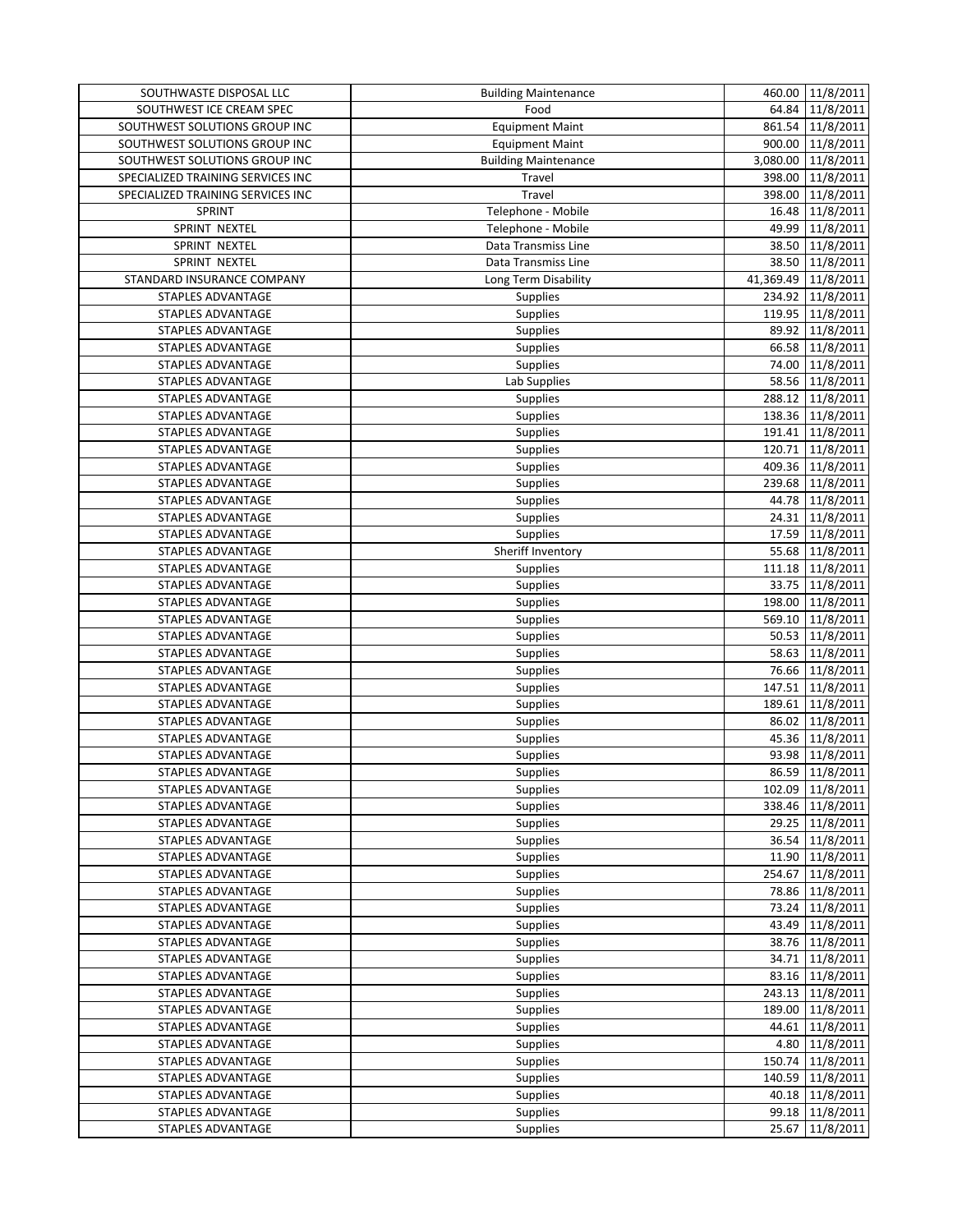| Supplies<br>215.29 11/8/2011<br>STAPLES ADVANTAGE<br>43.45 11/8/2011<br>STAPLES ADVANTAGE<br>Supplies<br>79.19 11/8/2011<br>STAPLES ADVANTAGE<br>Supplies<br>18.43 11/8/2011<br>Supplies<br>STAPLES ADVANTAGE<br>42.03 11/8/2011<br>Supplies<br>STAPLES ADVANTAGE<br>63.60 11/8/2011<br>STAPLES ADVANTAGE<br>Supplies<br>235.60 11/8/2011<br>STAPLES ADVANTAGE<br><b>Supplies</b><br>11/8/2011<br>STAPLES ADVANTAGE<br>Supplies<br>171.39<br>52.56 11/8/2011<br>STAPLES ADVANTAGE<br><b>Supplies</b><br>11/8/2011<br>399.19<br>STAPLES ADVANTAGE<br><b>Supplies</b><br>Supplies<br>39.36 11/8/2011<br>STAPLES ADVANTAGE<br>91.96 11/8/2011<br>STAPLES ADVANTAGE<br>Supplies<br>330.99 11/8/2011<br>STAPLES ADVANTAGE<br>Supplies<br>11/8/2011<br>505.72<br>STAPLES ADVANTAGE<br><b>Supplies</b><br>39.97 11/8/2011<br>STAPLES ADVANTAGE<br>Supplies<br>242.61 11/8/2011<br>Supplies<br>STAPLES ADVANTAGE<br>14.06 11/8/2011<br>STAPLES ADVANTAGE<br>Supplies<br>90.60 11/8/2011<br>STAPLES ADVANTAGE<br>Supplies<br>40.20 11/8/2011<br>STAPLES ADVANTAGE<br>Supplies<br>23.40 11/8/2011<br>STAPLES ADVANTAGE<br>Supplies<br>70.20 11/8/2011<br>STAPLES ADVANTAGE<br><b>Supplies</b><br>Supplies<br>179.05 11/8/2011<br>STAPLES ADVANTAGE<br>353.58 11/8/2011<br>Voting Supplies<br>STAPLES ADVANTAGE<br>158.67<br>11/8/2011<br>STAPLES ADVANTAGE<br>Lab Supplies<br>Lab Supplies<br>157.88<br>11/8/2011<br>STAPLES ADVANTAGE<br>11/8/2011<br>Lab Supplies<br>428.22<br>STAPLES ADVANTAGE<br>53.80 11/8/2011<br><b>Educational Material</b><br>STAPLES ADVANTAGE<br>11/8/2011<br><b>Building Maintenance</b><br>23.98<br>STAPLES ADVANTAGE<br>44.28 11/8/2011<br>STAPLES ADVANTAGE<br>Supplies<br>25.48 11/8/2011<br>STAPLES ADVANTAGE<br>Supplies<br>36.81 11/8/2011<br>STAPLES ADVANTAGE<br><b>Supplies</b><br>30.79 11/8/2011<br>STAPLES ADVANTAGE<br><b>Supplies</b><br>Supplies<br>125.53 11/8/2011<br>STAPLES ADVANTAGE<br>172.00<br>11/8/2011<br>STAPLES ADVANTAGE<br><b>Supplies</b><br>11/8/2011<br>54.05<br>STAPLES ADVANTAGE<br><b>Supplies</b><br>448.65<br>11/8/2011<br>STAPLES ADVANTAGE<br><b>Supplies</b><br>177.65<br>11/8/2011<br>STAPLES ADVANTAGE<br><b>Supplies</b><br>Supplies<br>11/8/2011<br>STAPLES ADVANTAGE<br>324.98<br>STATE CHEMICAL MANUFACTURE CO<br><b>Custodian Supplies</b><br>1,205.97<br>11/8/2011<br><b>STATON &amp; TAYLOR PC</b><br><b>Counsel Fees-Courts</b><br>300.00<br>11/8/2011<br>650.00 11/8/2011<br><b>STATON &amp; TAYLOR PC</b><br><b>Counsel Fees-Courts</b><br><b>STATON &amp; TAYLOR PC</b><br><b>Counsel Fees-Courts</b><br>1,450.00 11/8/2011<br>2,130.00 11/8/2011<br><b>STATON &amp; TAYLOR PC</b><br><b>Counsel Fees-Courts</b><br><b>STATON &amp; TAYLOR PC</b><br><b>Counsel Fees-Courts</b><br>175.00 11/8/2011<br><b>STATON &amp; TAYLOR PC</b><br><b>Counsel Fees-Courts</b><br>225.00 11/8/2011<br>STEPHANIE GONZALEZ<br>600.00 11/8/2011<br><b>Counsel Fees-Courts</b><br>550.00 11/8/2011<br>STEPHANIE GONZALEZ<br><b>Counsel Fees-Courts</b><br>STEPHANIE PATTEN<br><b>Counsel Fees-Courts</b><br>350.00 11/8/2011<br><b>STEPHANIE PATTEN</b><br><b>Counsel Fees-Courts</b><br>237.50 11/8/2011<br>STERLING SOLUTIONS INC<br>Software Maintenance<br>700.00 11/8/2011<br>Education<br>113.46 11/8/2011<br>Steve A Chaney<br>STEVE GORDON & ASSOCIATES<br>2,025.00 11/8/2011<br><b>Counsel Fees-Courts</b><br><b>STEVE GORDON &amp; ASSOCIATES</b><br><b>Counsel Fees-Courts</b><br>650.00 11/8/2011<br>100.00 11/8/2011<br>STEVE GORDON & ASSOCIATES<br><b>Counsel Fees-Courts</b><br>STEVE GORDON & ASSOCIATES<br><b>Counsel Fees-Courts</b><br>712.50 11/8/2011<br><b>STEVE WILLIAMS</b><br>144.75 11/8/2011<br><b>Witness Travel</b><br><b>STEVEN C SKELTON</b><br>895.00 11/8/2011<br><b>Computer Maintenance</b><br>STILETTO SPY&COMPANY INVESTIGATIONS<br>Investigative<br>500.00 11/8/2011<br>STRAIT CITY TRADING COMPANY LLC<br><b>Bedding and Clothing</b><br>250.76 11/8/2011<br><b>STREAM ENERGY</b><br><b>Utility Assistance</b><br>1,507.15 11/8/2011<br>STUART HOSE AND PIPE CO INC<br>Parts and Supplies<br>112.95 11/8/2011 | STAPLES ADVANTAGE | Supplies | 31.28 11/8/2011 |
|----------------------------------------------------------------------------------------------------------------------------------------------------------------------------------------------------------------------------------------------------------------------------------------------------------------------------------------------------------------------------------------------------------------------------------------------------------------------------------------------------------------------------------------------------------------------------------------------------------------------------------------------------------------------------------------------------------------------------------------------------------------------------------------------------------------------------------------------------------------------------------------------------------------------------------------------------------------------------------------------------------------------------------------------------------------------------------------------------------------------------------------------------------------------------------------------------------------------------------------------------------------------------------------------------------------------------------------------------------------------------------------------------------------------------------------------------------------------------------------------------------------------------------------------------------------------------------------------------------------------------------------------------------------------------------------------------------------------------------------------------------------------------------------------------------------------------------------------------------------------------------------------------------------------------------------------------------------------------------------------------------------------------------------------------------------------------------------------------------------------------------------------------------------------------------------------------------------------------------------------------------------------------------------------------------------------------------------------------------------------------------------------------------------------------------------------------------------------------------------------------------------------------------------------------------------------------------------------------------------------------------------------------------------------------------------------------------------------------------------------------------------------------------------------------------------------------------------------------------------------------------------------------------------------------------------------------------------------------------------------------------------------------------------------------------------------------------------------------------------------------------------------------------------------------------------------------------------------------------------------------------------------------------------------------------------------------------------------------------------------------------------------------------------------------------------------------------------------------------------------------------------------------------------------------------------------------------------------------------------------------------------------------------------------------------------------------------------------------------------------------------------------------------------------------------------------------------------------------------------------------------------------------------------------------------------------------------------------------------------------------------------------------------------------------------------------------------------------------------------|-------------------|----------|-----------------|
|                                                                                                                                                                                                                                                                                                                                                                                                                                                                                                                                                                                                                                                                                                                                                                                                                                                                                                                                                                                                                                                                                                                                                                                                                                                                                                                                                                                                                                                                                                                                                                                                                                                                                                                                                                                                                                                                                                                                                                                                                                                                                                                                                                                                                                                                                                                                                                                                                                                                                                                                                                                                                                                                                                                                                                                                                                                                                                                                                                                                                                                                                                                                                                                                                                                                                                                                                                                                                                                                                                                                                                                                                                                                                                                                                                                                                                                                                                                                                                                                                                                                                                                |                   |          |                 |
|                                                                                                                                                                                                                                                                                                                                                                                                                                                                                                                                                                                                                                                                                                                                                                                                                                                                                                                                                                                                                                                                                                                                                                                                                                                                                                                                                                                                                                                                                                                                                                                                                                                                                                                                                                                                                                                                                                                                                                                                                                                                                                                                                                                                                                                                                                                                                                                                                                                                                                                                                                                                                                                                                                                                                                                                                                                                                                                                                                                                                                                                                                                                                                                                                                                                                                                                                                                                                                                                                                                                                                                                                                                                                                                                                                                                                                                                                                                                                                                                                                                                                                                |                   |          |                 |
|                                                                                                                                                                                                                                                                                                                                                                                                                                                                                                                                                                                                                                                                                                                                                                                                                                                                                                                                                                                                                                                                                                                                                                                                                                                                                                                                                                                                                                                                                                                                                                                                                                                                                                                                                                                                                                                                                                                                                                                                                                                                                                                                                                                                                                                                                                                                                                                                                                                                                                                                                                                                                                                                                                                                                                                                                                                                                                                                                                                                                                                                                                                                                                                                                                                                                                                                                                                                                                                                                                                                                                                                                                                                                                                                                                                                                                                                                                                                                                                                                                                                                                                |                   |          |                 |
|                                                                                                                                                                                                                                                                                                                                                                                                                                                                                                                                                                                                                                                                                                                                                                                                                                                                                                                                                                                                                                                                                                                                                                                                                                                                                                                                                                                                                                                                                                                                                                                                                                                                                                                                                                                                                                                                                                                                                                                                                                                                                                                                                                                                                                                                                                                                                                                                                                                                                                                                                                                                                                                                                                                                                                                                                                                                                                                                                                                                                                                                                                                                                                                                                                                                                                                                                                                                                                                                                                                                                                                                                                                                                                                                                                                                                                                                                                                                                                                                                                                                                                                |                   |          |                 |
|                                                                                                                                                                                                                                                                                                                                                                                                                                                                                                                                                                                                                                                                                                                                                                                                                                                                                                                                                                                                                                                                                                                                                                                                                                                                                                                                                                                                                                                                                                                                                                                                                                                                                                                                                                                                                                                                                                                                                                                                                                                                                                                                                                                                                                                                                                                                                                                                                                                                                                                                                                                                                                                                                                                                                                                                                                                                                                                                                                                                                                                                                                                                                                                                                                                                                                                                                                                                                                                                                                                                                                                                                                                                                                                                                                                                                                                                                                                                                                                                                                                                                                                |                   |          |                 |
|                                                                                                                                                                                                                                                                                                                                                                                                                                                                                                                                                                                                                                                                                                                                                                                                                                                                                                                                                                                                                                                                                                                                                                                                                                                                                                                                                                                                                                                                                                                                                                                                                                                                                                                                                                                                                                                                                                                                                                                                                                                                                                                                                                                                                                                                                                                                                                                                                                                                                                                                                                                                                                                                                                                                                                                                                                                                                                                                                                                                                                                                                                                                                                                                                                                                                                                                                                                                                                                                                                                                                                                                                                                                                                                                                                                                                                                                                                                                                                                                                                                                                                                |                   |          |                 |
|                                                                                                                                                                                                                                                                                                                                                                                                                                                                                                                                                                                                                                                                                                                                                                                                                                                                                                                                                                                                                                                                                                                                                                                                                                                                                                                                                                                                                                                                                                                                                                                                                                                                                                                                                                                                                                                                                                                                                                                                                                                                                                                                                                                                                                                                                                                                                                                                                                                                                                                                                                                                                                                                                                                                                                                                                                                                                                                                                                                                                                                                                                                                                                                                                                                                                                                                                                                                                                                                                                                                                                                                                                                                                                                                                                                                                                                                                                                                                                                                                                                                                                                |                   |          |                 |
|                                                                                                                                                                                                                                                                                                                                                                                                                                                                                                                                                                                                                                                                                                                                                                                                                                                                                                                                                                                                                                                                                                                                                                                                                                                                                                                                                                                                                                                                                                                                                                                                                                                                                                                                                                                                                                                                                                                                                                                                                                                                                                                                                                                                                                                                                                                                                                                                                                                                                                                                                                                                                                                                                                                                                                                                                                                                                                                                                                                                                                                                                                                                                                                                                                                                                                                                                                                                                                                                                                                                                                                                                                                                                                                                                                                                                                                                                                                                                                                                                                                                                                                |                   |          |                 |
|                                                                                                                                                                                                                                                                                                                                                                                                                                                                                                                                                                                                                                                                                                                                                                                                                                                                                                                                                                                                                                                                                                                                                                                                                                                                                                                                                                                                                                                                                                                                                                                                                                                                                                                                                                                                                                                                                                                                                                                                                                                                                                                                                                                                                                                                                                                                                                                                                                                                                                                                                                                                                                                                                                                                                                                                                                                                                                                                                                                                                                                                                                                                                                                                                                                                                                                                                                                                                                                                                                                                                                                                                                                                                                                                                                                                                                                                                                                                                                                                                                                                                                                |                   |          |                 |
|                                                                                                                                                                                                                                                                                                                                                                                                                                                                                                                                                                                                                                                                                                                                                                                                                                                                                                                                                                                                                                                                                                                                                                                                                                                                                                                                                                                                                                                                                                                                                                                                                                                                                                                                                                                                                                                                                                                                                                                                                                                                                                                                                                                                                                                                                                                                                                                                                                                                                                                                                                                                                                                                                                                                                                                                                                                                                                                                                                                                                                                                                                                                                                                                                                                                                                                                                                                                                                                                                                                                                                                                                                                                                                                                                                                                                                                                                                                                                                                                                                                                                                                |                   |          |                 |
|                                                                                                                                                                                                                                                                                                                                                                                                                                                                                                                                                                                                                                                                                                                                                                                                                                                                                                                                                                                                                                                                                                                                                                                                                                                                                                                                                                                                                                                                                                                                                                                                                                                                                                                                                                                                                                                                                                                                                                                                                                                                                                                                                                                                                                                                                                                                                                                                                                                                                                                                                                                                                                                                                                                                                                                                                                                                                                                                                                                                                                                                                                                                                                                                                                                                                                                                                                                                                                                                                                                                                                                                                                                                                                                                                                                                                                                                                                                                                                                                                                                                                                                |                   |          |                 |
|                                                                                                                                                                                                                                                                                                                                                                                                                                                                                                                                                                                                                                                                                                                                                                                                                                                                                                                                                                                                                                                                                                                                                                                                                                                                                                                                                                                                                                                                                                                                                                                                                                                                                                                                                                                                                                                                                                                                                                                                                                                                                                                                                                                                                                                                                                                                                                                                                                                                                                                                                                                                                                                                                                                                                                                                                                                                                                                                                                                                                                                                                                                                                                                                                                                                                                                                                                                                                                                                                                                                                                                                                                                                                                                                                                                                                                                                                                                                                                                                                                                                                                                |                   |          |                 |
|                                                                                                                                                                                                                                                                                                                                                                                                                                                                                                                                                                                                                                                                                                                                                                                                                                                                                                                                                                                                                                                                                                                                                                                                                                                                                                                                                                                                                                                                                                                                                                                                                                                                                                                                                                                                                                                                                                                                                                                                                                                                                                                                                                                                                                                                                                                                                                                                                                                                                                                                                                                                                                                                                                                                                                                                                                                                                                                                                                                                                                                                                                                                                                                                                                                                                                                                                                                                                                                                                                                                                                                                                                                                                                                                                                                                                                                                                                                                                                                                                                                                                                                |                   |          |                 |
|                                                                                                                                                                                                                                                                                                                                                                                                                                                                                                                                                                                                                                                                                                                                                                                                                                                                                                                                                                                                                                                                                                                                                                                                                                                                                                                                                                                                                                                                                                                                                                                                                                                                                                                                                                                                                                                                                                                                                                                                                                                                                                                                                                                                                                                                                                                                                                                                                                                                                                                                                                                                                                                                                                                                                                                                                                                                                                                                                                                                                                                                                                                                                                                                                                                                                                                                                                                                                                                                                                                                                                                                                                                                                                                                                                                                                                                                                                                                                                                                                                                                                                                |                   |          |                 |
|                                                                                                                                                                                                                                                                                                                                                                                                                                                                                                                                                                                                                                                                                                                                                                                                                                                                                                                                                                                                                                                                                                                                                                                                                                                                                                                                                                                                                                                                                                                                                                                                                                                                                                                                                                                                                                                                                                                                                                                                                                                                                                                                                                                                                                                                                                                                                                                                                                                                                                                                                                                                                                                                                                                                                                                                                                                                                                                                                                                                                                                                                                                                                                                                                                                                                                                                                                                                                                                                                                                                                                                                                                                                                                                                                                                                                                                                                                                                                                                                                                                                                                                |                   |          |                 |
|                                                                                                                                                                                                                                                                                                                                                                                                                                                                                                                                                                                                                                                                                                                                                                                                                                                                                                                                                                                                                                                                                                                                                                                                                                                                                                                                                                                                                                                                                                                                                                                                                                                                                                                                                                                                                                                                                                                                                                                                                                                                                                                                                                                                                                                                                                                                                                                                                                                                                                                                                                                                                                                                                                                                                                                                                                                                                                                                                                                                                                                                                                                                                                                                                                                                                                                                                                                                                                                                                                                                                                                                                                                                                                                                                                                                                                                                                                                                                                                                                                                                                                                |                   |          |                 |
|                                                                                                                                                                                                                                                                                                                                                                                                                                                                                                                                                                                                                                                                                                                                                                                                                                                                                                                                                                                                                                                                                                                                                                                                                                                                                                                                                                                                                                                                                                                                                                                                                                                                                                                                                                                                                                                                                                                                                                                                                                                                                                                                                                                                                                                                                                                                                                                                                                                                                                                                                                                                                                                                                                                                                                                                                                                                                                                                                                                                                                                                                                                                                                                                                                                                                                                                                                                                                                                                                                                                                                                                                                                                                                                                                                                                                                                                                                                                                                                                                                                                                                                |                   |          |                 |
|                                                                                                                                                                                                                                                                                                                                                                                                                                                                                                                                                                                                                                                                                                                                                                                                                                                                                                                                                                                                                                                                                                                                                                                                                                                                                                                                                                                                                                                                                                                                                                                                                                                                                                                                                                                                                                                                                                                                                                                                                                                                                                                                                                                                                                                                                                                                                                                                                                                                                                                                                                                                                                                                                                                                                                                                                                                                                                                                                                                                                                                                                                                                                                                                                                                                                                                                                                                                                                                                                                                                                                                                                                                                                                                                                                                                                                                                                                                                                                                                                                                                                                                |                   |          |                 |
|                                                                                                                                                                                                                                                                                                                                                                                                                                                                                                                                                                                                                                                                                                                                                                                                                                                                                                                                                                                                                                                                                                                                                                                                                                                                                                                                                                                                                                                                                                                                                                                                                                                                                                                                                                                                                                                                                                                                                                                                                                                                                                                                                                                                                                                                                                                                                                                                                                                                                                                                                                                                                                                                                                                                                                                                                                                                                                                                                                                                                                                                                                                                                                                                                                                                                                                                                                                                                                                                                                                                                                                                                                                                                                                                                                                                                                                                                                                                                                                                                                                                                                                |                   |          |                 |
|                                                                                                                                                                                                                                                                                                                                                                                                                                                                                                                                                                                                                                                                                                                                                                                                                                                                                                                                                                                                                                                                                                                                                                                                                                                                                                                                                                                                                                                                                                                                                                                                                                                                                                                                                                                                                                                                                                                                                                                                                                                                                                                                                                                                                                                                                                                                                                                                                                                                                                                                                                                                                                                                                                                                                                                                                                                                                                                                                                                                                                                                                                                                                                                                                                                                                                                                                                                                                                                                                                                                                                                                                                                                                                                                                                                                                                                                                                                                                                                                                                                                                                                |                   |          |                 |
|                                                                                                                                                                                                                                                                                                                                                                                                                                                                                                                                                                                                                                                                                                                                                                                                                                                                                                                                                                                                                                                                                                                                                                                                                                                                                                                                                                                                                                                                                                                                                                                                                                                                                                                                                                                                                                                                                                                                                                                                                                                                                                                                                                                                                                                                                                                                                                                                                                                                                                                                                                                                                                                                                                                                                                                                                                                                                                                                                                                                                                                                                                                                                                                                                                                                                                                                                                                                                                                                                                                                                                                                                                                                                                                                                                                                                                                                                                                                                                                                                                                                                                                |                   |          |                 |
|                                                                                                                                                                                                                                                                                                                                                                                                                                                                                                                                                                                                                                                                                                                                                                                                                                                                                                                                                                                                                                                                                                                                                                                                                                                                                                                                                                                                                                                                                                                                                                                                                                                                                                                                                                                                                                                                                                                                                                                                                                                                                                                                                                                                                                                                                                                                                                                                                                                                                                                                                                                                                                                                                                                                                                                                                                                                                                                                                                                                                                                                                                                                                                                                                                                                                                                                                                                                                                                                                                                                                                                                                                                                                                                                                                                                                                                                                                                                                                                                                                                                                                                |                   |          |                 |
|                                                                                                                                                                                                                                                                                                                                                                                                                                                                                                                                                                                                                                                                                                                                                                                                                                                                                                                                                                                                                                                                                                                                                                                                                                                                                                                                                                                                                                                                                                                                                                                                                                                                                                                                                                                                                                                                                                                                                                                                                                                                                                                                                                                                                                                                                                                                                                                                                                                                                                                                                                                                                                                                                                                                                                                                                                                                                                                                                                                                                                                                                                                                                                                                                                                                                                                                                                                                                                                                                                                                                                                                                                                                                                                                                                                                                                                                                                                                                                                                                                                                                                                |                   |          |                 |
|                                                                                                                                                                                                                                                                                                                                                                                                                                                                                                                                                                                                                                                                                                                                                                                                                                                                                                                                                                                                                                                                                                                                                                                                                                                                                                                                                                                                                                                                                                                                                                                                                                                                                                                                                                                                                                                                                                                                                                                                                                                                                                                                                                                                                                                                                                                                                                                                                                                                                                                                                                                                                                                                                                                                                                                                                                                                                                                                                                                                                                                                                                                                                                                                                                                                                                                                                                                                                                                                                                                                                                                                                                                                                                                                                                                                                                                                                                                                                                                                                                                                                                                |                   |          |                 |
|                                                                                                                                                                                                                                                                                                                                                                                                                                                                                                                                                                                                                                                                                                                                                                                                                                                                                                                                                                                                                                                                                                                                                                                                                                                                                                                                                                                                                                                                                                                                                                                                                                                                                                                                                                                                                                                                                                                                                                                                                                                                                                                                                                                                                                                                                                                                                                                                                                                                                                                                                                                                                                                                                                                                                                                                                                                                                                                                                                                                                                                                                                                                                                                                                                                                                                                                                                                                                                                                                                                                                                                                                                                                                                                                                                                                                                                                                                                                                                                                                                                                                                                |                   |          |                 |
|                                                                                                                                                                                                                                                                                                                                                                                                                                                                                                                                                                                                                                                                                                                                                                                                                                                                                                                                                                                                                                                                                                                                                                                                                                                                                                                                                                                                                                                                                                                                                                                                                                                                                                                                                                                                                                                                                                                                                                                                                                                                                                                                                                                                                                                                                                                                                                                                                                                                                                                                                                                                                                                                                                                                                                                                                                                                                                                                                                                                                                                                                                                                                                                                                                                                                                                                                                                                                                                                                                                                                                                                                                                                                                                                                                                                                                                                                                                                                                                                                                                                                                                |                   |          |                 |
|                                                                                                                                                                                                                                                                                                                                                                                                                                                                                                                                                                                                                                                                                                                                                                                                                                                                                                                                                                                                                                                                                                                                                                                                                                                                                                                                                                                                                                                                                                                                                                                                                                                                                                                                                                                                                                                                                                                                                                                                                                                                                                                                                                                                                                                                                                                                                                                                                                                                                                                                                                                                                                                                                                                                                                                                                                                                                                                                                                                                                                                                                                                                                                                                                                                                                                                                                                                                                                                                                                                                                                                                                                                                                                                                                                                                                                                                                                                                                                                                                                                                                                                |                   |          |                 |
|                                                                                                                                                                                                                                                                                                                                                                                                                                                                                                                                                                                                                                                                                                                                                                                                                                                                                                                                                                                                                                                                                                                                                                                                                                                                                                                                                                                                                                                                                                                                                                                                                                                                                                                                                                                                                                                                                                                                                                                                                                                                                                                                                                                                                                                                                                                                                                                                                                                                                                                                                                                                                                                                                                                                                                                                                                                                                                                                                                                                                                                                                                                                                                                                                                                                                                                                                                                                                                                                                                                                                                                                                                                                                                                                                                                                                                                                                                                                                                                                                                                                                                                |                   |          |                 |
|                                                                                                                                                                                                                                                                                                                                                                                                                                                                                                                                                                                                                                                                                                                                                                                                                                                                                                                                                                                                                                                                                                                                                                                                                                                                                                                                                                                                                                                                                                                                                                                                                                                                                                                                                                                                                                                                                                                                                                                                                                                                                                                                                                                                                                                                                                                                                                                                                                                                                                                                                                                                                                                                                                                                                                                                                                                                                                                                                                                                                                                                                                                                                                                                                                                                                                                                                                                                                                                                                                                                                                                                                                                                                                                                                                                                                                                                                                                                                                                                                                                                                                                |                   |          |                 |
|                                                                                                                                                                                                                                                                                                                                                                                                                                                                                                                                                                                                                                                                                                                                                                                                                                                                                                                                                                                                                                                                                                                                                                                                                                                                                                                                                                                                                                                                                                                                                                                                                                                                                                                                                                                                                                                                                                                                                                                                                                                                                                                                                                                                                                                                                                                                                                                                                                                                                                                                                                                                                                                                                                                                                                                                                                                                                                                                                                                                                                                                                                                                                                                                                                                                                                                                                                                                                                                                                                                                                                                                                                                                                                                                                                                                                                                                                                                                                                                                                                                                                                                |                   |          |                 |
|                                                                                                                                                                                                                                                                                                                                                                                                                                                                                                                                                                                                                                                                                                                                                                                                                                                                                                                                                                                                                                                                                                                                                                                                                                                                                                                                                                                                                                                                                                                                                                                                                                                                                                                                                                                                                                                                                                                                                                                                                                                                                                                                                                                                                                                                                                                                                                                                                                                                                                                                                                                                                                                                                                                                                                                                                                                                                                                                                                                                                                                                                                                                                                                                                                                                                                                                                                                                                                                                                                                                                                                                                                                                                                                                                                                                                                                                                                                                                                                                                                                                                                                |                   |          |                 |
|                                                                                                                                                                                                                                                                                                                                                                                                                                                                                                                                                                                                                                                                                                                                                                                                                                                                                                                                                                                                                                                                                                                                                                                                                                                                                                                                                                                                                                                                                                                                                                                                                                                                                                                                                                                                                                                                                                                                                                                                                                                                                                                                                                                                                                                                                                                                                                                                                                                                                                                                                                                                                                                                                                                                                                                                                                                                                                                                                                                                                                                                                                                                                                                                                                                                                                                                                                                                                                                                                                                                                                                                                                                                                                                                                                                                                                                                                                                                                                                                                                                                                                                |                   |          |                 |
|                                                                                                                                                                                                                                                                                                                                                                                                                                                                                                                                                                                                                                                                                                                                                                                                                                                                                                                                                                                                                                                                                                                                                                                                                                                                                                                                                                                                                                                                                                                                                                                                                                                                                                                                                                                                                                                                                                                                                                                                                                                                                                                                                                                                                                                                                                                                                                                                                                                                                                                                                                                                                                                                                                                                                                                                                                                                                                                                                                                                                                                                                                                                                                                                                                                                                                                                                                                                                                                                                                                                                                                                                                                                                                                                                                                                                                                                                                                                                                                                                                                                                                                |                   |          |                 |
|                                                                                                                                                                                                                                                                                                                                                                                                                                                                                                                                                                                                                                                                                                                                                                                                                                                                                                                                                                                                                                                                                                                                                                                                                                                                                                                                                                                                                                                                                                                                                                                                                                                                                                                                                                                                                                                                                                                                                                                                                                                                                                                                                                                                                                                                                                                                                                                                                                                                                                                                                                                                                                                                                                                                                                                                                                                                                                                                                                                                                                                                                                                                                                                                                                                                                                                                                                                                                                                                                                                                                                                                                                                                                                                                                                                                                                                                                                                                                                                                                                                                                                                |                   |          |                 |
|                                                                                                                                                                                                                                                                                                                                                                                                                                                                                                                                                                                                                                                                                                                                                                                                                                                                                                                                                                                                                                                                                                                                                                                                                                                                                                                                                                                                                                                                                                                                                                                                                                                                                                                                                                                                                                                                                                                                                                                                                                                                                                                                                                                                                                                                                                                                                                                                                                                                                                                                                                                                                                                                                                                                                                                                                                                                                                                                                                                                                                                                                                                                                                                                                                                                                                                                                                                                                                                                                                                                                                                                                                                                                                                                                                                                                                                                                                                                                                                                                                                                                                                |                   |          |                 |
|                                                                                                                                                                                                                                                                                                                                                                                                                                                                                                                                                                                                                                                                                                                                                                                                                                                                                                                                                                                                                                                                                                                                                                                                                                                                                                                                                                                                                                                                                                                                                                                                                                                                                                                                                                                                                                                                                                                                                                                                                                                                                                                                                                                                                                                                                                                                                                                                                                                                                                                                                                                                                                                                                                                                                                                                                                                                                                                                                                                                                                                                                                                                                                                                                                                                                                                                                                                                                                                                                                                                                                                                                                                                                                                                                                                                                                                                                                                                                                                                                                                                                                                |                   |          |                 |
|                                                                                                                                                                                                                                                                                                                                                                                                                                                                                                                                                                                                                                                                                                                                                                                                                                                                                                                                                                                                                                                                                                                                                                                                                                                                                                                                                                                                                                                                                                                                                                                                                                                                                                                                                                                                                                                                                                                                                                                                                                                                                                                                                                                                                                                                                                                                                                                                                                                                                                                                                                                                                                                                                                                                                                                                                                                                                                                                                                                                                                                                                                                                                                                                                                                                                                                                                                                                                                                                                                                                                                                                                                                                                                                                                                                                                                                                                                                                                                                                                                                                                                                |                   |          |                 |
|                                                                                                                                                                                                                                                                                                                                                                                                                                                                                                                                                                                                                                                                                                                                                                                                                                                                                                                                                                                                                                                                                                                                                                                                                                                                                                                                                                                                                                                                                                                                                                                                                                                                                                                                                                                                                                                                                                                                                                                                                                                                                                                                                                                                                                                                                                                                                                                                                                                                                                                                                                                                                                                                                                                                                                                                                                                                                                                                                                                                                                                                                                                                                                                                                                                                                                                                                                                                                                                                                                                                                                                                                                                                                                                                                                                                                                                                                                                                                                                                                                                                                                                |                   |          |                 |
|                                                                                                                                                                                                                                                                                                                                                                                                                                                                                                                                                                                                                                                                                                                                                                                                                                                                                                                                                                                                                                                                                                                                                                                                                                                                                                                                                                                                                                                                                                                                                                                                                                                                                                                                                                                                                                                                                                                                                                                                                                                                                                                                                                                                                                                                                                                                                                                                                                                                                                                                                                                                                                                                                                                                                                                                                                                                                                                                                                                                                                                                                                                                                                                                                                                                                                                                                                                                                                                                                                                                                                                                                                                                                                                                                                                                                                                                                                                                                                                                                                                                                                                |                   |          |                 |
|                                                                                                                                                                                                                                                                                                                                                                                                                                                                                                                                                                                                                                                                                                                                                                                                                                                                                                                                                                                                                                                                                                                                                                                                                                                                                                                                                                                                                                                                                                                                                                                                                                                                                                                                                                                                                                                                                                                                                                                                                                                                                                                                                                                                                                                                                                                                                                                                                                                                                                                                                                                                                                                                                                                                                                                                                                                                                                                                                                                                                                                                                                                                                                                                                                                                                                                                                                                                                                                                                                                                                                                                                                                                                                                                                                                                                                                                                                                                                                                                                                                                                                                |                   |          |                 |
|                                                                                                                                                                                                                                                                                                                                                                                                                                                                                                                                                                                                                                                                                                                                                                                                                                                                                                                                                                                                                                                                                                                                                                                                                                                                                                                                                                                                                                                                                                                                                                                                                                                                                                                                                                                                                                                                                                                                                                                                                                                                                                                                                                                                                                                                                                                                                                                                                                                                                                                                                                                                                                                                                                                                                                                                                                                                                                                                                                                                                                                                                                                                                                                                                                                                                                                                                                                                                                                                                                                                                                                                                                                                                                                                                                                                                                                                                                                                                                                                                                                                                                                |                   |          |                 |
|                                                                                                                                                                                                                                                                                                                                                                                                                                                                                                                                                                                                                                                                                                                                                                                                                                                                                                                                                                                                                                                                                                                                                                                                                                                                                                                                                                                                                                                                                                                                                                                                                                                                                                                                                                                                                                                                                                                                                                                                                                                                                                                                                                                                                                                                                                                                                                                                                                                                                                                                                                                                                                                                                                                                                                                                                                                                                                                                                                                                                                                                                                                                                                                                                                                                                                                                                                                                                                                                                                                                                                                                                                                                                                                                                                                                                                                                                                                                                                                                                                                                                                                |                   |          |                 |
|                                                                                                                                                                                                                                                                                                                                                                                                                                                                                                                                                                                                                                                                                                                                                                                                                                                                                                                                                                                                                                                                                                                                                                                                                                                                                                                                                                                                                                                                                                                                                                                                                                                                                                                                                                                                                                                                                                                                                                                                                                                                                                                                                                                                                                                                                                                                                                                                                                                                                                                                                                                                                                                                                                                                                                                                                                                                                                                                                                                                                                                                                                                                                                                                                                                                                                                                                                                                                                                                                                                                                                                                                                                                                                                                                                                                                                                                                                                                                                                                                                                                                                                |                   |          |                 |
|                                                                                                                                                                                                                                                                                                                                                                                                                                                                                                                                                                                                                                                                                                                                                                                                                                                                                                                                                                                                                                                                                                                                                                                                                                                                                                                                                                                                                                                                                                                                                                                                                                                                                                                                                                                                                                                                                                                                                                                                                                                                                                                                                                                                                                                                                                                                                                                                                                                                                                                                                                                                                                                                                                                                                                                                                                                                                                                                                                                                                                                                                                                                                                                                                                                                                                                                                                                                                                                                                                                                                                                                                                                                                                                                                                                                                                                                                                                                                                                                                                                                                                                |                   |          |                 |
|                                                                                                                                                                                                                                                                                                                                                                                                                                                                                                                                                                                                                                                                                                                                                                                                                                                                                                                                                                                                                                                                                                                                                                                                                                                                                                                                                                                                                                                                                                                                                                                                                                                                                                                                                                                                                                                                                                                                                                                                                                                                                                                                                                                                                                                                                                                                                                                                                                                                                                                                                                                                                                                                                                                                                                                                                                                                                                                                                                                                                                                                                                                                                                                                                                                                                                                                                                                                                                                                                                                                                                                                                                                                                                                                                                                                                                                                                                                                                                                                                                                                                                                |                   |          |                 |
|                                                                                                                                                                                                                                                                                                                                                                                                                                                                                                                                                                                                                                                                                                                                                                                                                                                                                                                                                                                                                                                                                                                                                                                                                                                                                                                                                                                                                                                                                                                                                                                                                                                                                                                                                                                                                                                                                                                                                                                                                                                                                                                                                                                                                                                                                                                                                                                                                                                                                                                                                                                                                                                                                                                                                                                                                                                                                                                                                                                                                                                                                                                                                                                                                                                                                                                                                                                                                                                                                                                                                                                                                                                                                                                                                                                                                                                                                                                                                                                                                                                                                                                |                   |          |                 |
|                                                                                                                                                                                                                                                                                                                                                                                                                                                                                                                                                                                                                                                                                                                                                                                                                                                                                                                                                                                                                                                                                                                                                                                                                                                                                                                                                                                                                                                                                                                                                                                                                                                                                                                                                                                                                                                                                                                                                                                                                                                                                                                                                                                                                                                                                                                                                                                                                                                                                                                                                                                                                                                                                                                                                                                                                                                                                                                                                                                                                                                                                                                                                                                                                                                                                                                                                                                                                                                                                                                                                                                                                                                                                                                                                                                                                                                                                                                                                                                                                                                                                                                |                   |          |                 |
|                                                                                                                                                                                                                                                                                                                                                                                                                                                                                                                                                                                                                                                                                                                                                                                                                                                                                                                                                                                                                                                                                                                                                                                                                                                                                                                                                                                                                                                                                                                                                                                                                                                                                                                                                                                                                                                                                                                                                                                                                                                                                                                                                                                                                                                                                                                                                                                                                                                                                                                                                                                                                                                                                                                                                                                                                                                                                                                                                                                                                                                                                                                                                                                                                                                                                                                                                                                                                                                                                                                                                                                                                                                                                                                                                                                                                                                                                                                                                                                                                                                                                                                |                   |          |                 |
|                                                                                                                                                                                                                                                                                                                                                                                                                                                                                                                                                                                                                                                                                                                                                                                                                                                                                                                                                                                                                                                                                                                                                                                                                                                                                                                                                                                                                                                                                                                                                                                                                                                                                                                                                                                                                                                                                                                                                                                                                                                                                                                                                                                                                                                                                                                                                                                                                                                                                                                                                                                                                                                                                                                                                                                                                                                                                                                                                                                                                                                                                                                                                                                                                                                                                                                                                                                                                                                                                                                                                                                                                                                                                                                                                                                                                                                                                                                                                                                                                                                                                                                |                   |          |                 |
|                                                                                                                                                                                                                                                                                                                                                                                                                                                                                                                                                                                                                                                                                                                                                                                                                                                                                                                                                                                                                                                                                                                                                                                                                                                                                                                                                                                                                                                                                                                                                                                                                                                                                                                                                                                                                                                                                                                                                                                                                                                                                                                                                                                                                                                                                                                                                                                                                                                                                                                                                                                                                                                                                                                                                                                                                                                                                                                                                                                                                                                                                                                                                                                                                                                                                                                                                                                                                                                                                                                                                                                                                                                                                                                                                                                                                                                                                                                                                                                                                                                                                                                |                   |          |                 |
|                                                                                                                                                                                                                                                                                                                                                                                                                                                                                                                                                                                                                                                                                                                                                                                                                                                                                                                                                                                                                                                                                                                                                                                                                                                                                                                                                                                                                                                                                                                                                                                                                                                                                                                                                                                                                                                                                                                                                                                                                                                                                                                                                                                                                                                                                                                                                                                                                                                                                                                                                                                                                                                                                                                                                                                                                                                                                                                                                                                                                                                                                                                                                                                                                                                                                                                                                                                                                                                                                                                                                                                                                                                                                                                                                                                                                                                                                                                                                                                                                                                                                                                |                   |          |                 |
|                                                                                                                                                                                                                                                                                                                                                                                                                                                                                                                                                                                                                                                                                                                                                                                                                                                                                                                                                                                                                                                                                                                                                                                                                                                                                                                                                                                                                                                                                                                                                                                                                                                                                                                                                                                                                                                                                                                                                                                                                                                                                                                                                                                                                                                                                                                                                                                                                                                                                                                                                                                                                                                                                                                                                                                                                                                                                                                                                                                                                                                                                                                                                                                                                                                                                                                                                                                                                                                                                                                                                                                                                                                                                                                                                                                                                                                                                                                                                                                                                                                                                                                |                   |          |                 |
|                                                                                                                                                                                                                                                                                                                                                                                                                                                                                                                                                                                                                                                                                                                                                                                                                                                                                                                                                                                                                                                                                                                                                                                                                                                                                                                                                                                                                                                                                                                                                                                                                                                                                                                                                                                                                                                                                                                                                                                                                                                                                                                                                                                                                                                                                                                                                                                                                                                                                                                                                                                                                                                                                                                                                                                                                                                                                                                                                                                                                                                                                                                                                                                                                                                                                                                                                                                                                                                                                                                                                                                                                                                                                                                                                                                                                                                                                                                                                                                                                                                                                                                |                   |          |                 |
|                                                                                                                                                                                                                                                                                                                                                                                                                                                                                                                                                                                                                                                                                                                                                                                                                                                                                                                                                                                                                                                                                                                                                                                                                                                                                                                                                                                                                                                                                                                                                                                                                                                                                                                                                                                                                                                                                                                                                                                                                                                                                                                                                                                                                                                                                                                                                                                                                                                                                                                                                                                                                                                                                                                                                                                                                                                                                                                                                                                                                                                                                                                                                                                                                                                                                                                                                                                                                                                                                                                                                                                                                                                                                                                                                                                                                                                                                                                                                                                                                                                                                                                |                   |          |                 |
|                                                                                                                                                                                                                                                                                                                                                                                                                                                                                                                                                                                                                                                                                                                                                                                                                                                                                                                                                                                                                                                                                                                                                                                                                                                                                                                                                                                                                                                                                                                                                                                                                                                                                                                                                                                                                                                                                                                                                                                                                                                                                                                                                                                                                                                                                                                                                                                                                                                                                                                                                                                                                                                                                                                                                                                                                                                                                                                                                                                                                                                                                                                                                                                                                                                                                                                                                                                                                                                                                                                                                                                                                                                                                                                                                                                                                                                                                                                                                                                                                                                                                                                |                   |          |                 |
|                                                                                                                                                                                                                                                                                                                                                                                                                                                                                                                                                                                                                                                                                                                                                                                                                                                                                                                                                                                                                                                                                                                                                                                                                                                                                                                                                                                                                                                                                                                                                                                                                                                                                                                                                                                                                                                                                                                                                                                                                                                                                                                                                                                                                                                                                                                                                                                                                                                                                                                                                                                                                                                                                                                                                                                                                                                                                                                                                                                                                                                                                                                                                                                                                                                                                                                                                                                                                                                                                                                                                                                                                                                                                                                                                                                                                                                                                                                                                                                                                                                                                                                |                   |          |                 |
|                                                                                                                                                                                                                                                                                                                                                                                                                                                                                                                                                                                                                                                                                                                                                                                                                                                                                                                                                                                                                                                                                                                                                                                                                                                                                                                                                                                                                                                                                                                                                                                                                                                                                                                                                                                                                                                                                                                                                                                                                                                                                                                                                                                                                                                                                                                                                                                                                                                                                                                                                                                                                                                                                                                                                                                                                                                                                                                                                                                                                                                                                                                                                                                                                                                                                                                                                                                                                                                                                                                                                                                                                                                                                                                                                                                                                                                                                                                                                                                                                                                                                                                |                   |          |                 |
|                                                                                                                                                                                                                                                                                                                                                                                                                                                                                                                                                                                                                                                                                                                                                                                                                                                                                                                                                                                                                                                                                                                                                                                                                                                                                                                                                                                                                                                                                                                                                                                                                                                                                                                                                                                                                                                                                                                                                                                                                                                                                                                                                                                                                                                                                                                                                                                                                                                                                                                                                                                                                                                                                                                                                                                                                                                                                                                                                                                                                                                                                                                                                                                                                                                                                                                                                                                                                                                                                                                                                                                                                                                                                                                                                                                                                                                                                                                                                                                                                                                                                                                |                   |          |                 |
|                                                                                                                                                                                                                                                                                                                                                                                                                                                                                                                                                                                                                                                                                                                                                                                                                                                                                                                                                                                                                                                                                                                                                                                                                                                                                                                                                                                                                                                                                                                                                                                                                                                                                                                                                                                                                                                                                                                                                                                                                                                                                                                                                                                                                                                                                                                                                                                                                                                                                                                                                                                                                                                                                                                                                                                                                                                                                                                                                                                                                                                                                                                                                                                                                                                                                                                                                                                                                                                                                                                                                                                                                                                                                                                                                                                                                                                                                                                                                                                                                                                                                                                |                   |          |                 |
|                                                                                                                                                                                                                                                                                                                                                                                                                                                                                                                                                                                                                                                                                                                                                                                                                                                                                                                                                                                                                                                                                                                                                                                                                                                                                                                                                                                                                                                                                                                                                                                                                                                                                                                                                                                                                                                                                                                                                                                                                                                                                                                                                                                                                                                                                                                                                                                                                                                                                                                                                                                                                                                                                                                                                                                                                                                                                                                                                                                                                                                                                                                                                                                                                                                                                                                                                                                                                                                                                                                                                                                                                                                                                                                                                                                                                                                                                                                                                                                                                                                                                                                |                   |          |                 |
|                                                                                                                                                                                                                                                                                                                                                                                                                                                                                                                                                                                                                                                                                                                                                                                                                                                                                                                                                                                                                                                                                                                                                                                                                                                                                                                                                                                                                                                                                                                                                                                                                                                                                                                                                                                                                                                                                                                                                                                                                                                                                                                                                                                                                                                                                                                                                                                                                                                                                                                                                                                                                                                                                                                                                                                                                                                                                                                                                                                                                                                                                                                                                                                                                                                                                                                                                                                                                                                                                                                                                                                                                                                                                                                                                                                                                                                                                                                                                                                                                                                                                                                |                   |          |                 |
|                                                                                                                                                                                                                                                                                                                                                                                                                                                                                                                                                                                                                                                                                                                                                                                                                                                                                                                                                                                                                                                                                                                                                                                                                                                                                                                                                                                                                                                                                                                                                                                                                                                                                                                                                                                                                                                                                                                                                                                                                                                                                                                                                                                                                                                                                                                                                                                                                                                                                                                                                                                                                                                                                                                                                                                                                                                                                                                                                                                                                                                                                                                                                                                                                                                                                                                                                                                                                                                                                                                                                                                                                                                                                                                                                                                                                                                                                                                                                                                                                                                                                                                |                   |          |                 |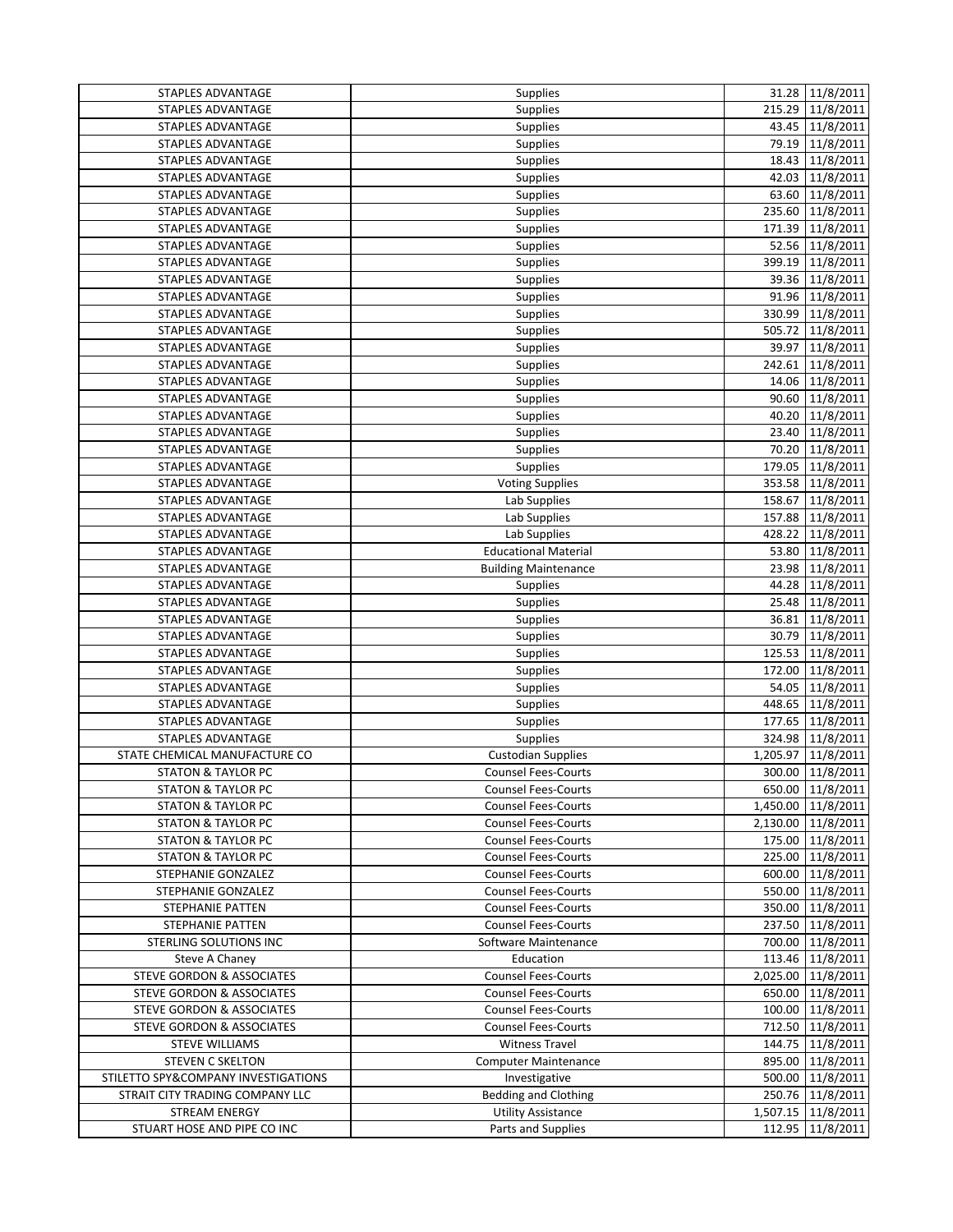| Sylvia Mendoza                                               | Travel                                   | 58.52 11/8/2011                      |
|--------------------------------------------------------------|------------------------------------------|--------------------------------------|
| Sylvia Mendoza                                               | Travel                                   | 100.00 11/8/2011                     |
| TAB PRODUCTS CO LLC                                          | Supplies                                 | 9,071.48 11/8/2011                   |
| <b>TANDY LEATHER FACTORY</b>                                 | Supplies                                 | 2.00 11/8/2011                       |
| <b>TARA RICE</b>                                             | Hith Dept Immu Fees                      | 25.00 11/8/2011                      |
| <b>TARA V KERSH</b>                                          | Counsel Fees-Courts                      | 2,100.00 11/8/2011                   |
| <b>TARA V KERSH</b>                                          | <b>Counsel Fees-Courts</b>               | 1,050.00 11/8/2011                   |
| <b>TARA V KERSH</b>                                          | Counsel Fees - CPS                       | 100.00 11/8/2011                     |
| <b>TARGET BANK</b>                                           | <b>Meeting Expenses</b>                  | 164.39 11/8/2011                     |
| <b>TARGET BANK</b>                                           | Other Payable                            | 14.24 11/8/2011                      |
| <b>TARGET BANK</b>                                           | Food                                     | 120.85 11/8/2011                     |
| <b>TARGET BANK</b>                                           | <b>Promotional Expenses</b>              | 132.66 11/8/2011                     |
| TARRANT COUNTY DISTRICT ATTORNEY                             | <b>Counsel Fees-Courts</b>               | 1,750.00 11/8/2011                   |
| TARRANT COUNTY HOUSING PARTNERSHIP                           | <b>Professional Service</b>              | 5,589.51 11/8/2011                   |
| TARRANT COUNTY HOUSING PARTNERSHIP                           | <b>Subrecipient Service</b>              | 737.92 11/8/2011                     |
| TARRANT COUNTY NARCOTICS UNIT                                | <b>Confidential Funds</b>                | 3,585.00 11/8/2011                   |
| <b>TARRANT COUNTY SHERIFF</b>                                | Travel                                   | 880.28 11/8/2011                     |
| TARRANT PATHOLOGY ASSOCIATES                                 | <b>Professional Service</b>              | 416.08 11/8/2011                     |
| TARRANT PATHOLOGY ASSOCIATES                                 | Professional Service                     | 312.06 11/8/2011                     |
| TDCAA-TEXAS DISTRICT & COUNTY                                | Education                                | 275.00 11/8/2011                     |
| TDCAA-TEXAS DISTRICT & COUNTY                                | Law Books                                | 335.00 11/8/2011                     |
| TDCAA-TEXAS DISTRICT & COUNTY                                | Law Books                                | 150.00 11/8/2011                     |
| TECHNOLOGY COMPONENTS SOUTHWEST LLC                          | Field Equip&Supplies                     | 85.50 11/8/2011                      |
| TECHNOLOGY RESOURCE CENTER OF                                | <b>Equipment Maint</b>                   | 147.00 11/8/2011                     |
| <b>TEKSYSTEMS INC</b>                                        | <b>Professional Service</b>              | 4,800.00 11/8/2011                   |
| TELETOUCH COMMUNICATIONS INC                                 | Telephone - Mobile                       | 538.51 11/8/2011                     |
| TELETOUCH COMMUNICATIONS INC                                 | Pager / Blackberry                       | 59.62 11/8/2011                      |
| TELETOUCH COMMUNICATIONS INC                                 | Telephone - Mobile                       | 14.39 11/8/2011                      |
| TELETOUCH COMMUNICATIONS INC                                 | Telephone - Mobile                       | 28.78 11/8/2011                      |
| TELETOUCH COMMUNICATIONS INC                                 | Telephone - Mobile                       | 100.73 11/8/2011                     |
| TELETOUCH COMMUNICATIONS INC                                 | Telephone - Mobile                       | 34.23 11/8/2011                      |
| TELETOUCH COMMUNICATIONS INC                                 | Telephone - Mobile                       | 221.38 11/8/2011                     |
| TELETOUCH COMMUNICATIONS INC                                 | Telephone - Mobile                       | 101.67 11/8/2011                     |
| TELETOUCH COMMUNICATIONS INC                                 | Telephone - Mobile                       | 90.54 11/8/2011                      |
| TELETOUCH COMMUNICATIONS INC                                 | Pager / Blackberry                       | 87.20 11/8/2011                      |
| TELETOUCH COMMUNICATIONS INC                                 | Pager / Blackberry                       | 89.83 11/8/2011                      |
| TELETOUCH COMMUNICATIONS INC                                 | Pager / Blackberry                       | 209.88 11/8/2011                     |
| TELETOUCH COMMUNICATIONS INC                                 | Pager / Blackberry                       | 777.66 11/8/2011                     |
| TELETOUCH COMMUNICATIONS INC                                 | Pager / Blackberry                       | 79.53 11/8/2011                      |
| TELETOUCH COMMUNICATIONS INC                                 | Pager / Blackberry                       | 149.40 11/8/2011                     |
| TELETOUCH COMMUNICATIONS INC                                 | Pager / Blackberry                       | 90.13 11/8/2011                      |
|                                                              |                                          | 180.26 11/8/2011                     |
| TELETOUCH COMMUNICATIONS INC<br>TELETOUCH COMMUNICATIONS INC | Pager / Blackberry<br>Pager / Blackberry | 79.53 11/8/2011                      |
| TELETOUCH COMMUNICATIONS INC                                 |                                          |                                      |
|                                                              | Pager / Blackberry                       | 59.62 11/8/2011                      |
| TELETOUCH COMMUNICATIONS INC                                 | Pager / Blackberry                       | 358.12 11/8/2011                     |
| TELETOUCH COMMUNICATIONS INC<br>TELETOUCH COMMUNICATIONS INC | Pager / Blackberry                       | 192.11 11/8/2011<br>197.23 11/8/2011 |
| TELETOUCH COMMUNICATIONS INC                                 | Pager / Blackberry<br>Pager / Blackberry |                                      |
|                                                              |                                          | 47.80 11/8/2011                      |
| TELETOUCH COMMUNICATIONS INC                                 | Pager / Blackberry<br>Telephone - Mobile | 29.81 11/8/2011                      |
| TELETOUCH COMMUNICATIONS INC                                 |                                          | 829.34 11/8/2011                     |
| <b>TERESEA ADCOCK</b>                                        | Reporter's Records                       | 360.00 11/8/2011                     |
| <b>TERESEA ADCOCK</b>                                        | Reporter's Records                       | 692.00 11/8/2011                     |
| <b>TERRY BARLOW</b>                                          | <b>Counsel Fees-Courts</b>               | 950.00 11/8/2011                     |
| <b>TERRY BARLOW</b>                                          | <b>Counsel Fees-Courts</b>               | 375.00 11/8/2011                     |
| <b>TERRY BARLOW</b>                                          | <b>Counsel Fees-Courts</b>               | 150.00 11/8/2011                     |
| TEX-21 - TRANSPORTATION EXCELLENCE                           | Dues                                     | 21,250.00 11/8/2011                  |
| TEXAS AGRILIFE EXTENSION SERVICE                             | Education                                | 155.00 11/8/2011                     |
| TEXAS AGRILIFE EXTENSION SERVICE                             | Education                                | 155.00 11/8/2011                     |
| TEXAS AGRILIFE EXTENSION SERVICE                             | Education                                | 155.00 11/8/2011                     |
| TEXAS AGRILIFE EXTENSION SERVICE                             | Education                                | 155.00 11/8/2011                     |
| TEXAS AGRILIFE EXTENSION SERVICE                             | Education                                | 155.00 11/8/2011                     |
| TEXAS AGRILIFE EXTENSION SERVICE                             | Education                                | 170.00 11/8/2011                     |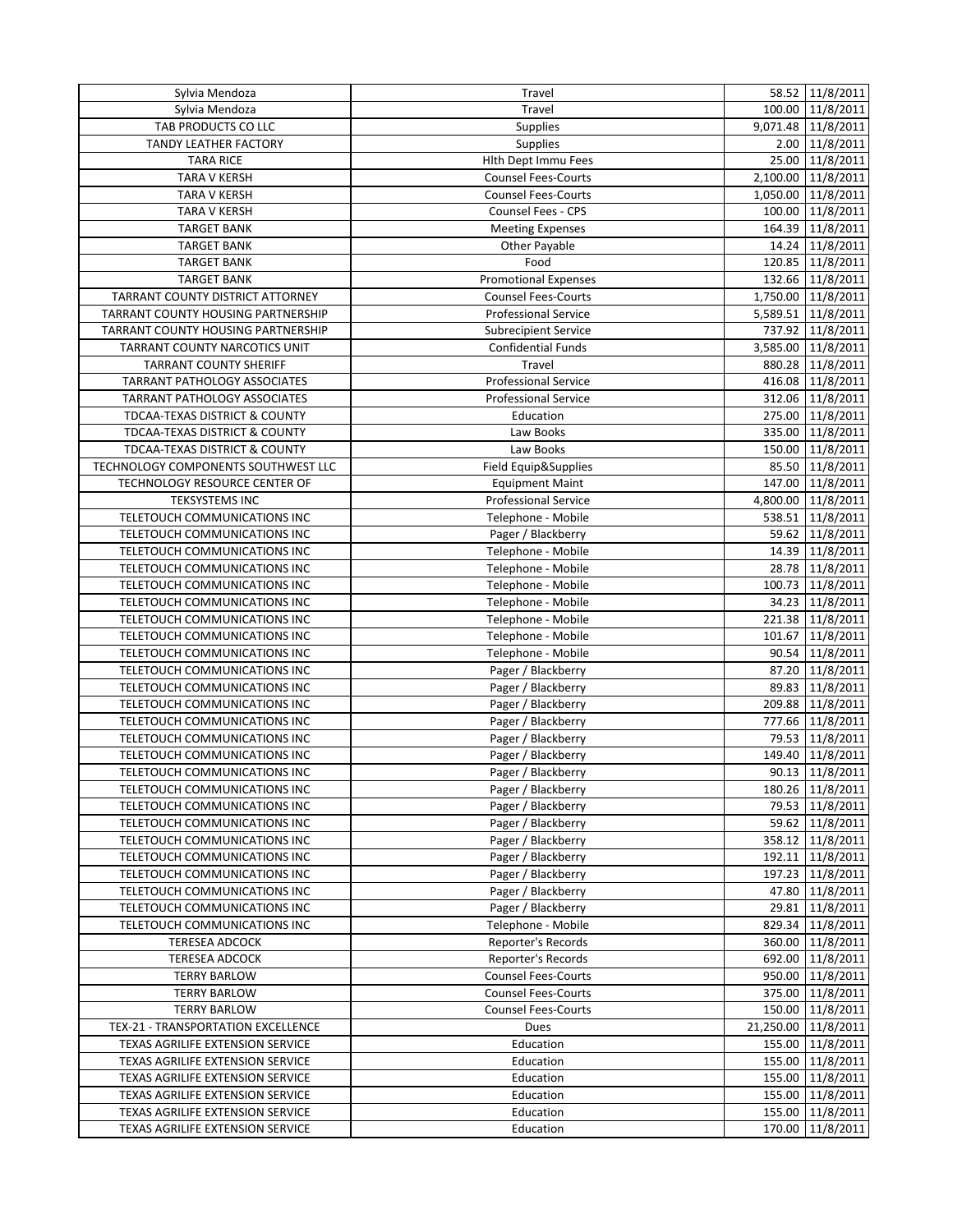| TEXAS ASSOCIATION OF ELECTIONS         | Dues                        | 50.00 11/8/2011                       |
|----------------------------------------|-----------------------------|---------------------------------------|
| <b>TEXAS ASSOCIATION OF ELECTIONS</b>  | Dues                        | 50.00 11/8/2011                       |
| TEXAS ASSOCIATION OF ELECTIONS         | Dues                        | 50.00 11/8/2011                       |
| TEXAS ASSOCIATION OF ELECTIONS         | Dues                        | 50.00 11/8/2011                       |
| TEXAS ASSOCIATION OF ELECTIONS         | Dues                        | 50.00 11/8/2011                       |
| TEXAS ASSOCIATION OF ELECTIONS         | Dues                        | 50.00 11/8/2011                       |
| <b>TEXAS ASSOCIATION OF ELECTIONS</b>  | Dues                        | 50.00 11/8/2011                       |
| TEXAS ASSOCIATION OF ELECTIONS         | Dues                        | 50.00 11/8/2011                       |
| TEXAS ASSOCIATION OF ELECTIONS         | Dues                        | 50.00 11/8/2011                       |
| <b>TEXAS ASSOCIATION OF ELECTIONS</b>  | Dues                        | 50.00 11/8/2011                       |
| TEXAS ASSOCIATION OF ELECTIONS         | Dues                        | 75.00 11/8/2011                       |
| <b>TEXAS CONFERENCE OF</b>             | Education                   | 150.00 11/8/2011                      |
| TEXAS DEPT OF CRIMINAL JUSTICE         | Sheriff Inventory           | 2,448.00 11/8/2011                    |
| TEXAS DEPT OF FAMILY & PROTECTIVE      | Transportation              | 492.29 11/8/2011                      |
| TEXAS DEPT PUBLIC SAFETY VEHICLE       | <b>Computer Services</b>    | 90.00 11/8/2011                       |
| TEXAS FIRE PROTECTION SPECL'ST         | <b>Building Maintenance</b> | 255.00 11/8/2011                      |
| TEXAS FIRE PROTECTION SPECL'ST         | <b>Building Maintenance</b> | 3,200.00 11/8/2011                    |
| TEXAS FURNITURE SOURCE INC             | Non-Track Equipment         | 444.03 11/8/2011                      |
| TEXAS FURNITURE SOURCE INC             | Non-Track Equipment         | 879.60 11/8/2011                      |
| TEXAS HEALTH HARRIS METHODIST          | <b>Professional Service</b> | 1,855.00 11/8/2011                    |
| <b>TEXAS HOUSING ASSOCIATION</b>       | Education                   | 800.00 11/8/2011                      |
| <b>TEXAS LAWYER</b>                    | Subscriptions               | 349.00 11/8/2011                      |
| <b>TEXAS LAWYER</b>                    | Subscriptions               | 363.00 11/8/2011                      |
| <b>TEXAS POWER LP</b>                  | <b>Utility Assistance</b>   | 353.11 11/8/2011                      |
| <b>TEXAS REHAB GROUP LLC</b>           | Rehab/Preserve Act          | 24,941.00 11/8/2011                   |
| TEXAS STATE UNIVERSITY                 | Education                   | 100.00 11/8/2011                      |
| TEXAS STATE UNIVERSITY                 | Education                   | 100.00 11/8/2011                      |
| <b>TEXAS STATE UNIVERSITY</b>          | Education                   | 100.00 11/8/2011                      |
| THE HUSTON FIRM PC                     | <b>Counsel Fees-Courts</b>  | 137.50 11/8/2011                      |
| THE HUSTON FIRM PC                     | Cnsl Fees-Juv Det&Tr        | 100.00 11/8/2011                      |
| THE LAW FIRM OF DAVID C JONES          | <b>Counsel Fees-Courts</b>  | 1,825.00 11/8/2011                    |
| THE LAW FIRM OF DAVID C JONES          | Counsel Fees-Courts         | 156.25 11/8/2011                      |
| THE LAW OFFICE OF ANGELA DOSKOCIL      | Cnsl Fees-Fam Drg Ct        | 100.00 11/8/2011                      |
| THE LAW OFFICES OF MICHAEL POOL PLL    | <b>Counsel Fees-Courts</b>  | 200.00 11/8/2011                      |
| THE MULHOLLAND CO                      | <b>Supplies</b>             | 12.00 11/8/2011                       |
| THE MULHOLLAND CO                      | <b>Supplies</b>             | 10.00 11/8/2011                       |
| THE MULHOLLAND CO                      | Supplies                    | 11/8/2011<br>10.00                    |
| THE MULHOLLAND CO<br>THE MULHOLLAND CO | Supplies                    | 11/8/2011<br>30.00<br>18.00 11/8/2011 |
| THE MULHOLLAND CO                      | <b>Supplies</b>             | 6.00 11/8/2011                        |
| THE MULHOLLAND CO                      | Supplies<br><b>Supplies</b> | 6.75 11/8/2011                        |
| THE MULHOLLAND CO                      | <b>Supplies</b>             | 36.00 11/8/2011                       |
| THE MULHOLLAND CO                      | <b>Supplies</b>             | 3.50 11/8/2011                        |
| THE SPOKEN WORD LLC                    | <b>Interpreter Fees</b>     | 240.00 11/8/2011                      |
| THE SPOKEN WORD LLC                    | Interpreter Fees            | 570.00 11/8/2011                      |
| THE SPOKEN WORD LLC                    | Interpreter Fees            | 120.00 11/8/2011                      |
| THE SPOKEN WORD LLC                    | <b>Interpreter Fees</b>     | 510.00 11/8/2011                      |
| THE SPOKEN WORD LLC                    | <b>Interpreter Fees</b>     | 360.00 11/8/2011                      |
| THE SPOKEN WORD LLC                    | Interpreter Fees            | 420.00 11/8/2011                      |
| THE SPOKEN WORD LLC                    | Interpreter Fees            | 120.00 11/8/2011                      |
| THE SPOKEN WORD LLC                    | Interpreter Fees            | 120.00 11/8/2011                      |
| THE SPOKEN WORD LLC                    | <b>Interpreter Fees</b>     | 11/8/2011<br>100.00                   |
| THE SPOKEN WORD LLC                    | <b>Interpreter Fees</b>     | 420.00 11/8/2011                      |
| THE SPOKEN WORD LLC                    | Interpreter Fees            | 480.00 11/8/2011                      |
| THE SPOKEN WORD LLC                    | Interpreter Fees            | 240.00 11/8/2011                      |
| THE SPOKEN WORD LLC                    | Interpreter Fees            | 250.00 11/8/2011                      |
| THE SPOKEN WORD LLC                    | Interpreter Fees            | 240.00 11/8/2011                      |
| THE SPOKEN WORD LLC                    | Interpreter Fees            | 480.00 11/8/2011                      |
| THE SPOKEN WORD LLC                    | <b>Interpreter Fees</b>     | 240.00 11/8/2011                      |
| THE TIPTON GROUP                       | <b>Utility Assistance</b>   | 29.40 11/8/2011                       |
| THE TIPTON GROUP                       | <b>Rental Assistance</b>    | 335.00 11/8/2011                      |
| THERESA YOKO COPELAND                  | <b>Counsel Fees-Courts</b>  | 11/8/2011<br>300.00                   |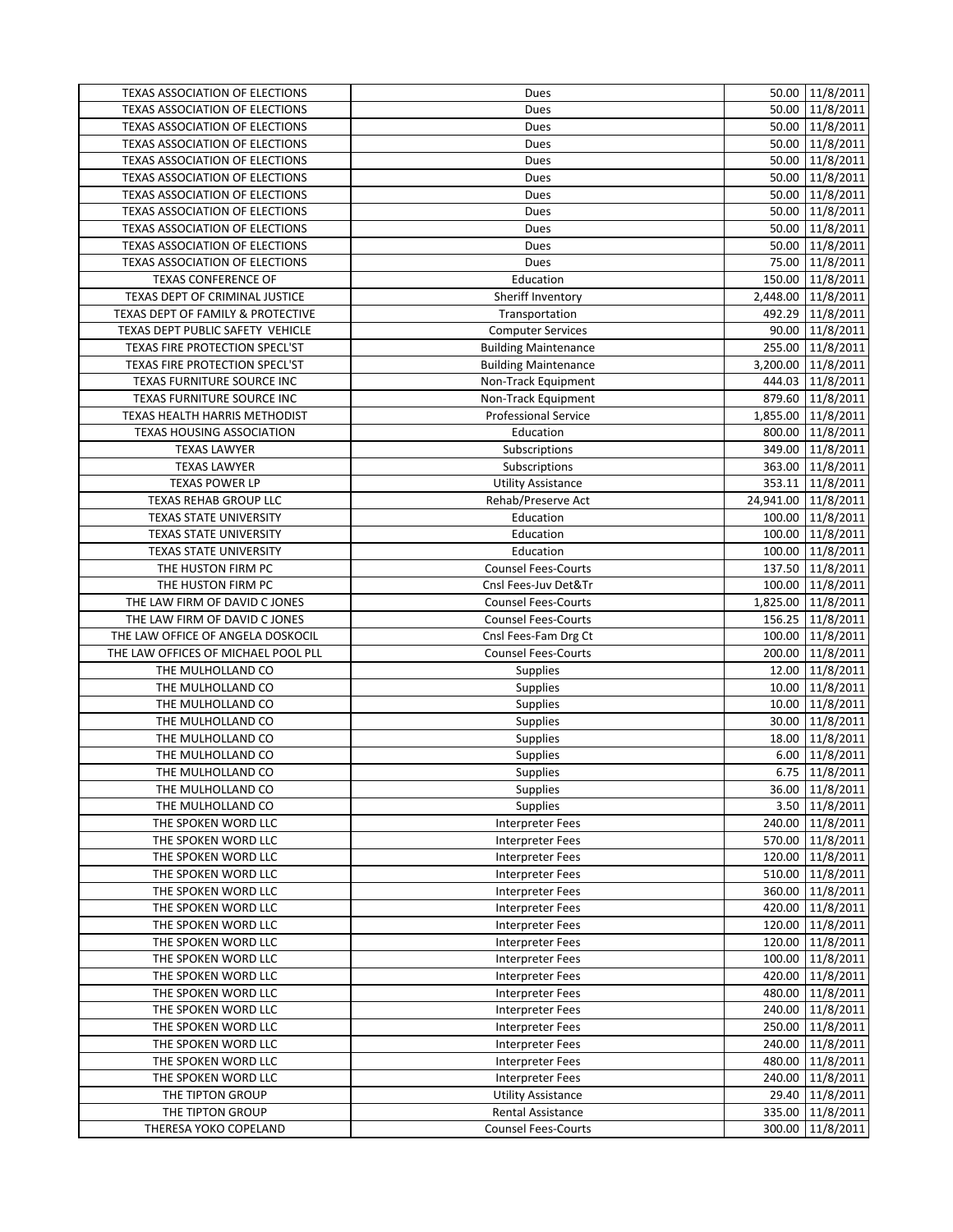| THERMO ELECTRON NORTH AMERICA LLC   | Lab Supplies                | 4,723.85 11/8/2011                    |
|-------------------------------------|-----------------------------|---------------------------------------|
| THERMO ELECTRON NORTH AMERICA LLC   | Lab Supplies                | 678.73 11/8/2011                      |
| THERMO ELECTRON NORTH AMERICA LLC   | Lab Equip Mainten           | 111,465.40 11/8/2011                  |
| THYSSENKRUPP ELEVATOR               | <b>Elevator Maintenance</b> | 2,763.09 11/8/2011                    |
| THYSSENKRUPP ELEVATOR               | <b>Elevator Maintenance</b> | 3,062.17 11/8/2011                    |
| <b>THYSSENKRUPP ELEVATOR</b>        | <b>Elevator Maintenance</b> | 5,358.79 11/8/2011                    |
| <b>THYSSENKRUPP ELEVATOR</b>        | <b>Elevator Maintenance</b> | 734.91 11/8/2011                      |
| THYSSENKRUPP ELEVATOR               | <b>Elevator Maintenance</b> | 872.52 11/8/2011                      |
| THYSSENKRUPP ELEVATOR               | <b>Elevator Maintenance</b> | 5,603.70 11/8/2011                    |
| <b>THYSSENKRUPP ELEVATOR</b>        | <b>Elevator Maintenance</b> | 367.45 11/8/2011                      |
| <b>THYSSENKRUPP ELEVATOR</b>        | <b>Elevator Maintenance</b> | 1,531.08 11/8/2011                    |
| THYSSENKRUPP ELEVATOR               | <b>Elevator Maintenance</b> | 765.53 11/8/2011                      |
| THYSSENKRUPP ELEVATOR               | <b>Elevator Maintenance</b> | 5,358.79 11/8/2011                    |
| THYSSENKRUPP ELEVATOR               | <b>Elevator Maintenance</b> | 734.91 11/8/2011                      |
| THYSSENKRUPP ELEVATOR               | <b>Elevator Maintenance</b> | 1,531.18 11/8/2011                    |
| THYSSENKRUPP ELEVATOR               | <b>Elevator Maintenance</b> | 2,296.61 11/8/2011                    |
| THYSSENKRUPP ELEVATOR               | <b>Elevator Maintenance</b> | 734.91 11/8/2011                      |
| TIC EXPRESS LLC                     | Supplies                    | 142.00 11/8/2011                      |
| TIC EXPRESS LLC                     | <b>Supplies</b>             | 88.00 11/8/2011                       |
| TIC EXPRESS LLC                     | Supplies                    | 1,070.50 11/8/2011                    |
| TIC EXPRESS LLC                     | <b>Supplies</b>             | 934.60 11/8/2011                      |
| TIC EXPRESS LLC                     | <b>Supplies</b>             | 147.00 11/8/2011                      |
| TIC EXPRESS LLC                     | Supplies                    | 186.45 11/8/2011                      |
| TIC EXPRESS LLC                     | Supplies                    | 69.78 11/8/2011                       |
| TIC EXPRESS LLC                     | Supplies                    | 147.00 11/8/2011                      |
| TIC EXPRESS LLC                     | <b>Supplies</b>             | 208.00 11/8/2011                      |
| <b>Tiffany N Smith</b>              | Prepaid - Travel            | (748.63) 11/8/2011                    |
| <b>Tiffany N Smith</b>              | Travel                      | 792.64 11/8/2011                      |
| <b>TIGERSEAL PRODUCTS</b>           | Lab Supplies                | 558.68 11/8/2011                      |
| TIPTON GLOBAL SALES & SERVICES INC  | <b>Equipment Maint</b>      | 150.00 11/8/2011                      |
| TOSHIBA BUSINESS SOLUTIONS          | <b>Equipment Maint</b>      | 549.45 11/8/2011                      |
| <b>TRACIE KENAN</b>                 | <b>Counsel Fees-Courts</b>  | 400.00 11/8/2011                      |
| <b>TRANE COMPANY</b>                | A/C Maint Contract          | (165.00) 11/8/2011                    |
| <b>TRANE COMPANY</b>                | A/C Maint Contract          | 859.00 11/8/2011                      |
| TRANSTAR INDUSTRIES INC             | Central Garage Inv          | 1.00 11/8/2011                        |
| <b>TRAVIS YOUNG</b>                 | <b>Counsel Fees-Courts</b>  | 3,300.00 11/8/2011                    |
| <b>TRAVIS YOUNG</b>                 | <b>Counsel Fees-Courts</b>  | 275.00 11/8/2011                      |
| <b>TRAVIS YOUNG</b>                 | <b>Counsel Fees-Courts</b>  | 200.00 11/8/2011                      |
| TRI COUNTY ELECTRIC CO-OP           | <b>Utility Assistance</b>   | 421.52 11/8/2011                      |
| TRI DAL UTILITIES LTD               | <b>Building Maintenance</b> | 19,190.06 11/8/2011                   |
| TRIO COMMUNICATIONS                 | Radio Serv-Non Contr        | 800.00 11/8/2011                      |
| TRIPLENET PRICING LLC               | <b>Supplies</b>             | 247.00 11/8/2011                      |
| TRIPLENET PRICING LLC               | <b>Supplies</b>             | 63.65 11/8/2011                       |
| TRIPLENET PRICING LLC               | <b>Supplies</b>             | 108.20 11/8/2011                      |
| TRIPLENET PRICING LLC               | Supplies                    | 975.60 11/8/2011                      |
| TRIPLENET PRICING LLC               | <b>Supplies</b>             | 424.40 11/8/2011                      |
| TRIPLENET PRICING LLC               | <b>Supplies</b>             | 11/8/2011<br>$\overline{\phantom{a}}$ |
| TRIPLENET PRICING LLC               | <b>Supplies</b>             | 228.40 11/8/2011                      |
| TRIPLENET PRICING LLC               | <b>Supplies</b>             | 145.40 11/8/2011                      |
| TRIPLENET PRICING LLC               | Supplies                    | 150.00 11/8/2011                      |
| TRUCKPRO INC                        | Parts and Supplies          | 432.06 11/8/2011                      |
| TRUGREEN CHEMLAWN                   | Landscaping Expense         | 654.00<br>11/8/2011                   |
| <b>TRUGREEN CHEMLAWN</b>            | Landscaping Expense         | 98.00 11/8/2011                       |
| TRUGREEN CHEMLAWN                   | Landscaping Expense         | 65.00 11/8/2011                       |
| TRUGREEN CHEMLAWN                   | Landscaping Expense         | 114.00 11/8/2011                      |
| TRUGREEN CHEMLAWN                   | Landscaping Expense         | 298.00 11/8/2011                      |
| TRUGREEN LANDCARE LLC               | Landscaping Expense         | 516.00 11/8/2011                      |
| TRUGREEN LANDCARE LLC               | Landscaping Expense         | 652.00 11/8/2011                      |
| TTI-TTF12-TX TRANSPORTATION INSTITU | Education                   | 225.00<br>11/8/2011                   |
| TTI-TTF12-TX TRANSPORTATION INSTITU | Education                   | 225.00<br>11/8/2011                   |
| TU ELECTRIC                         | <b>Utility Assistance</b>   | 11/8/2011<br>60.00                    |
| TX COMMISSION ON ENVIRONMENTAL QUAL | Lab Accreditation           | 755.00 11/8/2011                      |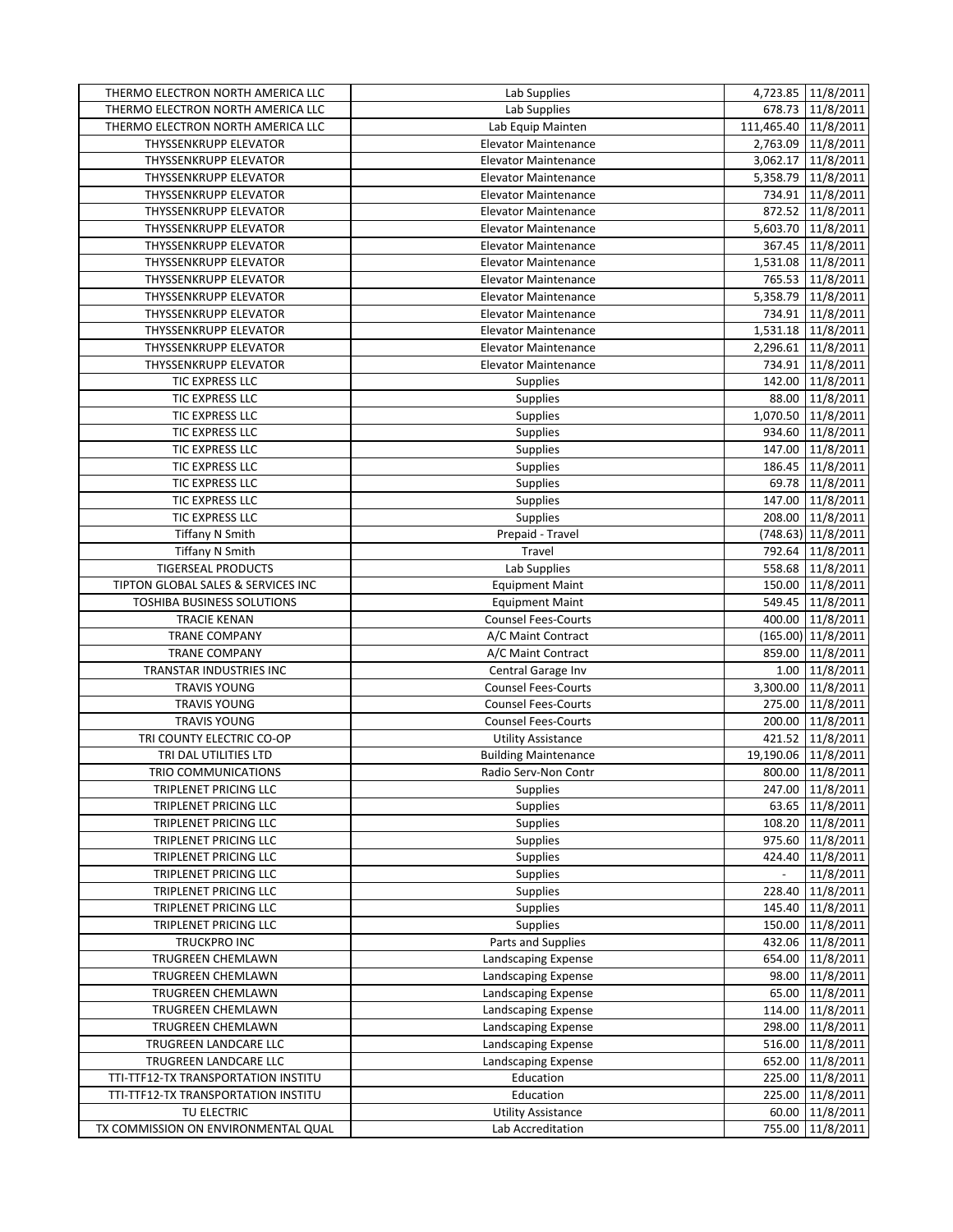| TXI OPERATIONS, LP (NT)             | <b>Base Stab Materials</b>  | 14,413.00 11/8/2011 |
|-------------------------------------|-----------------------------|---------------------|
| TXU ELECTRIC COMPANY                | <b>Utility Assistance</b>   | 545.71 11/8/2011    |
| TXU ELECTRIC COMPANY                | <b>Utility Assistance</b>   | 1,586.86 11/8/2011  |
| TXU ELECTRIC COMPANY                | <b>Utility Assistance</b>   | 2,759.33 11/8/2011  |
| TXU ELECTRIC COMPANY                | <b>Utility Assistance</b>   | 5,608.37 11/8/2011  |
| <b>TXU ENERGY</b>                   | Electricity                 | 72.28 11/8/2011     |
| <b>U S LEGAL SUPPORT</b>            | <b>Litigation Expense</b>   | 129.00 11/8/2011    |
| U S POSTMASTER                      | Postage                     | 1,988.00 11/8/2011  |
| <b>ULINE INC</b>                    | <b>Supplies</b>             | 140.92 11/8/2011    |
| <b>ULINE INC</b>                    | <b>Supplies</b>             | 303.52 11/8/2011    |
| ULINE INC                           | Lab Supplies                | 769.70 11/8/2011    |
| <b>ULINE INC</b>                    | Lab Supplies                | 615.59 11/8/2011    |
| <b>ULINE INC</b>                    | Lab Supplies                | 226.21 11/8/2011    |
| UNION GOSPEL MISSION                | Rental Assistance           | 908.50 11/8/2011    |
| UNITED CHEMICAL TECHNOLOGIES INC    | Lab Supplies                | 10,400.09 11/8/2011 |
| UNITED LABORATORIES                 | Parts and Supplies          | 569.70 11/8/2011    |
| UNITED PROCUREMENT                  | <b>Building Maintenance</b> | 856.48 11/8/2011    |
| UNITED RENTALS NORTHWEST INC        | <b>Building Maintenance</b> | 648.08 11/8/2011    |
| UNITED SITE SERVICES                | <b>Equipment Rentals</b>    | 47.95 11/8/2011     |
| UNIVERSAL BOOT INC                  | <b>Building Maintenance</b> | 804.40 11/8/2011    |
| UNIVERSITY OF N TX HEALTH SCIENCE   | <b>Professional Service</b> | 101.88 11/8/2011    |
| UNVERSITY OF CINCINNATI             | <b>Computer Supplies</b>    | 21,000.00 11/8/2011 |
| UPS/UNITED PARCEL SERVICE           | Postage                     | 189.36 11/8/2011    |
| US POSTAL SERVICE-POSTAGE BY PHONE  |                             | 4,000.00 11/8/2011  |
| <b>UTAK LABORATORIES INC</b>        | Postage                     | 138.11 11/8/2011    |
|                                     | Lab Supplies                | 495.00 11/8/2011    |
| <b>VALHALLA APARTMENTS</b>          | Rental Assistance           |                     |
| <b>VALHALLA APARTMENTS</b>          | <b>Utility Assistance</b>   | 244.89 11/8/2011    |
| VANESSA M JORDAN                    | Counsel Fees-Courts         | 100.00 11/8/2011    |
| <b>VAUGHN BAILEY</b>                | Counsel Fees-Juv            | 200.00 11/8/2011    |
| <b>VENDING NUT COMPANY</b>          | Food                        | 248.75 11/8/2011    |
| VENTREX ENVIRONMENTAL SERVICES      | Lab Equip Mainten           | 1,158.39 11/8/2011  |
| VENTREX ENVIRONMENTAL SERVICES      | <b>Disposal Service</b>     | 797.58 11/8/2011    |
| <b>VERIZON SOUTHWEST</b>            | Telephone-Basic             | 57.02 11/8/2011     |
| <b>VERIZON SOUTHWEST</b>            | Telephone-Basic             | 159.46 11/8/2011    |
| <b>VERIZON SOUTHWEST</b>            | Telephone-Basic             | 79.19 11/8/2011     |
| <b>VERNON CROSSETT</b>              | <b>Restitution Payable</b>  | 75.00 11/8/2011     |
| <b>VERONICA COLVIN</b>              | <b>Restitution Payable</b>  | 60.00 11/8/2011     |
| <b>VICKI E WILEY</b>                | <b>Counsel Fees-Courts</b>  | 100.00 11/8/2011    |
| <b>VIRGINIA CARTER</b>              | Counsel Fees-Juv            | 200.00 11/8/2011    |
| WALDEN'S                            | Supplies                    | 1,601.91 11/8/2011  |
| WALMART #3284                       | Food/Hygiene Assist         | 16.71 11/8/2011     |
| WALT A CLEVELAND                    | <b>Counsel Fees-Courts</b>  | 700.00 11/8/2011    |
| WALT A CLEVELAND                    | <b>Counsel Fees-Courts</b>  | 950.00 11/8/2011    |
| WALT A CLEVELAND                    | <b>Counsel Fees-Courts</b>  | 550.00 11/8/2011    |
| WALT A CLEVELAND                    | <b>Counsel Fees-Courts</b>  | 300.00 11/8/2011    |
| WALT A CLEVELAND                    | <b>Counsel Fees-Courts</b>  | 200.00 11/8/2011    |
| <b>WARES GIANT TIRE SERVICE LLC</b> | Parts and Supplies          | 162.00 11/8/2011    |
| <b>WARREN ST JOHN</b>               | <b>Counsel Fees-Courts</b>  | 100.00 11/8/2011    |
| <b>WARREN ST JOHN</b>               | <b>Counsel Fees-Courts</b>  | 100.00 11/8/2011    |
| <b>WEST GROUP</b>                   | Law Books                   | 262.00 11/8/2011    |
| <b>WEST GROUP</b>                   | Law Books                   | 196.00 11/8/2011    |
| <b>WEST GROUP</b>                   | Law Books                   | 198.40 11/8/2011    |
| <b>WEST GROUP PAYMENT CENTER</b>    | On-Line Service             | 1,872.00 11/8/2011  |
| WESTERN-BRW PAPER CO INC            | <b>Supplies</b>             | 182.50 11/8/2011    |
| WESTERN-BRW PAPER CO INC            | <b>Supplies</b>             | 182.50 11/8/2011    |
| WESTERN-BRW PAPER CO INC            | <b>Supplies</b>             | 2,190.00 11/8/2011  |
| WESTERN-BRW PAPER CO INC            | <b>Supplies</b>             | 182.50 11/8/2011    |
| WESTERN-BRW PAPER CO INC            | <b>Supplies</b>             | 145.00 11/8/2011    |
| WESTERN-BRW PAPER CO INC            | <b>Supplies</b>             | 848.68 11/8/2011    |
| WESTERN-BRW PAPER CO INC            | Supplies                    | 174.00 11/8/2011    |
| WESTERN-BRW PAPER CO INC            | <b>Supplies</b>             | 146.00 11/8/2011    |
| WESTERN-BRW PAPER CO INC            | <b>Supplies</b>             | 182.50 11/8/2011    |
|                                     |                             |                     |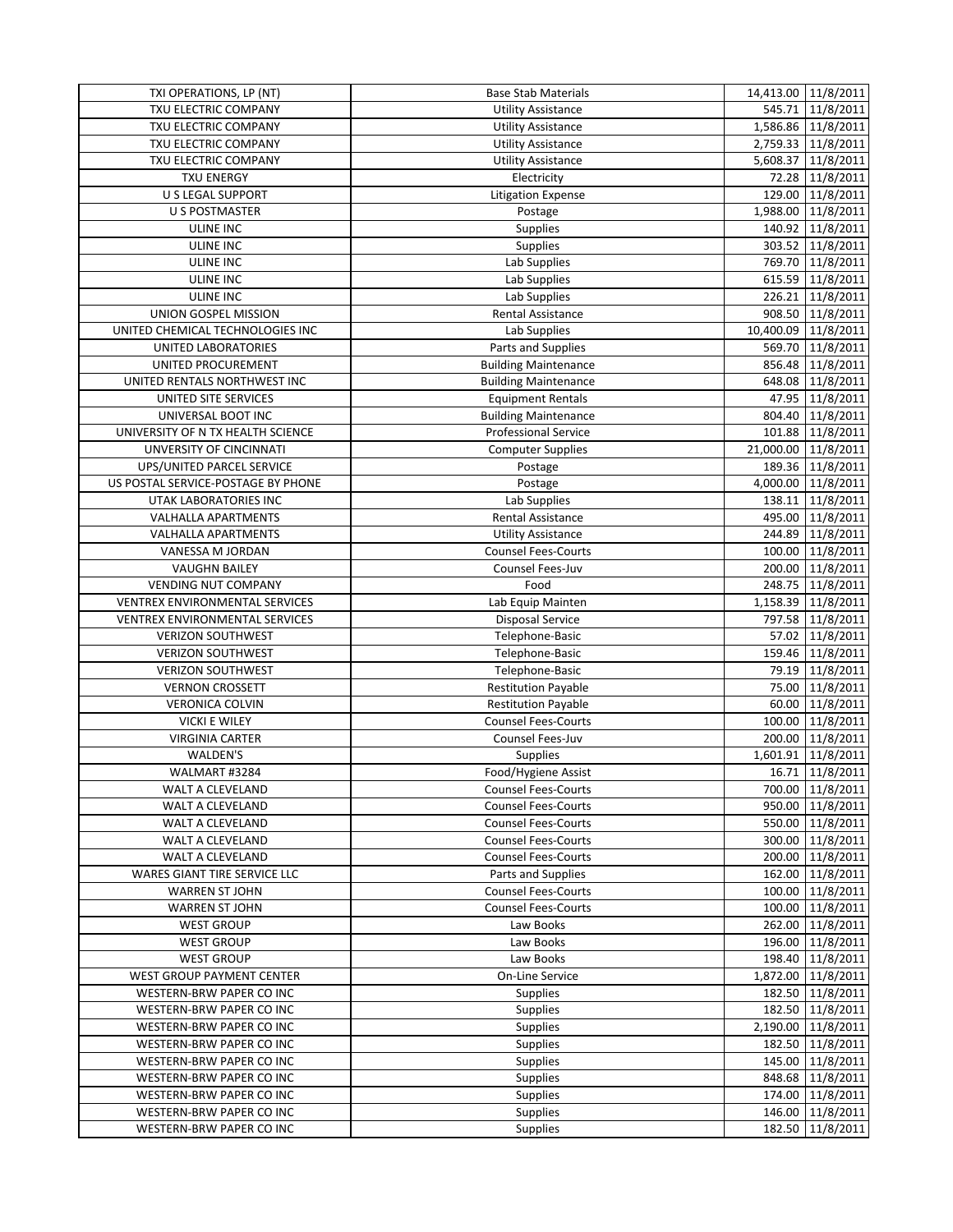| WESTERN-BRW PAPER CO INC                 | Supplies                    |          | 219.00 11/8/2011   |
|------------------------------------------|-----------------------------|----------|--------------------|
| WESTERN-BRW PAPER CO INC                 | Supplies                    |          | 58.00 11/8/2011    |
| WESTERN-BRW PAPER CO INC                 | <b>Supplies</b>             |          | 101.50 11/8/2011   |
| WESTERN-BRW PAPER CO INC                 | Supplies                    | 493.00   | 11/8/2011          |
| WESTERN-BRW PAPER CO INC                 | Supplies                    |          | 507.50 11/8/2011   |
| WESTERN-BRW PAPER CO INC                 | Supplies                    | 182.50   | 11/8/2011          |
| WHW TRANSPORT INC                        | <b>Wrecker Service</b>      |          | 55.00 11/8/2011    |
| <b>WILBARGER COUNTY CLERK</b>            | Crim Crt Mental Comp        |          | 1,370.00 11/8/2011 |
| <b>WILLBANKS METALS INC</b>              | Parts and Supplies          | 80.00    | 11/8/2011          |
| <b>WILLBANKS METALS INC</b>              | ROW/Rd Maint Materls        | 191.30   | 11/8/2011          |
| William A Porter                         | Postage                     | 12.90    | 11/8/2011          |
| WILLIAM BARRY NORMAN                     | Psych Exam/Testimony        | 400.00   | 11/8/2011          |
| <b>WILLIAM BARRY NORMAN</b>              | Psych Exam/Testimony        |          | 400.00 11/8/2011   |
| WILLIAM BARRY NORMAN                     | Psych Exam/Testimony        |          | 1,200.00 11/8/2011 |
| WILLIAM BARRY NORMAN                     | Psych Exam/Testimony        | 400.00   | 11/8/2011          |
| WILLIAM BARRY NORMAN                     | Psych Exam/Testimony        | 400.00   | 11/8/2011          |
| WILLIAM BARRY NORMAN                     | Psych Exam/Testimony        | 400.00   | 11/8/2011          |
| WILLIAM BRIAN GOZA                       | <b>Counsel Fees-Courts</b>  | 350.00   | 11/8/2011          |
| WILLIAM H BILL RAY PC                    | <b>Counsel Fees-Courts</b>  | 450.00   | 11/8/2011          |
| WILLIAM H BILL RAY PC                    | <b>Counsel Fees-Courts</b>  | 400.00   | 11/8/2011          |
| WILLIAM H BILL RAY PC                    | <b>Counsel Fees-Courts</b>  | 400.00   | 11/8/2011          |
| WILLIAM H BILL RAY PC                    | <b>Counsel Fees-Courts</b>  | 800.00   | 11/8/2011          |
| WILLIAM H BILL RAY PC                    | <b>Counsel Fees-Courts</b>  | 200.00   | 11/8/2011          |
| WILLIAM H BILL RAY PC                    | <b>Counsel Fees-Courts</b>  |          | 137.50 11/8/2011   |
| WILLIAM H BILL RAY PC                    | <b>Counsel Fees-Courts</b>  |          | 300.00 11/8/2011   |
| WILLIAM H BILL RAY PC                    | <b>Counsel Fees-Courts</b>  |          | 137.50 11/8/2011   |
| WILLIAM H BILL RAY PC                    | Cnsl Fees-Crim Appls        | 1,656.25 | 11/8/2011          |
| WILLIAM H BILL RAY PC                    | Cnsl Fees-Crim Appls        | 100.00   | 11/8/2011          |
| WILLIAM MICHAEL HARBER JR                | <b>Counsel Fees-Courts</b>  | 100.00   | 11/8/2011          |
| WILLIAM MICHAEL HARBER JR                | <b>Counsel Fees-Courts</b>  | 1,375.00 | 11/8/2011          |
| <b>WILLIAM S HARRIS</b>                  | <b>Counsel Fees-Courts</b>  | 680.00   | 11/8/2011          |
| <b>WILLIAM SHELTON</b>                   | Reporter's Records          | 40.00    | 11/8/2011          |
| <b>WILLOW CREEK SIGNS</b>                | <b>Building Maintenance</b> | 520.00   | 11/8/2011          |
| <b>WOLTERS KLUWER LAW &amp; BUSINESS</b> | Law Books                   | 780.00   | 11/8/2011          |
| YELLOW CAB CO                            | Transportation              | 285.10   | 11/8/2011          |
| YELLOW CAB CO                            | Transportation              | 144.53   | 11/8/2011          |
| YELLOW CAB CO                            | Transportation              |          | 270.40 11/8/2011   |
| <b>Z4 DIGITAL COLOR LLC</b>              | <b>Building Maintenance</b> |          | (151.00) 11/8/2011 |
| <b>Z4 DIGITAL COLOR LLC</b>              | <b>Building Maintenance</b> | 651.00   | 11/8/2011          |

| <b>COMMISSIONERS' REPORT OF CLAIMS - Addendum</b> |                                 |                               |                      |
|---------------------------------------------------|---------------------------------|-------------------------------|----------------------|
| FOR THE WEEK ENDING - November 8, 2011            |                                 |                               |                      |
|                                                   |                                 |                               |                      |
| <b>Vendor Name</b>                                | <b>Item Description</b>         | <b>Paid Amount Check Date</b> |                      |
| Alice Whitten                                     | 5006 Chapter 13 Levy            |                               | $(208.15)$ 11/8/2011 |
| American General Life Ins                         | Lifestyle, American General Co. |                               | 76.27 11/8/2011      |
| Anthem Life Insurance Co                          | PGL/Anthem Life                 |                               | 38.97 11/8/2011      |
| <b>Arthur Weinman Architects</b>                  | <b>Professional Service</b>     |                               | 1,092.50 11/8/2011   |
| A-S-A Food Store                                  | Damage Claims                   |                               | 2,100.00 11/8/2011   |
| <b>Automated Collection Serv</b>                  | 5002 Student Loan Levy          |                               | $(1.24)$ 11/8/2011   |
| <b>Brian Antwine</b>                              | <b>Pretrial Release Fee</b>     |                               | 100.00 11/8/2011     |
| <b>CLEAT</b>                                      | <b>Union Dues</b>               |                               | 135.00 11/8/2011     |
| Christopher James Haney                           | Damage Claims                   |                               | 92.50 11/8/2011      |
| City of Saginaw                                   | <b>County Projects</b>          | 311,782.07                    | 11/8/2011            |
| Clerk, Court of Appeals, Eleventh                 | <b>Court Costs</b>              |                               | 10.00 11/8/2011      |
| Delta Dental Insurance Co                         | <b>Dental Claims</b>            |                               | 8,150.90 11/8/2011   |
| Delta Dental Insurance Co                         | <b>Dental Claims</b>            | 1,115.80                      | 11/8/2011            |
| Directy Inc                                       | Subscriptions                   |                               | 114.99 11/8/2011     |
| Ellis County District Cle                         | Child Support                   |                               | (369.23) 11/8/2011   |
| Fraternal Order of Police                         | <b>Union Dues</b>               |                               | $(12.50)$ 11/8/2011  |
| <b>GC Services LP</b>                             | 5002 Student Loan Levy          |                               | 16.01 11/8/2011      |
| Giant Texan Security Investigation                | Investigative                   |                               | 900.00 11/8/2011     |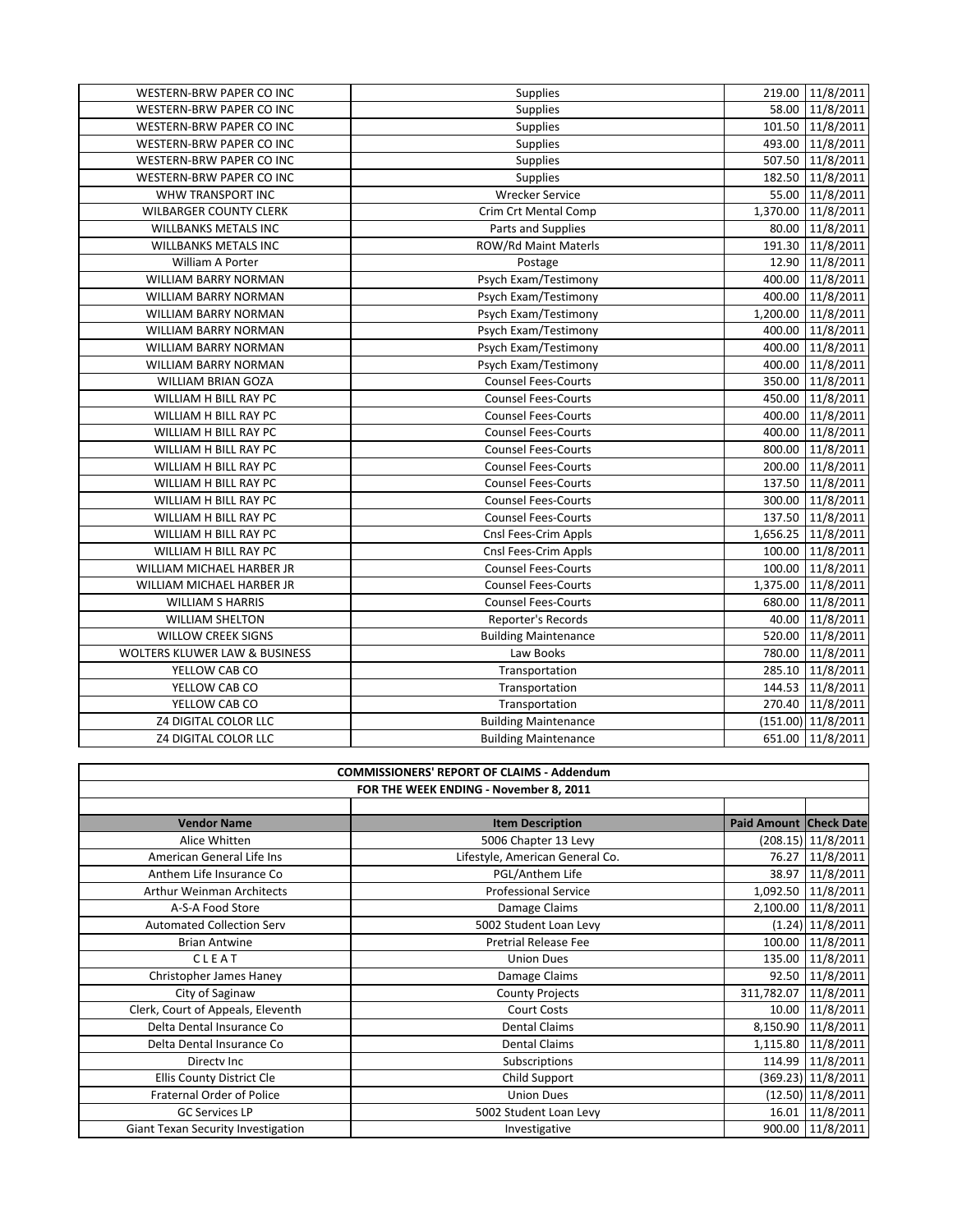| Giant Texan Security Investigation | Investigative                                              | 405.00 11/8/2011        |
|------------------------------------|------------------------------------------------------------|-------------------------|
| Healthsmart                        | Medical Claims - AC & CO                                   | 75.70 11/8/2011         |
| Internal Revenue Service           | 5001 Tax Levy                                              | 150.00 11/8/2011        |
| <b>IRS FICA EE</b>                 | FICA-Employee                                              | (11,953.90) 11/8/2011   |
| <b>IRS FICA ER</b>                 | FICA-Employer                                              | $(17,647.09)$ 11/8/2011 |
| <b>IRS FIT</b>                     | FIT Withholding                                            | (24, 281.48) 11/8/2011  |
| IRS MED EE                         | Medicare-Employee                                          | $(1,919.95)$ 11/8/2011  |
| <b>IRS MED ER</b>                  | Medicare-Employer                                          | $(1,919.95)$ 11/8/2011  |
| Jim Baugh                          | Damage Claims                                              | 1,100.00 11/8/2011      |
| LexisNexis Risk Data Management    | Subscriptions                                              | 4,000.00 11/8/2011      |
| Lincoln Financial Group            | Deferred Comp                                              | $(7,908.91)$ 11/8/2011  |
| Mercedes Medical Inc               | <b>Medical Supplies</b>                                    | 790.56 11/8/2011        |
| Metropolitan Life                  | Metlife                                                    | (293.22) 11/8/2011      |
| N J Malin & Assocaiates LLC        | <b>Equipment Maint</b>                                     | 264.00 11/8/2011        |
| Nationwide Retirement Sol          | Deferred Comp                                              | $(15,856.06)$ 11/8/2011 |
| NCO Financial Systems Inc          | 5002 Student Loan Levy                                     | $0.21$ 11/8/2011        |
| Oklahoma Dept of Human Se          | Child Support                                              | (173.13) 11/8/2011      |
| PayFlex                            | Dependent Care                                             | 4,699.09 11/8/2011      |
| PayFlex                            | Medical                                                    | 35,433.30 11/8/2011     |
| Pennsylvania-HEAA                  | 5002 Student Loan Levy                                     | $(0.01)$ 11/8/2011      |
| Pioneer Credit Recovery I          | 5002 Student Loan Levy                                     | (71.88) 11/8/2011       |
| Police & Firefighters Ins          | <b>Union Dues</b>                                          | (125.41) 11/8/2011      |
| <b>Prepaid Legal Services</b>      | Prepaid Attorney                                           | 3,908.25 11/8/2011      |
| Specialized Training Services Inc  | Travel                                                     | 209.00 11/8/2011        |
| Specialized Training Services Inc  | Travel                                                     | 209.00 11/8/2011        |
| Steele & Freeman                   | <b>Professional Service</b>                                | 163,587.00 11/8/2011    |
| Steele & Freeman                   | <b>Professional Service</b>                                | 298,529.00 11/8/2011    |
| Steele & Freeman                   | Retainage                                                  | 429,932.00 11/8/2011    |
| Tara V Kersh                       | <b>Counsel Fees-Courts</b>                                 | 11,585.00 11/8/2011     |
| Tarrant Co. P/R Acct               | Payroll Transfers                                          | (59,992.08) 11/8/2011   |
| <b>Tarrant County Deputy She</b>   | <b>Union Dues</b>                                          | 31.00 11/8/2011         |
| Texas Child Support Disbu          | Child Support                                              | $(1, 112.27)$ 11/8/2011 |
| <b>Texas Guaranteed Student</b>    | 5002 Student Loan Levy                                     | $(0.05)$ 11/8/2011      |
| <b>Texas Guaranteed Tuition</b>    | <b>State TX Guaranteed Tuition Plan</b>                    | $(101.00)$ 11/8/2011    |
| Tim Truman                         | 5006 Chapter 13 Levy                                       | 275.09 11/8/2011        |
| TX Workforce Unemployment          | TX Workforce Comm - Accrual - 3rd Qtr - CY 11 Unemployment | $(42,033.73)$ 11/8/2011 |
| TX Workforce Unemployment          | TX Workforce Comm - Accrual - 3rd Qtr - CY 11 Unemployment | $(2,800.00)$ 11/8/2011  |
| TX Workforce Unemployment          | TX Workforce Comm - Accrual - 3rd Qtr - CY 11 Unemployment | $(6,250.16)$ 11/8/2011  |
| TX Workforce Unemployment          | TX Workforce Comm - Accrual - 3rd Qtr - CY 11 Unemployment | $(3,585.00)$ 11/8/2011  |
| TX Workforce Unemployment          | TX Workforce Comm - Accrual - 3rd Qtr - CY 11 Unemployment | (276.80) 11/8/2011      |
| TX Workforce Unemployment          | TX Workforce Comm - Accrual - 3rd Qtr - CY 11 Unemployment | (692.00) 11/8/2011      |
| TX Workforce Unemployment          | TX Workforce Comm - Accrual - 3rd Qtr - CY 11 Unemployment | (69.20) 11/8/2011       |
| TX Workforce Unemployment          | TX Workforce Comm - Accrual - 3rd Qtr - CY 11 Unemployment | (346.00) 11/8/2011      |
| TX Workforce Unemployment          | TX Workforce Comm - Accrual - 3rd Qtr - CY 11 Unemployment | (415.00) 11/8/2011      |
| TX Workforce Unemployment          | TX Workforce Comm - Accrual - 3rd Qtr - CY 11 Unemployment | $(164.52)$ 11/8/2011    |
| TX Workforce Unemployment          | TX Workforce Comm - Accrual - 3rd Qtr - CY 11 Unemployment | (586.46) 11/8/2011      |
| TX Workforce Unemployment          | TX Workforce Comm - Accrual - 3rd Qtr - CY 11 Unemployment | $(186.92)$ 11/8/2011    |
| TX Workforce Unemployment          | TX Workforce Comm - Accrual - 3rd Qtr - CY 11 Unemployment | (610.92) 11/8/2011      |
| TX Workforce Unemployment          | TX Workforce Comm - Accrual - 3rd Qtr - CY 11 Unemployment | $(3,060.00)$ 11/8/2011  |
| TX Workforce Unemployment          | TX Workforce Comm - Accrual - 3rd Qtr - CY 11 Unemployment | $(3,832.00)$ 11/8/2011  |
| TX Workforce Unemployment          | TX Workforce Comm - 3rd Qtr - CY 11 Unemployment           | 42,033.73 11/8/2011     |
| TX Workforce Unemployment          | TX Workforce Comm - 3rd Qtr - CY 11 Unemployment           | 2,800.00 11/8/2011      |
| TX Workforce Unemployment          | TX Workforce Comm - 3rd Qtr - CY 11 Unemployment           | 6,250.16 11/8/2011      |
| TX Workforce Unemployment          | TX Workforce Comm - 3rd Qtr - CY 11 Unemployment           | 3,585.00 11/8/2011      |
| TX Workforce Unemployment          | TX Workforce Comm - 3rd Qtr - CY 11 Unemployment           | 276.80 11/8/2011        |
| TX Workforce Unemployment          | TX Workforce Comm - 3rd Qtr - CY 11 Unemployment           | 692.00 11/8/2011        |
| TX Workforce Unemployment          | TX Workforce Comm - 3rd Qtr - CY 11 Unemployment           | 69.20 11/8/2011         |
| TX Workforce Unemployment          | TX Workforce Comm - 3rd Qtr - CY 11 Unemployment           | 346.00   11/8/2011      |
| TX Workforce Unemployment          | TX Workforce Comm - 3rd Qtr - CY 11 Unemployment           | 415.00 11/8/2011        |
| TX Workforce Unemployment          | TX Workforce Comm - 3rd Qtr - CY 11 Unemployment           | 164.52 11/8/2011        |
| TX Workforce Unemployment          | TX Workforce Comm - 3rd Qtr - CY 11 Unemployment           | 586.46 11/8/2011        |
| TX Workforce Unemployment          | TX Workforce Comm - 3rd Qtr - CY 11 Unemployment           | 186.92 11/8/2011        |
|                                    |                                                            |                         |